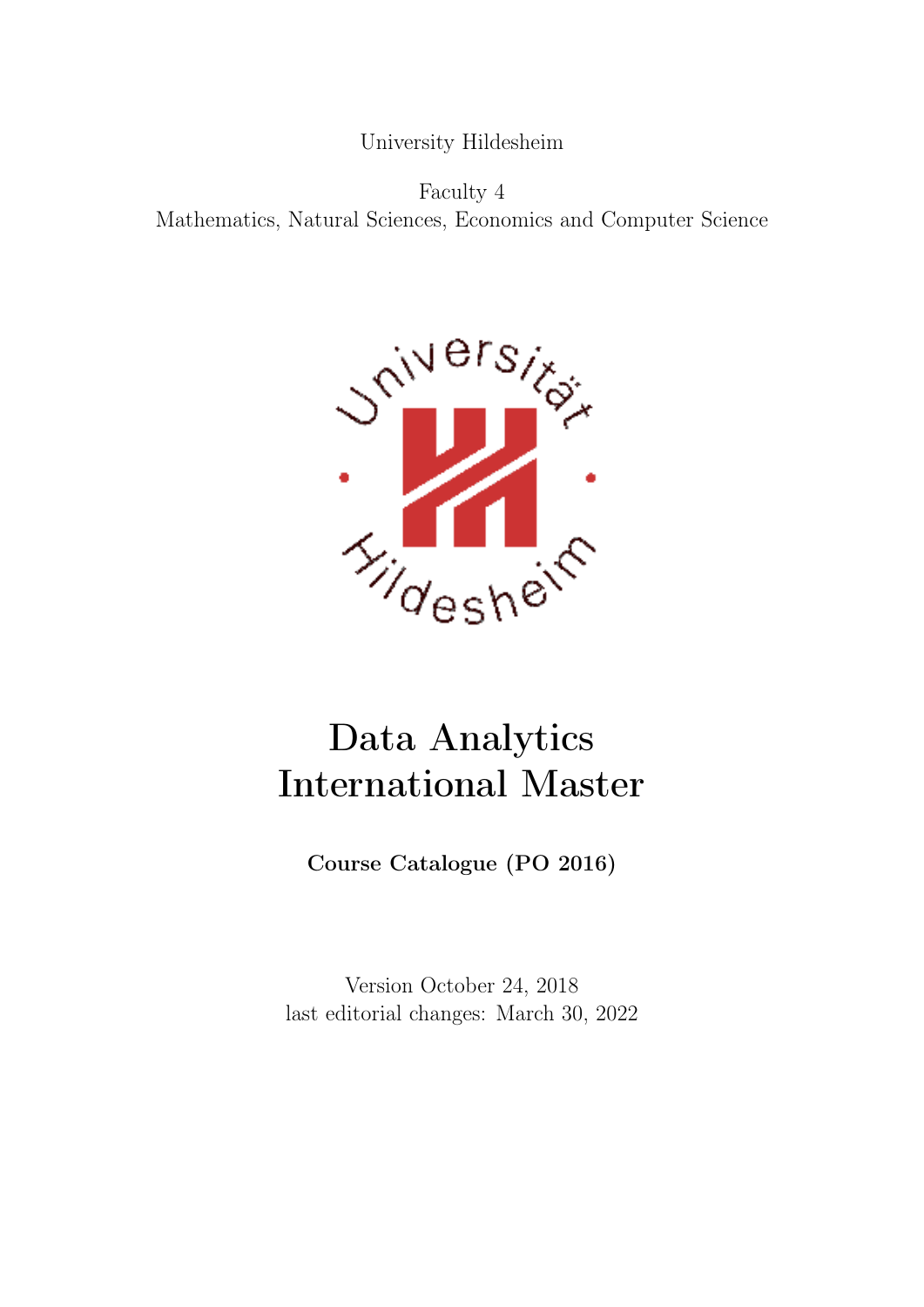### Compulsory Modules

| Module                                  | Type/HPW                                                   | CP <sub>S</sub> | Р. |
|-----------------------------------------|------------------------------------------------------------|-----------------|----|
| Machine Learning                        | $\overline{\text{2 HPW}}$ lecture, $\text{2 HPW}$ tutorial | 6               | 5  |
| Advanced Machine Learning               | 2 HPW lecture, 2 HPW tutorial                              | 6               | ⇁  |
| Modern Optimization Techniques          | 2 HPW lecture, 2 HPW tutorial                              | -6              | 9  |
| Planning and optimal Control            | 2 HPW lecture, 2 HPW tutorial                              | 6               | 11 |
| Big Data Analytics                      | 2 HPW lecture, 2 HPW tutorial                              | 6               | 13 |
| Data and Privacy Protection             | 2 HPW lecture                                              | 3               | 14 |
| Project Data Analytics                  | 4 HPW project                                              | 15              | 15 |
| Seminar Data Analytics                  | 2 HPW seminar                                              | 4               | 16 |
| Lab Course Programming Machine Learning | 4 HPW lab course                                           | 6               | 17 |
| Lab Course Distributed Data Analytics   | 4 HPW lab course                                           | 6               | 18 |

### Elective Modules

#### Methodological Specialization

| Module                                        | Type/HPW                      | CP <sub>S</sub> | $P_{\cdot}$ |
|-----------------------------------------------|-------------------------------|-----------------|-------------|
| Advanced Case-Based Reasoning                 | 2 HPW lecture, 2 HPW tutorial | 6               | 19          |
| Deep Learning                                 | 2 HPW lecture, 2 HPW tutorial | 6               | 21          |
| Bayesian Networks                             | 2 HPW lecture, 2 HPW tutorial | 6               | 22          |
| Computer Vision                               | 2 HPW lecture, 2 HPW tutorial | 6               | 24          |
| <b>Business Analytics</b>                     | 2 HPW lecture, 2 HPW tutorial | 6               | 25          |
| Lab Course Deep Learning                      | 4 HPW lab course              | 6               | 27          |
| Deep Learning Masterclass                     | 4 HPW lecture, 4 HPW tutorial | 6               | 28          |
| Time Series Analysis                          | 2 HPW lecture, 2 HPW tutorial | 6               | 29          |
| <b>Survey Sampling</b>                        | 2 HPW lecture, 2 HPW tutorial | 6               | 30          |
| Constraint Logic Programming                  | 2 HPW lecture and tutorial    | 3               | 31          |
| Machine Learning for IT Security              | 2 HPW lecture, 2 HPW tutorial | 6               | 32          |
| Advanced Computer Vision                      | 2 HPW lecture, 2 HPW tutorial | 6               | 34          |
| Semi-supervised, Weakly Supervised, and Self- | 2 HPW lecture, 2 HPW tutorial | 6               | 35          |
| supervised Learning                           |                               |                 |             |

### Application

### Computer Science/Software Engineering

| Module                              | Type/HPW                      | CPs. |    |
|-------------------------------------|-------------------------------|------|----|
| Software Architectures (2016)       | 3 HPW lecture, 2 HPW tutorial |      | 37 |
| Requirements Engineering            | 2 HPW lecture, 2 HPW tutorial | 6    | 39 |
| Constraint Logic Programming        | 2 HPW lecture and tutorial    |      | 31 |
| Master-Seminar Software Engineering | 2 HPW seminar                 |      | 40 |
| <b>SAT Solving</b>                  |                               |      |    |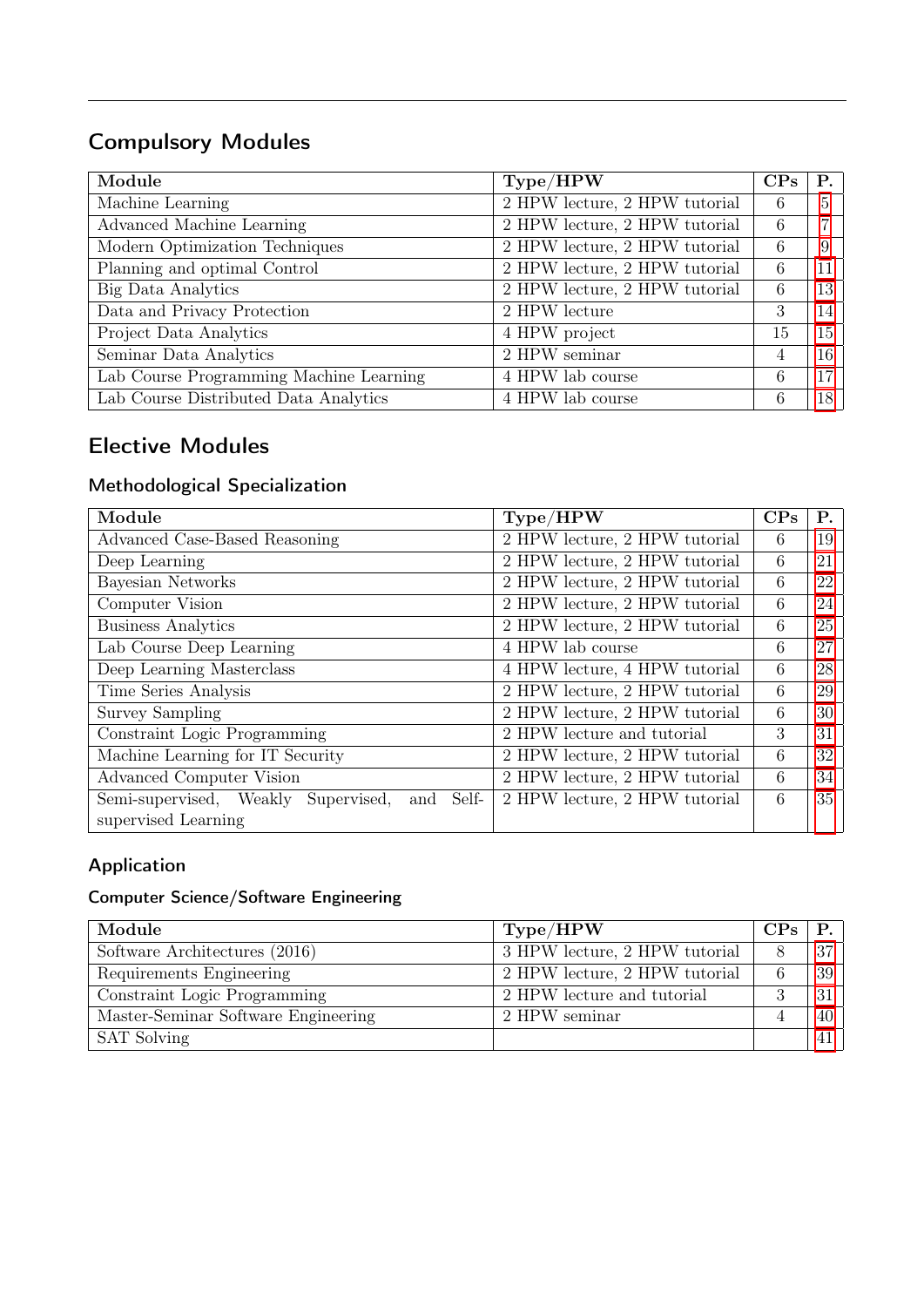#### Computer Science/ Media Systems

| Module                                           | Type/HPW                      | CPs            | P.              |
|--------------------------------------------------|-------------------------------|----------------|-----------------|
| Data and Process Visualization                   | 2 HPW lecture, 1 HPW tutorial | $\overline{5}$ | 43 <sup>1</sup> |
| Contextualized Computing and Ambient Intelligent | 2 HPW lecture, 1 HPW tutorial | $\overline{5}$ | 44              |
| Systems                                          |                               |                |                 |
| Contextual Design of Interactive Systems         | 2 HPW lecture, 1 HPW tutorial |                | $45-1$          |
| Lab Course Media Systems                         | 3 HPW lab course              | $\cdot$        | $46-1$          |
| Seminar Media Systems                            | 2 HPW seminar                 |                | 47              |

#### Business Administration and Information Systems

| Module                                              | Type/HPW                      | CP <sub>S</sub> | <b>P.</b>       |
|-----------------------------------------------------|-------------------------------|-----------------|-----------------|
| Advanced Marketing                                  | 3 HPW lecture                 | 4               | 48              |
| Product development and technologies for navigation | 2 HPW lecture                 | 3               | 49              |
| and driver assistance systems                       |                               |                 |                 |
| Project Management and Scheduling                   | 2 HPW lecture, 2 HPW tutorial | -6              | 51 <sup>1</sup> |
| Seminar Business Studies                            | 2 HPW seminar                 |                 | 53              |
| Business Intelligence and Data Warehousing          | 2 HPW lecture, 2 HPW tutorial | -6              | 54              |
| Data Warehousing in Practice                        | 2 HPW lecture, 2 HPW tutorial | -6              | 55              |

### Information Retrieval and Information Sciences

| Module                                                    | Type/HPW         | CP <sub>S</sub> | <b>P.</b> |
|-----------------------------------------------------------|------------------|-----------------|-----------|
| Introduction Information Retrieval (IR)                   | 2 HPW lecture    | 4               | 57        |
| Introduction Natural Language Processing<br>3 HPW lecture |                  | 4               | 58        |
| Multilingual Information Systems                          | 2 HPW lecture    | $\overline{4}$  | 59        |
| Seminar Multilingiual Information Retrieval               | 2 HPW seminar    | 4               | 60        |
| Project Multilingual Information Systems                  | 4 HPW project    | 6               | 61        |
| Lab Course Information Retrieval (IR)                     | 2 HPW lab course |                 | 62        |

#### Natural Language Processing

| Module                                 | Type/HPW                              | CP <sub>S</sub> | Р. |
|----------------------------------------|---------------------------------------|-----------------|----|
| Natural Language Processing            | $\sqrt{2$ HPW lecture, 2 HPW tutorial | 6               | 63 |
| Language Modelling                     | 2 HPW lecture 2 HPW project           | -6              | 65 |
| Natural Language Processing 2          | 2 HPW lecture                         | 4               | 67 |
| Seminar Computer Linguistic Resources  | 2 HPW seminar                         | 4               | 69 |
| Seminar Computer Linguistic Processes  | 2 HPW seminar                         | 4               | 70 |
| Project Computer Linguistic Resources  | 4 HPW project                         | 6               | 71 |
| Project Computer Linguistic Processes  | 4 HPW project                         | 6               | 72 |
| Lab Course Natural Language Processing | 2 HPW lab course                      |                 | 73 |

#### Environmental Sciences

| Module                         | <b>HPW</b>                    |                          |
|--------------------------------|-------------------------------|--------------------------|
| Geographic Information Systems | 2 HPW lecture, 4 HPW tutorial | $-$<br>$\sqrt{2}$<br>- 1 |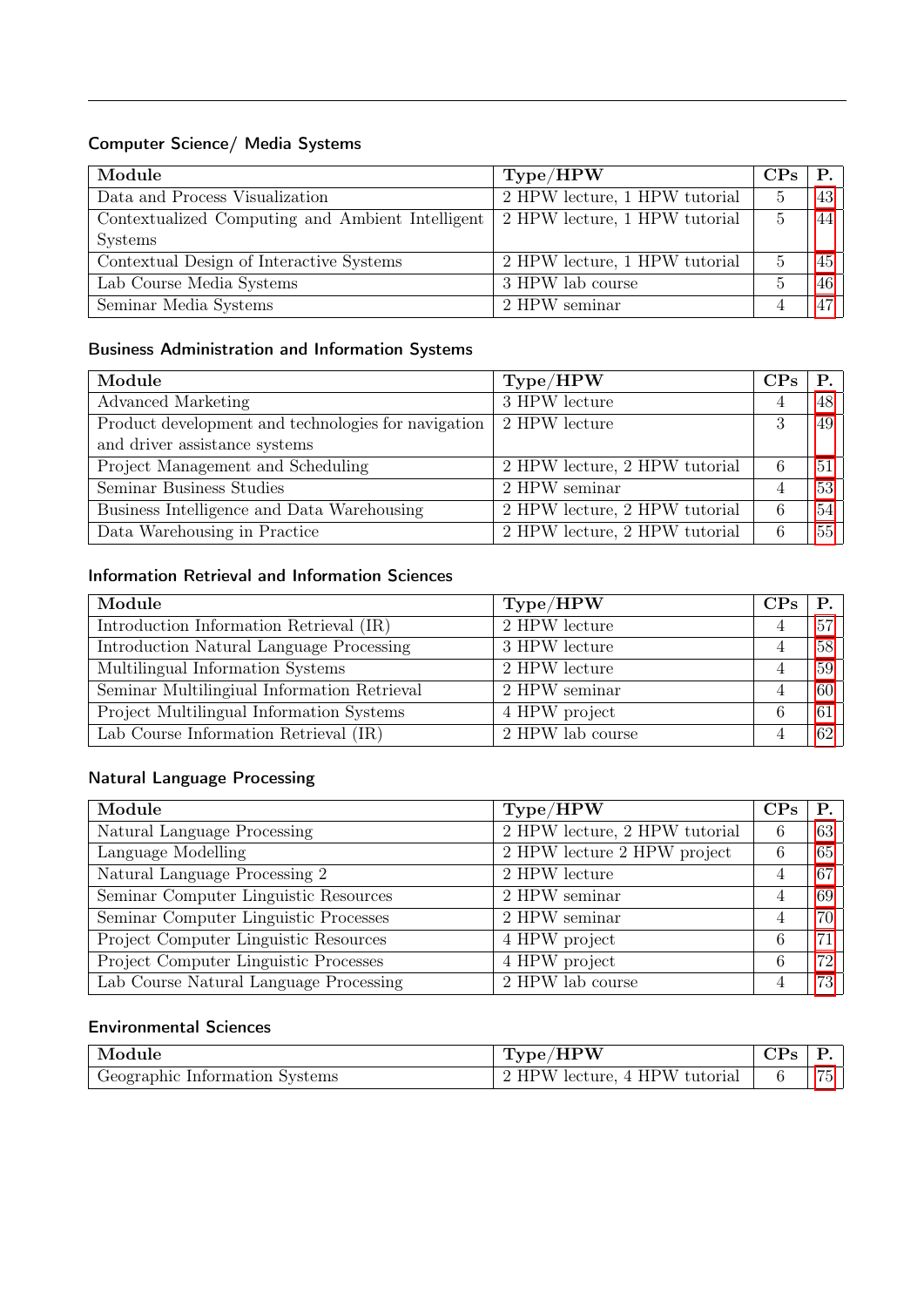#### Soft Skills

| Module                        | $\rm Type/HPW$ | CP <sub>S</sub> | P.              |
|-------------------------------|----------------|-----------------|-----------------|
| English 1                     | 2 HPW lecture  |                 | 76 <sub>1</sub> |
| English 2                     | 2 HPW lecture  | റ               | 77.             |
| German 1                      | 2 HPW lecture  |                 | 78              |
| German 2                      | 2 HPW lecture  |                 | 79              |
| International Start-up School | 2 HPW lecture  | റ               | 80              |

### Master Thesis

| Module                         | <br>N<br>-----  | ---<br>ັ<br>. . |  |
|--------------------------------|-----------------|-----------------|--|
| `hesis<br>oν<br>'stei<br>----- | Master<br>nesis | $\Omega$<br>৩৮  |  |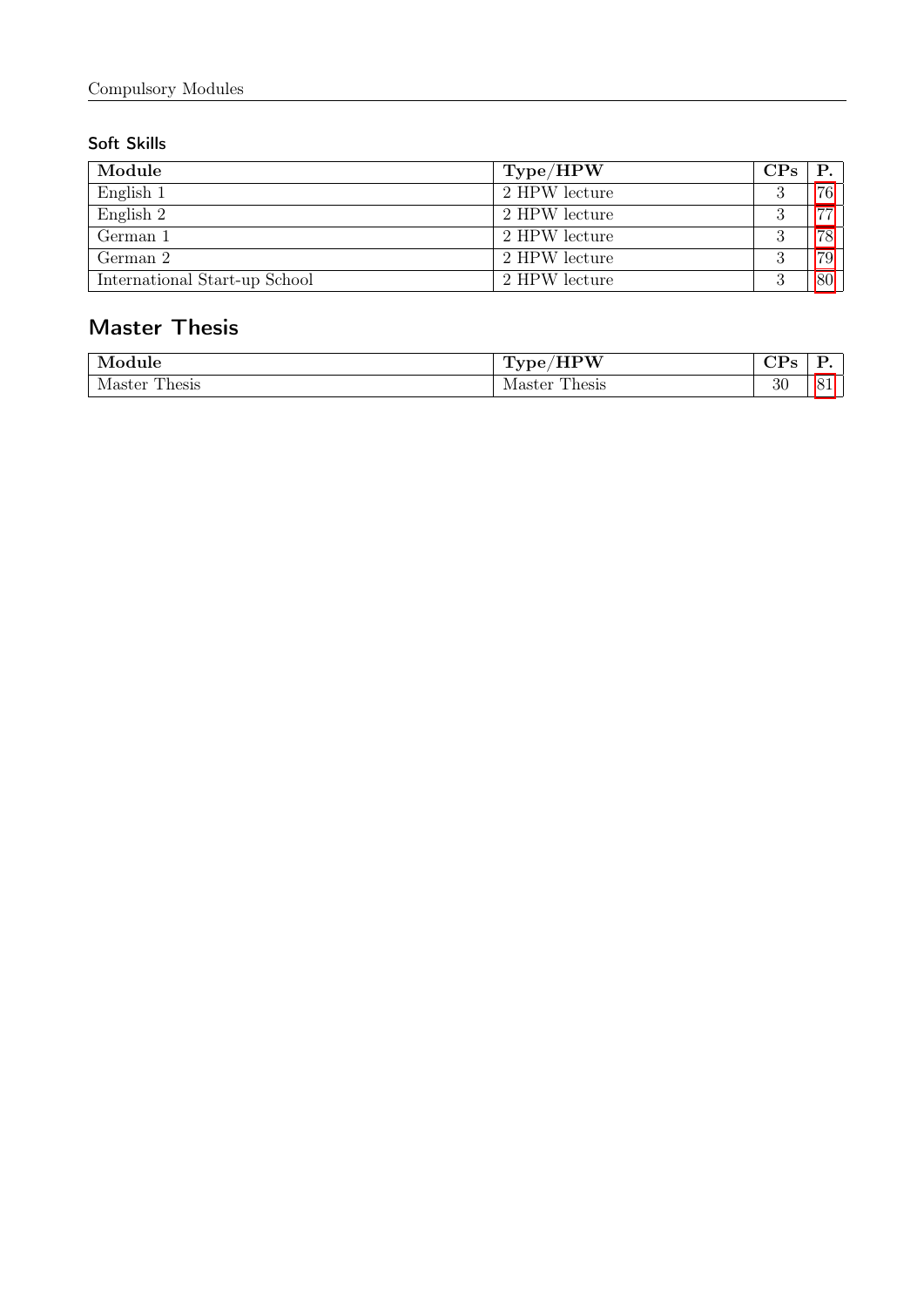# Compulsory Modules

# <span id="page-4-0"></span>Module: Machine Learning

| Responsible                                      | Prof. Dr. Dr. Lars Schmidt-Thieme                                                                                                                                                                                                                                                                                                                                                                                                                                                                                                                                                                                                                                                                 |
|--------------------------------------------------|---------------------------------------------------------------------------------------------------------------------------------------------------------------------------------------------------------------------------------------------------------------------------------------------------------------------------------------------------------------------------------------------------------------------------------------------------------------------------------------------------------------------------------------------------------------------------------------------------------------------------------------------------------------------------------------------------|
| Lecturer                                         | none                                                                                                                                                                                                                                                                                                                                                                                                                                                                                                                                                                                                                                                                                              |
| Type                                             | 2 HPW lecture, 2 HPW tutorial                                                                                                                                                                                                                                                                                                                                                                                                                                                                                                                                                                                                                                                                     |
| Credit Points                                    | 6 CPs                                                                                                                                                                                                                                                                                                                                                                                                                                                                                                                                                                                                                                                                                             |
| Workload                                         | presence: 42 hours; self-study: 108 hours                                                                                                                                                                                                                                                                                                                                                                                                                                                                                                                                                                                                                                                         |
| Learning<br>$\text{goals}/$<br>Compe-<br>tencies | After the completion of this module, the students should be able to<br>map practical tasks to their respective theoretical problem. They<br>should have developed a deeper understanding in the field of ma-<br>chine learning. They should be able to recognize the different types<br>of machine learning problems as well as understand, implement and<br>apply different machine learning techniques. The students should<br>be capable of adapting those techniques to specific applications. In<br>addition, they should be in a position to understand and elaborate                                                                                                                       |
|                                                  | further procedures based on the literature.                                                                                                                                                                                                                                                                                                                                                                                                                                                                                                                                                                                                                                                       |
| Content                                          | The lecture gives an overview of machine learning. It focuses on:<br>1. fundamental machine learning problems: different machine<br>learning problems are described and shown in examples.<br>2. <i>classification</i> : basic models for decision and classification<br>tasks are treated (logistic regression, nearest neighbor, deci-<br>sion trees, neuronal networks, support-vector machine, sim-<br>ple bayesian networks).<br>3. <i>cluster-analysis and dimensionality reduction:</i> models for<br>non-supervised classification are treated (hierarchical clus-<br>tering, k-means, graph partitioning).<br>4. application of machine learning models for problems in in-<br>formatics |
| Submodules                                       | SM 1: Advanced Machine Learning, Lecture Type: 2 HPW Lecture<br>(3 CPs) Lecturer: Prof. Dr. Dr. Lars Schmidt-Thieme SM 2:<br><i>Advanced Machine Learning, Tutorium</i> Type: 2 HPW Tutorium (3)<br>CPs) Lecturer: Prof. Dr. Dr. Lars Schmidt-Thieme and members<br>of the study group                                                                                                                                                                                                                                                                                                                                                                                                            |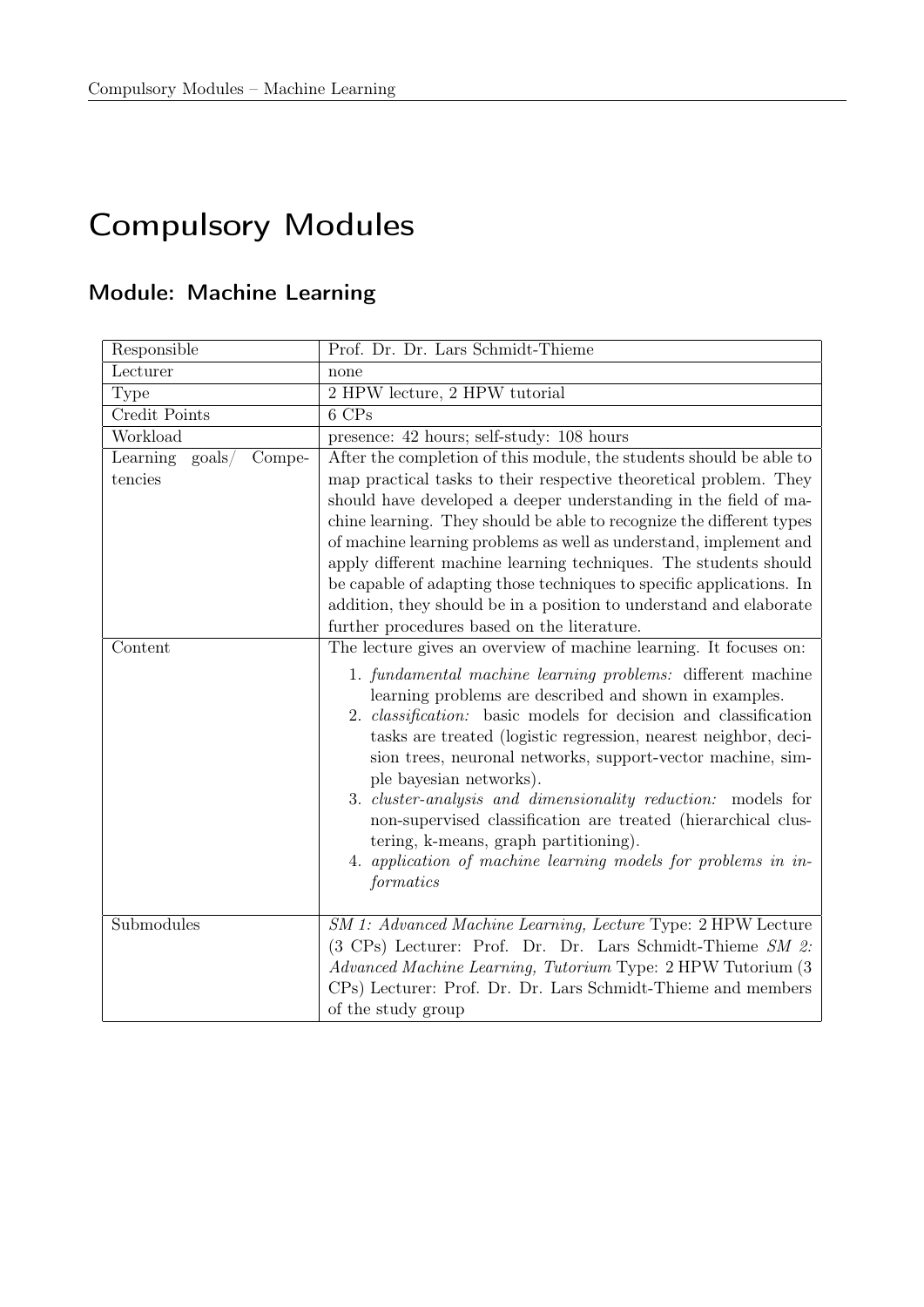| Literature       |                                                                                                                                                                                                                                                                                                                                                                                                             |
|------------------|-------------------------------------------------------------------------------------------------------------------------------------------------------------------------------------------------------------------------------------------------------------------------------------------------------------------------------------------------------------------------------------------------------------|
|                  | • Kevin Murphy: <i>Machine Learning: a Probabilistic Perspec-</i><br><i>tive.</i> MIT Press, 2012.<br>• Richard O. Duda, Peter E. Hart, David G. Stork: Pattern<br><i>Classification.</i> Springer, 2001.<br>• Trevor Hastie, Robert Tibshirani, Jerome Friedman:<br><i>The</i><br><i>Elements of Statistical Learning.</i> Springer, 2001.<br>• Tom Mitchell: <i>Machine Learning</i> . McGraw-Hill, 1997. |
| Requirements     | The module Machine Learning is compulsory for all students but<br>those having an equivalent module already in their Bachelor's.                                                                                                                                                                                                                                                                            |
| Exam             | written exam $(120 \text{ min})$ or an oral exam $(30 \text{ min})$                                                                                                                                                                                                                                                                                                                                         |
| Recommended Term | MSc 1                                                                                                                                                                                                                                                                                                                                                                                                       |
| Turn             | every winter term                                                                                                                                                                                                                                                                                                                                                                                           |
| Duration         | 1 Semester                                                                                                                                                                                                                                                                                                                                                                                                  |
| Use              | • Master Programme Data Analytics – Compulsory Modules                                                                                                                                                                                                                                                                                                                                                      |
| Language         | English                                                                                                                                                                                                                                                                                                                                                                                                     |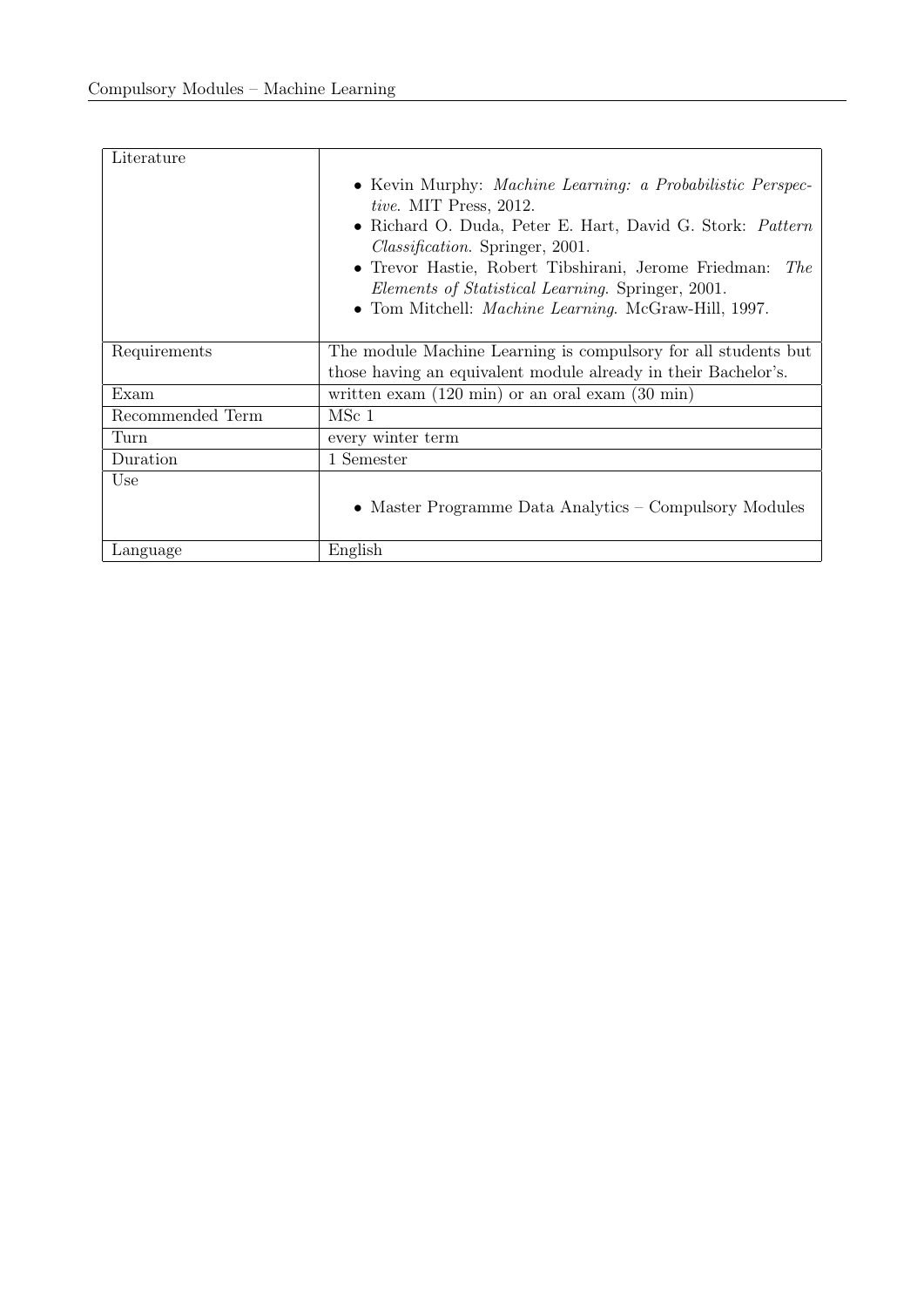<span id="page-6-0"></span>

| Responsible                                       | Prof. Dr. Dr. Lars Schmidt-Thieme                                                                                                                                                                                                                                                                                                                                                                                                                                                                                                                                                                                                                                                          |  |  |
|---------------------------------------------------|--------------------------------------------------------------------------------------------------------------------------------------------------------------------------------------------------------------------------------------------------------------------------------------------------------------------------------------------------------------------------------------------------------------------------------------------------------------------------------------------------------------------------------------------------------------------------------------------------------------------------------------------------------------------------------------------|--|--|
| Lecturer                                          | none                                                                                                                                                                                                                                                                                                                                                                                                                                                                                                                                                                                                                                                                                       |  |  |
| Type                                              | 2 HPW lecture, 2 HPW tutorial                                                                                                                                                                                                                                                                                                                                                                                                                                                                                                                                                                                                                                                              |  |  |
| Credit Points                                     | 6 CPs                                                                                                                                                                                                                                                                                                                                                                                                                                                                                                                                                                                                                                                                                      |  |  |
| Workload                                          | presence: 42 hours; self-study: 108 hours                                                                                                                                                                                                                                                                                                                                                                                                                                                                                                                                                                                                                                                  |  |  |
| Learning<br>$\text{goals} /$<br>Compe-<br>tencies | After the completion of this module, the students should be able to<br>map practical tasks to their respective theoretical problem. They<br>should have developed a deeper understanding in the field of ma-<br>chine learning. They should be able to recognize the different types<br>of machine learning problems as well as understand, implement and<br>apply different machine learning techniques. The students should<br>be capable of adapting those techniques to specific applications. In<br>addition, they should be in a position to understand and elaborate<br>further procedures based on the literature.                                                                 |  |  |
| Content                                           | The lecture gives an overview of machine learning. It focusses on:<br>1. fundamental machine learning problems: different machine<br>learning problems are described and shown in examples.<br>2. <i>classification</i> : basic models for decsion and classification<br>tasks are treated (logistic regression, nearest neighbor, deci-<br>sion trees, neuronal networks, support-vector machine, sim-<br>ple bayesian networks).<br>3. <i>cluster-analysis and dimensionality reduction:</i> models for<br>non-supervised classification are treated (hierarchical clus-<br>tering, k-means, graph partitioning).<br>4. methods for learning hyperparameters<br>5. structured prediction |  |  |
| Submodules                                        | SM 1: Advanced Machine Learning, Lecture Type: 2 HPW Lecture<br>(3 CPs) Lecturer: Prof. Dr. Dr. Lars Schmidt-Thieme SM 2:<br>Advanced Machine Learning, Tutorium Type: 2 HPW Tutorium (3<br>CPs) Lecturer: Prof. Dr. Dr. Lars Schmidt-Thieme and members<br>of the study group                                                                                                                                                                                                                                                                                                                                                                                                             |  |  |
| Literature                                        | • Kevin Murphy: Machine Learning: a Probabilistic Perspec-<br>tive. MIT Press, 2012.<br>· Richard O. Duda, Peter E. Hart, David G. Stork: Pattern<br>Classification. Springer, 2001.<br>• Trevor Hastie, Robert Tibshirani, Jerome Friedman:<br><i>The</i><br>Elements of Statistical Learning. Springer, 2001.<br>• Tom Mitchell: <i>Machine Learning</i> . McGraw-Hill, 1997.                                                                                                                                                                                                                                                                                                            |  |  |
| Requirements                                      | The lecture 'Machine Learning' is recommended.                                                                                                                                                                                                                                                                                                                                                                                                                                                                                                                                                                                                                                             |  |  |
| Exam                                              | written exam $(120 \text{ min})$ or an oral exam $(30 \text{ min})$                                                                                                                                                                                                                                                                                                                                                                                                                                                                                                                                                                                                                        |  |  |
| Recommended Term                                  | MSc 1                                                                                                                                                                                                                                                                                                                                                                                                                                                                                                                                                                                                                                                                                      |  |  |
| Turn                                              | every summer term                                                                                                                                                                                                                                                                                                                                                                                                                                                                                                                                                                                                                                                                          |  |  |
| Duration                                          | 1 Semester                                                                                                                                                                                                                                                                                                                                                                                                                                                                                                                                                                                                                                                                                 |  |  |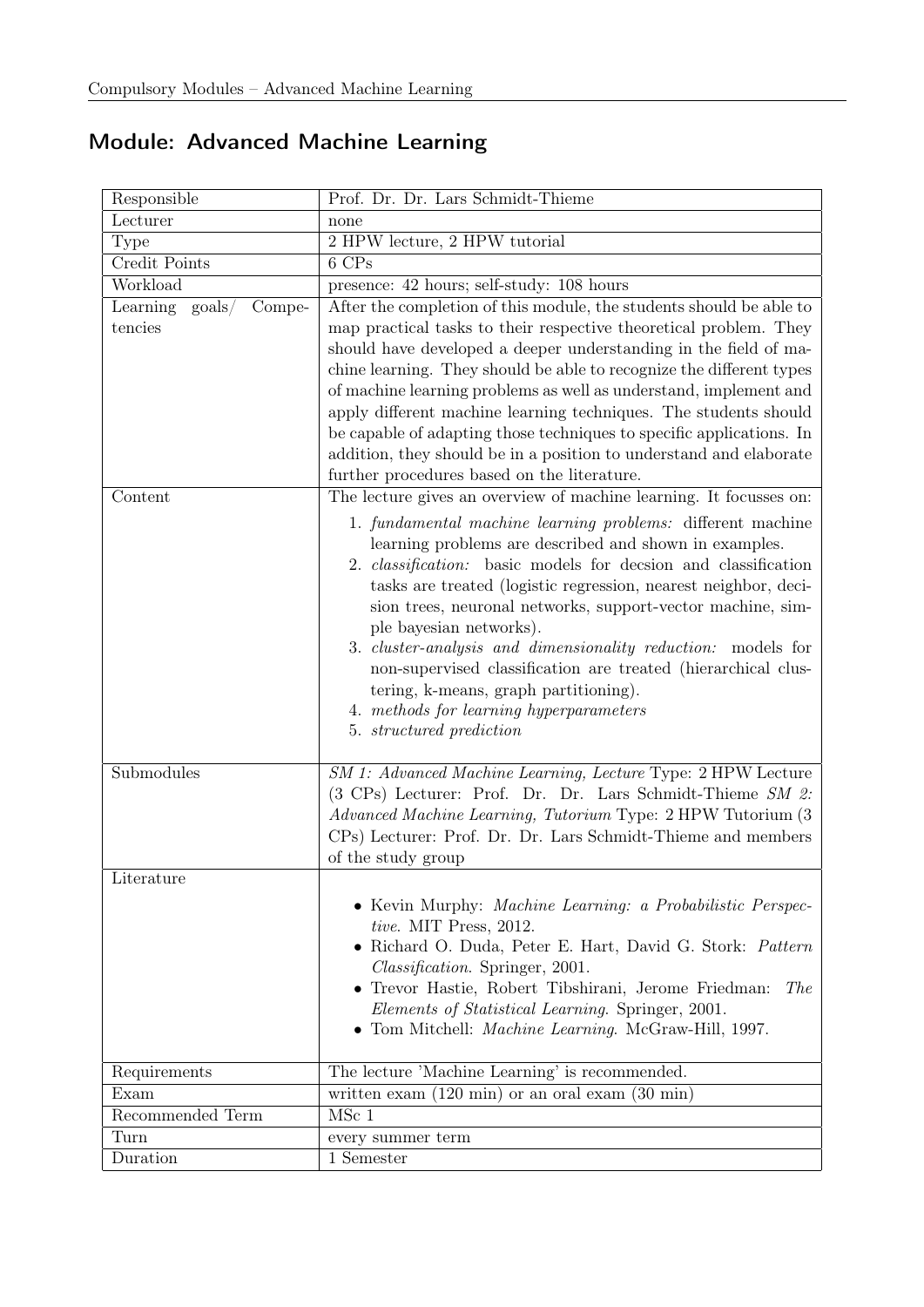| Use      | • Master Programme Data Analytics – Compulsory Modules |
|----------|--------------------------------------------------------|
| Language | English                                                |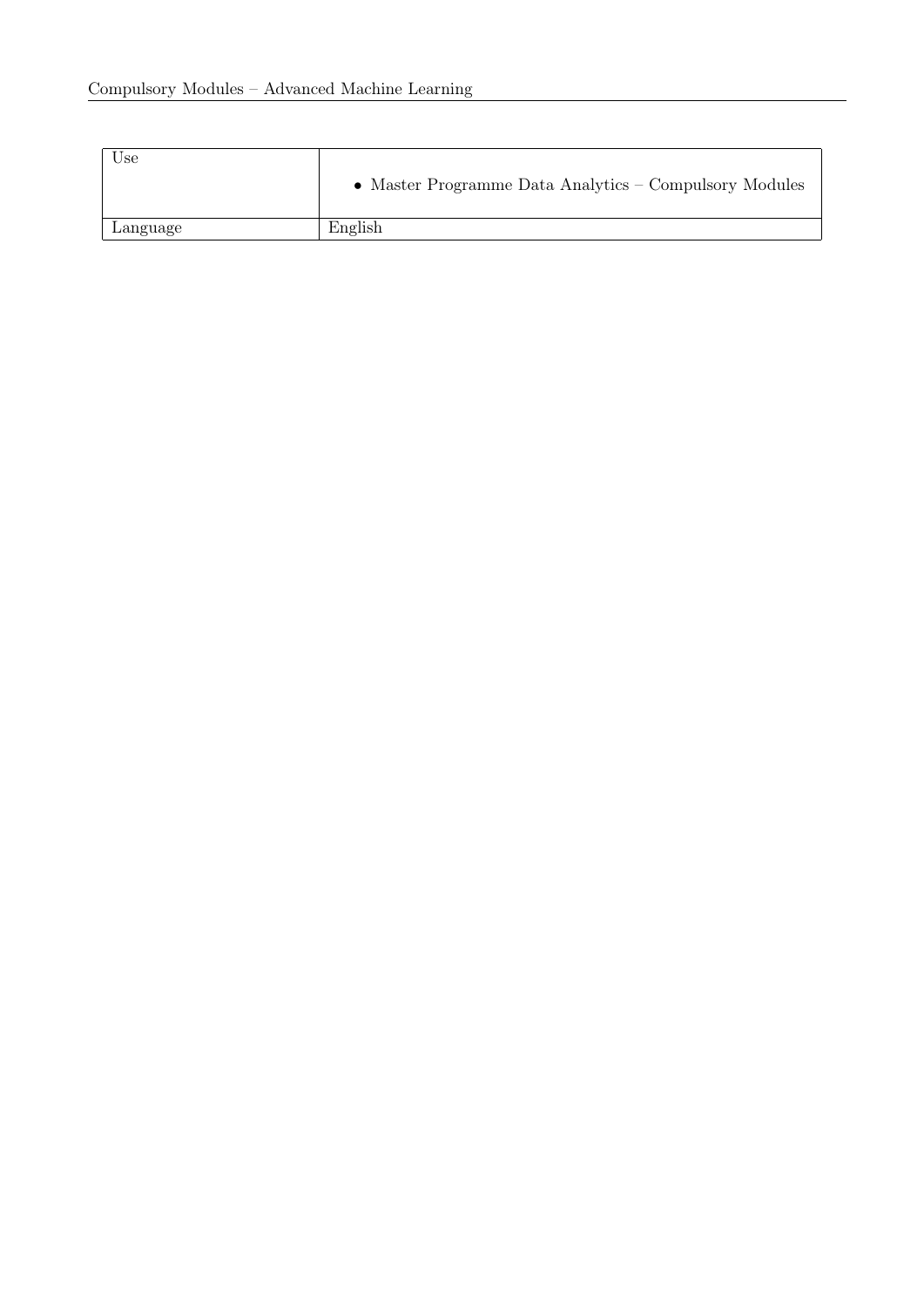## <span id="page-8-0"></span>Module: Modern Optimization Techniques

| Responsible                            | Prof. Dr. Dr. Lars Schmidt-Thieme                                                                                                                                                                                                                                                                                                                                                                                                                                                                                                                                                                                                                                                              |  |
|----------------------------------------|------------------------------------------------------------------------------------------------------------------------------------------------------------------------------------------------------------------------------------------------------------------------------------------------------------------------------------------------------------------------------------------------------------------------------------------------------------------------------------------------------------------------------------------------------------------------------------------------------------------------------------------------------------------------------------------------|--|
| Type                                   | 2 HPW lecture, 2 HPW tutorial                                                                                                                                                                                                                                                                                                                                                                                                                                                                                                                                                                                                                                                                  |  |
| Credit Points                          | 6 CPs                                                                                                                                                                                                                                                                                                                                                                                                                                                                                                                                                                                                                                                                                          |  |
| Workload                               | presence: 42 hours; self-study: 108 hours                                                                                                                                                                                                                                                                                                                                                                                                                                                                                                                                                                                                                                                      |  |
| Compe-<br>Learning<br>$\text{goals} /$ | The students should have developed a deeper understanding in the                                                                                                                                                                                                                                                                                                                                                                                                                                                                                                                                                                                                                               |  |
| tencies                                | field of Optimization. They learn to implement and apply different                                                                                                                                                                                                                                                                                                                                                                                                                                                                                                                                                                                                                             |  |
|                                        | optimization techniques and should be able to adapt these tech-                                                                                                                                                                                                                                                                                                                                                                                                                                                                                                                                                                                                                                |  |
|                                        | niques to specific applications. They should be able to map practi-                                                                                                                                                                                                                                                                                                                                                                                                                                                                                                                                                                                                                            |  |
|                                        | cal tasks to their respective theoretical problem. Students are able                                                                                                                                                                                                                                                                                                                                                                                                                                                                                                                                                                                                                           |  |
|                                        | to recognize different types of optimization problems and should                                                                                                                                                                                                                                                                                                                                                                                                                                                                                                                                                                                                                               |  |
|                                        | be able to understand and elaborate further procedure based on                                                                                                                                                                                                                                                                                                                                                                                                                                                                                                                                                                                                                                 |  |
|                                        | the literature.                                                                                                                                                                                                                                                                                                                                                                                                                                                                                                                                                                                                                                                                                |  |
| Content                                | The Lecture will discuss Optimization techniques on which modern<br>Data Analytics approaches are based. The topics discussed will be:                                                                                                                                                                                                                                                                                                                                                                                                                                                                                                                                                         |  |
|                                        | 1. Optimization Problems: the different types of Optimization<br>problems will be described both formally and with examples<br>2. Unconstrained and Equality Constrained Convex Optimiza-<br><i>tion:</i> The main convex optimization methods (Stochastic<br>Gradient Descent, Newton Methods, and Coordinate De-<br>scent)<br>3. Interior Point Methods: Methods for solving inequality con-<br>strained problems by solving a sequence of unconstrained, or<br>equality constrained, problems.<br>4. Modern Optimization methods: Extensions and improve-<br>ments of classical optimization methods: Quasi-Newton,<br>Conjugate Gradient, Bundle methods and Cutting-plane al-<br>gorithms |  |
| Submodules                             | SM 1: Modern Optimization Techniques, lecture Type: 2 HPW                                                                                                                                                                                                                                                                                                                                                                                                                                                                                                                                                                                                                                      |  |
|                                        | lecture (3 ECTS) Lecturer: Prof. Dr. Dr. Lars Schmidt-Thieme<br>SM 2: Modern Optimization Techniques, tutorial Type: 2 HPW<br>tutorial (3 ECTS) Lecturer: Prof. Dr. Dr. Lars Schmidt-Thieme<br>and members of the study group                                                                                                                                                                                                                                                                                                                                                                                                                                                                  |  |
| Literature                             |                                                                                                                                                                                                                                                                                                                                                                                                                                                                                                                                                                                                                                                                                                |  |
|                                        | • Stephen Boyd and Lieven Vandenberghe. Convex Optimiza-<br>tion. Cambridge Univ Press, 2004.<br>• Suvrit Sra, Sebastian Nowozin and Stephen J. Wright. $Op$ -<br>timization for Machine Learning. MIT Press, 2011.<br>• Igor Griva. Linear and nonlinear optimization. Society for<br>Industrial and Applied Mathematics, 2009.                                                                                                                                                                                                                                                                                                                                                               |  |
| Requirements                           | none                                                                                                                                                                                                                                                                                                                                                                                                                                                                                                                                                                                                                                                                                           |  |
| Exam                                   | written exam $(120 \text{ min})$ or an oral exam $(30 \text{ min})$                                                                                                                                                                                                                                                                                                                                                                                                                                                                                                                                                                                                                            |  |
| Recommended Term                       | $MSc$ 1                                                                                                                                                                                                                                                                                                                                                                                                                                                                                                                                                                                                                                                                                        |  |
| Turn                                   | every winter term                                                                                                                                                                                                                                                                                                                                                                                                                                                                                                                                                                                                                                                                              |  |
| Duration                               | 1 Semester                                                                                                                                                                                                                                                                                                                                                                                                                                                                                                                                                                                                                                                                                     |  |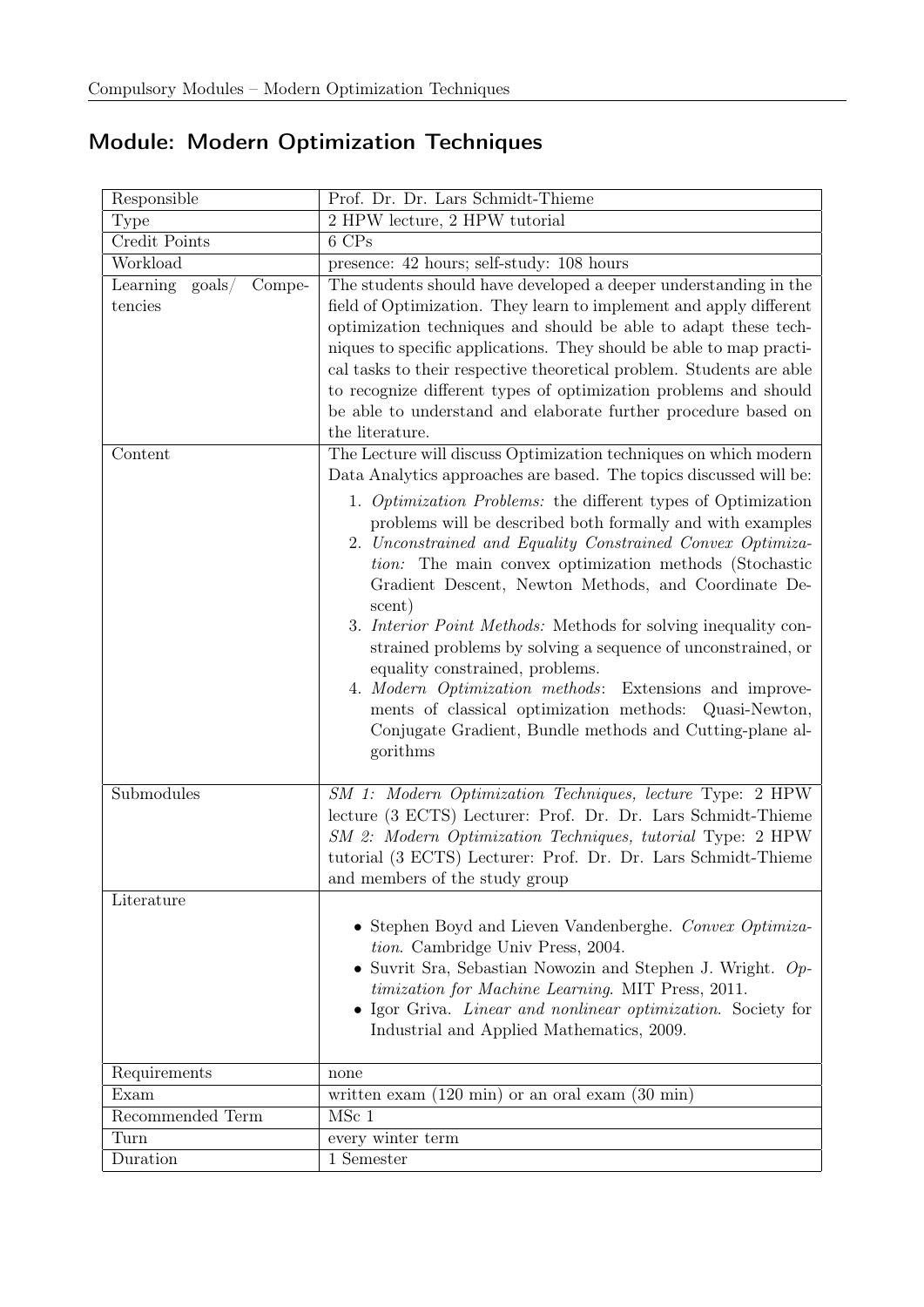| Use      | • Master Programme Data Analytics – Compulsory Modules |
|----------|--------------------------------------------------------|
| Language | English                                                |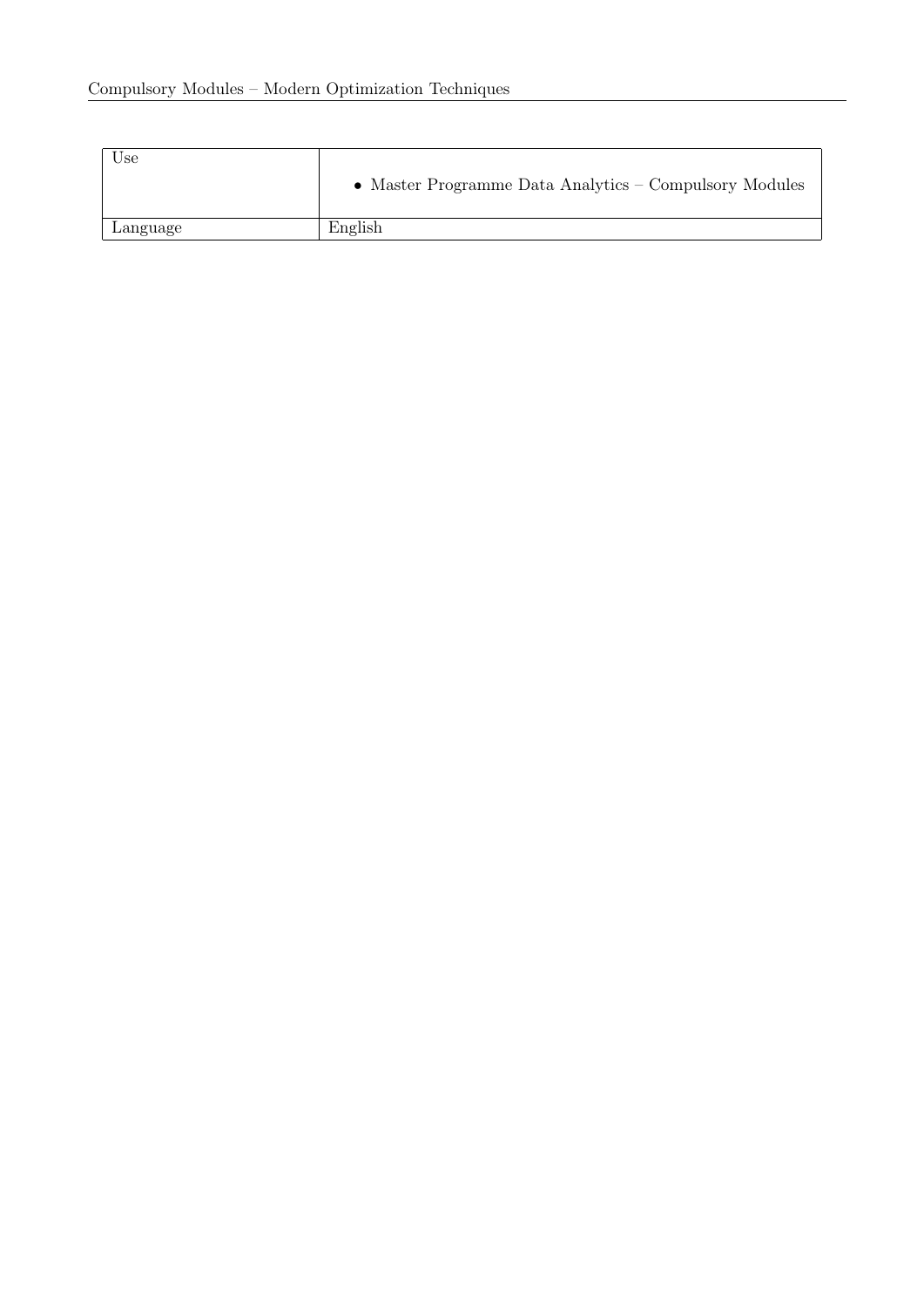## <span id="page-10-0"></span>Module: Planning and optimal Control

| Responsible                           | Prof. Dr. Dr. Lars Schmidt-Thieme                                                          |  |
|---------------------------------------|--------------------------------------------------------------------------------------------|--|
| Type                                  | 2 HPW lecture, 2 HPW tutorial                                                              |  |
| Credit Points                         | 6 CPs                                                                                      |  |
| Workload                              | presence: 42 hours; self-study: 108 hours                                                  |  |
| Compe-<br>Learning<br>$\text{goals}/$ | After the completion of this module, the students should be able to                        |  |
| tencies                               | map practical tasks to their respective theoretical problem. They                          |  |
|                                       | should have developed a deeper understanding in the field of Plan-                         |  |
|                                       | ning and Optimal Control. They should be able to recognize the                             |  |
|                                       | different types of planning and control problems as well as under-                         |  |
|                                       | stand, implement and apply different techniques. The students                              |  |
|                                       | should be capable of adapting those techniques to specific applica-                        |  |
|                                       | tions. In addition, they should be in a position to understand and                         |  |
|                                       | elaborate further procedures based on the literature.                                      |  |
| Content                               | The lecture will discuss main topics from Planning and optimal                             |  |
|                                       | control theory. The topics discussed will be:                                              |  |
|                                       | 1. Discrete and Heuristic Search                                                           |  |
|                                       | 2. Motion Planning                                                                         |  |
|                                       | 3. Dealing with dynamics and Stochastic Optimal Control                                    |  |
|                                       | 4. Reinforcement Learning                                                                  |  |
|                                       |                                                                                            |  |
| Submodules                            | SM 1: Planning and optimal Control, lecture Type: 2 HPW lecture                            |  |
|                                       | (3 ECTS) Lecturer: Prof. Dr. Dr. Lars Schmidt-Thieme SM                                    |  |
|                                       | 2: Planning and optimal Control, tutorial Type: 2 HPW tutorial                             |  |
|                                       | (3 ECTS) Lecturer: Prof. Dr. Dr. Lars Schmidt-Thieme and                                   |  |
|                                       | members of the study group                                                                 |  |
| Literature                            |                                                                                            |  |
|                                       | • H. Geffner, B. Bonet: A Concise Introduction to Models                                   |  |
|                                       | and Methods for Automated Planning, Morgan and Claypool,                                   |  |
|                                       | 2013.                                                                                      |  |
|                                       | D. Nau, M. Ghallab, P. Traverso: Automated Planning: The-                                  |  |
|                                       | ory and Practice, Morgan Kaufmann, 2004.                                                   |  |
|                                       | • H. Choset, K. M. Lynch, S. Hutchinson, G. Kantor, W. Bur-                                |  |
|                                       | gard, L. E. Kavraki and S. Thrun. Principles of Robot Mo-                                  |  |
|                                       | tion: Theory, Algorithms, and Implementations; MIT Press,                                  |  |
|                                       | Boston, 2005.                                                                              |  |
|                                       | • Steve LaValle. Planning Algorithms; Cambridge University                                 |  |
|                                       | Press, 2006 (Available Online).<br>• Dimitri P. Bertsekas. Dynamic Programming and Optimal |  |
|                                       | Control, Athena Scientific, 3rd ed. Vols. I and II, 2007.                                  |  |
|                                       | • Richard S. Sutton and Andrew G. Barto. Reinforcement                                     |  |
|                                       | Learning: An Introduction. MIT Press, Cambridge, MA,                                       |  |
|                                       | 1998.                                                                                      |  |
|                                       |                                                                                            |  |
| Requirements                          | none                                                                                       |  |
| Exam                                  | written exam $(120 \text{ min})$ or an oral exam $(30 \text{ min})$                        |  |
| Recommended Term                      | MSc 3                                                                                      |  |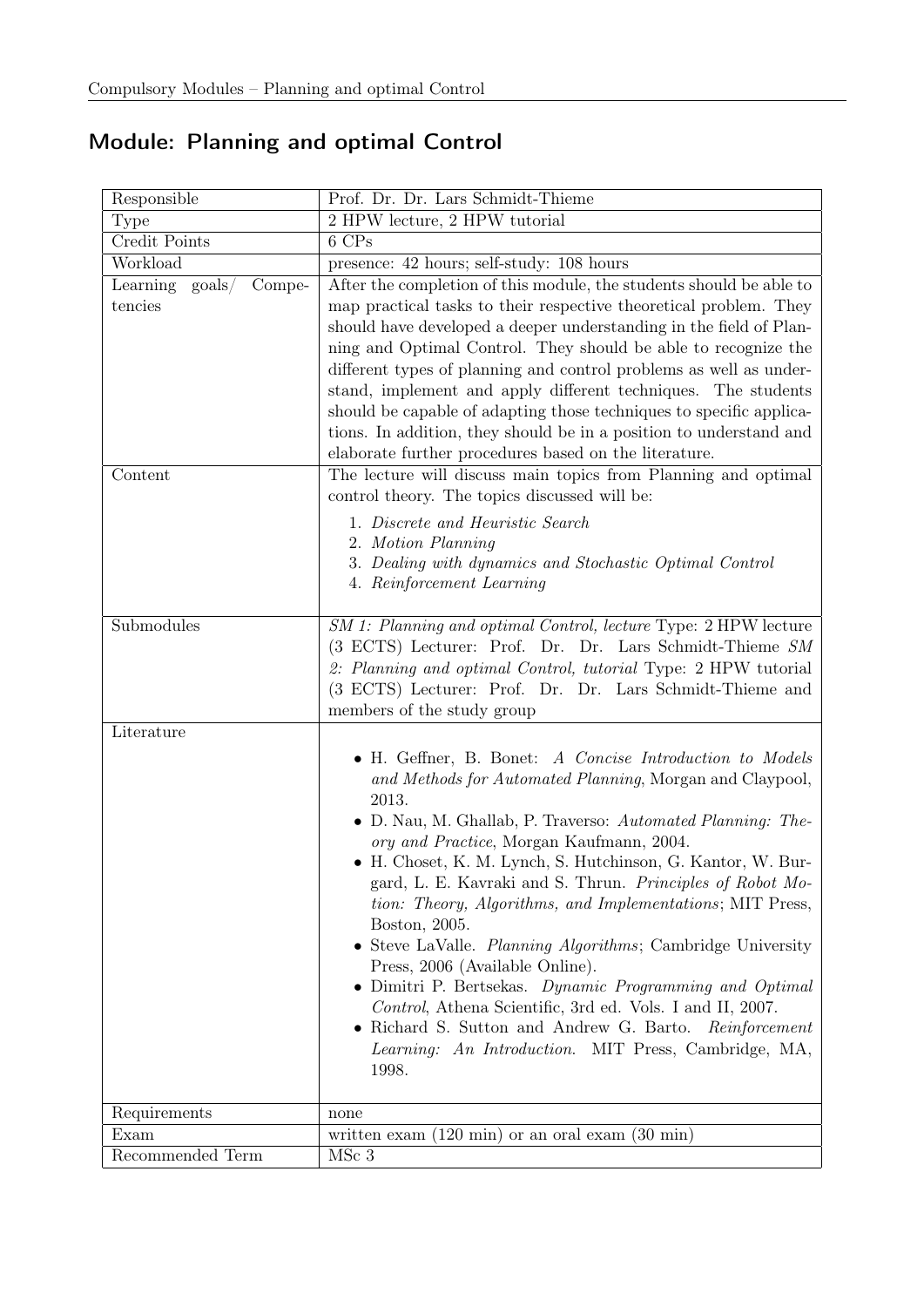| Turn     | every winter term                                      |  |
|----------|--------------------------------------------------------|--|
| Duration | 1 Semester                                             |  |
| Use      | • Master Programme Data Analytics – Compulsory Modules |  |
| Language | English                                                |  |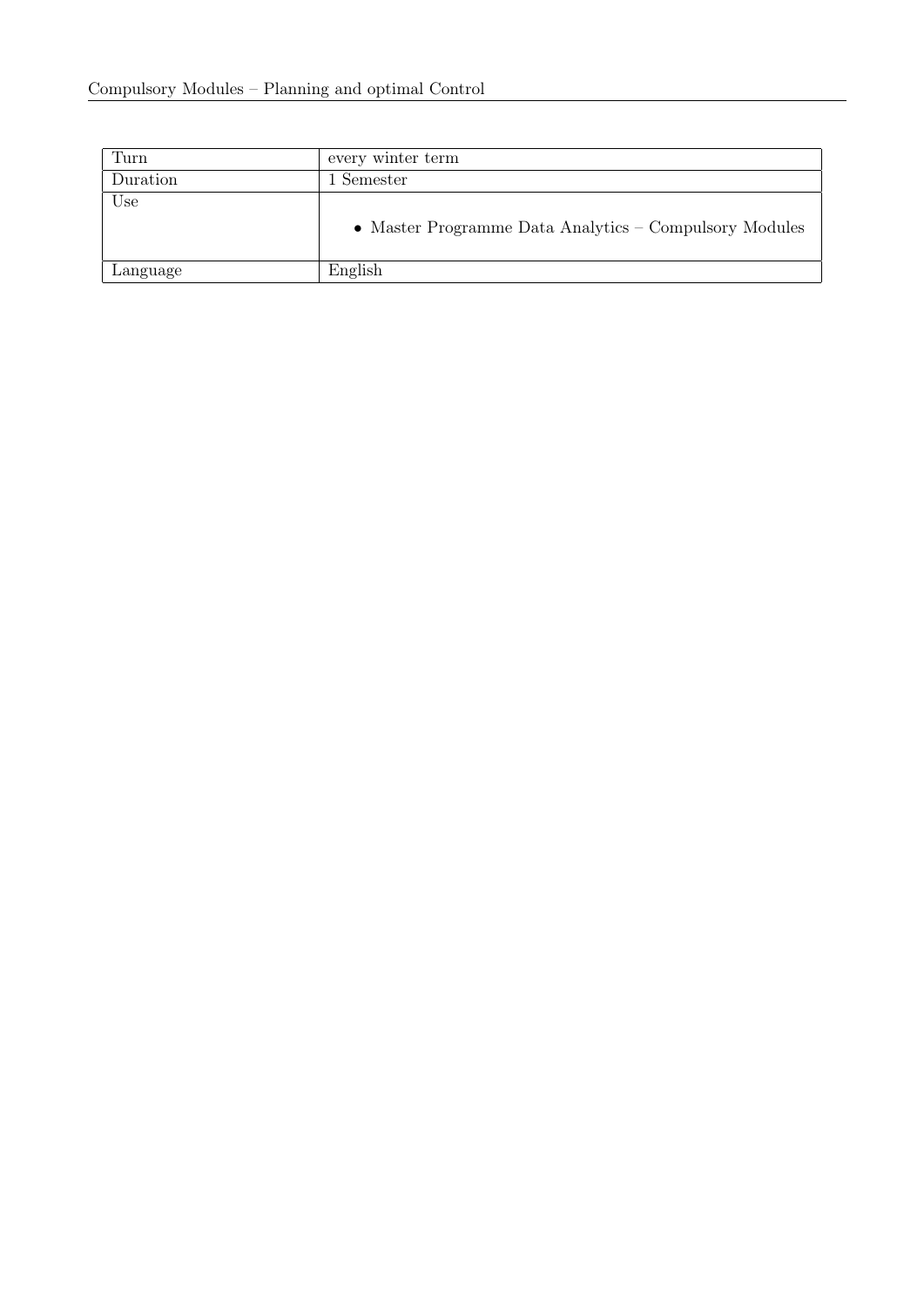<span id="page-12-0"></span>

|  |  |  | <b>Module: Big Data Analytics</b> |
|--|--|--|-----------------------------------|
|--|--|--|-----------------------------------|

| Responsible                 | Prof. Dr. Dr. Lars Schmidt-Thieme                                        |  |
|-----------------------------|--------------------------------------------------------------------------|--|
| <b>Type</b>                 | 2 HPW lecture, 2 HPW tutorial                                            |  |
| Credit Points               | 6 CPs                                                                    |  |
| Workload                    | presence: 42 hours; self-study: 108 hours                                |  |
| Compe-<br>Learning $\gamma$ | The Students should have developed an extended understanding             |  |
| tencies                     | in the field of Big Data Analytics and be able to map practical          |  |
|                             | tasks to their respective theoretical problem. They should be able       |  |
|                             | to use the learned methods for more complex problems and be able         |  |
|                             | to recognize differences in the problems. In addition, they should       |  |
|                             | be in a position to understand and elaborate further procedures          |  |
|                             | based on the literature.                                                 |  |
| Content                     | The course will cover the following topic areas:                         |  |
|                             | 1. Large Scale Distributed File Systems and Data Storage frame-<br>works |  |
|                             | 2. Computational models for large scale data: (e.g. MapReduce            |  |
|                             | and GraphLab)                                                            |  |
|                             | 3. Data Stream Analysis                                                  |  |
|                             | 4. Statistical learning techniques for Large Scale Data: For ex-         |  |
|                             | ample Large Scale Recommender Systems and Link Analysis                  |  |
|                             |                                                                          |  |
| Submodules                  | SM 1: Big Data Analytics, lecture Type: 2 HPW lecture (3 CPs)            |  |
|                             | Lecturer: Prof. Dr. Dr. Lars Schmidt-Thieme SM 2: Big Data               |  |
|                             | Analytics, tutorial Type: 2 HPW tutorial (3 CPs) Lecturer: Prof.         |  |
|                             | Dr. Dr. Lars Schmidt-Thieme and members of the study group               |  |
| Literature                  |                                                                          |  |
|                             | • Anand Rajaraman, Jure Leskovec, and Jeffrey Ullman: $Min$ -            |  |
|                             | ing of massive datasets                                                  |  |
|                             | • Yucheng Low, Joseph Gonzalez, Aapo Kyrola, Danny Bick-                 |  |
|                             | son, Carlos Guestrinand Joseph M. Hellerstein: Distributed               |  |
|                             | GraphLab: A Framework for Machine Learning and Data                      |  |
|                             | Mining in the Cloud PVLDB. 2012                                          |  |
| Requirements                | none                                                                     |  |
| Exam                        | written exam $(120 \text{ min})$ or an oral exam $(30 \text{ min})$      |  |
| Recommended Term            | $MSc$ 2                                                                  |  |
| Turn                        | every 4th Semester but not regularly.                                    |  |
| Duration                    | 1 Semester                                                               |  |
| Use                         |                                                                          |  |
|                             | • Master Programme Data Analytics – Compulsory Modules                   |  |
| Language                    | English                                                                  |  |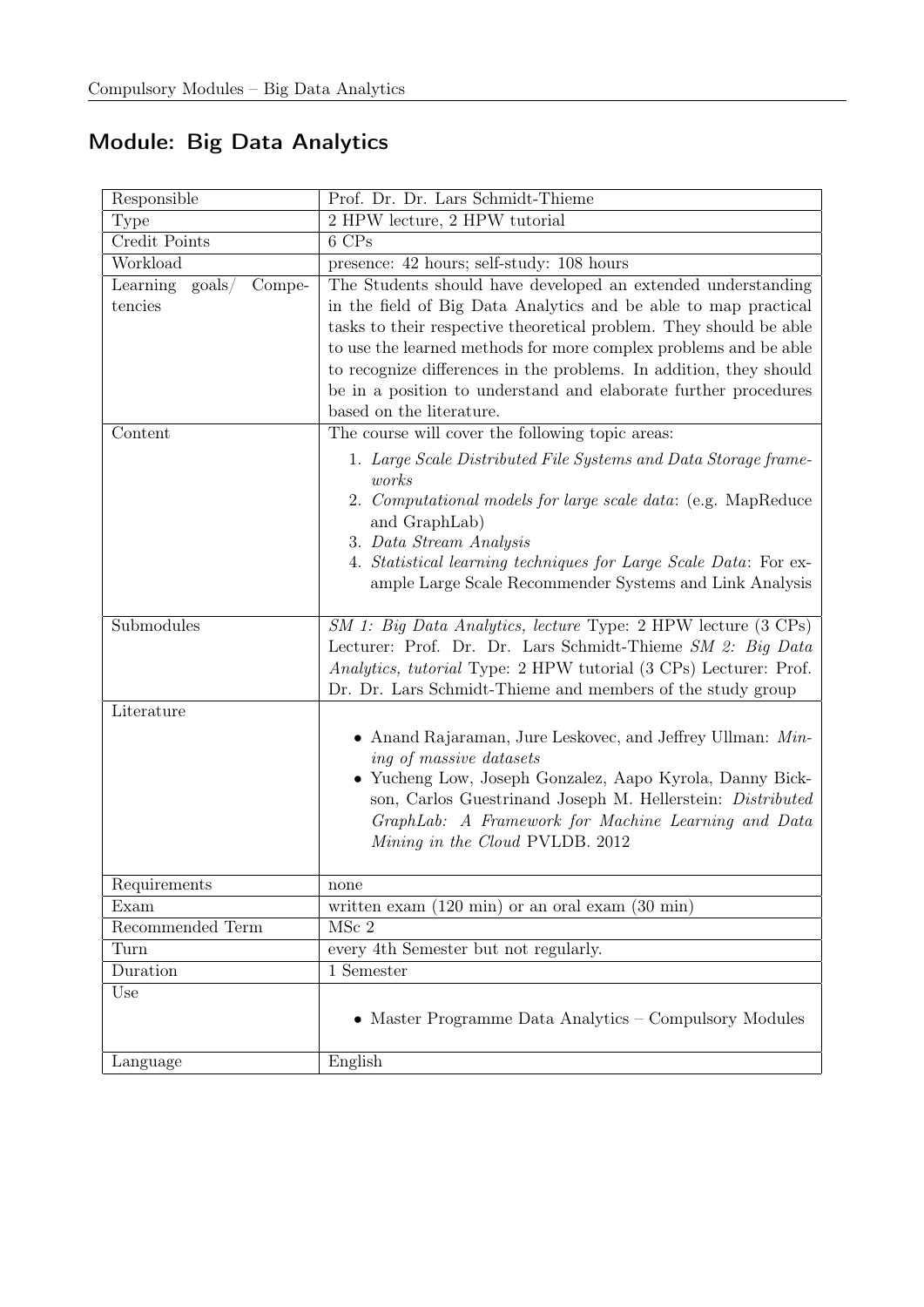## <span id="page-13-0"></span>Module: Data and Privacy Protection

| Responsible                        | Prof. Dr. Dr. Lars Schmidt-Thieme                                    |  |
|------------------------------------|----------------------------------------------------------------------|--|
| Type                               | 2 HPW lecture                                                        |  |
| <b>Credit Points</b>               | 3 CPs                                                                |  |
| Workload                           | presence: 21 hours; self-study: 54 hours                             |  |
| Learning $\text{goals}/$<br>Compe- | Students have an overview of specific requirements of data and pri-  |  |
| tencies                            | vacy protection in different application areas such as e-commerce    |  |
|                                    | and medicine. Students know basic laws about data and privacy        |  |
|                                    | protection in Germany, the EU and the US and can apply them to       |  |
|                                    | specific situations. Students have a broad overview of technological |  |
|                                    | tools to protect data and privacy.                                   |  |
| Content                            | The lecture provides an overview of methods for data and privacy     |  |
|                                    | protection, esp.                                                     |  |
|                                    | 1. Requirements of data and privacy protection                       |  |
|                                    | a) General requirements                                              |  |
|                                    | b) Requirements in e-commerce                                        |  |
|                                    | Requirements in medicine<br>$\rm _{c}$ )                             |  |
|                                    | 2. Laws about data and privacy protection                            |  |
|                                    | German Laws<br>a)                                                    |  |
|                                    | EU Laws<br>b)<br>US Laws<br>$\rm _{c}$ )                             |  |
|                                    |                                                                      |  |
|                                    | 3. Data and privacy protection policies $&$ technologies             |  |
|                                    | a) IT security<br>Data encryption<br>b)                              |  |
|                                    | Authorization and Rights Management<br>$\rm _{c}$ )                  |  |
|                                    |                                                                      |  |
| Submodules                         | none                                                                 |  |
| Literature                         |                                                                      |  |
|                                    | • David G. Hill: <i>Data Protection: Governance, Risk Manage-</i>    |  |
|                                    | ment, and Compliance, Crc Pr Inc, 2009.                              |  |
|                                    | • Helen Nissenbaum: Privacy in Context: Technology, Policy,          |  |
|                                    | and the Integrity of Social Life, Stanford Univ Pr, 2009.            |  |
|                                    |                                                                      |  |
| Requirements                       | none                                                                 |  |
| Exam                               | written exam $(60 - 90 \text{ min})$ or oral exam $(20 \text{ min})$ |  |
| Recommended Term                   | $MSc$ 2                                                              |  |
| Turn                               | every summer term                                                    |  |
| Duration                           | 1 Semester                                                           |  |
| Use                                |                                                                      |  |
|                                    | $\bullet\,$ Master Programme Data Analytics – Compulsory Modules     |  |
|                                    |                                                                      |  |
| Language                           | English                                                              |  |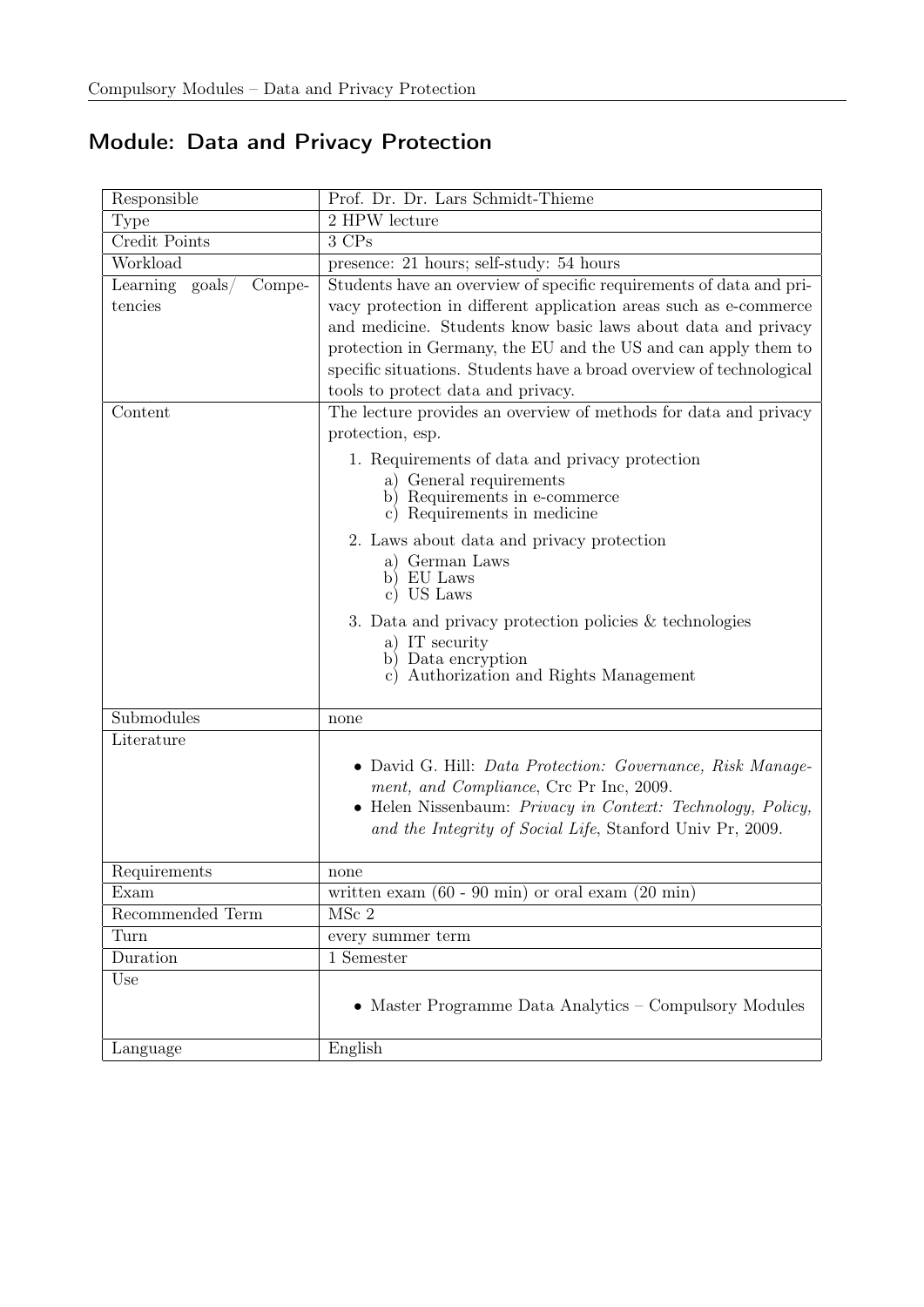## <span id="page-14-0"></span>Module: Project Data Analytics

| Responsible                           | Prof. Dr. Dr. Lars Schmidt-Thieme                                                |  |  |
|---------------------------------------|----------------------------------------------------------------------------------|--|--|
| Type                                  | 4 HPW project                                                                    |  |  |
| <b>Credit Points</b>                  | 15 CPs                                                                           |  |  |
| Workload                              | presence: 42 hours; self-study: 333 hours                                        |  |  |
| Learning<br>$\text{goals}/$<br>Compe- | Students independently learn how to plan and manage their                        |  |  |
| tencies                               | projects and thus develop methodological and social skills.                      |  |  |
|                                       | Through teamwork they develop social skills such as conflict solv-               |  |  |
|                                       | ing strategies, communicative skills and team management. In this                |  |  |
|                                       | project students improve their experience in research methodology,               |  |  |
|                                       | they independently formulate research topics, create the research                |  |  |
|                                       | design and reflect on them critically and organize the implemen-                 |  |  |
|                                       | tation of research processes. They should be in a position to in-                |  |  |
|                                       | dependently work on a new topic and use known methods on new                     |  |  |
|                                       | problems. They are able to document their project and present<br>their solution. |  |  |
| Content                               | In teams students work out a contribution for a extensive problem.               |  |  |
|                                       | The following contents are treated, independently from the specific              |  |  |
|                                       | task:                                                                            |  |  |
|                                       |                                                                                  |  |  |
|                                       | 1. Iterative formulation, verification and revision of research<br>topics        |  |  |
|                                       | 2. Iterative design and critical reflection of research design                   |  |  |
|                                       | 3. Basic and advanced research methods                                           |  |  |
|                                       | 4. Project management methods                                                    |  |  |
|                                       | 5. Organization, management, leading group sessions                              |  |  |
|                                       | 6. Project documentation                                                         |  |  |
|                                       | Other contents depends on the project task.                                      |  |  |
| Submodules                            | SM 1: Project Data Analytics, Part I Type: Project (6 CPs) Lec-                  |  |  |
|                                       | turer: Prof. Dr. Dr. Lars Schmidt-Thieme SM 2: Project Data                      |  |  |
|                                       | Analytics, Part II Type: Project (9 Cps) Lecturer: Prof. Dr. Dr.                 |  |  |
|                                       | Lars Schmidt-Thieme and members of the study group                               |  |  |
| Literature                            | depending on the topic                                                           |  |  |
| Requirements                          | none                                                                             |  |  |
| Exam                                  | Project                                                                          |  |  |
| Recommended Term                      | $\overline{\mathrm{MSC}2-3}$                                                     |  |  |
| Turn                                  | every semester                                                                   |  |  |
| Duration                              | 2 Semester                                                                       |  |  |
| Use                                   | • Master Programme Data Analytics – Compulsory Modules                           |  |  |
| Language                              | English                                                                          |  |  |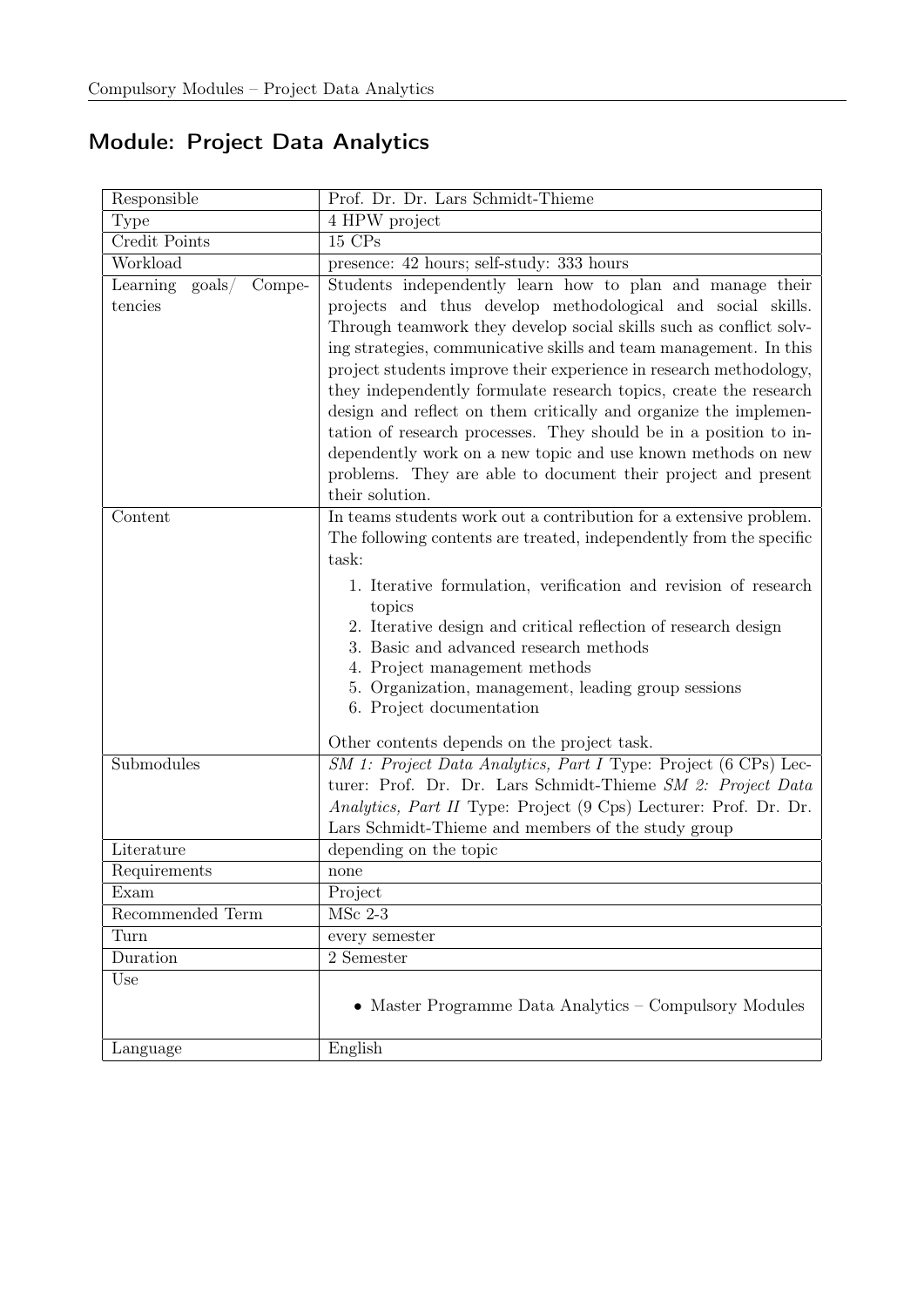## <span id="page-15-0"></span>Module: Seminar Data Analytics

| Prof. Dr. Dr. Lars Schmidt-Thieme                                       |  |
|-------------------------------------------------------------------------|--|
| 2 HPW seminar                                                           |  |
| 4 CPs                                                                   |  |
| presence: 21 hours; self-study: 79 hours                                |  |
| The students deepen their analytic and methodological skills for        |  |
| understanding current research areas. Writing a report and giving       |  |
| a presentation as well as discussing scientific issues with their peers |  |
| help the students to put the knowledge acquired during their stud-      |  |
| ies into context and gives them an opportunity to add new knowl-        |  |
| edge to their corpus. Furthermore, skills are developed which will      |  |
| allow the students to adapt their knowledge to changing technical       |  |
| and societal conditions in the future.                                  |  |
| Selected topics in the area of data analytics.                          |  |
| SM 1: Seminar Data Analytics Type: Seminar (4 CPs) Lecturer:            |  |
| Prof. Dr. Dr. Lars Schmidt-Thieme and members of the study              |  |
| group                                                                   |  |
| depending on the topic                                                  |  |
| none                                                                    |  |
| Presentation and written summary                                        |  |
| $MSc$ 1-3                                                               |  |
| every semester                                                          |  |
| 3 Semester                                                              |  |
|                                                                         |  |
| • Master Programme Data Analytics – Compulsory Modules                  |  |
|                                                                         |  |
|                                                                         |  |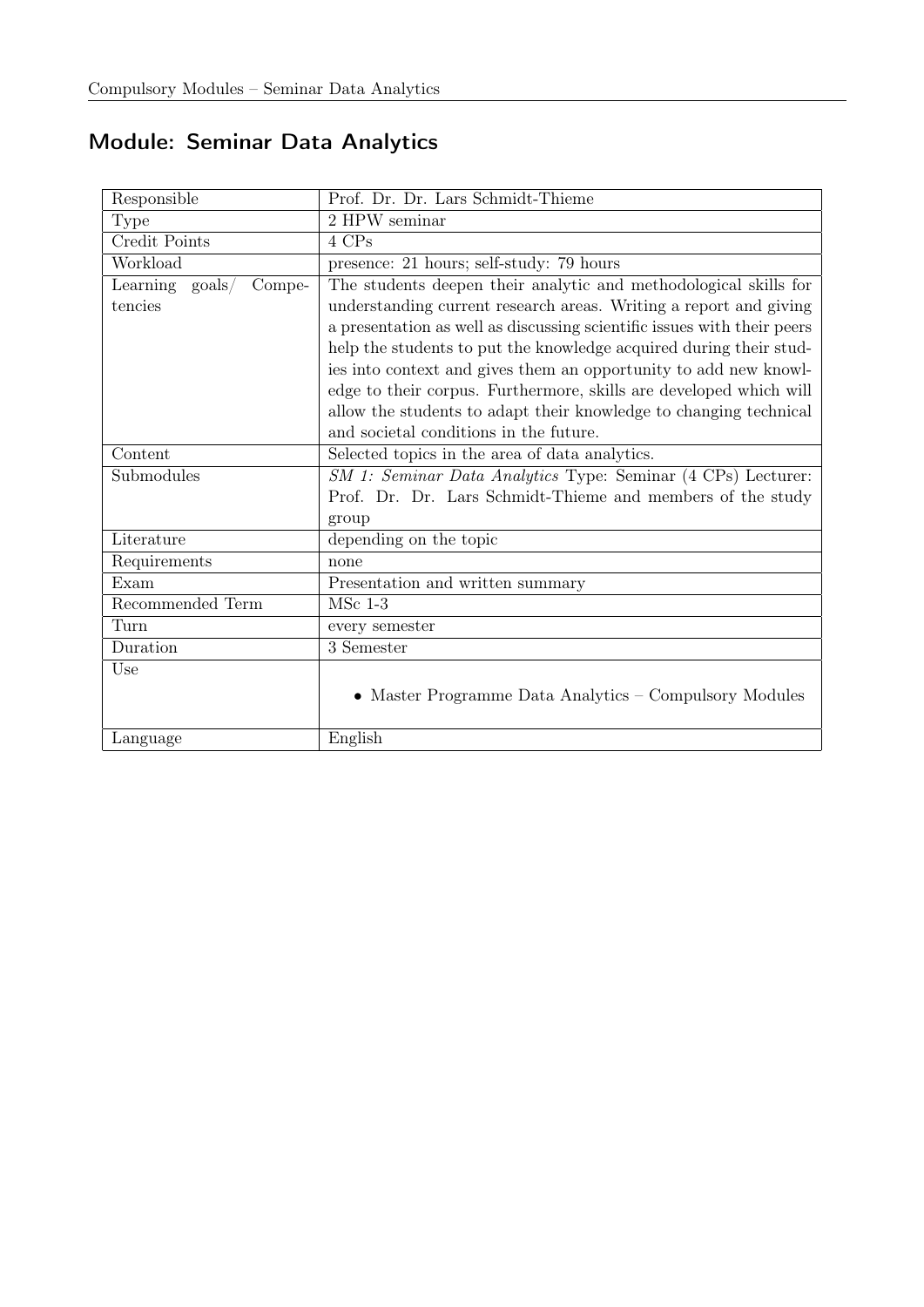## <span id="page-16-0"></span>Module: Lab Course Programming Machine Learning

| Responsible               | Prof. Dr. Dr. Lars Schmidt-Thieme                                                                                                                                                                                                                                                                                                                                                                                                                                                 |
|---------------------------|-----------------------------------------------------------------------------------------------------------------------------------------------------------------------------------------------------------------------------------------------------------------------------------------------------------------------------------------------------------------------------------------------------------------------------------------------------------------------------------|
| Type                      | 4 HPW lab course                                                                                                                                                                                                                                                                                                                                                                                                                                                                  |
| Credit Points             | 6 CPs                                                                                                                                                                                                                                                                                                                                                                                                                                                                             |
| Workload                  | presence: 42 hours; self-study: 108 hours                                                                                                                                                                                                                                                                                                                                                                                                                                         |
| Learning goals/<br>Compe- | The praktikum allows students to gain practical knowledge and                                                                                                                                                                                                                                                                                                                                                                                                                     |
| tencies                   | capabilities in the area of Machine Learning.                                                                                                                                                                                                                                                                                                                                                                                                                                     |
| Content                   | This implementation-oriented course offers hands-on experience<br>with current algorithms and approaches in Machine Learning and<br>Artificial Intelligence, and their application to real-world learning<br>and decision-making tasks. Praktikum will also cover empirical<br>methods for comparing learning algorithms, for understanding and<br>explaining their differences, for analyzing the conditions in which<br>a method is more suitable than others. List of Methods: |
|                           | 1. Linear models of prediction (Linear Regression, Logistic Re-<br>gression)<br>2. Generative learning algorithms (Discriminant Analysis,<br>Naïve Bayes)<br>3. Classification trees (Decision Trees)<br>4. k - Nearest Neighbor<br>5. Clustering (k-Means)<br>6. Dimensionality Reduction (Principal Component Analysis)<br>7. Support Vector Machines<br>8. Matrix Factorization for Recommender Systems                                                                        |
| Submodules                | none                                                                                                                                                                                                                                                                                                                                                                                                                                                                              |
| Literature                | • Brett Lantz: <i>Machine Learning with R</i> , Packt Publishing,<br>2013.<br>• Drew Conway, John Myles White: Machine Learning for<br>Hackers, O'Reilly, 2012.                                                                                                                                                                                                                                                                                                                   |
| Requirements              | none                                                                                                                                                                                                                                                                                                                                                                                                                                                                              |
| Exam                      | colloquium and written summary                                                                                                                                                                                                                                                                                                                                                                                                                                                    |
| Recommended Term          | MSc 1                                                                                                                                                                                                                                                                                                                                                                                                                                                                             |
| Turn                      | every winter term                                                                                                                                                                                                                                                                                                                                                                                                                                                                 |
| Duration                  | 1 Semester                                                                                                                                                                                                                                                                                                                                                                                                                                                                        |
| Use                       | • Master Programme Data Analytics – Compulsory Modules                                                                                                                                                                                                                                                                                                                                                                                                                            |
| Language                  | English                                                                                                                                                                                                                                                                                                                                                                                                                                                                           |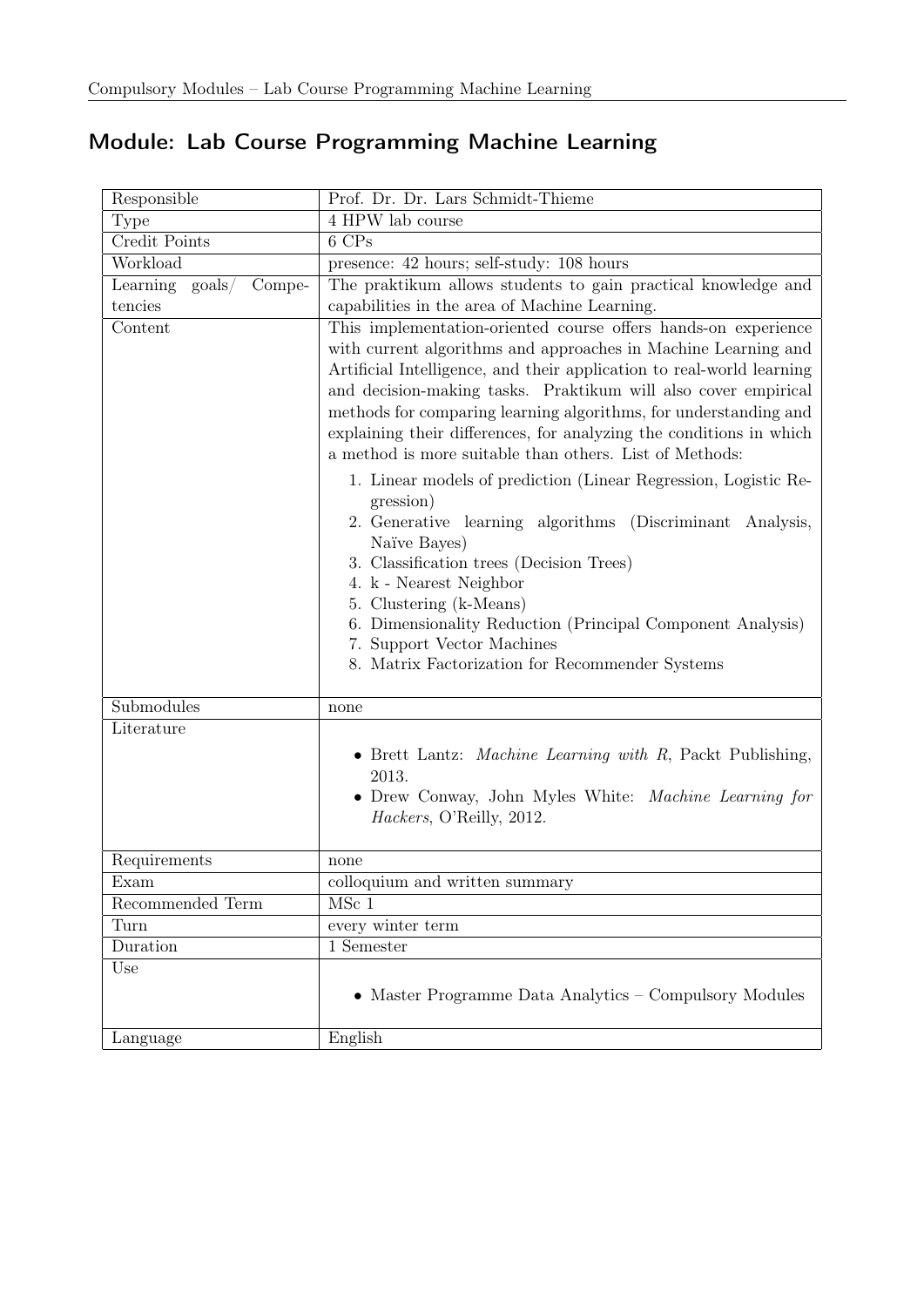## <span id="page-17-0"></span>Module: Lab Course Distributed Data Analytics

| Responsible                            | Prof. Dr. Dr. Lars Schmidt-Thieme                                                                                                                                                                         |
|----------------------------------------|-----------------------------------------------------------------------------------------------------------------------------------------------------------------------------------------------------------|
| <b>Type</b>                            | 4 HPW lab course                                                                                                                                                                                          |
| Credit Points                          | 6 CPs                                                                                                                                                                                                     |
| Workload                               | presence: 42 hours; self-study: 108 hours                                                                                                                                                                 |
| Learning<br>Compe-<br>$\text{goals} /$ | The praktikum allows students to gain practical knowledge and                                                                                                                                             |
| tencies                                | capabilities in the area of Machine Learning. Praktikum will also                                                                                                                                         |
|                                        | cover empirical methods for comparing learning algorithms, for                                                                                                                                            |
|                                        | understanding and explaining their differences, for analyzing the                                                                                                                                         |
|                                        | conditions in which a method is more suitable than others.                                                                                                                                                |
| Content                                | Practical knowledge of methods and technologies for distributed                                                                                                                                           |
|                                        | computing in data analysis:                                                                                                                                                                               |
|                                        | 1. working with a scheduler in a Computer Cluster (e.g. Sun<br>Grid Engine)<br>2. working with a distributed data system to manage big data<br>3. working with NoSQL-data-bases for loose structured data |
|                                        | 4. Large Scale distributed file systems and data storage frame-                                                                                                                                           |
|                                        | works                                                                                                                                                                                                     |
|                                        | 5. Computational models for large scale data (e.g. MapReduce)<br>and GraphLab)                                                                                                                            |
|                                        | 6. working with message passing frameworks                                                                                                                                                                |
|                                        | 7. working with GPU/ coprocessor-machine                                                                                                                                                                  |
|                                        |                                                                                                                                                                                                           |
| Submodules                             | none                                                                                                                                                                                                      |
| Literature                             |                                                                                                                                                                                                           |
|                                        | • Anand Rajaraman, Jure Leskovec, and Jeffrey Ullman: Min-<br>ing of massive datasets                                                                                                                     |
|                                        | • Yucheng Low, Joseph Gonzalez, Aapo Kyrola, Danny Bick-<br>son, Carlos Guestrinand Joseph M. Hellerstein: Distributed                                                                                    |
|                                        | GraphLab: A Framework for Machine Learning and Data                                                                                                                                                       |
|                                        | Mining in the Cloud PVLDB. 2012                                                                                                                                                                           |
|                                        |                                                                                                                                                                                                           |
| Requirements                           | none                                                                                                                                                                                                      |
| Exam                                   | colloquium and written summary<br>MSc <sub>2</sub>                                                                                                                                                        |
| Recommended Term                       |                                                                                                                                                                                                           |
| Turn                                   | every summer term                                                                                                                                                                                         |
| Duration                               | 1 Semester                                                                                                                                                                                                |
| Use                                    | • Master Programme Data Analytics – Compulsory Modules                                                                                                                                                    |
| Language                               | English                                                                                                                                                                                                   |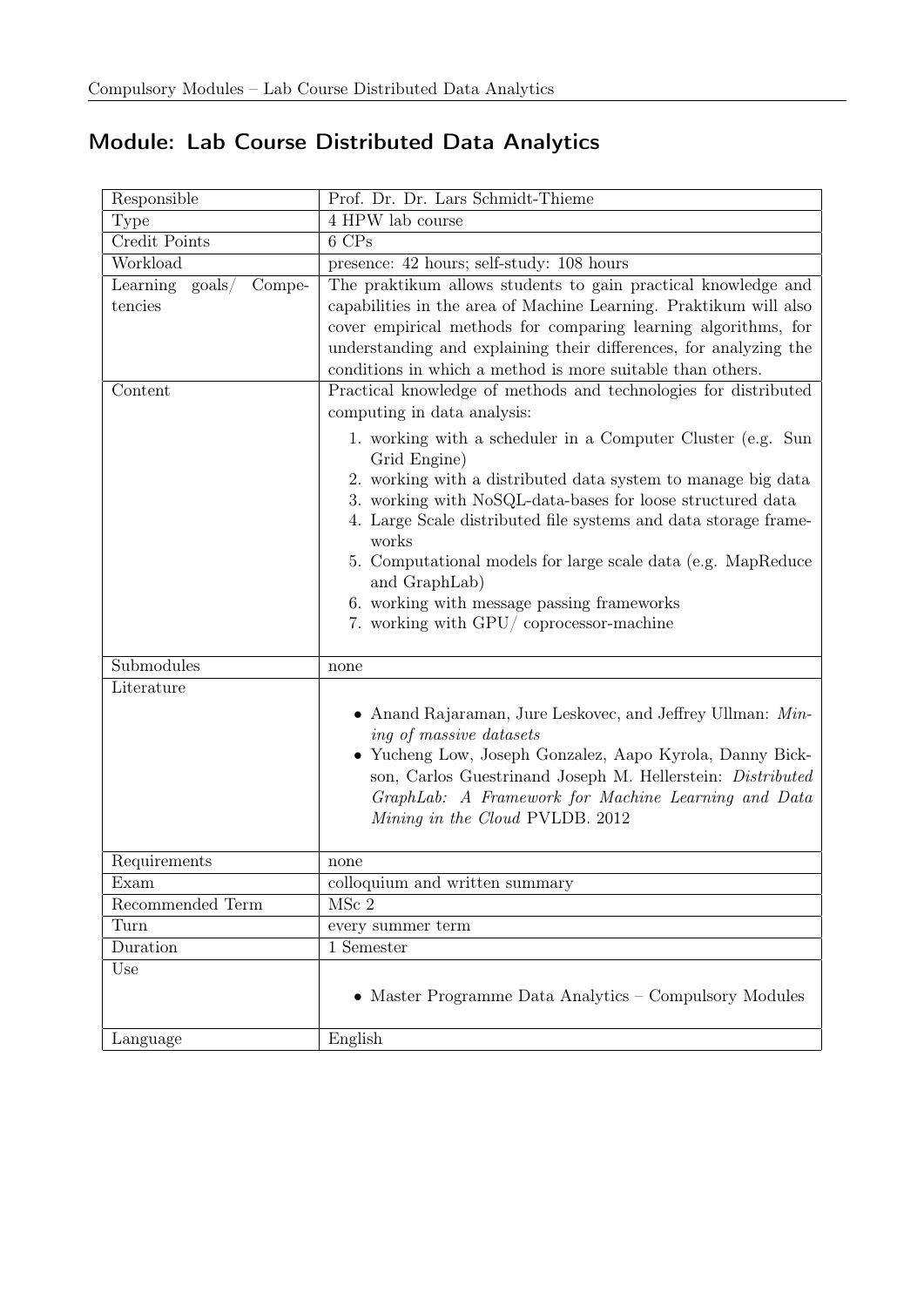# Elective Modules

### Methodological Specialization

#### <span id="page-18-0"></span>Module: Advanced Case-Based Reasoning

| Responsible                                      | Prof. Dr. Klaus-Dieter Althoff                                                                                                                                                                                                                                                                                                                                                                                                                                                                                                                                                                                          |
|--------------------------------------------------|-------------------------------------------------------------------------------------------------------------------------------------------------------------------------------------------------------------------------------------------------------------------------------------------------------------------------------------------------------------------------------------------------------------------------------------------------------------------------------------------------------------------------------------------------------------------------------------------------------------------------|
| Type                                             | 2 HPW lecture, 2 HPW tutorial                                                                                                                                                                                                                                                                                                                                                                                                                                                                                                                                                                                           |
| Credit Points                                    | 6 CPs                                                                                                                                                                                                                                                                                                                                                                                                                                                                                                                                                                                                                   |
| Workload                                         | presence: 42 hours; self-study: 108 hours                                                                                                                                                                                                                                                                                                                                                                                                                                                                                                                                                                               |
| Learning<br>$\text{goals}/$<br>Compe-<br>tencies | Students have an extended understanding of case-based reasoning.<br>They master advanced and detailed procedures to develop, oper-<br>ate and maintain case-based reasoning and be able to use them<br>for more complex scenarios. Students are able to assign complex<br>scenarios and case studies to special task classes and to state-of-<br>the-art and state-of-the-practice.                                                                                                                                                                                                                                     |
| Content                                          | Development, operation and maintainance of case-based reasoning<br>and its application. Some characteristics of case-based reasoning<br>like case-based classification, diagnosis and decision making, con-<br>figuration and design and case-based planning are presented for<br>special task categories. The application potential is shown in case<br>studies and in state-of-the-art/practice-systems.                                                                                                                                                                                                              |
| Submodules                                       | SM 1: Advanced Case-Based Reasoning, Lecture Type: 2 HPW<br>Lecture (3 CPs) Lecturer: Prof. Dr. Klaus-Dieter Althoff SM<br>2: Advanced Case-Based Reasoning, Tutorium Type: 1 HPW Tu-<br>torium (2 CPs) Lecturer: Prof. Dr. Klaus-Dieter Althoff and<br>members of the study group                                                                                                                                                                                                                                                                                                                                      |
| Literature                                       |                                                                                                                                                                                                                                                                                                                                                                                                                                                                                                                                                                                                                         |
|                                                  | • M.M. Richter, R.O. Weber: <i>Case-Based Reasoning</i> , Springer,<br>Berlin 2013<br>• R. Bergmann: Experience Management- Foundations, De-<br>velopment Methodology, and Internet-Based Applications.<br>Springer, Berlin 2002.<br>• R. Bergmann, K.-D. Althoff, S. Breen, M. Göker, M. Man-<br>ago, R. Traphöner, S. Wess: Developing Industrial Case-<br>Based Reasoning Applications - The INRECA Methodology.<br>Springer, Berlin 2003.<br>• M. Lenz, B. Bartsch-Spörl, H.-D. Burkhard, S. Wess (Hrsg.):<br>Case-Based Reasoning Technology: From Foundations to Ap-<br><i>plications.</i> Springer, Berlin 1998. |
| Requirements                                     | none                                                                                                                                                                                                                                                                                                                                                                                                                                                                                                                                                                                                                    |
| Exam                                             | written exam $(60 - 90 \text{ min})$ or oral exam $(20 \text{ min})$ there are some<br>prerequisite for admission to examination                                                                                                                                                                                                                                                                                                                                                                                                                                                                                        |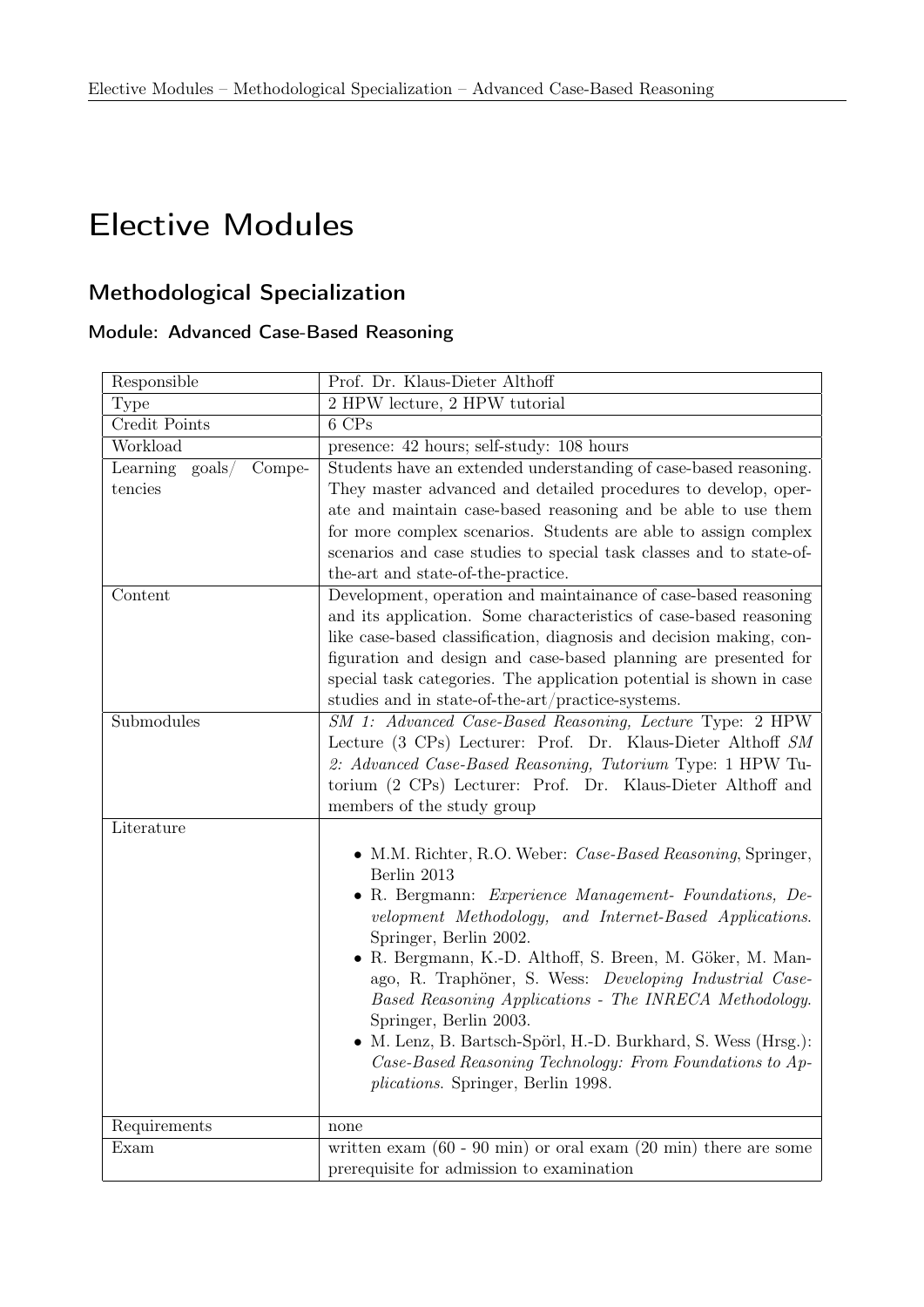| Recommended Term | $MSc$ 1-3                                                                               |
|------------------|-----------------------------------------------------------------------------------------|
| Turn             | every summer term                                                                       |
| Duration         | 1 Semester                                                                              |
| Use              | • Master Programme Data Analytics – Elective Modules –<br>Methodological Specialization |
| Language         | English                                                                                 |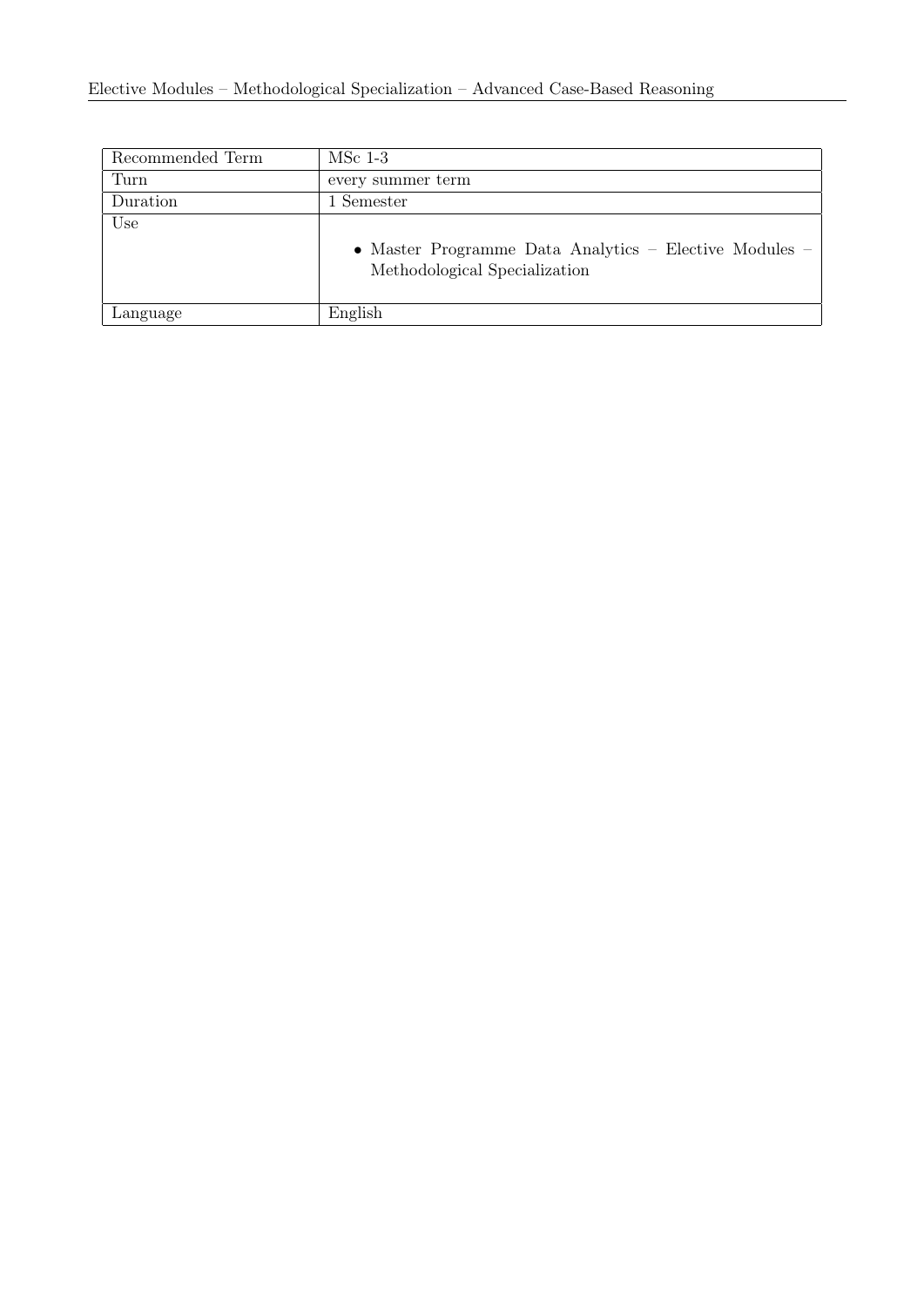### <span id="page-20-0"></span>Module: Deep Learning

| Responsible                           | Prof. Dr. Niels Landwehr, Prof. Dr. Dr. Lars Schmidt-Thieme            |
|---------------------------------------|------------------------------------------------------------------------|
| <b>Type</b>                           | 2 HPW lecture, 2 HPW tutorial                                          |
| Credit Points                         | $6$ CPs                                                                |
| Workload                              | presence: 42 hours; self-study: 108 hours                              |
| Learning<br>$\text{goals}/$<br>Compe- | Deep learning has recently been associated with revolutionary Ar-      |
| tencies                               | tificial Intelligence achievements, ranging from "close-to-human"      |
|                                       | speech and image recognition performances, up to "super-human"         |
|                                       | game playing results. Throughout this course, students will have       |
|                                       | the opportunity to understand the building blocks of neural net-       |
|                                       | works                                                                  |
| Content                               | The curriculum starts by introducing supervised learning concepts      |
|                                       | and incrementally dives into the peculiarities of learning the pa-     |
|                                       | rameters of neural networks through back-propagation. Specific ar-     |
|                                       | chitectures, such as the Convolutional Neural Networks will be cov-    |
|                                       | ered, as well as different types of network regularization strategies. |
|                                       | Furthermore implementation techniques involving GPU-based op-          |
|                                       | timization will be explained. The students are expected to master      |
|                                       | the necessary knowledge that will empower them to apply Deep           |
|                                       | Learning in real-life problems.                                        |
| Submodules                            | SM 1: Deep Learning, lecture Type: 2 HPW lecture (3 CPs) Lec-          |
|                                       | turer: Prof. Dr. Dr. Lars Schmidt-Thieme SM 2: Deep Learning,          |
|                                       | tutorial Type: 2 HPW tutorial (3 CPs) Lecturer: Prof. Dr. Dr.          |
|                                       | Lars Schmidt-Thieme and members of the study group                     |
| Literature                            | will be announced in the lecture                                       |
| Requirements                          | none                                                                   |
| Exam                                  | written exam $(120 \text{ min})$ or an oral exam $(30 \text{ min})$    |
| Recommended Term                      | $MSc$ 2                                                                |
| Turn                                  | every 4th Semester but not regularly.                                  |
| Duration                              | 1 Semester                                                             |
| Use                                   |                                                                        |
|                                       | • Master Programme Data Analytics - Elective Modules -                 |
|                                       | Methodological Specialization                                          |
|                                       |                                                                        |
| Language                              | English                                                                |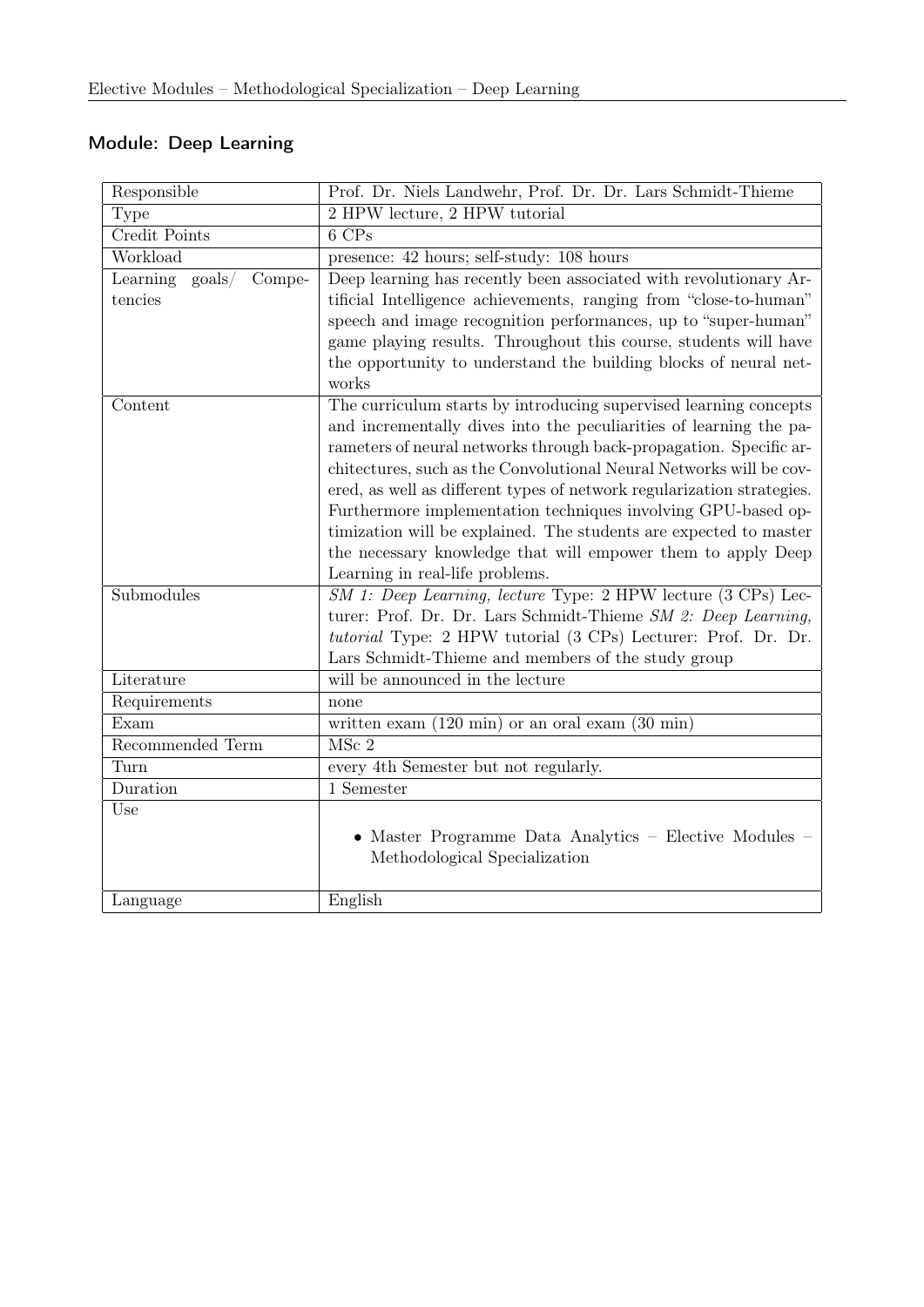### <span id="page-21-0"></span>Module: Bayesian Networks

| Responsible                                                 | Prof. Dr. Dr. Lars Schmidt-Thieme                                                                                                                                                                                                                                                                                                                                                                                                                                                                                                                                                                                                                                                                                                                                                                                                                                          |
|-------------------------------------------------------------|----------------------------------------------------------------------------------------------------------------------------------------------------------------------------------------------------------------------------------------------------------------------------------------------------------------------------------------------------------------------------------------------------------------------------------------------------------------------------------------------------------------------------------------------------------------------------------------------------------------------------------------------------------------------------------------------------------------------------------------------------------------------------------------------------------------------------------------------------------------------------|
| Type                                                        | 2 HPW lecture, 2 HPW tutorial                                                                                                                                                                                                                                                                                                                                                                                                                                                                                                                                                                                                                                                                                                                                                                                                                                              |
| Credit Points                                               | 6 CPs                                                                                                                                                                                                                                                                                                                                                                                                                                                                                                                                                                                                                                                                                                                                                                                                                                                                      |
| Workload                                                    | presence: 42 hours; self-study: 108 hours                                                                                                                                                                                                                                                                                                                                                                                                                                                                                                                                                                                                                                                                                                                                                                                                                                  |
| $\text{goals}/$<br>Compe-<br>Learning<br>tencies<br>Content | Students have detailed knowledge about Bayesian Networks. They<br>are able to model problems using Bayesian Networks. They un-<br>derstand exact and approximative inference methods and are able<br>to choose suitable methods depending on the problem. Students<br>know learning methods for parameter and structure and can esti-<br>mate the results of learning processes. They get used to work with<br>new books in Bayesian Networks.<br>The lecture introduces bayesian networks. Based on modelling in-<br>fluences and conditional probabilities, algorithms for exact and ap-<br>proximative inference, analysis of bayesian networks, learning pa-<br>rameters and learning structure are treated. Algorithms for infer-<br>ence and learning bayesian networks go back to graph-algorithms<br>as well as methods like topological sorting and connectivity- |
|                                                             | property and specific methods like counting cliques and so on.<br>Every necessary algorithm will be introduced in the lecture.                                                                                                                                                                                                                                                                                                                                                                                                                                                                                                                                                                                                                                                                                                                                             |
| Submodules                                                  | SM 1: Bayesian Networks, Lecture Type: 2 HPW Lecture (3 CPs)<br>Lecturer: Prof. Dr. Dr. Lars Schmidt-Thieme SM 2: Bayesian<br><i>Networks, Tutorium</i> Type: 2 HPW Tutorium (3 CPs) Lecturer:<br>Prof. Dr. Dr. Lars Schmidt-Thieme and members of the study<br>group                                                                                                                                                                                                                                                                                                                                                                                                                                                                                                                                                                                                      |
| Literature                                                  |                                                                                                                                                                                                                                                                                                                                                                                                                                                                                                                                                                                                                                                                                                                                                                                                                                                                            |
|                                                             | • Marco Scutari: <i>Bayesian Networks: With Examples in R</i> ,<br>Chapman and Hall/CRC, 2014.<br>· D. Koller, N. Friedmann: Probabilistic Graphical Models:<br>Principles and Techniques, The MIT Press, 2009.<br>• Finn V. Jensen: <i>Bayesian networks and decision graphs</i> .<br>Springer, 2001.<br>• Richard E. Neapolitan: Learning Bayesian Networks. Pren-<br>tice Hall, 2003.<br>• Enrique Castillo, Jose Manuel Gutierrez, Ali S. Hadi: $Expert$<br>Systems and Probabilistic Network Models. Springer, 1997.<br>• Christian Borgelt, Rudolf Kruse: <i>Graphical Models</i> . Wiley,<br>2002.                                                                                                                                                                                                                                                                  |
| Requirements                                                | none                                                                                                                                                                                                                                                                                                                                                                                                                                                                                                                                                                                                                                                                                                                                                                                                                                                                       |
| Exam                                                        | written exam $(60 - 90 \text{ min})$ or oral exam $(20 \text{ min})$                                                                                                                                                                                                                                                                                                                                                                                                                                                                                                                                                                                                                                                                                                                                                                                                       |
| Recommended Term                                            | $MSc$ 1-3                                                                                                                                                                                                                                                                                                                                                                                                                                                                                                                                                                                                                                                                                                                                                                                                                                                                  |
| Turn                                                        | not regularly, normally every 4th semester                                                                                                                                                                                                                                                                                                                                                                                                                                                                                                                                                                                                                                                                                                                                                                                                                                 |
| Duration                                                    | 1 Semester                                                                                                                                                                                                                                                                                                                                                                                                                                                                                                                                                                                                                                                                                                                                                                                                                                                                 |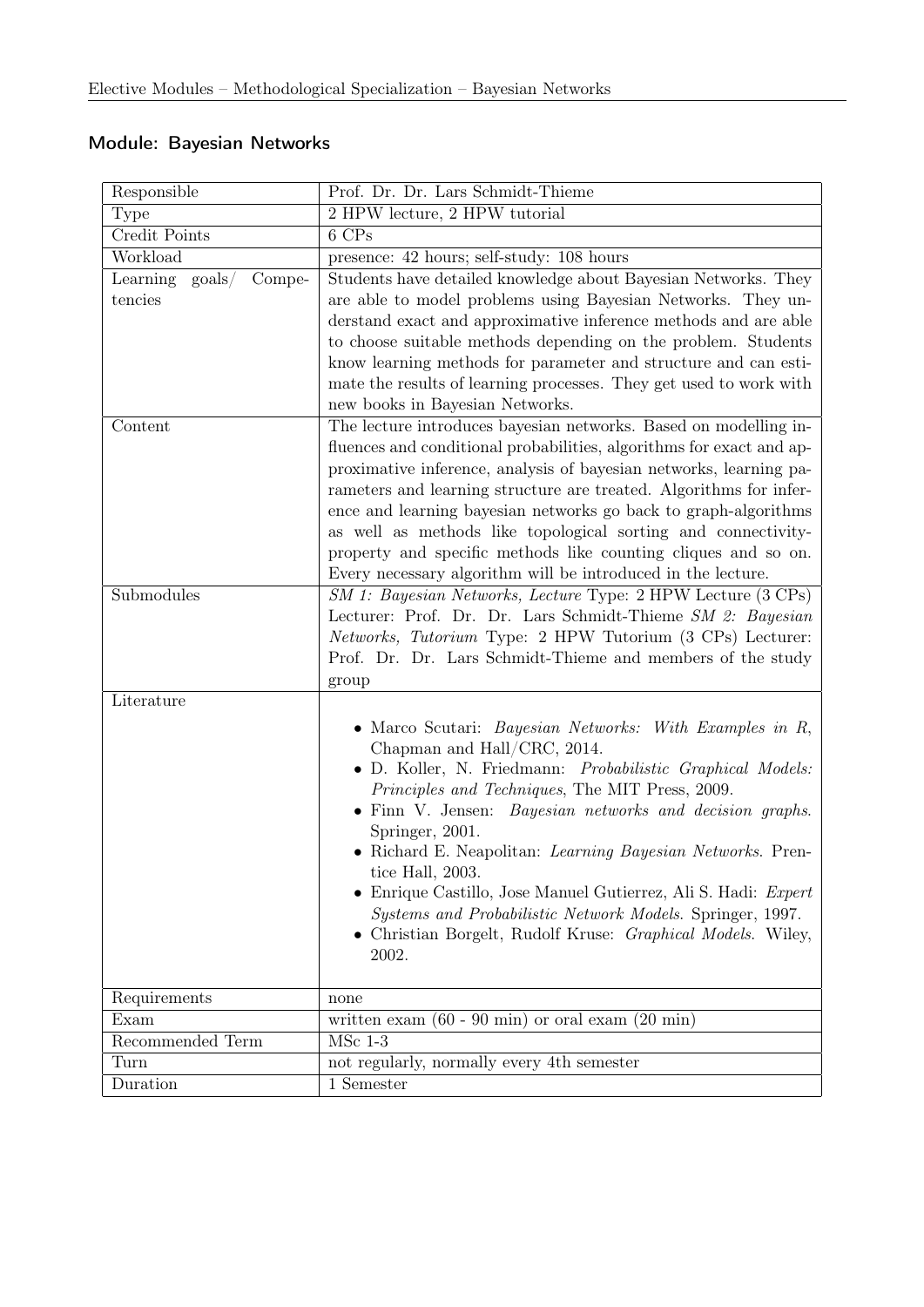| Use      | • Master Programme Data Analytics - Elective Modules -<br>Methodological Specialization |
|----------|-----------------------------------------------------------------------------------------|
| Language | English                                                                                 |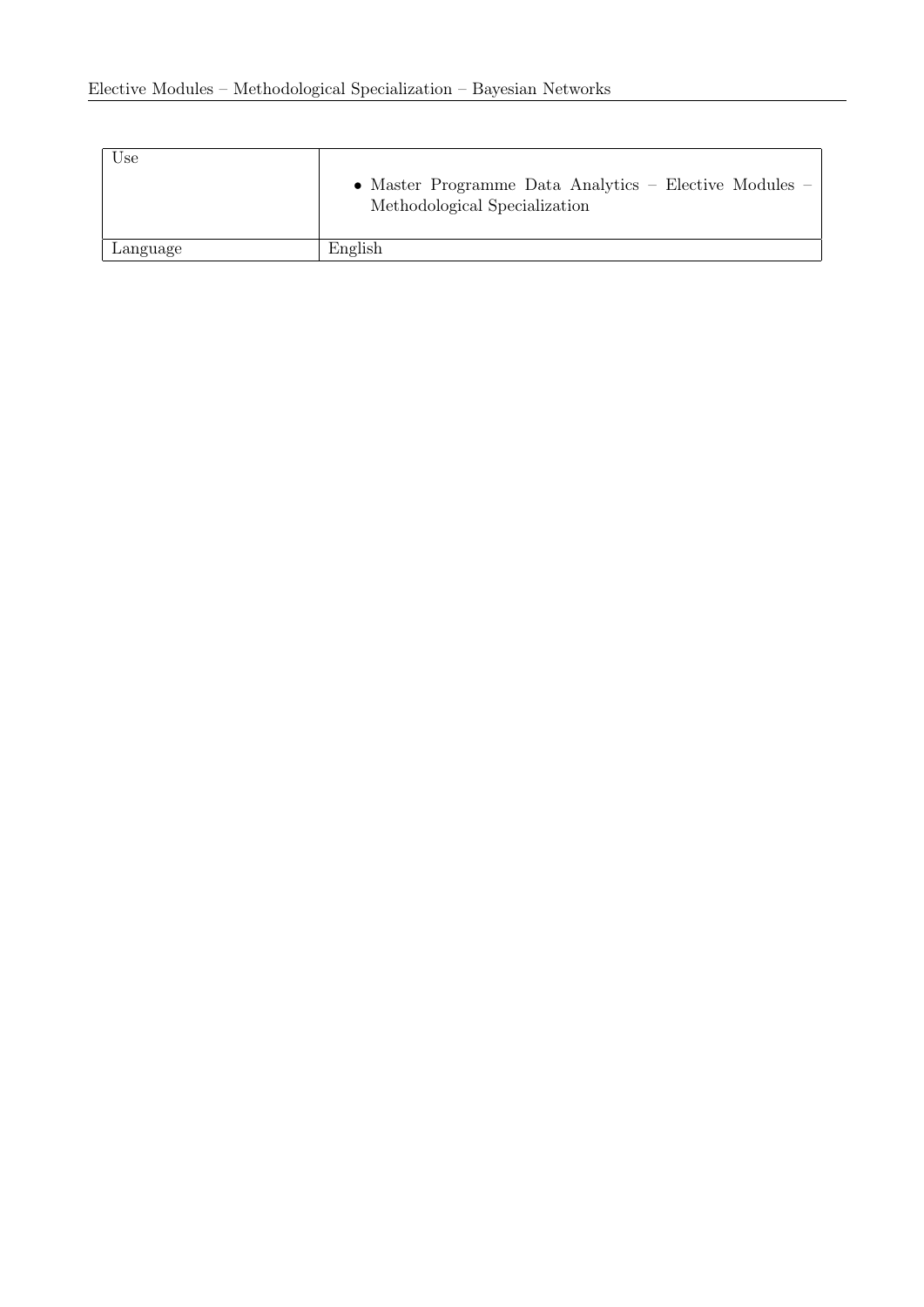### <span id="page-23-0"></span>Module: Computer Vision

| Responsible                            | Prof. Dr. Dr. Lars Schmidt-Thieme                                                                                  |
|----------------------------------------|--------------------------------------------------------------------------------------------------------------------|
| Type                                   | 2 HPW lecture, 2 HPW tutorial                                                                                      |
| Credit Points                          | 6 CPs                                                                                                              |
| Workload                               | presence: 42 hours; self-study: 108 hours                                                                          |
| Compe-<br>Learning<br>$\text{goals} /$ | After the completion of this module, the students should be able                                                   |
| tencies                                | to solve relevant tasks and research questions from the Computer                                                   |
|                                        | Vision. They should have developed a deeper understanding in                                                       |
|                                        | the field of Computer Vision. They should be able to understand,                                                   |
|                                        | implement and apply different Computer Vision techniques. The                                                      |
|                                        | students should be capable of adapting those techniques to specific                                                |
|                                        | applications. In addition, they should be in a position to under-                                                  |
|                                        | stand and elaborate further procedures based on the literature.                                                    |
| Content                                | The course will cover statistical data-driven approaches for auto-                                                 |
|                                        | matic processing, analyzing and understanding of images. The                                                       |
|                                        | lecture will cover topics from the pre-processing of images, like im-                                              |
|                                        | age filtering and feature detection to object recognition and object                                               |
|                                        | tracking as well as image classification.                                                                          |
| Submodules                             | SM 1: Computer Vision, Lecture Type: 2 HPW Lecture (3 CPs)                                                         |
|                                        | Lecturer: Prof. Dr. Dr. Lars Schmidt-Thieme SM 2: Computer                                                         |
|                                        | Vision, Tutorium Type: 2 HPW Tutorium (3 CPs) Lecturer: Prof.                                                      |
|                                        | Dr. Dr. Lars Schmidt-Thieme and members of the study group                                                         |
| Literature                             |                                                                                                                    |
|                                        | • Richard Szeliski: Computer Vision: Algorithms and Appli-                                                         |
|                                        | cations. Microsoft Research, 2010.                                                                                 |
|                                        | • Milan Sonka, Vaclav Hlavac, Roger Boyle: Image Processing,                                                       |
|                                        | Analysis, and Machine Vision. Thomson, 2008.<br>John C. Russ, J. Christian Russ: <i>Introduction to Image Pro-</i> |
|                                        | cessing and Analysis. CRC Press, 2008.                                                                             |
|                                        | • R. C. Gonzalez, R. E Woods: Digital Image Processing.                                                            |
|                                        | Pearson, 2008.                                                                                                     |
|                                        | • G. Aubert, P. Kornprobst: Mathematical Problems in Image                                                         |
|                                        | Processing. Partial Differential Equations and the Calculus                                                        |
|                                        | of Variations. Springer, 2006.                                                                                     |
|                                        | • J. R. Parker: Algorithms for Image Processing and Computer                                                       |
|                                        | Vision. Wiley, 1997.                                                                                               |
|                                        |                                                                                                                    |
| Requirements                           | none                                                                                                               |
| Exam                                   | written exam $(120 \text{ min})$ or an oral exam $(30 \text{ min})$                                                |
| Recommended Term                       | $MSc$ 1-3                                                                                                          |
| Turn                                   | not regularly, normally every 4th semester                                                                         |
| Duration                               | 1 Semester                                                                                                         |
| Use                                    |                                                                                                                    |
|                                        | • Master Programme Data Analytics - Elective Modules -                                                             |
|                                        | Methodological Specialization                                                                                      |
|                                        |                                                                                                                    |
| Language                               | English                                                                                                            |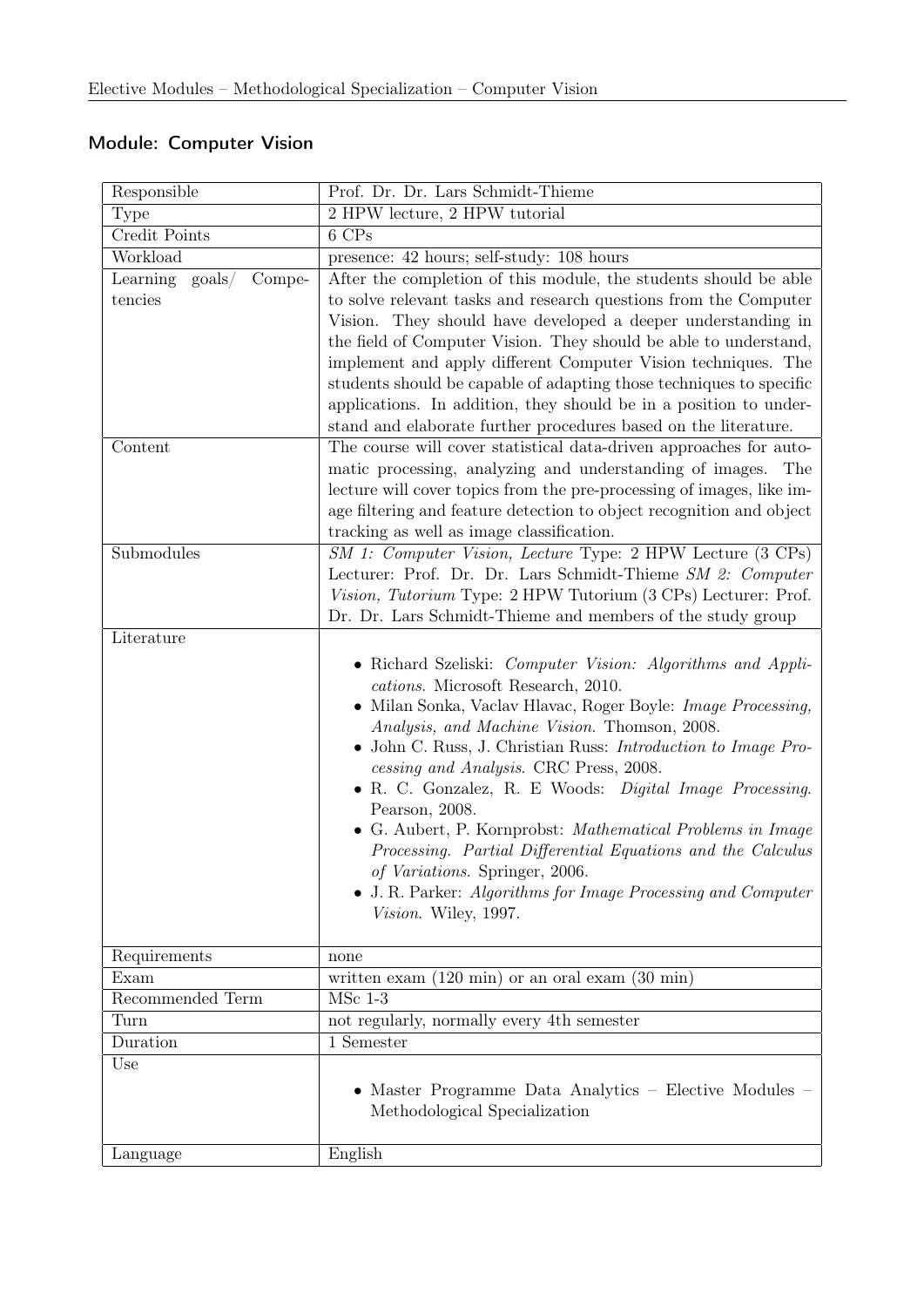### <span id="page-24-0"></span>Module: Business Analytics

| Responsible                                       | Prof. Dr. Dr. Lars Schmidt-Thieme                                                                                                                                                                                                                                                                                                                                                                                                                                                                                                                                                                                                                                                                                                                                                                                                                                                                                                                                      |
|---------------------------------------------------|------------------------------------------------------------------------------------------------------------------------------------------------------------------------------------------------------------------------------------------------------------------------------------------------------------------------------------------------------------------------------------------------------------------------------------------------------------------------------------------------------------------------------------------------------------------------------------------------------------------------------------------------------------------------------------------------------------------------------------------------------------------------------------------------------------------------------------------------------------------------------------------------------------------------------------------------------------------------|
| Lecturer                                          | none                                                                                                                                                                                                                                                                                                                                                                                                                                                                                                                                                                                                                                                                                                                                                                                                                                                                                                                                                                   |
| Type                                              | 2 HPW lecture, 2 HPW tutorial                                                                                                                                                                                                                                                                                                                                                                                                                                                                                                                                                                                                                                                                                                                                                                                                                                                                                                                                          |
| Credit Points                                     | 6 CPs                                                                                                                                                                                                                                                                                                                                                                                                                                                                                                                                                                                                                                                                                                                                                                                                                                                                                                                                                                  |
| Workload                                          | presence: 42 hours; self-study: 108 hours                                                                                                                                                                                                                                                                                                                                                                                                                                                                                                                                                                                                                                                                                                                                                                                                                                                                                                                              |
| Learning<br>$\text{goals} /$<br>Compe-<br>tencies | • Understanding the classical forecasting methodologies and<br>their application to business domains<br>• Exploring the state-of-the-art in terms of Recommender Sys-<br>tems and the Internet economy<br>• Empowering the analytical ability to abstract the necessary<br>data-driven methodologies for complex business problems                                                                                                                                                                                                                                                                                                                                                                                                                                                                                                                                                                                                                                     |
| Content                                           | Business Analytics aims at introducing students to the fundamen-<br>tal data science know-how, which provides a start-level proficiency<br>for tackling data-driven business problems. Initially the course ex-<br>plains prediction models for Regression and Classification tasks,<br>as well as typical Clustering approaches. Frequent Pattern Min-<br>ing that discovers association rules from transactional data will be<br>covered as well. Dimensionality Reduction techniques are taught<br>with regards to both visualisation and feature extraction aspects.<br>In addition, personalized strategies in the realm of Recommender<br>Systems will be exploited. On the other hand, the course covers<br>Time-Series Forecasting methods, as well as Process Mining from<br>industrial data logs. Last, but not least, the course aims at pro-<br>viding an introduction on current strategies needed to scale data<br>analytics methods to handle big data. |
| Submodules                                        | SM 1: Business Analytics, Lecture Type: 2 HPW Lecture (3 CPs)<br>Lecturer: Prof. Dr. Dr. Lars Schmidt-Thieme SM 2: Business<br>Analytics, Tutorium Type: 2 HPW Tutorium (3 CPs) Lecturer:<br>Prof. Dr. Dr. Lars Schmidt-Thieme and members of the study<br>group                                                                                                                                                                                                                                                                                                                                                                                                                                                                                                                                                                                                                                                                                                       |
| Literature                                        |                                                                                                                                                                                                                                                                                                                                                                                                                                                                                                                                                                                                                                                                                                                                                                                                                                                                                                                                                                        |
|                                                   | • Hyndman et al., Forecasting: Principles and Practice, 2012<br>• Aggarwal et al., Frequent Pattern Mining, 2014<br>• Aggarwal, Recommender Systems, 2016<br>• Tie-Yan Liu, Learning to Rank for Information Retrieval,<br>2011                                                                                                                                                                                                                                                                                                                                                                                                                                                                                                                                                                                                                                                                                                                                        |
| Requirements                                      | none                                                                                                                                                                                                                                                                                                                                                                                                                                                                                                                                                                                                                                                                                                                                                                                                                                                                                                                                                                   |
| Exam                                              | written exam $(120 \text{ min})$ or an oral exam $(30 \text{ min})$                                                                                                                                                                                                                                                                                                                                                                                                                                                                                                                                                                                                                                                                                                                                                                                                                                                                                                    |
| Recommended Term                                  | MSc 1                                                                                                                                                                                                                                                                                                                                                                                                                                                                                                                                                                                                                                                                                                                                                                                                                                                                                                                                                                  |
| Turn                                              | every winter term                                                                                                                                                                                                                                                                                                                                                                                                                                                                                                                                                                                                                                                                                                                                                                                                                                                                                                                                                      |
| Duration                                          | 1 Semester                                                                                                                                                                                                                                                                                                                                                                                                                                                                                                                                                                                                                                                                                                                                                                                                                                                                                                                                                             |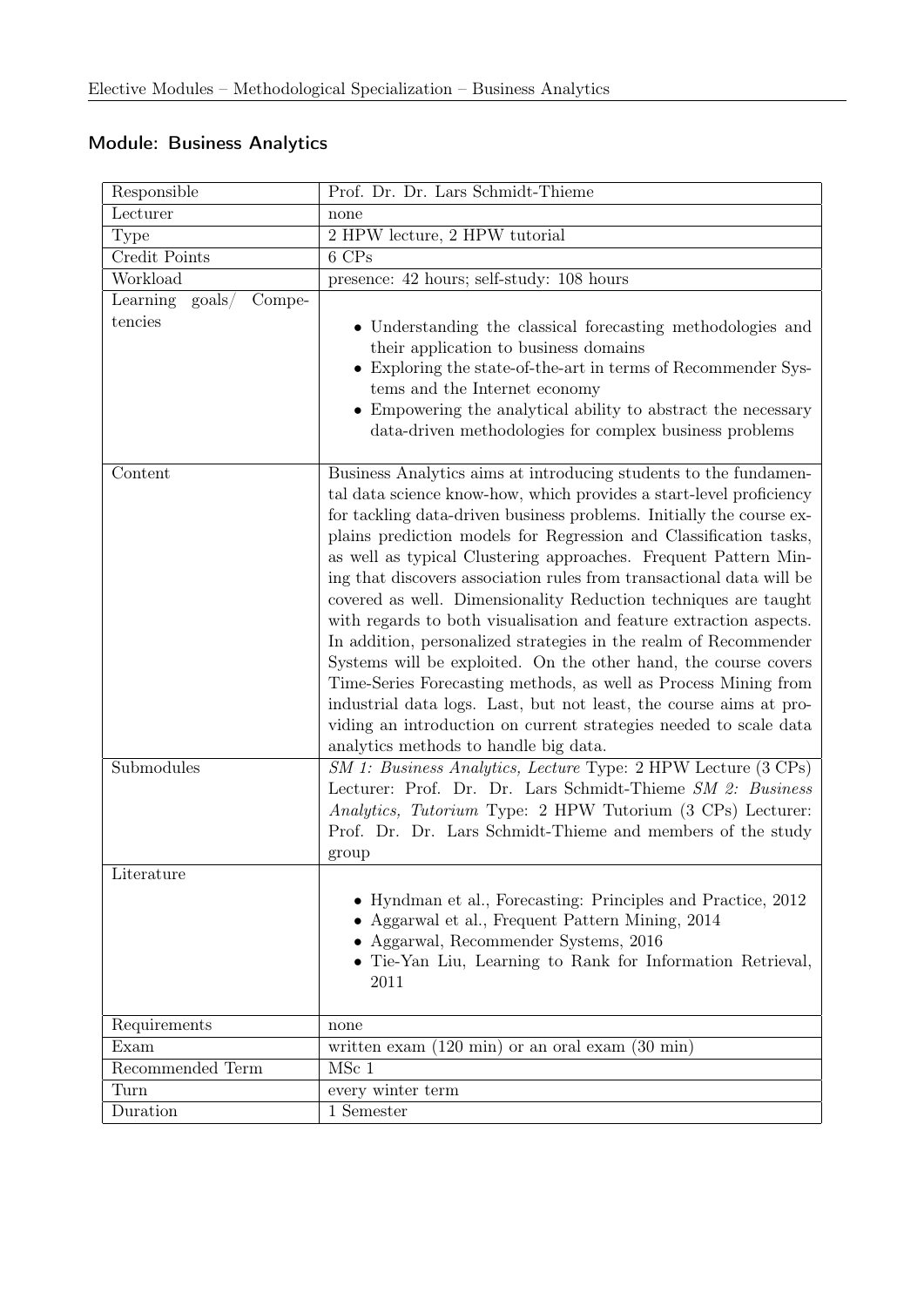| Use      | • Master Programme Data Analytics – Elective Modules –<br>Methodological Specialization |
|----------|-----------------------------------------------------------------------------------------|
| Language | English                                                                                 |
|          |                                                                                         |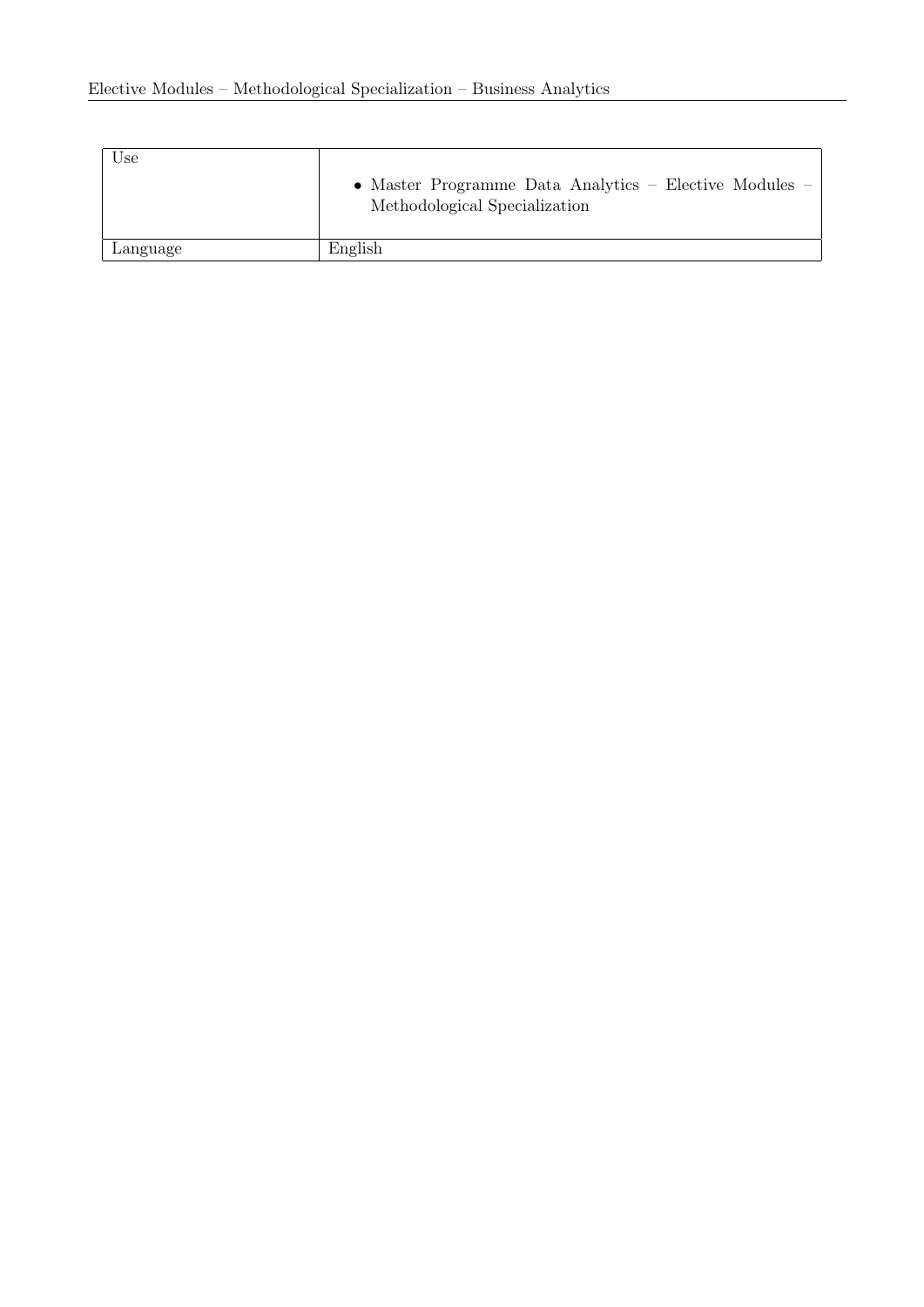| Responsible                            | Prof. Dr. Dr. Lars Schmidt-Thieme                                                                                                                                                                                                                                                                                                                                                                                                                                                                                                                                                                                                                                                                                                                                                                                                                                                                                |
|----------------------------------------|------------------------------------------------------------------------------------------------------------------------------------------------------------------------------------------------------------------------------------------------------------------------------------------------------------------------------------------------------------------------------------------------------------------------------------------------------------------------------------------------------------------------------------------------------------------------------------------------------------------------------------------------------------------------------------------------------------------------------------------------------------------------------------------------------------------------------------------------------------------------------------------------------------------|
| Type                                   | 4 HPW lab course                                                                                                                                                                                                                                                                                                                                                                                                                                                                                                                                                                                                                                                                                                                                                                                                                                                                                                 |
| Credit Points                          | 6 CPs                                                                                                                                                                                                                                                                                                                                                                                                                                                                                                                                                                                                                                                                                                                                                                                                                                                                                                            |
| Workload                               | presence: 42 hours; self-study: 108 hours                                                                                                                                                                                                                                                                                                                                                                                                                                                                                                                                                                                                                                                                                                                                                                                                                                                                        |
| Compe-<br>Learning<br>$\text{goals} /$ | The lab allows students to gain practical knowledge and capa-                                                                                                                                                                                                                                                                                                                                                                                                                                                                                                                                                                                                                                                                                                                                                                                                                                                    |
| tencies                                | bilities in the area of Deep Learning. Students will be able to re-                                                                                                                                                                                                                                                                                                                                                                                                                                                                                                                                                                                                                                                                                                                                                                                                                                              |
|                                        | produce probabilistic models from state-of-the-art techniques from                                                                                                                                                                                                                                                                                                                                                                                                                                                                                                                                                                                                                                                                                                                                                                                                                                               |
|                                        | recent papers.                                                                                                                                                                                                                                                                                                                                                                                                                                                                                                                                                                                                                                                                                                                                                                                                                                                                                                   |
| Content                                | The lab allows students to gain practical knowledge and capabil-<br>ities in the area of Deep Learning. This implementation-oriented<br>course offers hands-on experience with current algorithms and ap-<br>proaches in Deep Learning and their application to real-world<br>learning and decision-making tasks. This course will provide ca-<br>pabilities for students to reproduce experiments seen in papers<br>and also how to model their discoveries. This course also aims to<br>guide students in how to use Deep Learning tools and also to adopt<br>healthy implementations practices. The methods being taught will<br>change according to recent publications allowing students to par-<br>ticipate in research in current topics. Methods will include:<br>1. Basic usage of Deep Learning Tools<br>2. Implementation of basic types of networks: CNN, RNN, and<br>FCN.<br>3. Data Pre-Processing |
|                                        | 4. Image Classification                                                                                                                                                                                                                                                                                                                                                                                                                                                                                                                                                                                                                                                                                                                                                                                                                                                                                          |
|                                        | 5. Image Segmentation<br>6. Time Series Analysis                                                                                                                                                                                                                                                                                                                                                                                                                                                                                                                                                                                                                                                                                                                                                                                                                                                                 |
|                                        | 7. Reccomender Systems                                                                                                                                                                                                                                                                                                                                                                                                                                                                                                                                                                                                                                                                                                                                                                                                                                                                                           |
|                                        |                                                                                                                                                                                                                                                                                                                                                                                                                                                                                                                                                                                                                                                                                                                                                                                                                                                                                                                  |
| Submodules                             | none                                                                                                                                                                                                                                                                                                                                                                                                                                                                                                                                                                                                                                                                                                                                                                                                                                                                                                             |
| Literature                             | will be announced in the lab                                                                                                                                                                                                                                                                                                                                                                                                                                                                                                                                                                                                                                                                                                                                                                                                                                                                                     |
| Requirements                           | Deep Learning Lecture                                                                                                                                                                                                                                                                                                                                                                                                                                                                                                                                                                                                                                                                                                                                                                                                                                                                                            |
| Exam                                   | colloquium and written summary                                                                                                                                                                                                                                                                                                                                                                                                                                                                                                                                                                                                                                                                                                                                                                                                                                                                                   |
| Recommended Term                       | MSc 2                                                                                                                                                                                                                                                                                                                                                                                                                                                                                                                                                                                                                                                                                                                                                                                                                                                                                                            |
| Turn                                   | every summer term                                                                                                                                                                                                                                                                                                                                                                                                                                                                                                                                                                                                                                                                                                                                                                                                                                                                                                |
| Duration                               | $\overline{1}$ Semester                                                                                                                                                                                                                                                                                                                                                                                                                                                                                                                                                                                                                                                                                                                                                                                                                                                                                          |
| Use                                    | • Master Programme Data Analytics - Elective Modules -<br>Methodological Specialization                                                                                                                                                                                                                                                                                                                                                                                                                                                                                                                                                                                                                                                                                                                                                                                                                          |
| Language                               | English                                                                                                                                                                                                                                                                                                                                                                                                                                                                                                                                                                                                                                                                                                                                                                                                                                                                                                          |

### <span id="page-26-0"></span>Module: Lab Course Deep Learning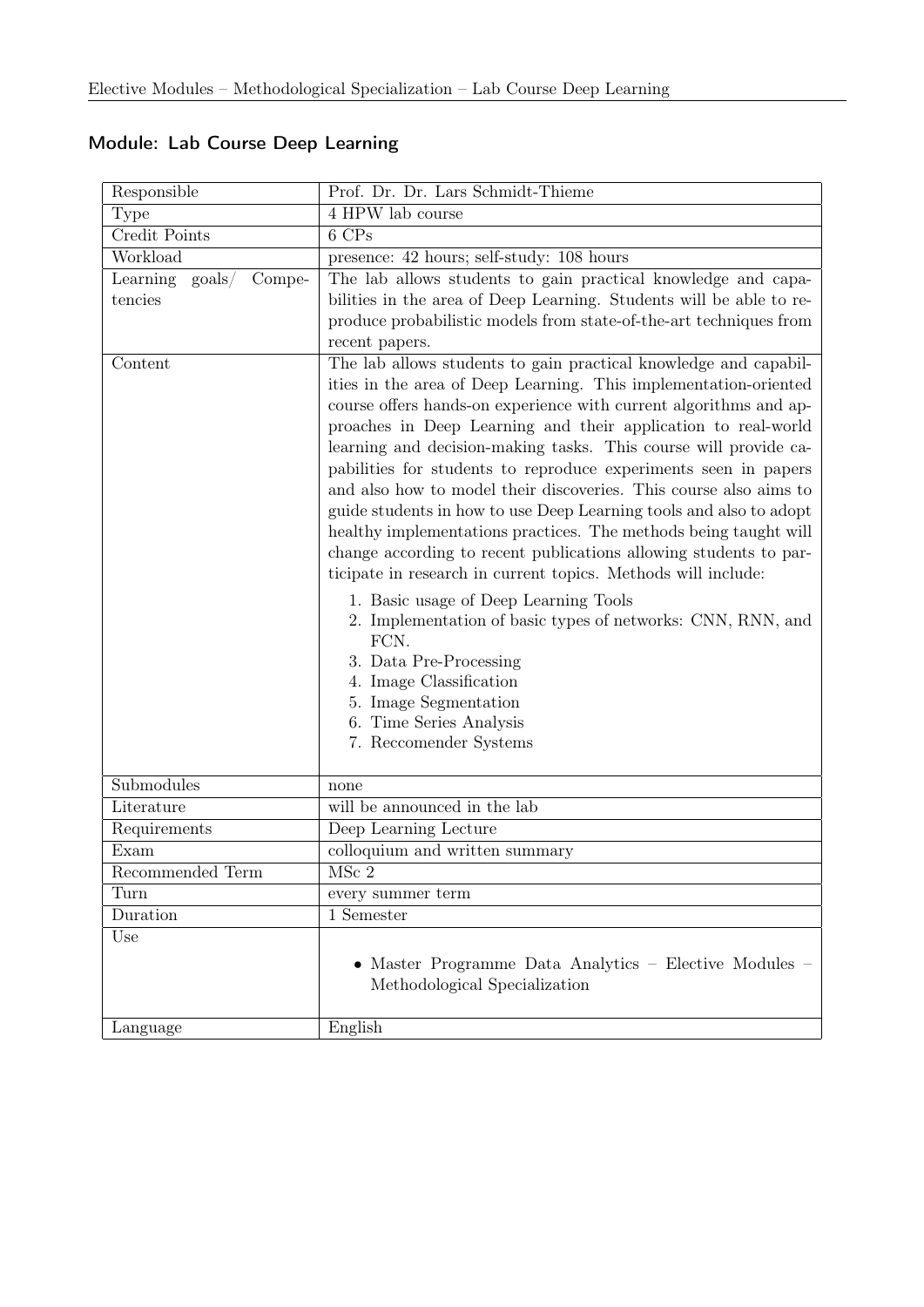| Responsible                            | Prof. Dr. Dr. Lars Schmidt-Thieme                                                                                                                                                                                                                                                                                                                                                                                                                                                                                                                                                                                                                                                                                                                                                                                                                                                                                                                                                                                                                                                                                                                                                                    |
|----------------------------------------|------------------------------------------------------------------------------------------------------------------------------------------------------------------------------------------------------------------------------------------------------------------------------------------------------------------------------------------------------------------------------------------------------------------------------------------------------------------------------------------------------------------------------------------------------------------------------------------------------------------------------------------------------------------------------------------------------------------------------------------------------------------------------------------------------------------------------------------------------------------------------------------------------------------------------------------------------------------------------------------------------------------------------------------------------------------------------------------------------------------------------------------------------------------------------------------------------|
| Responsible Instructors                | Prof. Dr. Artus Krohn-Grimberghe                                                                                                                                                                                                                                                                                                                                                                                                                                                                                                                                                                                                                                                                                                                                                                                                                                                                                                                                                                                                                                                                                                                                                                     |
| Type                                   | 4 HPW lecture, 4 HPW tutorial                                                                                                                                                                                                                                                                                                                                                                                                                                                                                                                                                                                                                                                                                                                                                                                                                                                                                                                                                                                                                                                                                                                                                                        |
| Credit Points                          | 6 CPs                                                                                                                                                                                                                                                                                                                                                                                                                                                                                                                                                                                                                                                                                                                                                                                                                                                                                                                                                                                                                                                                                                                                                                                                |
| Workload                               | presence: 84 hours; self-study: 66 hours                                                                                                                                                                                                                                                                                                                                                                                                                                                                                                                                                                                                                                                                                                                                                                                                                                                                                                                                                                                                                                                                                                                                                             |
| $\text{goals} /$<br>Learning<br>Compe- | The course allows students to gain practical knowledge and capa-                                                                                                                                                                                                                                                                                                                                                                                                                                                                                                                                                                                                                                                                                                                                                                                                                                                                                                                                                                                                                                                                                                                                     |
| tencies                                | bilities in the area of Deep Learning. Students will be able to re-                                                                                                                                                                                                                                                                                                                                                                                                                                                                                                                                                                                                                                                                                                                                                                                                                                                                                                                                                                                                                                                                                                                                  |
|                                        | produce probabilistic models from state-of-the-art techniques from                                                                                                                                                                                                                                                                                                                                                                                                                                                                                                                                                                                                                                                                                                                                                                                                                                                                                                                                                                                                                                                                                                                                   |
|                                        | recent papers.                                                                                                                                                                                                                                                                                                                                                                                                                                                                                                                                                                                                                                                                                                                                                                                                                                                                                                                                                                                                                                                                                                                                                                                       |
| Content                                | This 10-day full-time instructor-led deep-dive course for coders<br>consists of three parts. The first part, an overview over deep learn-<br>ing and deep neural networks, which problems they are applicable<br>to, how they work and how they are implemented on a very high<br>level (using pytorch building blocks to be precise) on day 1. The<br>second part teaches how to code deep learning using deep neu-<br>ral networks efficiently for various problem settings such as image<br>classification, multi-class classification, tabular data, audio, im-<br>age segmentation, superresolution, neural style transfer, GAN and<br>NLP on days 2-6. The third part re-creates large parts of fast.ai<br>and pytorch as an optional module for those who want to dive<br>deep into the inner workings of deep learning during days 7-10.<br>The days of this course are structured such that the mornings<br>consist of recorded lectures presenting the jupyter notebooks with<br>the course contents and the afternoons consist of paper reading<br>and presentation groups (reading several of the original seminal<br>and brand new publication that drive the field), code presentation |
|                                        | groups and guided coding and q&a sessions. Participants are en-                                                                                                                                                                                                                                                                                                                                                                                                                                                                                                                                                                                                                                                                                                                                                                                                                                                                                                                                                                                                                                                                                                                                      |
|                                        | couraged to apply the learned content on their own datasets or<br>rehearse or prepare materials during the evenings.                                                                                                                                                                                                                                                                                                                                                                                                                                                                                                                                                                                                                                                                                                                                                                                                                                                                                                                                                                                                                                                                                 |
| Submodules                             | none                                                                                                                                                                                                                                                                                                                                                                                                                                                                                                                                                                                                                                                                                                                                                                                                                                                                                                                                                                                                                                                                                                                                                                                                 |
| Literature                             | will be announced in the lecture                                                                                                                                                                                                                                                                                                                                                                                                                                                                                                                                                                                                                                                                                                                                                                                                                                                                                                                                                                                                                                                                                                                                                                     |
| Requirements                           | none                                                                                                                                                                                                                                                                                                                                                                                                                                                                                                                                                                                                                                                                                                                                                                                                                                                                                                                                                                                                                                                                                                                                                                                                 |
| Exam                                   | Project and written report                                                                                                                                                                                                                                                                                                                                                                                                                                                                                                                                                                                                                                                                                                                                                                                                                                                                                                                                                                                                                                                                                                                                                                           |
| Recommended Term                       | MSc 2                                                                                                                                                                                                                                                                                                                                                                                                                                                                                                                                                                                                                                                                                                                                                                                                                                                                                                                                                                                                                                                                                                                                                                                                |
| Turn                                   | Every Semester                                                                                                                                                                                                                                                                                                                                                                                                                                                                                                                                                                                                                                                                                                                                                                                                                                                                                                                                                                                                                                                                                                                                                                                       |
| Duration                               | 1 Semester                                                                                                                                                                                                                                                                                                                                                                                                                                                                                                                                                                                                                                                                                                                                                                                                                                                                                                                                                                                                                                                                                                                                                                                           |
| Use                                    | • Master Programme Data Analytics – Elective Modules –<br>Methodological Specialization                                                                                                                                                                                                                                                                                                                                                                                                                                                                                                                                                                                                                                                                                                                                                                                                                                                                                                                                                                                                                                                                                                              |
| Language                               | English                                                                                                                                                                                                                                                                                                                                                                                                                                                                                                                                                                                                                                                                                                                                                                                                                                                                                                                                                                                                                                                                                                                                                                                              |

### <span id="page-27-0"></span>Module: Deep Learning Masterclass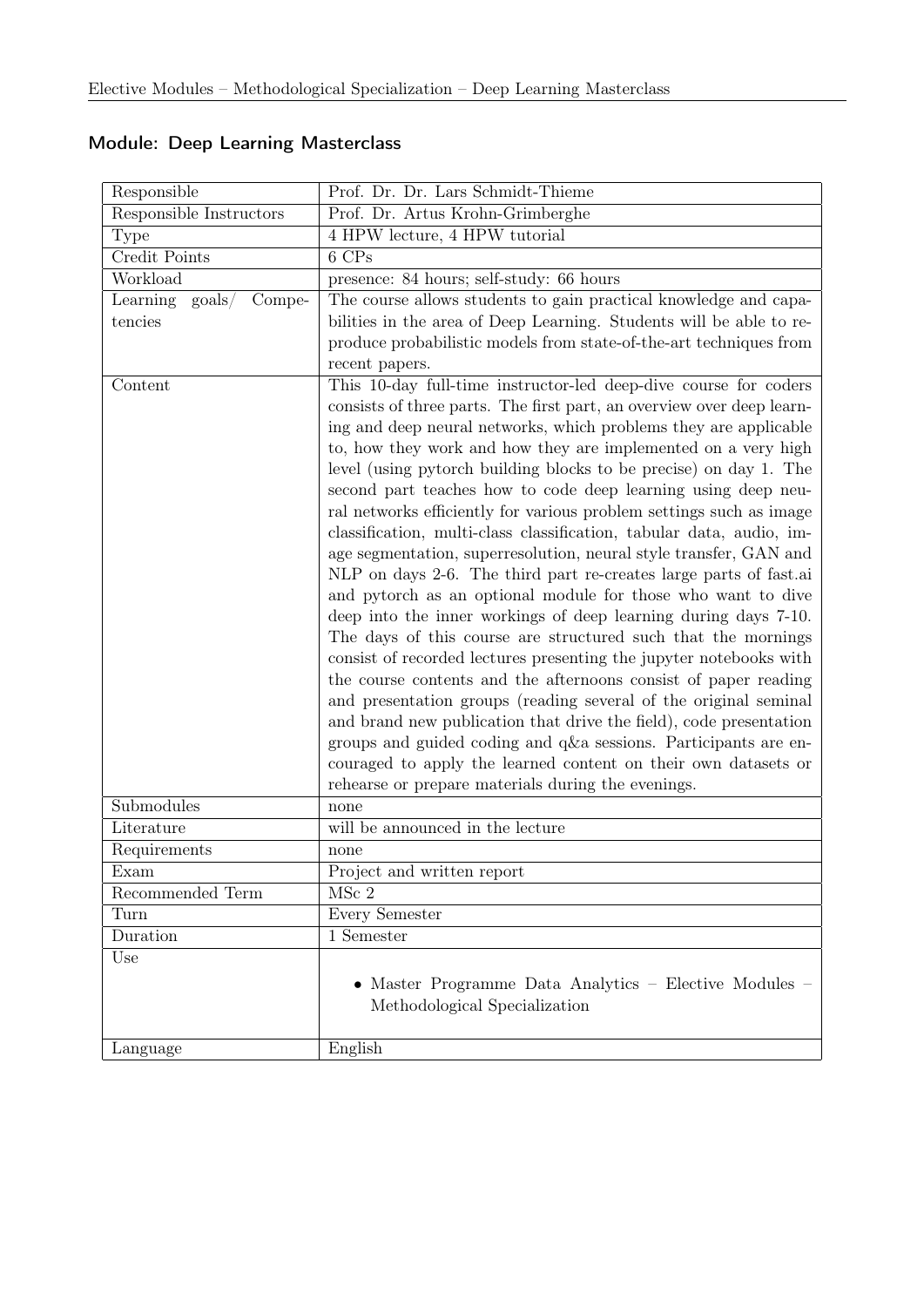| Responsible                                      | Prof. Dr. Sebastian Mentemeier                                                                                                                                                                                                                                                                                                                                                                                                                                                                 |
|--------------------------------------------------|------------------------------------------------------------------------------------------------------------------------------------------------------------------------------------------------------------------------------------------------------------------------------------------------------------------------------------------------------------------------------------------------------------------------------------------------------------------------------------------------|
| <b>Type</b>                                      | 2 HPW lecture, 2 HPW tutorial                                                                                                                                                                                                                                                                                                                                                                                                                                                                  |
| Credit Points                                    | 6 CPs                                                                                                                                                                                                                                                                                                                                                                                                                                                                                          |
| Workload                                         | presence: 42 hours; self-study: 108 hours                                                                                                                                                                                                                                                                                                                                                                                                                                                      |
| Learning<br>$\text{goals}/$<br>Compe-<br>tencies | After completion of this module, students are able to describe and<br>analyse time series data with methods from probability theory and<br>statistics, to make predictions about future development of the<br>observed time series and to make decisions based on observations<br>of time series data. The students have a deeper understanding of                                                                                                                                             |
|                                                  | mathematical models for time series and their fields of applications.<br>They have good command of a statistical programming language,<br>e.g. R.                                                                                                                                                                                                                                                                                                                                              |
| Content                                          | This lecture gives an overview of time series analysis from the<br>viewpoint of mathematical statistics. It focusses on:                                                                                                                                                                                                                                                                                                                                                                       |
|                                                  | • Decomposition: Identification of trends and seasonal compo-<br>nents<br>• Models for discrete time series: Autoregressive Models, Mov-<br>ing Average Models and ARMA models, parameter estima-<br>tion for these models<br>$\bullet$ Models for heteroskedasticity: ARCH and GARCH models<br>and parameter estimation<br>• Aspects of extreme value theory for time series<br>• Models for continuous time series: Brownian motion and re-<br>lated stochastic processes - if time permits. |
| Submodules                                       | SM 1: Time Series Analysis, Lecture Type: 2 HPW Lecture (3<br>CPs) Lecturer: Prof. Dr. Sebastian Mentemeier SM 2: Time Se-<br>ries Analysis, Tutorium Type: 2 HPW Tutorium (3 CPs) Lecturer:<br>Prof. Dr. Sebastian Mentemeier and members of the study group                                                                                                                                                                                                                                  |
| Literature                                       |                                                                                                                                                                                                                                                                                                                                                                                                                                                                                                |
|                                                  | • P. Cowpertwait, A. Metcalfe: Introductory Time Series with<br>R, Springer 2009<br>• P. Brockwell, R. Davis: Introduction to Time Series and<br>Forecasting, Springer 1996                                                                                                                                                                                                                                                                                                                    |
| Requirements                                     | none                                                                                                                                                                                                                                                                                                                                                                                                                                                                                           |
| Exam                                             | written exam $(120 \text{ min})$ or an oral exam $(30 \text{ min})$                                                                                                                                                                                                                                                                                                                                                                                                                            |
| Recommended Term                                 | $MSc$ 1-3                                                                                                                                                                                                                                                                                                                                                                                                                                                                                      |
| Turn                                             | Every summer semester.                                                                                                                                                                                                                                                                                                                                                                                                                                                                         |
| Duration                                         | $\overline{1}$ Semester                                                                                                                                                                                                                                                                                                                                                                                                                                                                        |
| Use                                              | • Master Programme Data Analytics - Elective Modules -<br>Methodological Specialization                                                                                                                                                                                                                                                                                                                                                                                                        |
| Language                                         | English                                                                                                                                                                                                                                                                                                                                                                                                                                                                                        |

### <span id="page-28-0"></span>Module: Time Series Analysis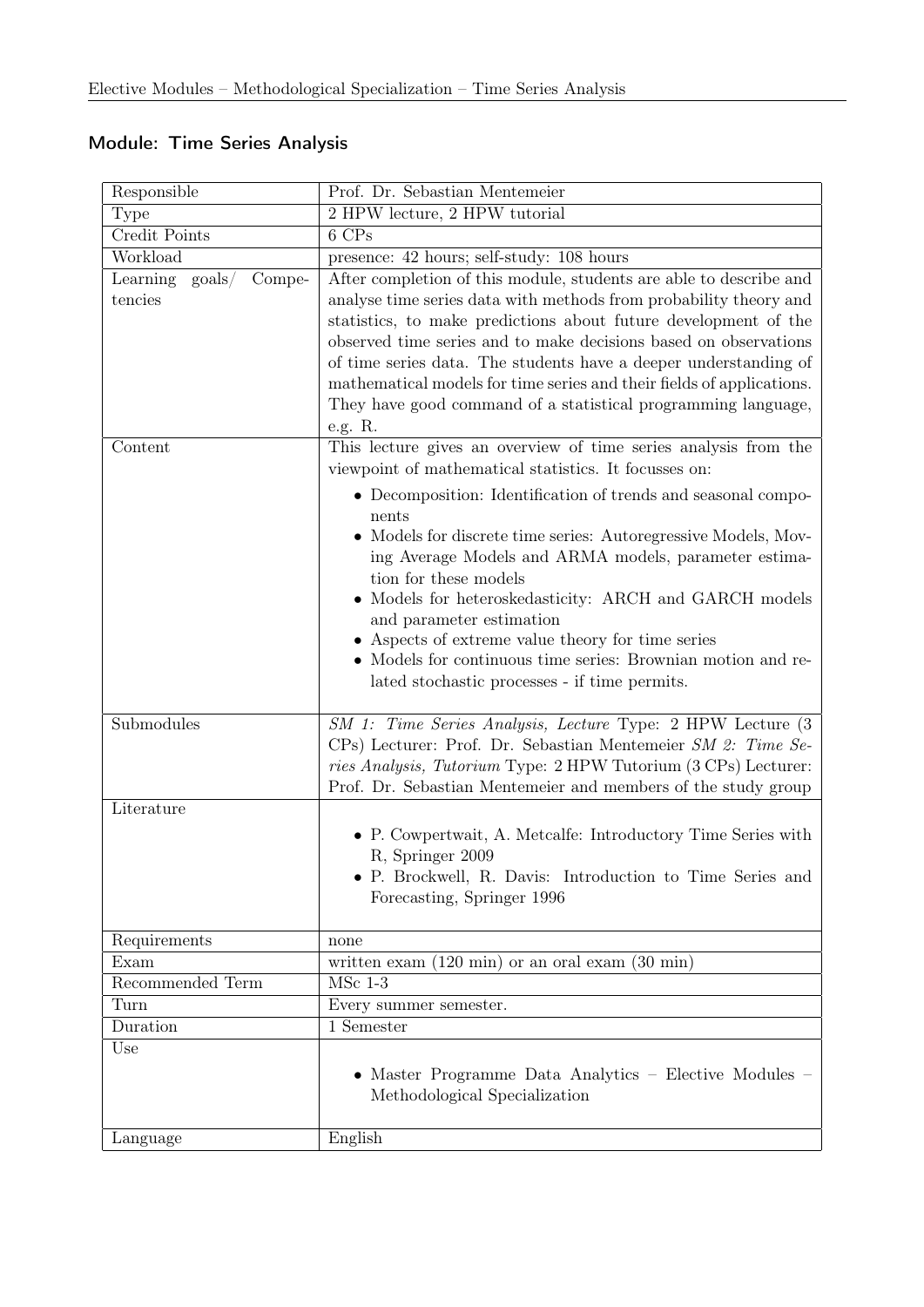### <span id="page-29-0"></span>Module: Survey Sampling

| Responsible                           | PD Dr. Jürgen Groß                                                                                                                                                                                                                                                                               |
|---------------------------------------|--------------------------------------------------------------------------------------------------------------------------------------------------------------------------------------------------------------------------------------------------------------------------------------------------|
| Responsible Instructors               | PD Dr. Jürgen Groß                                                                                                                                                                                                                                                                               |
| <b>Type</b>                           | 2 HPW lecture, 2 HPW tutorial                                                                                                                                                                                                                                                                    |
| Credit Points                         | 6 CPs                                                                                                                                                                                                                                                                                            |
| Workload                              | presence: 42 hours; self-study: 108 hours                                                                                                                                                                                                                                                        |
| Learning<br>$\text{goals}/$<br>Compe- | Students should be able to discern different elementary sampling                                                                                                                                                                                                                                 |
| tencies                               | designs, understand and handle the statistical implications of such                                                                                                                                                                                                                              |
|                                       | designs, and be able to apply an appropriate sampling design to re-                                                                                                                                                                                                                              |
|                                       | trieve information about a target population. In addition, students                                                                                                                                                                                                                              |
|                                       | should acquire knowledge of a statistical programming language                                                                                                                                                                                                                                   |
|                                       | to implement specific sampling designs tailored to accommodate                                                                                                                                                                                                                                   |
|                                       | given data.                                                                                                                                                                                                                                                                                      |
| Content                               | The course gives an introduction to the statistical theory and meth-<br>ods for sample surveys based on probability sampling. Some ele-<br>mentary sampling designs are presented and their statistical and<br>mathematical implications are discussed. The treated sampling<br>designs include: |
|                                       | • Bernoulli Sampling, Simple Random Sampling, Systematic<br>Sampling, Poisson Sampling, Probability Proportional-to-<br>Size Sampling, Stratified Sampling, Cluster Sampling.                                                                                                                    |
| Submodules                            | none                                                                                                                                                                                                                                                                                             |
| Literature                            |                                                                                                                                                                                                                                                                                                  |
|                                       | • Särndal, C.-E., Swensson, B. & Wretmann, J. (1992). Model<br>Assisted Survey Sampling. Springer.<br>• Thompson, S.K. (2012). Sampling. Third edition. Wiley.                                                                                                                                   |
| Requirements                          | none                                                                                                                                                                                                                                                                                             |
| Exam                                  | written exam $(120 \text{ min})$ or an oral exam $(30 \text{ min})$                                                                                                                                                                                                                              |
| Recommended Term                      | $MSc$ 1-3                                                                                                                                                                                                                                                                                        |
| Turn                                  | every winter term                                                                                                                                                                                                                                                                                |
| Duration                              | 1 Semester                                                                                                                                                                                                                                                                                       |
| Use                                   | • Master Programme Data Analytics - Elective Modules -<br>Methodological Specialization                                                                                                                                                                                                          |
| Language                              | Englisch                                                                                                                                                                                                                                                                                         |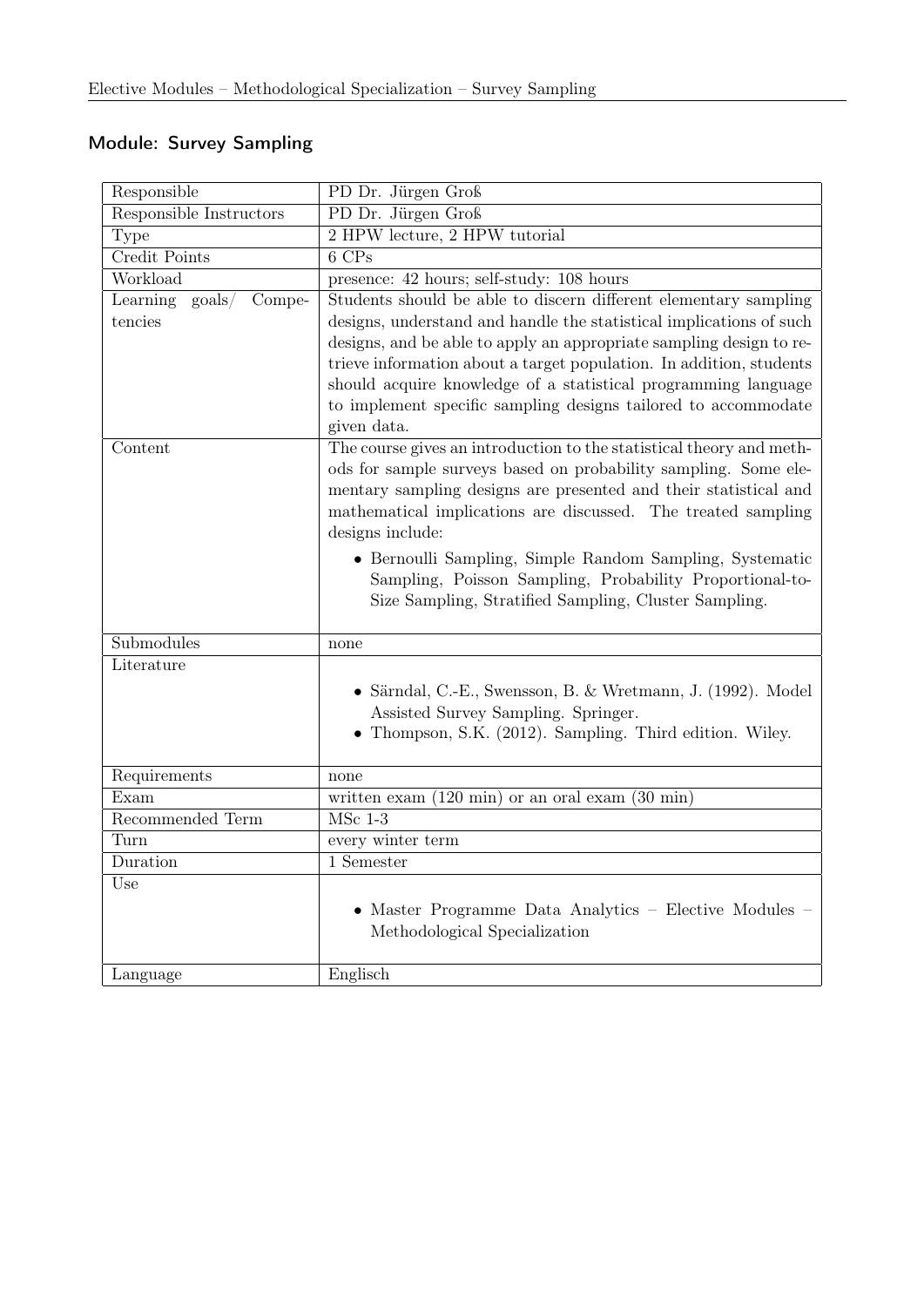| Responsible                            | Prof. Dr. Klaus Schmid                                                |
|----------------------------------------|-----------------------------------------------------------------------|
| Responsible Instructors                | Prof. Dr. Klaus Schmid and members of the study group                 |
| Type                                   | 2 HPW lecture and tutorial                                            |
| Credit Points                          | 3 CPs                                                                 |
| Workload                               | presence: 21 hours; self-study: 54 hours                              |
| $\text{goals} /$<br>Learning<br>Compe- | Students learn the basics of alternative programming paradigms        |
| tencies                                | using the examples of constraint programming and logic program-       |
|                                        | ming. The students will learn the basic theoretical concepts and      |
|                                        | application examples, which help them understand the advantages       |
|                                        | and disadvantages of these programming techniques and their lim-      |
|                                        | itations. As a result, students can use these approaches in a goal-   |
|                                        | oriented and thoughtful way to solve concrete problems and classify   |
|                                        | these approaches' suitability.                                        |
| Content                                | The basic concepts of constraint programming and logical pro-         |
|                                        | gramming will be presented. Different classes of constraint pro-      |
|                                        | gramming languages and the corresponding constraint systems will      |
|                                        | be discussed. Concrete languages and solvers are described and        |
|                                        | used in the exercises. The special cases of certain domains like      |
|                                        | Boolean algebra or finite domains will be explained. The courses      |
| Literature                             | each contain an exercise part to deepen the respective ideas.         |
|                                        |                                                                       |
|                                        | • Thom Frühwirth, Slim Abdennadher. Essentials of Con-                |
|                                        | straint programming, Springer 2003                                    |
|                                        | • Krzysztof Apt. Principles of Constraint Programming, Cam-           |
|                                        | bridge University Press, 2003                                         |
| Requirements                           | none                                                                  |
| Exam                                   | written exam $(60 - 90 \text{ min})$ or oral exam $(20 \text{ min})$  |
| Recommended Term                       | $MSc$ 1-3                                                             |
| Turn                                   | non-regular                                                           |
| Duration                               | 1 Semester                                                            |
| Use                                    |                                                                       |
|                                        | Master Programme Data Analytics - Elective Modules -                  |
|                                        | Methodological Specialization – Survey Sampling                       |
|                                        | Master Programme Data Analytics – Elective Modules – Ap-<br>$\bullet$ |
|                                        | plication – Computer Science/Software Engineering                     |
|                                        |                                                                       |
| Language                               | English                                                               |

#### <span id="page-30-0"></span>Module: Constraint Logic Programming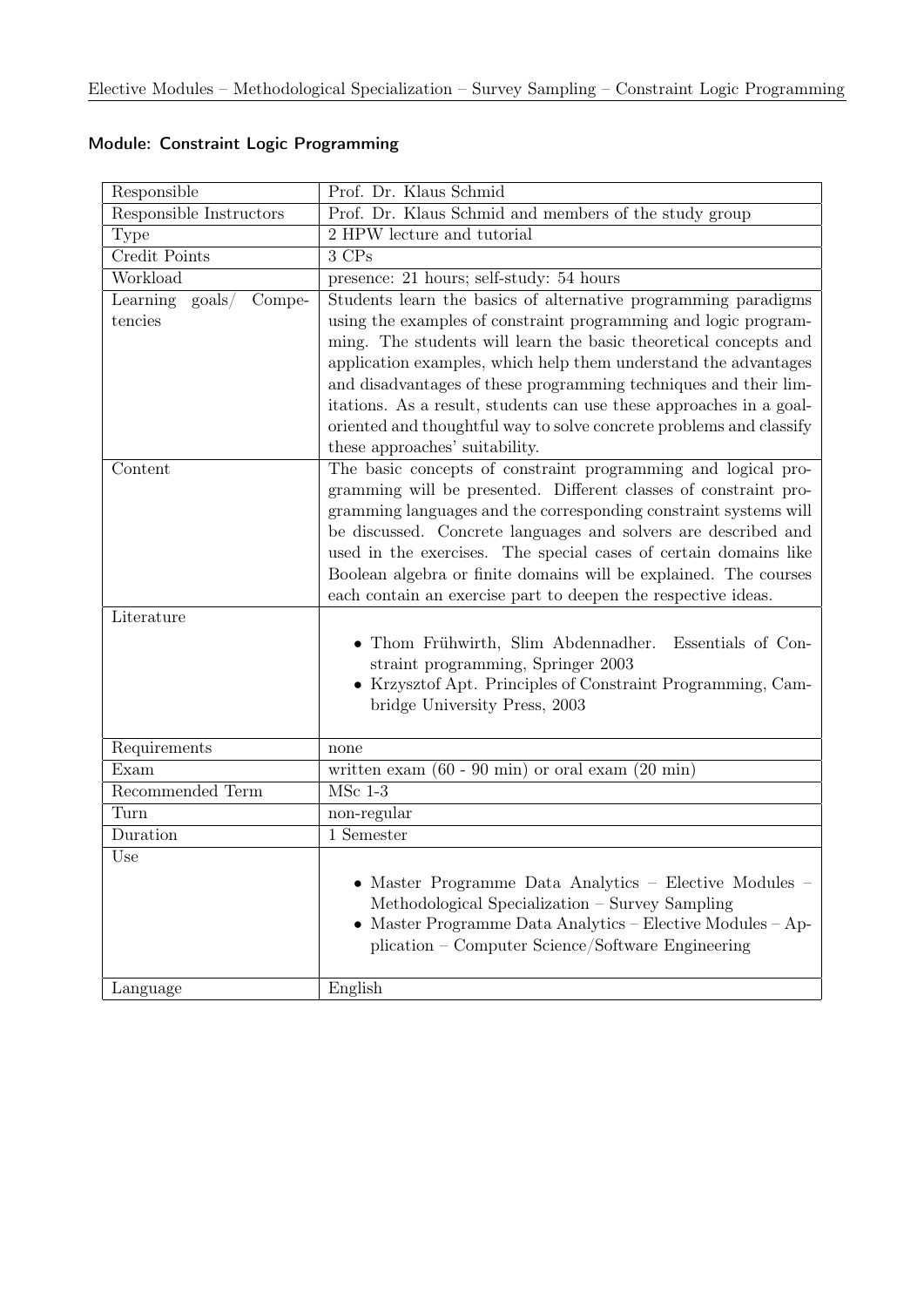| Responsible                                   | Prof. Dr. Niels Landwehr                                                                                                               |
|-----------------------------------------------|----------------------------------------------------------------------------------------------------------------------------------------|
| Responsible Instructors                       | See submodules                                                                                                                         |
| <b>Type</b>                                   | 2 HPW lecture, 2 HPW tutorial                                                                                                          |
| Credit Points                                 | $6$ $\mathrm{CPs}$                                                                                                                     |
| Workload                                      | presence: 42 hours; self-study: 108 hours                                                                                              |
| Learning<br>$\text{goals}/\text{ }$<br>Compe- | After completion of the module, students have a detailed under-                                                                        |
| tencies                                       | standing of how machine learning can be used in IT security to                                                                         |
|                                               | detect and counter threats and attacks. They are able to map                                                                           |
|                                               | IT security problems to appropriate problem settings in machine                                                                        |
|                                               | learning and choose effective data representations for a given prob-                                                                   |
|                                               | lem. They also understand the limitations of using data-driven                                                                         |
|                                               | methods such as machine learning in a security context. They are                                                                       |
|                                               | finally able to read and follow the current literature on machine                                                                      |
|                                               | learning in IT security to further enhance their knowledge about                                                                       |
|                                               | the topic.                                                                                                                             |
| Content                                       | The lecture studies different threats and tasks in IT security (such                                                                   |
|                                               | as filtering malicious email messages, detecting malicious exe-<br>cutable files, discovering security vulnerabilities in source code, |
|                                               | or detecting fraudulent activity). We discuss how such tasks can                                                                       |
|                                               | be cast as machine learning problems, the process of data collec-                                                                      |
|                                               | tion and data representation, and appropriate machine learning                                                                         |
|                                               | techniques for solving these tasks.                                                                                                    |
| Submodules                                    | SM 1: Machine Learning for IT Security, lecture Type: 2 HPW                                                                            |
|                                               | lecture (3 CPs) Lecturer: Prof. Dr. Niels Landwehr $SM\,$ 2: Ma-                                                                       |
|                                               | <i>chine Learning for IT Security, tutorial Type: 2 HPW tutorial (3)</i>                                                               |
|                                               | CPs) Lecturer: Prof. Dr. Niels Landwehr and members of the                                                                             |
|                                               | study group                                                                                                                            |
| Literature                                    |                                                                                                                                        |
|                                               | • Salomon, David. Elements of computer security. Springer                                                                              |
|                                               | Science & Business Media, 2010.                                                                                                        |
|                                               | $\bullet$ Tom Mitchell: Machine Learning. McGraw-Hill, 1997.                                                                           |
|                                               | • Thomas, Tony, Athira P. Vijayaraghavan and Sabu Em-                                                                                  |
|                                               | manuel. Machine Learning Approaches in Cyber Security                                                                                  |
|                                               | Analytics. Springer, 2020.                                                                                                             |
|                                               | Further literature will be announced in the lecture                                                                                    |
| Requirements                                  | Some prior knowledge in the area of machine learning is recom-                                                                         |
|                                               | mended                                                                                                                                 |
| Exam                                          | written exam (90 minutes) or oral exam (30 min), can also take                                                                         |
|                                               | place online.                                                                                                                          |
| Recommended Term                              | BSc 5, MSc 1-3                                                                                                                         |
| Turn                                          | summer semester                                                                                                                        |
| Duration                                      | 1 semester                                                                                                                             |

### <span id="page-31-0"></span>Module: Machine Learning for IT Security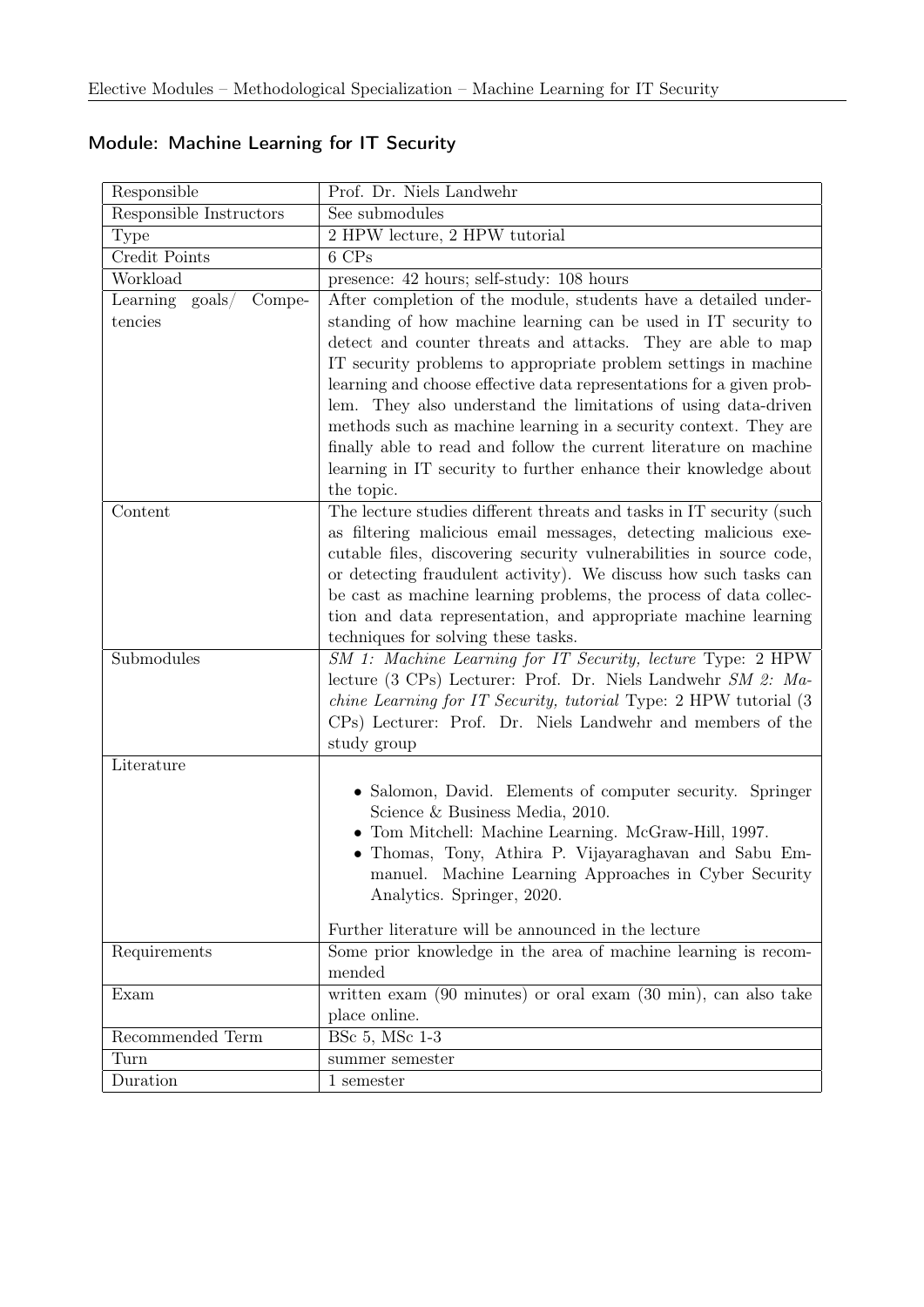| Use      | • Master Programme Data Analytics – Elective Modules –<br>Methodological Specialization |
|----------|-----------------------------------------------------------------------------------------|
| Language | English                                                                                 |
|          |                                                                                         |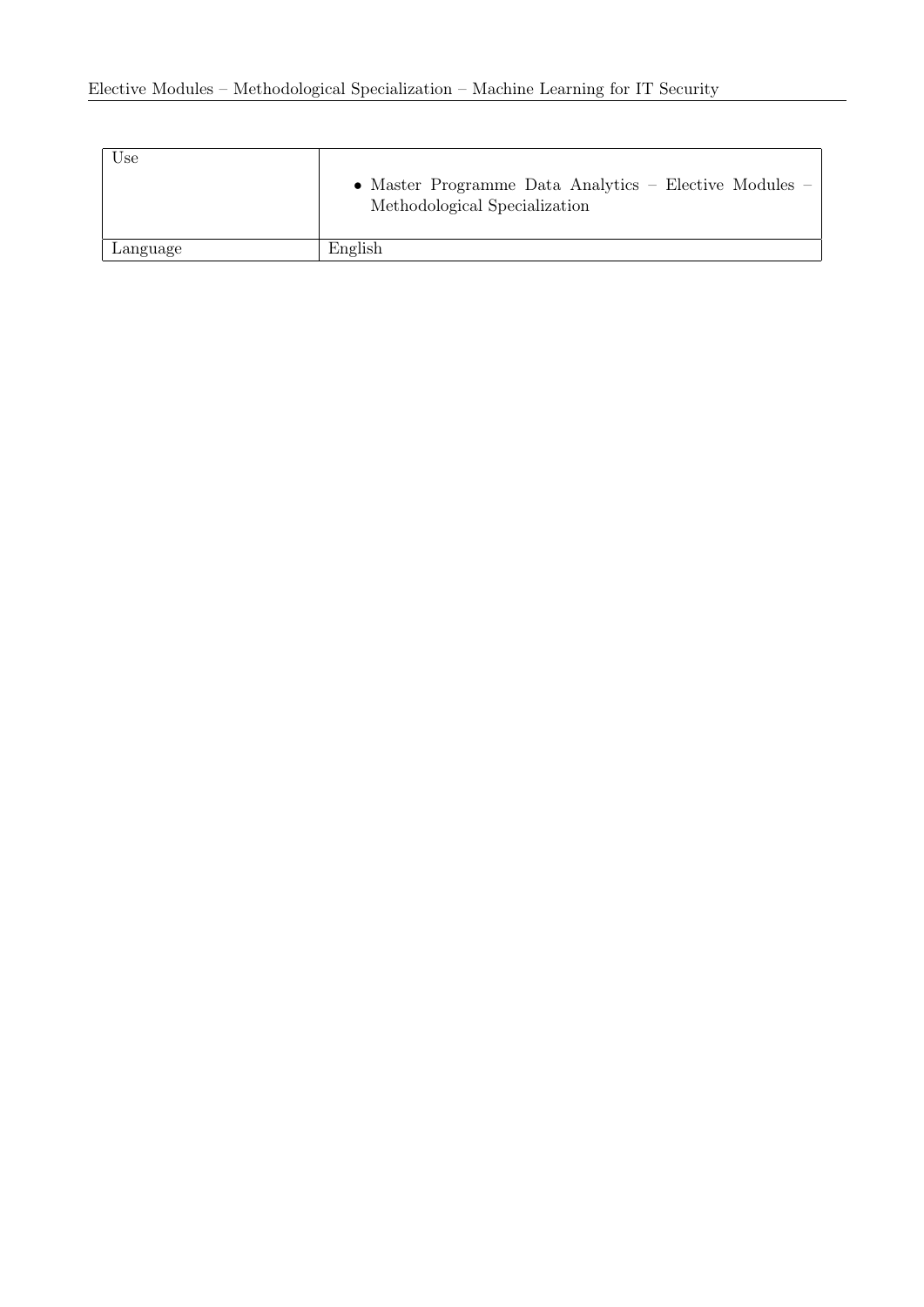| Responsible                            | Prof. Dr. Niels Landwehr                                                            |
|----------------------------------------|-------------------------------------------------------------------------------------|
| Responsible Instructors                | See submodules                                                                      |
| Type                                   | 2 HPW lecture, 2 HPW tutorial                                                       |
| Credit Points                          | 6 CPs                                                                               |
| Workload                               | presence: 42 hours; self-study: 108 hours                                           |
| $\text{goals} /$<br>Compe-<br>Learning | After completion of the module, students are familiar with different                |
| tencies                                | problem settings and tasks studied in modern computer vision.                       |
|                                        | They understand how machine learning techniques and specifically                    |
|                                        | deep neural networks can be used to solve these tasks. They are                     |
|                                        | able to build upon established techniques and adapt them to novel                   |
|                                        | problem settings, enabling them to solve practical computer vision                  |
|                                        | problems.                                                                           |
| Content                                | The lecture starts with an overview of deep neural networks. It                     |
|                                        | then discusses design principles of deep neural network architec-                   |
|                                        | tures for computer vision problems. Specific computer vision prob-                  |
|                                        | lems such as image classification, segmentation, object detection                   |
|                                        | and localization, or metric learning are discussed. The lecture                     |
|                                        | also presents examples for practical applications of computer vi-                   |
|                                        | sion techniques in different domains.                                               |
| Submodules                             | SM 1: Advanced Computer Vision, lecture Type: 2 HPW lecture                         |
|                                        | (3 CPs) Lecturer: Prof. Dr. Niels Landwehr SM 2: Advanced                           |
|                                        | Computer Vision, tutorial Type: 2 HPW tutorial (3 CPs) Lec-                         |
|                                        | turer: Prof. Dr. Niels Landwehr and members of the study group                      |
| Literature                             |                                                                                     |
|                                        | • Goodfellow, Ian, Bengio, Yoshua, Courville, Aaron. (2016).                        |
|                                        | Deep learning. Cambridge: MIT press.                                                |
|                                        | • Szeliski, Richard. Computer vision: algorithms and applica-                       |
|                                        | tions. Springer Science & Business Media, 2010.                                     |
|                                        |                                                                                     |
| Requirements                           | Completion of the module "Deep Learning" or a simultaneous en-                      |
|                                        | rollment in the module "Deep Learning" is recommended.                              |
| Exam                                   | written exam $(90 \text{ minutes})$ or oral exam $(30 \text{ min})$ , can also take |
| Recommended Term                       | place online.                                                                       |
| Turn                                   | $MSc$ 1-3                                                                           |
| Duration                               | winter semester                                                                     |
|                                        | 1 semester                                                                          |
| Use                                    | • Master Programme Data Analytics – Elective Modules –                              |
|                                        | Methodological Specialization                                                       |
|                                        |                                                                                     |
| Language                               | English                                                                             |

### <span id="page-33-0"></span>Module: Advanced Computer Vision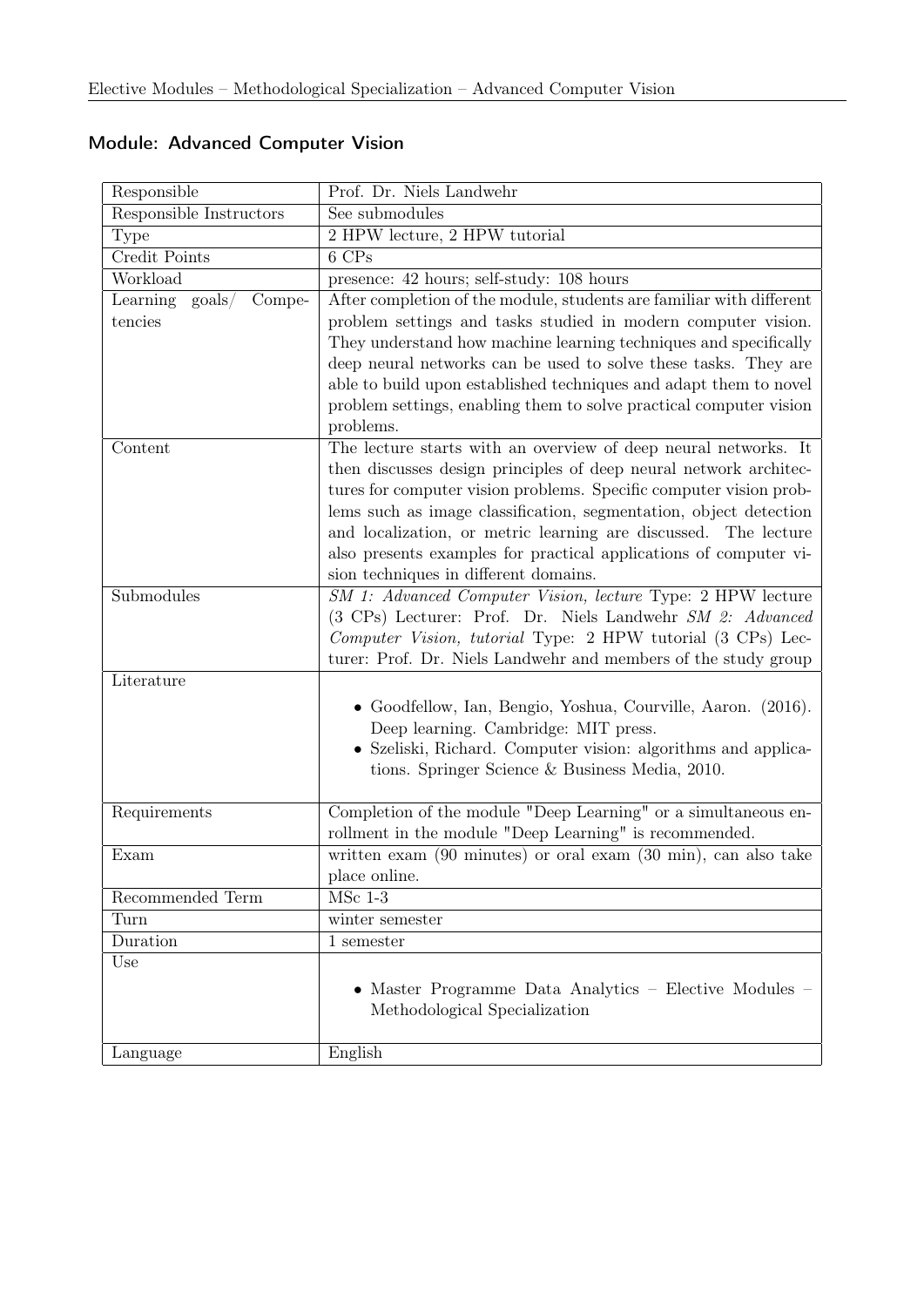| Responsible                                      | Prof. Dr. Niels Landwehr                                                                                                                                                                                                                                                                                                                                                                                                                                                                                                                                                                                                                                                                         |
|--------------------------------------------------|--------------------------------------------------------------------------------------------------------------------------------------------------------------------------------------------------------------------------------------------------------------------------------------------------------------------------------------------------------------------------------------------------------------------------------------------------------------------------------------------------------------------------------------------------------------------------------------------------------------------------------------------------------------------------------------------------|
| Responsible Instructors                          | See submodules                                                                                                                                                                                                                                                                                                                                                                                                                                                                                                                                                                                                                                                                                   |
| Type                                             | 2 HPW lecture, 2 HPW tutorial                                                                                                                                                                                                                                                                                                                                                                                                                                                                                                                                                                                                                                                                    |
| Credit Points                                    | 6 CPs                                                                                                                                                                                                                                                                                                                                                                                                                                                                                                                                                                                                                                                                                            |
| Workload                                         | presence: 42 hours; self-study: 108 hours                                                                                                                                                                                                                                                                                                                                                                                                                                                                                                                                                                                                                                                        |
| Learning<br>$\text{goals}/$<br>Compe-<br>tencies | After completion of the module, students are familiar with different<br>problem settings in semi-supervised, weakly supervised and self-<br>supervised learning. They understand how models can be learned<br>even if little directly labeled data is available, by employing addi-<br>tional unlabeled data, data with proxy-labels or other information<br>that can provide a training signal to a machine learning algorithm.<br>Based on several application-specific examples discussed in the lec-<br>ture, they are able to develop their own creative approaches of                                                                                                                      |
| Content                                          | learning with limited data for novel application problems.<br>The lecture will discuss several fields of machine learning that go<br>beyond the traditional setting of supervised learning, by train-<br>ing predictive models with little or no labeled data. This includes<br>semi-supervised learning approaches, which exploit unlabeled data;<br>transfer learning approaches, which exploit labeled data from dif-<br>ferent but related domains; and self-supervised learning approaches<br>that exploit other training signals than the output labels used in<br>standard supervised learning. The lecture will often discuss such<br>approaches based on concrete application problems. |
| Submodules                                       | SM 1: Semi-supervised, Weakly Supervised, and Self-supervised<br>Learning, lecture Type: 2 HPW lecture (3 CPs) Lecturer: Prof.<br>Dr. Niels Landwehr SM 2: Semi-supervised, Weakly Supervised,<br>and Self-supervised Learning, tutorial Type: 2 HPW tutorial (3<br>CPs) Lecturer: Prof. Dr. Niels Landwehr and members of the<br>study group                                                                                                                                                                                                                                                                                                                                                    |
| Literature                                       | • Zhu, Xiaojin, and Andrew B. Goldberg. "Introduction to<br>semi-supervised learning." Synthesis lectures on artificial in-<br>telligence and machine learning (2009).<br>• Yang, Qiang, et al. Transfer learning. Cambridge University<br>Press, 2020.                                                                                                                                                                                                                                                                                                                                                                                                                                          |
| Requirements                                     | Completion fo the module "Machine Learning" is recommended.<br>Completion of the module "Deep Learning" or a simultaneous en-<br>rollment in the module "Deep Learning" is recommended.                                                                                                                                                                                                                                                                                                                                                                                                                                                                                                          |
| Exam                                             | written exam $(90 \text{ minutes})$ or oral exam $(30 \text{ min})$ , can also take<br>place online.                                                                                                                                                                                                                                                                                                                                                                                                                                                                                                                                                                                             |
| Recommended Term                                 | $MSc$ 1-3                                                                                                                                                                                                                                                                                                                                                                                                                                                                                                                                                                                                                                                                                        |
| Turn                                             | summer semester                                                                                                                                                                                                                                                                                                                                                                                                                                                                                                                                                                                                                                                                                  |
| Duration                                         | 1 semester                                                                                                                                                                                                                                                                                                                                                                                                                                                                                                                                                                                                                                                                                       |

#### <span id="page-34-0"></span>Module: Semi-supervised, Weakly Supervised, and Self-supervised Learning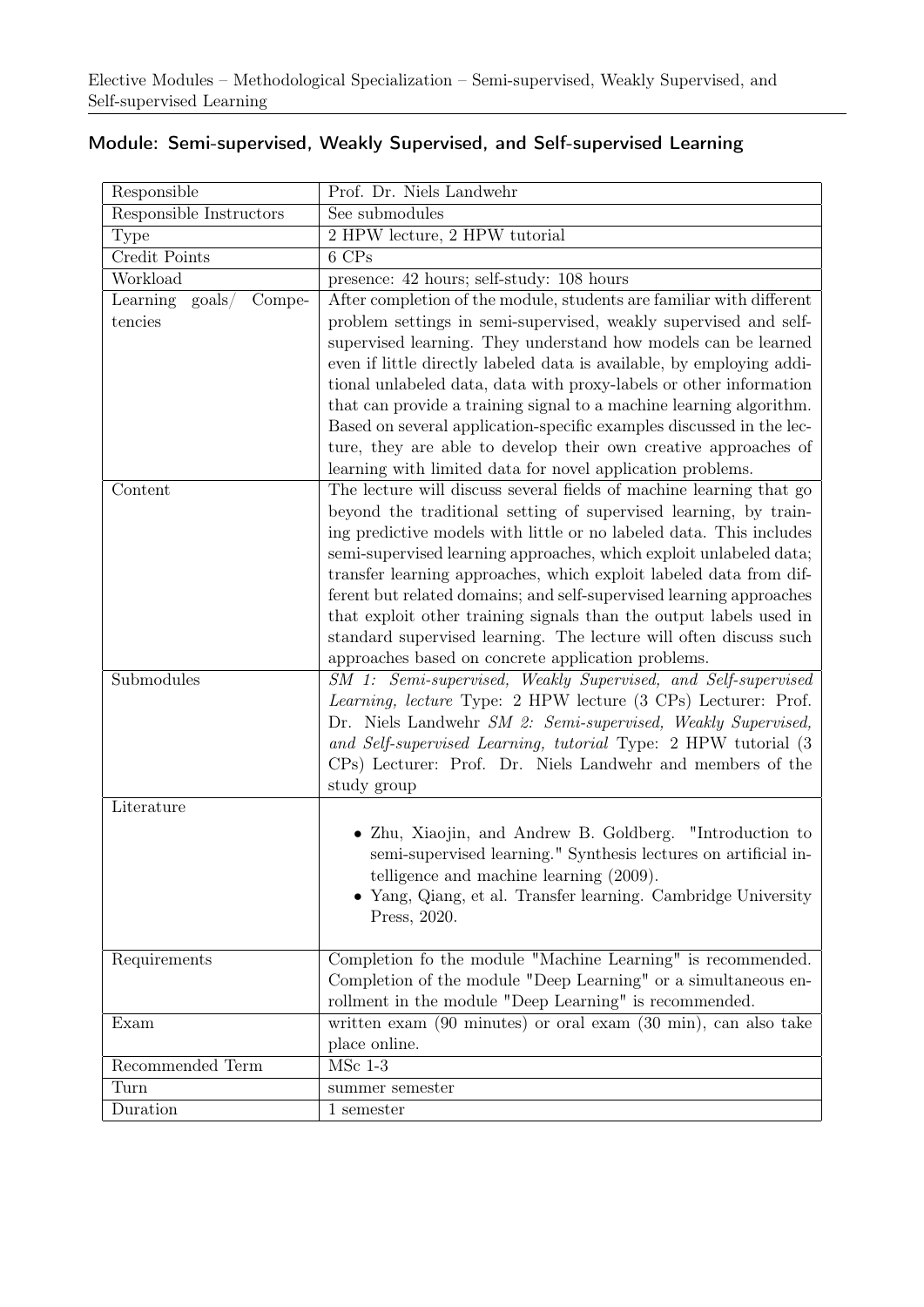| $_{\rm Use}$ | • Master Programme Data Analytics – Elective Modules –<br>Methodological Specialization |
|--------------|-----------------------------------------------------------------------------------------|
| Language     | English                                                                                 |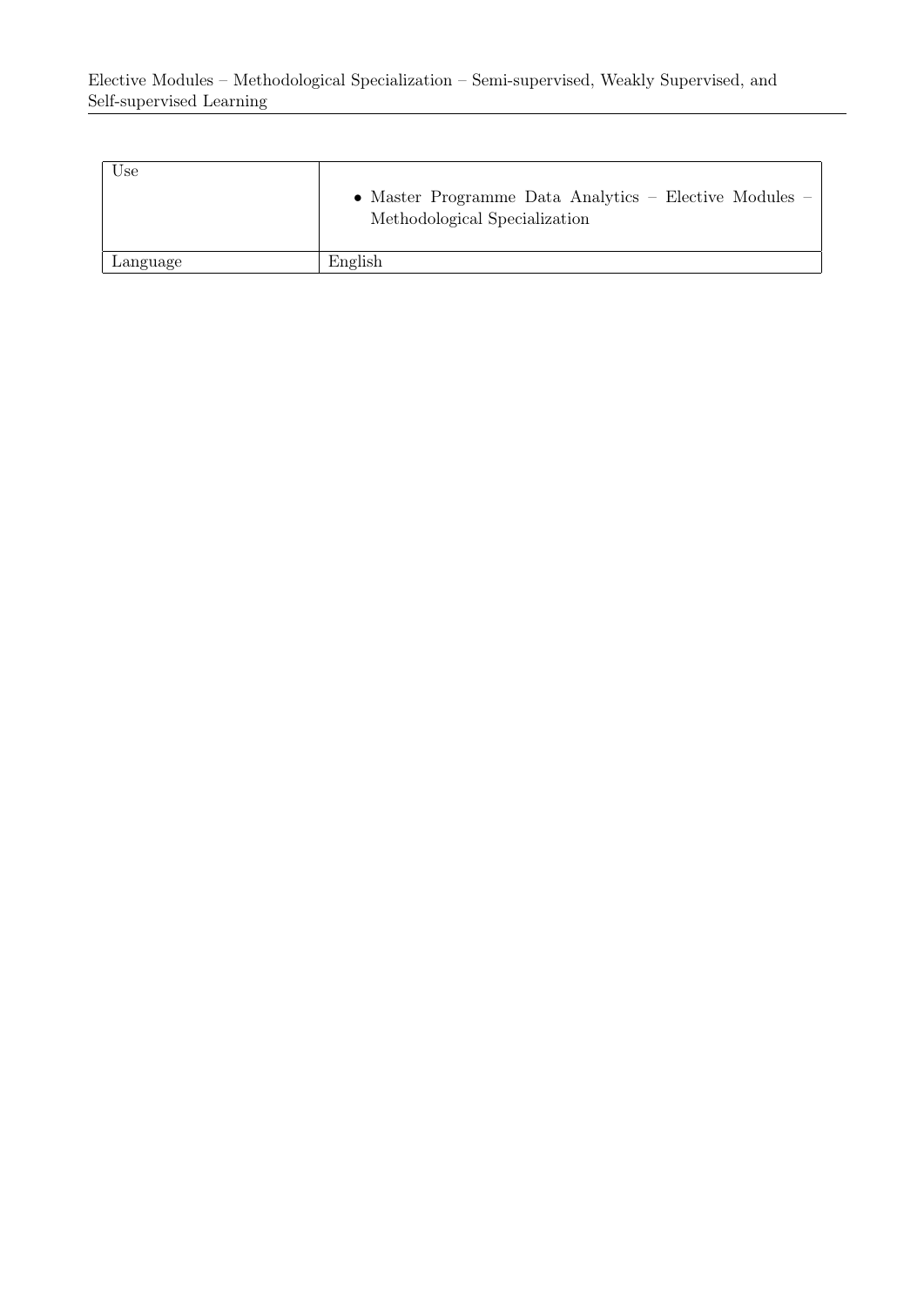# Application

## Computer Science/Software Engineering

Module: Software Architectures (2016)

| Responsible                          | Prof. Dr. Klaus Schmid                                                                                                                                                                                                                                                                                                                                                                                                                                                                                                                                                            |
|--------------------------------------|-----------------------------------------------------------------------------------------------------------------------------------------------------------------------------------------------------------------------------------------------------------------------------------------------------------------------------------------------------------------------------------------------------------------------------------------------------------------------------------------------------------------------------------------------------------------------------------|
| Responsible Instructors              | Prof. Dr. Klaus Schmid and members of the study group                                                                                                                                                                                                                                                                                                                                                                                                                                                                                                                             |
| Type                                 | 3 HPW lecture, 2 HPW tutorial                                                                                                                                                                                                                                                                                                                                                                                                                                                                                                                                                     |
| Credit Points                        | 8 CPs                                                                                                                                                                                                                                                                                                                                                                                                                                                                                                                                                                             |
| Workload                             | presence: 53 hours; self-study: 147 hours                                                                                                                                                                                                                                                                                                                                                                                                                                                                                                                                         |
| Learning goals/<br>Compe-<br>tencies | Students learn the foundations of creating, evaluating and realizing<br>software architectures. They understand the foundations of good<br>architectures and they acquire the competence to define software<br>architectures for specific systems. They also achieve the capabil-<br>ity to evaluate and criticize existing architectures. The students<br>understand the importance of software architectures in the soft-<br>ware development lifecycle and how software architectures relate<br>to business models on the one hand and technical aspects on the<br>other hand. |
| Content                              | The course will cover both in a theoretically advanced and a prac-<br>tically concrete way the following areas:                                                                                                                                                                                                                                                                                                                                                                                                                                                                   |
|                                      | • Principles of good architectures<br>• Modeling architectures<br>• Architectural styles, patterns, tactics<br>$\bullet$ Design approaches<br>Architecture evaluation<br>Modern architecture paradigms like service-orientation<br>$\bullet$ Technical debt<br>$\bullet$ Software Ecosystems<br>• Architectures for Big Data Systems                                                                                                                                                                                                                                              |
| Submodules                           | SM 1: Software Architectures (2016), Lecture Type: 2 HPW Lec-<br>ture (5 CPs) Lecturer: Prof. Dr. Klaus Schmid SM 2: Software<br>Architectures (2016), Tutorium Type: 2 HPW Tutorium (3 CPs)<br>Lecturer: Prof. Dr. Klaus Schmid and members of the study group                                                                                                                                                                                                                                                                                                                   |
| Literature                           |                                                                                                                                                                                                                                                                                                                                                                                                                                                                                                                                                                                   |
|                                      | • K. Bass, P. Clements, R. Kazman: Software architecture in<br><i>practice.</i> Addison-Wesley, 2012.<br>• R.Kazman, H. Cervantes: Designing Software Architectures.<br>Addison-Wesley, 2016.<br>• F. van der Linden, K. Schmid, E. Rommes: Software Product<br>Lines in Action. Springer, 2007.                                                                                                                                                                                                                                                                                  |
| Requirements                         | $\bullet\,$ Fundamental Knowledge of Software Engineering (e.g., Fun-<br>damentals of Software Engineering Course)<br>• Good Programming Skills                                                                                                                                                                                                                                                                                                                                                                                                                                   |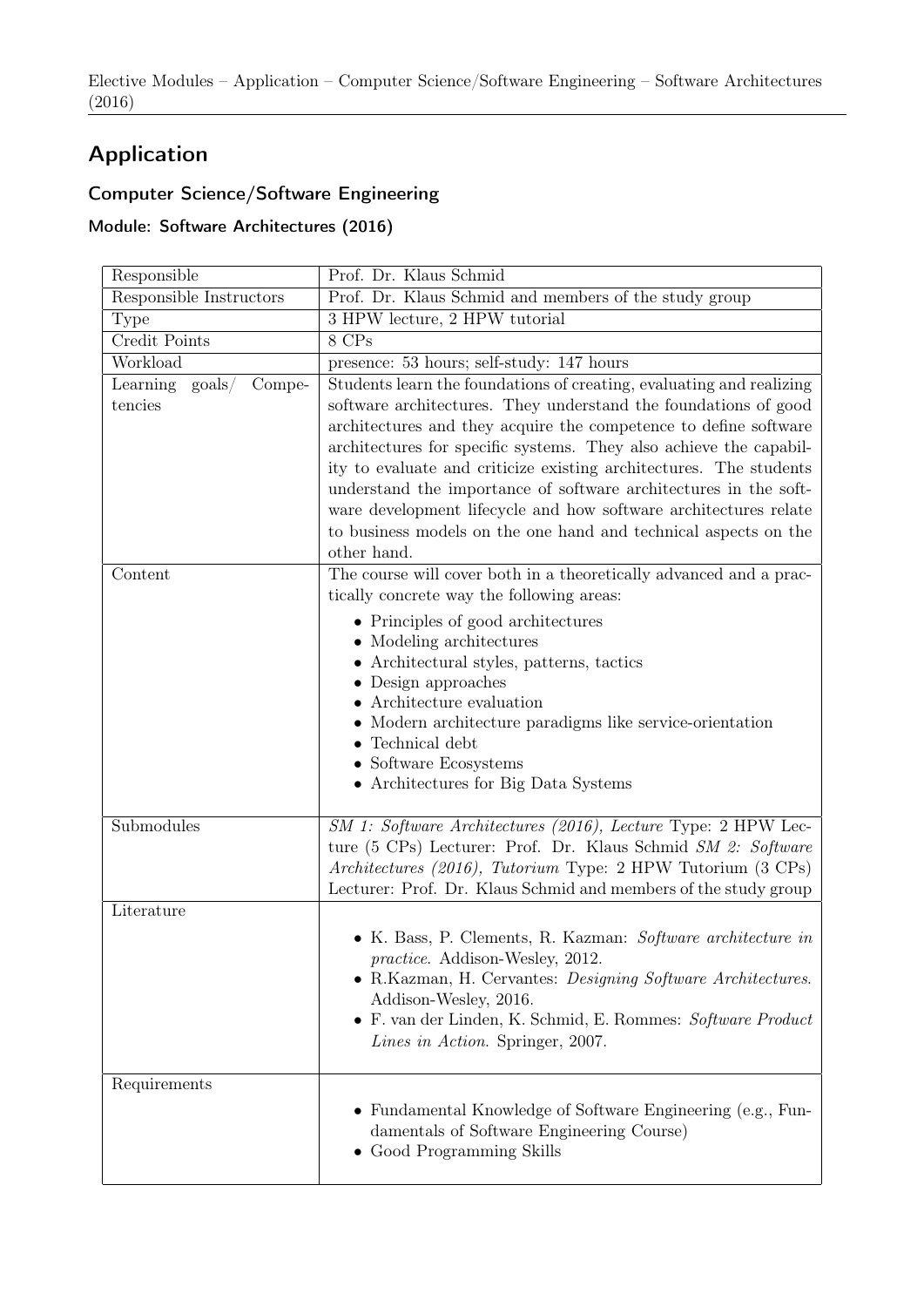| Exam             | written exam $(120 \text{ min})$ or an oral exam $(30 \text{ min})$                                             |
|------------------|-----------------------------------------------------------------------------------------------------------------|
| Recommended Term | $MSc$ 1-3                                                                                                       |
| Turn             | every winter term                                                                                               |
| Duration         | Semester                                                                                                        |
| Use              | • Master Programme Data Analytics – Elective Modules – Ap-<br>plication – Computer Science/Software Engineering |
| Language         | English                                                                                                         |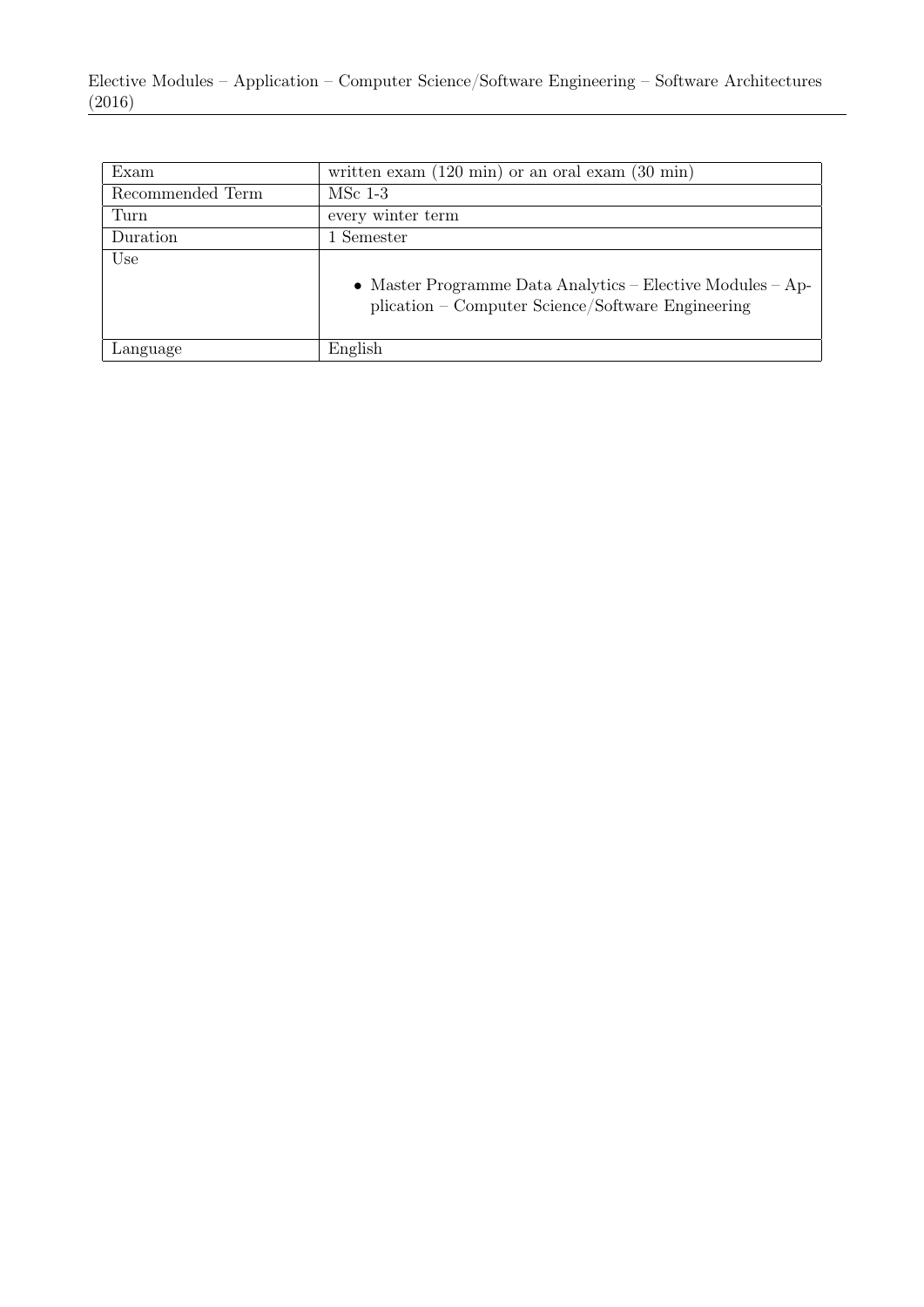## Module: Requirements Engineering

| Responsible                            | Prof. Dr. Klaus Schmid                                                                                                       |
|----------------------------------------|------------------------------------------------------------------------------------------------------------------------------|
| Responsible Instructors                | Prof. Dr. Klaus Schmid and members of the study group                                                                        |
| Type                                   | 2 HPW lecture, 2 HPW tutorial                                                                                                |
| Credit Points                          | 6 CPs                                                                                                                        |
| Workload                               | presence: 42 hours; self-study: 108 hours                                                                                    |
| $\text{goals} /$<br>Compe-<br>Learning | Students acquire the essential methodological and theoretical ba-                                                            |
| tencies                                | sics in requirements engineering. They can use different methods                                                             |
|                                        | within the context of specific development situations and they are                                                           |
|                                        | able to reflect the limits and possibilities of different approaches.                                                        |
|                                        | Students can indepently adapt these approaches to specific con-                                                              |
|                                        | texts.                                                                                                                       |
| Content                                | This lecture introduces methodological and theoretical basics of                                                             |
|                                        | requirements engineering. The components of requirements engi-                                                               |
|                                        | neering and state-of-the-art techniques and their application are                                                            |
|                                        | discussed In particular:                                                                                                     |
|                                        | 1. elicitation techniques                                                                                                    |
|                                        | 2. requirements analysis and modelling                                                                                       |
|                                        | 3. goal-oriented requirements techniques<br>4. creating contract and requirement specifications                              |
|                                        | 5. usability and requirements                                                                                                |
|                                        |                                                                                                                              |
|                                        | During the tutorium students deepen their knowledge of the ma-                                                               |
|                                        | terial taught in the lectures. They solve tasks together and do                                                              |
|                                        | homeworks. The tutorium focusses on communication, problem-                                                                  |
|                                        | solving-competence and transfer-competence.                                                                                  |
| Submodules                             | SM 1: Requirements Engineering, Lecture Type: 2 HPW Lecture                                                                  |
|                                        | (3 CPs) Lecturer: Prof. Dr. Klaus Schmid SM 2: Requirements                                                                  |
|                                        | <i>Engineering, Tutorium Type: 2 HPW Tutorium (3 CPs) Lecturer:</i><br>Prof. Dr. Klaus Schmid and members of the study group |
| Literature                             |                                                                                                                              |
|                                        |                                                                                                                              |
|                                        | • C. Rupp: Requirements Engineering. Hanser, 2006.<br>• K. Pohl: Requirements Engineering. DPunkt, 2007.                     |
|                                        |                                                                                                                              |
| Requirements                           | Basics in Software Engineering.                                                                                              |
| Exam                                   | written exam $(120 \text{ min})$ or an oral exam $(30 \text{ min})$                                                          |
| Recommended Term                       | $MSc$ 1-3                                                                                                                    |
| Turn                                   | every winter term                                                                                                            |
| Duration                               | 1 Semester                                                                                                                   |
| Use                                    |                                                                                                                              |
|                                        | • Master Programme Data Analytics – Elective Modules – Ap-                                                                   |
|                                        | plication – Computer Science/Software Engineering                                                                            |
|                                        |                                                                                                                              |
| Language                               | English                                                                                                                      |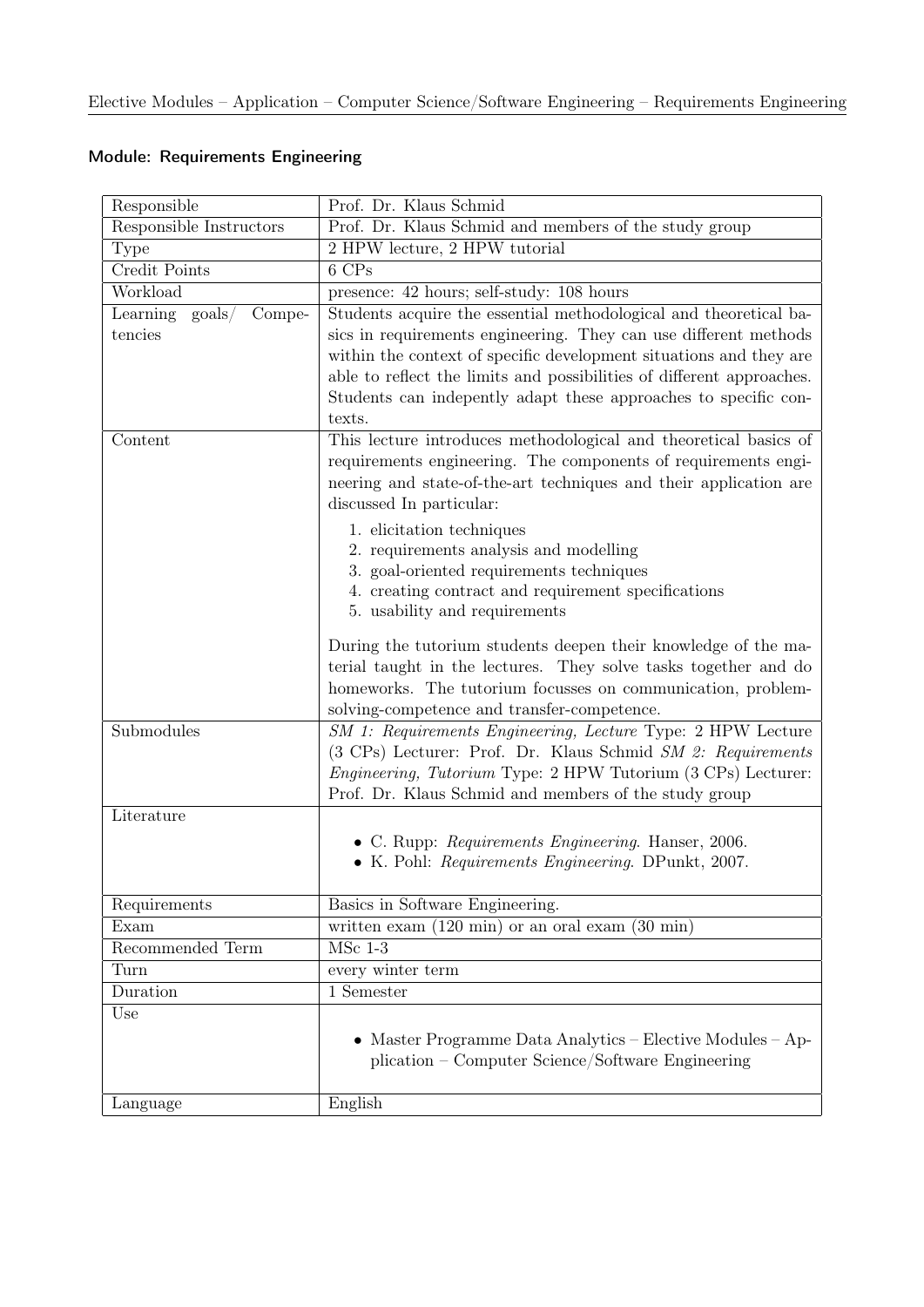Elective Modules – Application – Computer Science/Software Engineering – Master-Seminar Software Engineering

| <b>Type</b>                            | 2 HPW seminar                                                        |
|----------------------------------------|----------------------------------------------------------------------|
| Credit Points                          | 4 CPs                                                                |
| Workload                               | presence: 21 hours; self-study: 79 hours                             |
| Learning<br>Compe-<br>$\text{goals} /$ | The objective of this seminar is the autonomous exploitation and     |
| tencies                                | elaboration of a predetermined subject. The participation in         |
|                                        | course and the scientific discussion of the lectures will deepen the |
|                                        | understanding of the knowledge already acquired. Acquirement         |
|                                        | of methodological competence: students gain transfer competence      |
|                                        | allowing them to autonomously adjust their level of knowledge to     |
|                                        | technical and social development.                                    |
| Content                                | Different advanced topics from the field of modern Software Engi-    |
|                                        | neering.                                                             |
| Submodules                             | none                                                                 |
| Literature                             | Depending on the topic                                               |
| Requirements                           | Basic knowledge of Software Engineering.                             |
| Exam                                   | Seminar paper and oral presentation                                  |
| Recommended Term                       | $MSc$ 2-3                                                            |
| Turn                                   | every semester                                                       |
| Duration                               | 1 Semester                                                           |
| Responsible                            | Prof. Dr. Klaus Schmid                                               |
| Use                                    |                                                                      |
|                                        | • Master Programme Data Analytics – Elective Modules – Ap-           |
|                                        | plication – Computer Science/Software Engineering                    |
|                                        |                                                                      |

## Module: Master-Seminar Software Engineering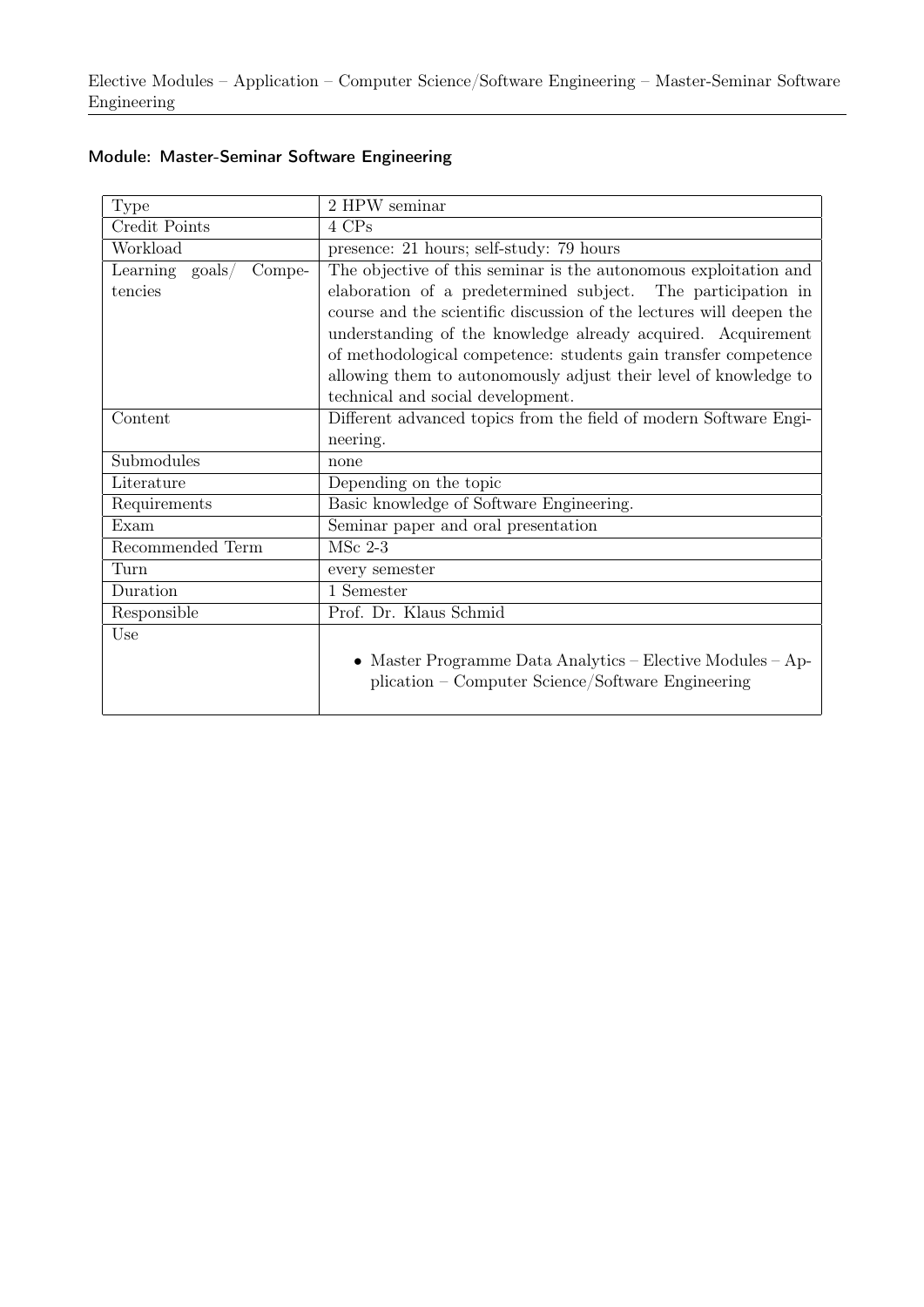## Module: SAT Solving

| Modulverantwortlicher                      | Dr. Jean Christoph Jung                                                                                                                                                                                                                                                                                                                                                                                                                                                                                                                                                                                                                                                                                                                         |
|--------------------------------------------|-------------------------------------------------------------------------------------------------------------------------------------------------------------------------------------------------------------------------------------------------------------------------------------------------------------------------------------------------------------------------------------------------------------------------------------------------------------------------------------------------------------------------------------------------------------------------------------------------------------------------------------------------------------------------------------------------------------------------------------------------|
| Lehrform/SWS                               | 2 SWS Seminar                                                                                                                                                                                                                                                                                                                                                                                                                                                                                                                                                                                                                                                                                                                                   |
| Leistungspunkte                            | 4 LP                                                                                                                                                                                                                                                                                                                                                                                                                                                                                                                                                                                                                                                                                                                                            |
| Lernziele/Kompetenzen                      | The goal of the seminar is the independent reading and under-<br>standing of original scientific literature, the composition of a sci-<br>entific report on the selected paper, and finally the presentation<br>of the material to the other participants of the seminar. This will<br>enable the students to acquire the basic skills for the scientific<br>method.                                                                                                                                                                                                                                                                                                                                                                            |
| Lehrinhalte                                | The seminar will deal with automated reasoning mostly for satis-<br>fiability (SAT) problems. These reasoning procedures were coined<br>"SAT solvers" and are one success story of the field of artificial<br>intelligence: In spite of solving an NP-complete (and thus "in-<br>tractable") problem, SAT solvers perform quite well in practice<br>due to sophisticated implementation techniques. We will cover the<br>basic techniques in the seminar: clause learning, watched literal<br>schemes and unit propagation, local search, parallelization, vari-<br>able and value selections, and more. Possible other aspects are<br>verification, satisfiability modulo theories (SMT), modeling, and<br>counting solutions to SAT problems. |
| Teilmodule / Veranstaltun-<br>gen          | keine                                                                                                                                                                                                                                                                                                                                                                                                                                                                                                                                                                                                                                                                                                                                           |
| Literatur                                  |                                                                                                                                                                                                                                                                                                                                                                                                                                                                                                                                                                                                                                                                                                                                                 |
|                                            | $\bullet$ Biere, A., Heule, M., van Maaren, H. and Walsh, T. (Eds.):<br>Handbook of Satisfiability, Frontiers in Artificial Intelligence<br>and Applications, 2009.                                                                                                                                                                                                                                                                                                                                                                                                                                                                                                                                                                             |
| Voraussetzungen<br>für<br>die<br>Teilnahme | keine                                                                                                                                                                                                                                                                                                                                                                                                                                                                                                                                                                                                                                                                                                                                           |
| Prüfungsleistung                           | Ausarbeitung und Vortrag                                                                                                                                                                                                                                                                                                                                                                                                                                                                                                                                                                                                                                                                                                                        |
| empfohlenes Semester                       | BSc 4-6 oder MSc 1-3                                                                                                                                                                                                                                                                                                                                                                                                                                                                                                                                                                                                                                                                                                                            |
| Turnus                                     | unregelmäßig                                                                                                                                                                                                                                                                                                                                                                                                                                                                                                                                                                                                                                                                                                                                    |
| Dauer des Moduls                           | 1 Semester                                                                                                                                                                                                                                                                                                                                                                                                                                                                                                                                                                                                                                                                                                                                      |
| Verwendung                                 |                                                                                                                                                                                                                                                                                                                                                                                                                                                                                                                                                                                                                                                                                                                                                 |
|                                            | $\bullet$ Informationsmanagement<br>und<br>Informationstechnologie<br>(IMIT) / MSc. Wahlmodul Informatik – Gebiet Theoretis-<br>che Informatik<br>• Angewandte Informatik / MSc. Wahlmodul Informatik –<br>Gebiet Theoretische Informatik<br>$\bullet$ Wirtschaftsinformatik MSc – Wissensmanagment<br>- Master Programme Data Analytics -- Elective Modules -- Ap-<br>plication – Computer Science / Software Engineering                                                                                                                                                                                                                                                                                                                      |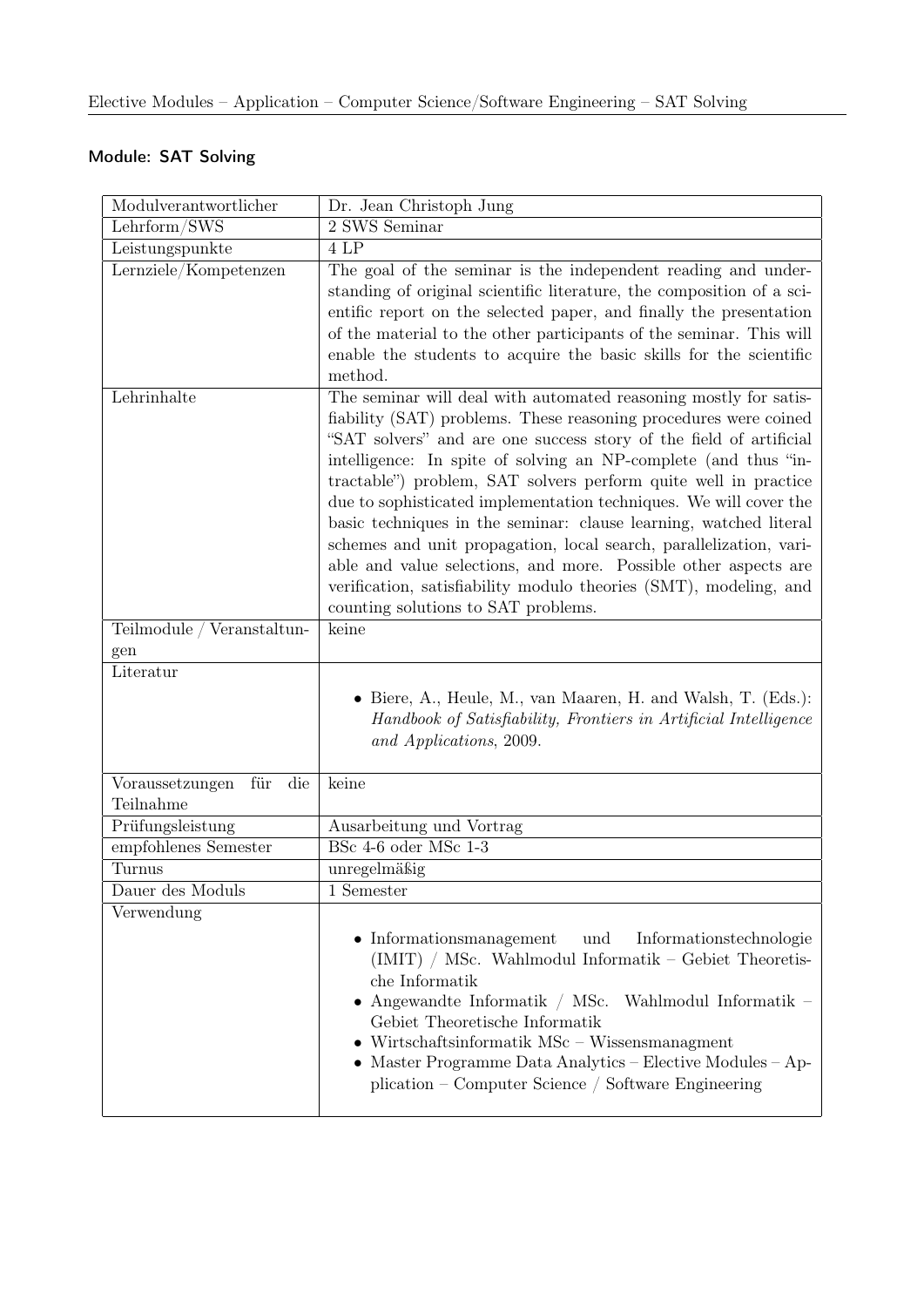| Use |                                                                                                                 |
|-----|-----------------------------------------------------------------------------------------------------------------|
|     | • Master Programme Data Analytics – Elective Modules – Ap-<br>plication – Computer Science/Software Engineering |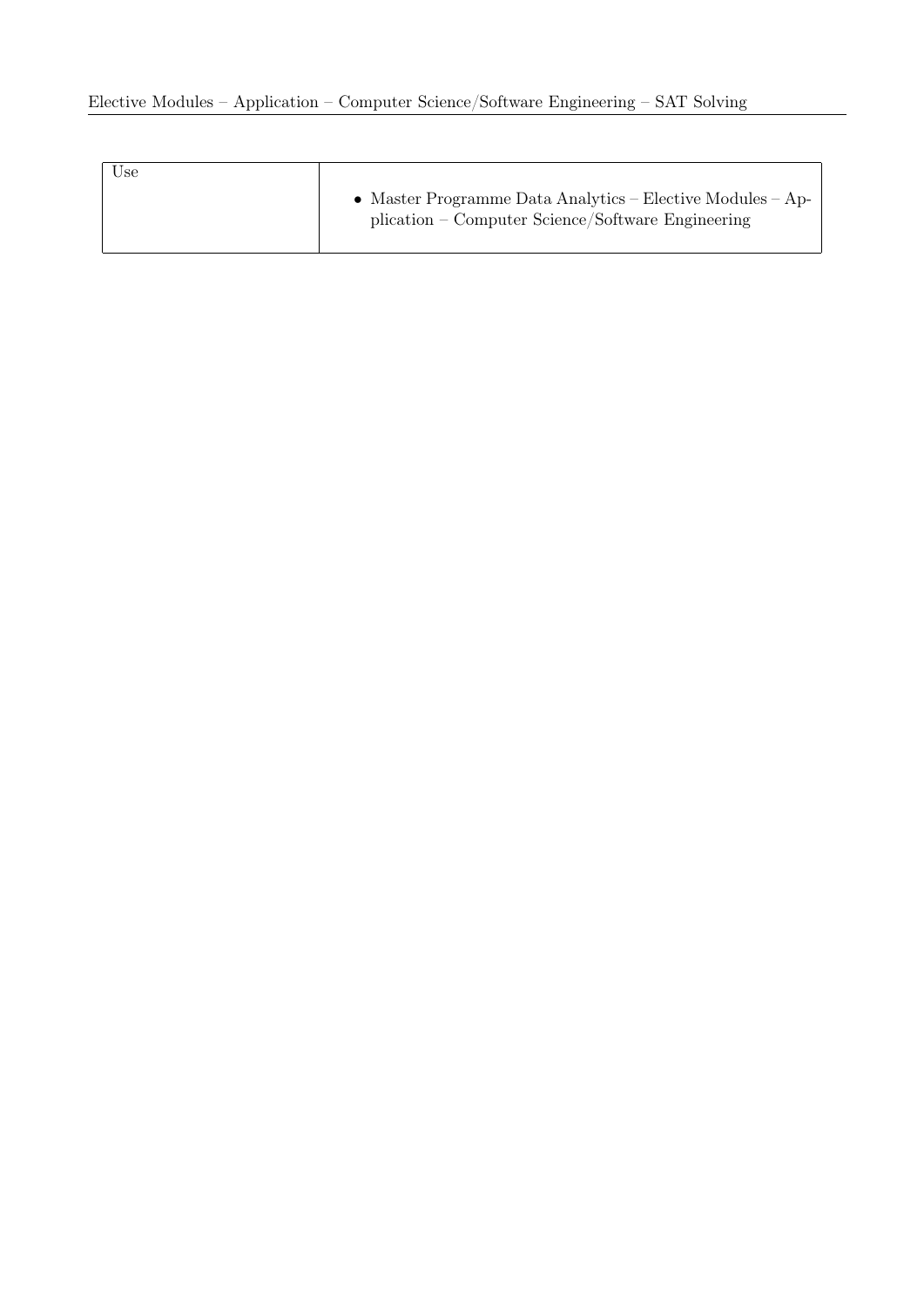## Computer Science/ Media Systems

## Module: Data and Process Visualization

| Responsible               | Dr. Jörg Cassens                                                                                                  |
|---------------------------|-------------------------------------------------------------------------------------------------------------------|
| Responsible Instructors   | Dr. Jörg Cassens                                                                                                  |
| Type                      | 2 HPW lecture, 1 HPW tutorial                                                                                     |
| Credit Points             | 5 CPs                                                                                                             |
| Workload                  | presence: 32 hours; self-study: 93 hours                                                                          |
| Learning goals/<br>Compe- | In this module, students, learn to know different principles, meth-                                               |
| tencies                   | ods and processes for the visualization and exploration of data                                                   |
|                           | and information. Starting from cognitive and semiotic principles,                                                 |
|                           | different types of data are examined and methods for their visual-                                                |
|                           | ization are introduced. Furthermore, methods for the visualization                                                |
| Content                   | of simulation and processes are discussed.<br>This moduel gives an overview over different aspects of the visual- |
|                           | ization of different types of data and information, in particular                                                 |
|                           | 1. Cognitive foundations                                                                                          |
|                           | 2. Semiotic foundations                                                                                           |
|                           | 3. Data types and Data representation                                                                             |
|                           | 4. Statistical graphs                                                                                             |
|                           | 5. Interaction and Data exploration                                                                               |
|                           | 6. Process visualization                                                                                          |
|                           | 7. Visualization of simulations                                                                                   |
| Submodules                | SM 1: Data and Process Visualization, lecture Type: 2 HPW lec-                                                    |
|                           | ture (3 ECTS) Lecturer: Jörg Cassens SM 2: Data and Process                                                       |
|                           | Visualization, tutorial Type: 1 HPW tutorial (2 ECTS) Lecturer:                                                   |
|                           | Jörg Cassens and members of the study group                                                                       |
| Literature                | will be announced in the lecture                                                                                  |
| Requirements              | none                                                                                                              |
| Exam                      | written exam $(60 - 90 \text{ min})$ or oral exam $(20 \text{ min})$                                              |
| Recommended Term          | MSc 2-4                                                                                                           |
| Turn                      | every 3rd summer term                                                                                             |
| Duration                  | 1 Semester                                                                                                        |
| Use                       |                                                                                                                   |
|                           | • Master Programme Data Analytics - Elective Modules - Ap-                                                        |
|                           | plication – Computer Science/ Media Systems                                                                       |
|                           |                                                                                                                   |
| Language                  | English                                                                                                           |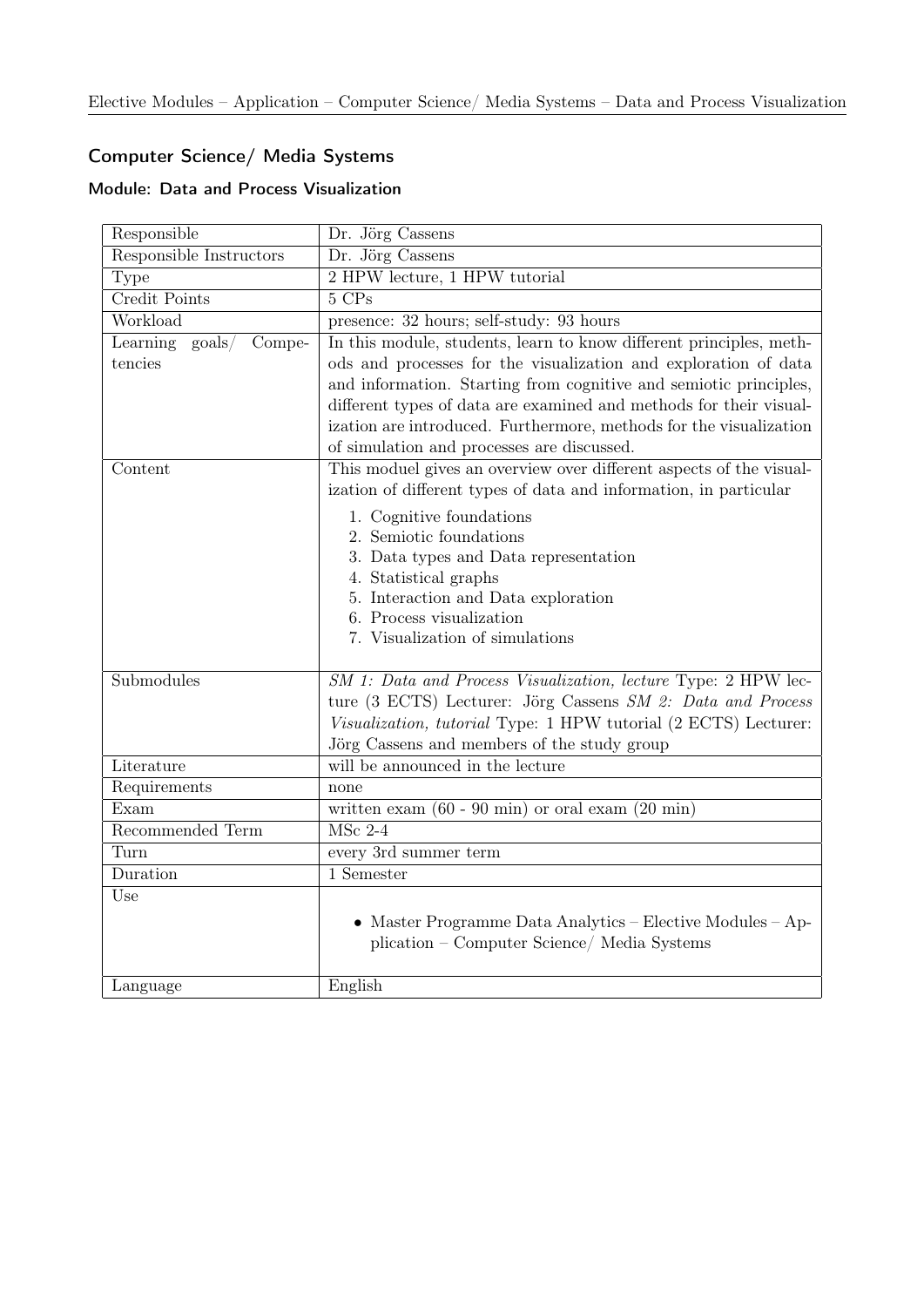| Responsible                                       | Dr. Jörg Cassens                                                                                                                                                                                                                                                                                                                                                                                                                                                                                                                                                                           |
|---------------------------------------------------|--------------------------------------------------------------------------------------------------------------------------------------------------------------------------------------------------------------------------------------------------------------------------------------------------------------------------------------------------------------------------------------------------------------------------------------------------------------------------------------------------------------------------------------------------------------------------------------------|
| Responsible Instructors                           | Dr. Jörg Cassens                                                                                                                                                                                                                                                                                                                                                                                                                                                                                                                                                                           |
| Type                                              | 2 HPW lecture, 1 HPW tutorial                                                                                                                                                                                                                                                                                                                                                                                                                                                                                                                                                              |
| Credit Points                                     | 5 CPs                                                                                                                                                                                                                                                                                                                                                                                                                                                                                                                                                                                      |
| Workload                                          | presence: 32 hours; self-study: 93 hours                                                                                                                                                                                                                                                                                                                                                                                                                                                                                                                                                   |
| Learning<br>$\text{goals} /$<br>Compe-<br>tenices | In this module, students learn to know different principles, meth-<br>ods, and processes for the development of contextualized and am-                                                                                                                                                                                                                                                                                                                                                                                                                                                     |
|                                                   | bient intelligent systems. Contextualized applications take context<br>parameters, such as location, time, persons present, into account.<br>Ambient intelligent systems are ubiquitous and pervasive and be-<br>come part of the environment. Starting form cognitive and semi-<br>otic principles, it is discussed how contextual parameters can be<br>analyzed and modeled. Different methods and tools for context<br>reasoning are examined. Furthermore, challenges for the develop-<br>ment of ambient systems are outlined and technologies for their<br>implementation presented. |
| Content                                           | This module gives an overview over different aspects of contextu-<br>alized and ambient systems, in particular                                                                                                                                                                                                                                                                                                                                                                                                                                                                             |
|                                                   | 1. Cognitive foundations<br>2. Semiotic foundations<br>3. Elicitation of context parameters<br>4. Modeling context parameters<br>5. Reasoning with and about context<br>6. Challenges for ambient systems<br>7. Architectures for ambient intelligent systems                                                                                                                                                                                                                                                                                                                              |
| Submodules                                        | SM 1: Contextualized Computing and Ambient Intelligent Systems,                                                                                                                                                                                                                                                                                                                                                                                                                                                                                                                            |
|                                                   | lecture Type: 2 HPW lecture (3 CPs) Lecturer: Jörg Cassens SM<br>2: Contextualized Computing and Ambient Intelligent Systems, tu-<br>torial Type: 1 HPW tutorial (2 CPs) Lecturer: Jörg Cassens and<br>members of the study group                                                                                                                                                                                                                                                                                                                                                          |
| Literature                                        | will be announced in the lecture                                                                                                                                                                                                                                                                                                                                                                                                                                                                                                                                                           |
| Requirements                                      | none                                                                                                                                                                                                                                                                                                                                                                                                                                                                                                                                                                                       |
| Exam                                              | written exam $(60 - 90 \text{ min})$ or oral exam $(20 \text{ min})$                                                                                                                                                                                                                                                                                                                                                                                                                                                                                                                       |
| Recommended Term                                  | $MSc$ 2-4                                                                                                                                                                                                                                                                                                                                                                                                                                                                                                                                                                                  |
| Turn                                              | every 3rd summer term                                                                                                                                                                                                                                                                                                                                                                                                                                                                                                                                                                      |
| Duration                                          | 1 Semester                                                                                                                                                                                                                                                                                                                                                                                                                                                                                                                                                                                 |
| Use                                               | • Master Programme Data Analytics - Elective Modules - Ap-<br>plication – Computer Science/ Media Systems                                                                                                                                                                                                                                                                                                                                                                                                                                                                                  |
| Language                                          | English                                                                                                                                                                                                                                                                                                                                                                                                                                                                                                                                                                                    |

## Module: Contextualized Computing and Ambient Intelligent Systems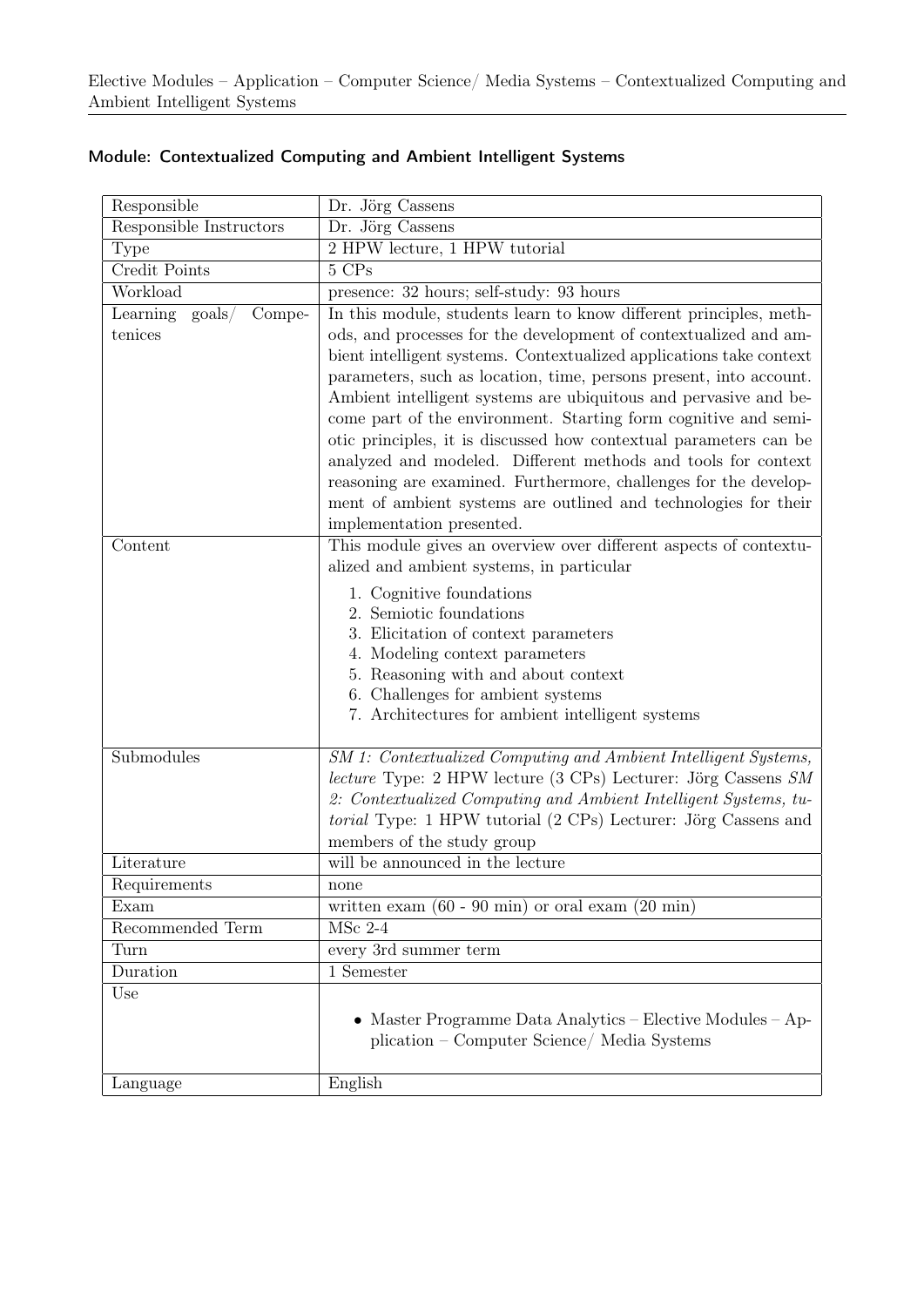| Responsible                           | Dr. Jörg Cassens                                                                                                                                                                                                                                                  |
|---------------------------------------|-------------------------------------------------------------------------------------------------------------------------------------------------------------------------------------------------------------------------------------------------------------------|
| Responsible Instructors               | Dr. Jörg Cassens                                                                                                                                                                                                                                                  |
| <b>Type</b>                           | 2 HPW lecture, 1 HPW tutorial                                                                                                                                                                                                                                     |
| Credit Points                         | 5 CPs                                                                                                                                                                                                                                                             |
| Workload                              | presence: 32 hours; self-study: 93 hours                                                                                                                                                                                                                          |
| Learning<br>$\text{goals}/$<br>Compe- | In this module, students deepen their understanding of how to                                                                                                                                                                                                     |
| tencies                               | make available principles, methods and tools for user centered de-                                                                                                                                                                                                |
|                                       | sign and development of interactive software applications as well                                                                                                                                                                                                 |
|                                       | as how to make use of those in a systematic way. Students learn                                                                                                                                                                                                   |
|                                       | requirements elicitation, design and implementation of multimedia                                                                                                                                                                                                 |
|                                       | systems and their practical application.                                                                                                                                                                                                                          |
| Content                               | This module gives an overview over a variety of aspects of user                                                                                                                                                                                                   |
|                                       | centered design and development, in particular                                                                                                                                                                                                                    |
|                                       | 1. Usabilitiy criteria and evaluation of software systems                                                                                                                                                                                                         |
|                                       | 2. Contextual inquiry                                                                                                                                                                                                                                             |
|                                       | 3. Interpretation and modeling                                                                                                                                                                                                                                    |
|                                       | 4. Work redesign                                                                                                                                                                                                                                                  |
|                                       | 5. System design                                                                                                                                                                                                                                                  |
|                                       | 6. Prototypical implementation                                                                                                                                                                                                                                    |
| Submodules                            | SM 1: Contextual Design of Interactive Systems, lecture Type: 2<br>HPW lecture (3 ECTS) Lecturer: Jörg Cassens SM 2: Contextual<br>Design of Interactive Systems, tutorial Type: 1 HPW tutorial (2<br>ECTS) Lecturer: Jörg Cassens and members of the study group |
| Literature                            |                                                                                                                                                                                                                                                                   |
|                                       | $\bullet$ Hugh Beyer, Karen Holtzblatt: Contextual Design – Defin-<br>ing Customer-Centered Systems. ISBN 978-1558604117, San<br>Diego: Morgan Kaufmann Academic Press, 1998.<br>Additional literature will be announced in the lecture                           |
| Requirements                          | none                                                                                                                                                                                                                                                              |
| Exam                                  | written exam $(60 - 90 \text{ min})$ or oral exam $(20 \text{ min})$                                                                                                                                                                                              |
| Recommended Term                      | $MSc$ 2-4                                                                                                                                                                                                                                                         |
| Turn                                  | every 3rd summer term                                                                                                                                                                                                                                             |
| Duration                              | 1 Semester                                                                                                                                                                                                                                                        |
| Use                                   | • Master Programme Data Analytics – Elective Modules – Ap-<br>plication – Computer Science/ Media Systems                                                                                                                                                         |
| Language                              | English                                                                                                                                                                                                                                                           |

## Module: Contextual Design of Interactive Systems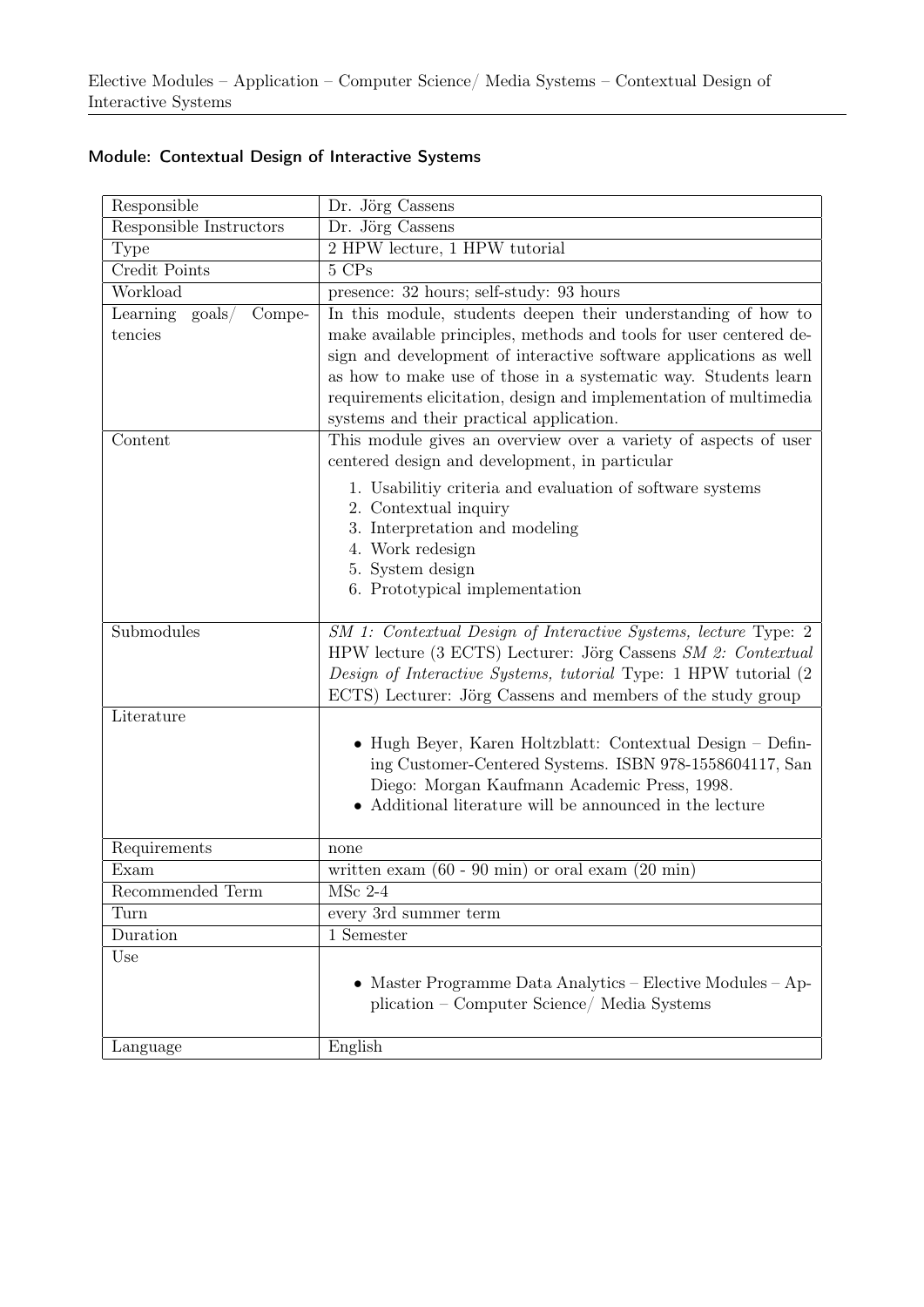| Responsible                            | Dr. Jörg Cassens                                                                                                                                                                                                                                                                                                                                                                                                                                                                                                                                                                                                                                                                                                                                                                                                                                                                                                                                                                                                                                                                                                                                             |
|----------------------------------------|--------------------------------------------------------------------------------------------------------------------------------------------------------------------------------------------------------------------------------------------------------------------------------------------------------------------------------------------------------------------------------------------------------------------------------------------------------------------------------------------------------------------------------------------------------------------------------------------------------------------------------------------------------------------------------------------------------------------------------------------------------------------------------------------------------------------------------------------------------------------------------------------------------------------------------------------------------------------------------------------------------------------------------------------------------------------------------------------------------------------------------------------------------------|
| Responsible Instructors                | Dr. Jörg Cassens                                                                                                                                                                                                                                                                                                                                                                                                                                                                                                                                                                                                                                                                                                                                                                                                                                                                                                                                                                                                                                                                                                                                             |
| Type                                   | 3 HPW lab course                                                                                                                                                                                                                                                                                                                                                                                                                                                                                                                                                                                                                                                                                                                                                                                                                                                                                                                                                                                                                                                                                                                                             |
| Credit Points                          | 5 CPs                                                                                                                                                                                                                                                                                                                                                                                                                                                                                                                                                                                                                                                                                                                                                                                                                                                                                                                                                                                                                                                                                                                                                        |
| Workload                               | presence: 32 hours; self-study: 93 hours                                                                                                                                                                                                                                                                                                                                                                                                                                                                                                                                                                                                                                                                                                                                                                                                                                                                                                                                                                                                                                                                                                                     |
| Learning<br>$\text{goals} /$<br>Compe- | This lab supplements the students' competence in the development                                                                                                                                                                                                                                                                                                                                                                                                                                                                                                                                                                                                                                                                                                                                                                                                                                                                                                                                                                                                                                                                                             |
| tencies<br>Content                     | of multimedia systems with some practical applications. Successful<br>students design and implement small or medium sized projects<br>in the area of media informatics. They make use of principles,<br>methods and tools presented and know their limits and benefits.<br>Students learn to solve complex problems in teams. To do this,<br>they have to identify different tasks and divide complex tasks into<br>solvable sub problems. They learn how to plan and manage their<br>projects so that they can achieve the set goal. The knowledge<br>accumulated in previous courses has to be put to use in order to<br>acquire the technical and methodological competencies necessary<br>to solve the task at hand. Through teamwork and interaction<br>with the supervisor in the role of a customer, they develop social<br>skills such as conflict solving strategies, communicative skills, team<br>management and negotiation skills.<br>This module extends different aspects of media informatics. In<br>particular<br>1. Requirements elicitation for multimedia systems<br>2. Design of multimedia systems<br>3. Use of modern authoring tools |
|                                        | 4. Implementation of multimedia applications                                                                                                                                                                                                                                                                                                                                                                                                                                                                                                                                                                                                                                                                                                                                                                                                                                                                                                                                                                                                                                                                                                                 |
|                                        | 5. Project documentation and presentation                                                                                                                                                                                                                                                                                                                                                                                                                                                                                                                                                                                                                                                                                                                                                                                                                                                                                                                                                                                                                                                                                                                    |
| Submodules                             | none                                                                                                                                                                                                                                                                                                                                                                                                                                                                                                                                                                                                                                                                                                                                                                                                                                                                                                                                                                                                                                                                                                                                                         |
| Literature                             | none                                                                                                                                                                                                                                                                                                                                                                                                                                                                                                                                                                                                                                                                                                                                                                                                                                                                                                                                                                                                                                                                                                                                                         |
| Requirements                           | none                                                                                                                                                                                                                                                                                                                                                                                                                                                                                                                                                                                                                                                                                                                                                                                                                                                                                                                                                                                                                                                                                                                                                         |
| Exam                                   | Colloquium, prtototype and written summary<br>documentation.                                                                                                                                                                                                                                                                                                                                                                                                                                                                                                                                                                                                                                                                                                                                                                                                                                                                                                                                                                                                                                                                                                 |
| Recommended Term                       | MSc 2-4                                                                                                                                                                                                                                                                                                                                                                                                                                                                                                                                                                                                                                                                                                                                                                                                                                                                                                                                                                                                                                                                                                                                                      |
| Turn                                   | every summer term                                                                                                                                                                                                                                                                                                                                                                                                                                                                                                                                                                                                                                                                                                                                                                                                                                                                                                                                                                                                                                                                                                                                            |
| Duration                               | 1 Semester                                                                                                                                                                                                                                                                                                                                                                                                                                                                                                                                                                                                                                                                                                                                                                                                                                                                                                                                                                                                                                                                                                                                                   |
| Use                                    | • Master Programme Data Analytics – Elective Modules – Ap-<br>plication – Computer Science/ Media Systems                                                                                                                                                                                                                                                                                                                                                                                                                                                                                                                                                                                                                                                                                                                                                                                                                                                                                                                                                                                                                                                    |
| Language                               | English                                                                                                                                                                                                                                                                                                                                                                                                                                                                                                                                                                                                                                                                                                                                                                                                                                                                                                                                                                                                                                                                                                                                                      |

## Module: Lab Course Media Systems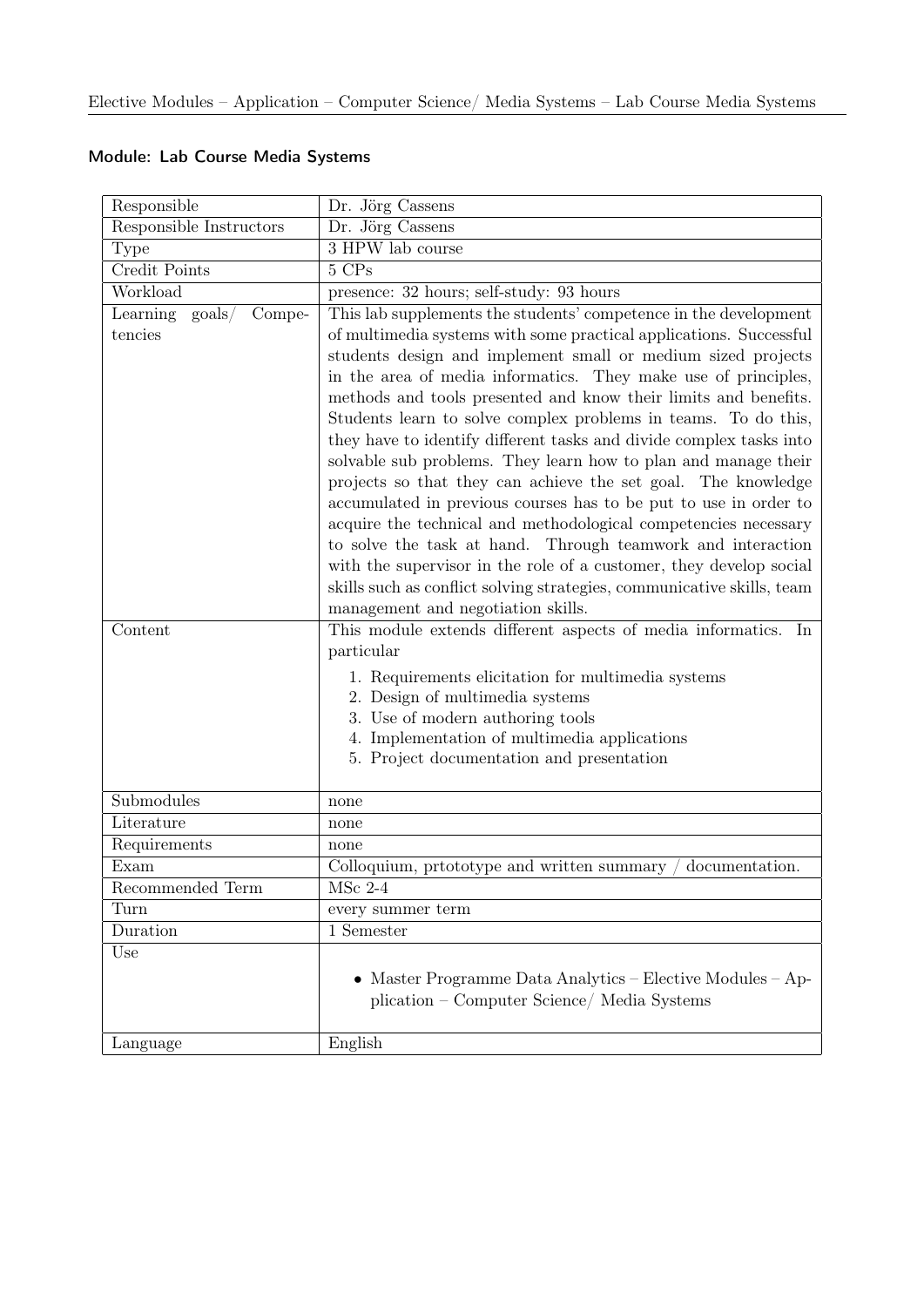| Responsible                          | Dr. Jörg Cassens                                                                                                                                                                                                                                                                                                                                                                                                                                                                                                                                                     |
|--------------------------------------|----------------------------------------------------------------------------------------------------------------------------------------------------------------------------------------------------------------------------------------------------------------------------------------------------------------------------------------------------------------------------------------------------------------------------------------------------------------------------------------------------------------------------------------------------------------------|
| Responsible Instructors              | Dr. Jörg Cassens                                                                                                                                                                                                                                                                                                                                                                                                                                                                                                                                                     |
| <b>Type</b>                          | 2 HPW seminar                                                                                                                                                                                                                                                                                                                                                                                                                                                                                                                                                        |
| Credit Points                        | 4 CPs                                                                                                                                                                                                                                                                                                                                                                                                                                                                                                                                                                |
| Workload                             | presence: 21 hours; self-study: 79 hours                                                                                                                                                                                                                                                                                                                                                                                                                                                                                                                             |
| Learning goals/<br>Compe-<br>tencies | The students deepen their analytic and methodological skills for<br>understanding current research areas. Writing a report and giv-<br>ing a presentation as well as discussing scientific issues with their<br>peers help the students to put the knowledge acquired during their<br>studies into context and gives them an opportunity to add new<br>knowledge to their corpus. Furthermore, skills for using different<br>kinds of media as a source of information are developed which will<br>allow the students to adapt their knowledge to changing technical |
|                                      | and societal conditions in the future.                                                                                                                                                                                                                                                                                                                                                                                                                                                                                                                               |
| Content                              | Thorough engagement with current research topics in the area of<br>media informatics.                                                                                                                                                                                                                                                                                                                                                                                                                                                                                |
| Submodules                           | none                                                                                                                                                                                                                                                                                                                                                                                                                                                                                                                                                                 |
| Literature                           | will be announced in the seminar                                                                                                                                                                                                                                                                                                                                                                                                                                                                                                                                     |
| Requirements                         | Lectures in the area of Media Informatics pertinent to the topic<br>chosen can be helpful.                                                                                                                                                                                                                                                                                                                                                                                                                                                                           |
| Exam                                 | Colloquium and written summary.                                                                                                                                                                                                                                                                                                                                                                                                                                                                                                                                      |
| Recommended Term                     | $\overline{\text{MSc} 1-3}$                                                                                                                                                                                                                                                                                                                                                                                                                                                                                                                                          |
| Turn                                 | every winter term                                                                                                                                                                                                                                                                                                                                                                                                                                                                                                                                                    |
| Duration                             | 1 Semester                                                                                                                                                                                                                                                                                                                                                                                                                                                                                                                                                           |
| Use                                  | Master Programme Data Analytics – Elective Modules – Ap-<br>$\bullet$<br>plication - Computer Science/ Media Systems                                                                                                                                                                                                                                                                                                                                                                                                                                                 |
| Language                             | English                                                                                                                                                                                                                                                                                                                                                                                                                                                                                                                                                              |

## Module: Seminar Media Systems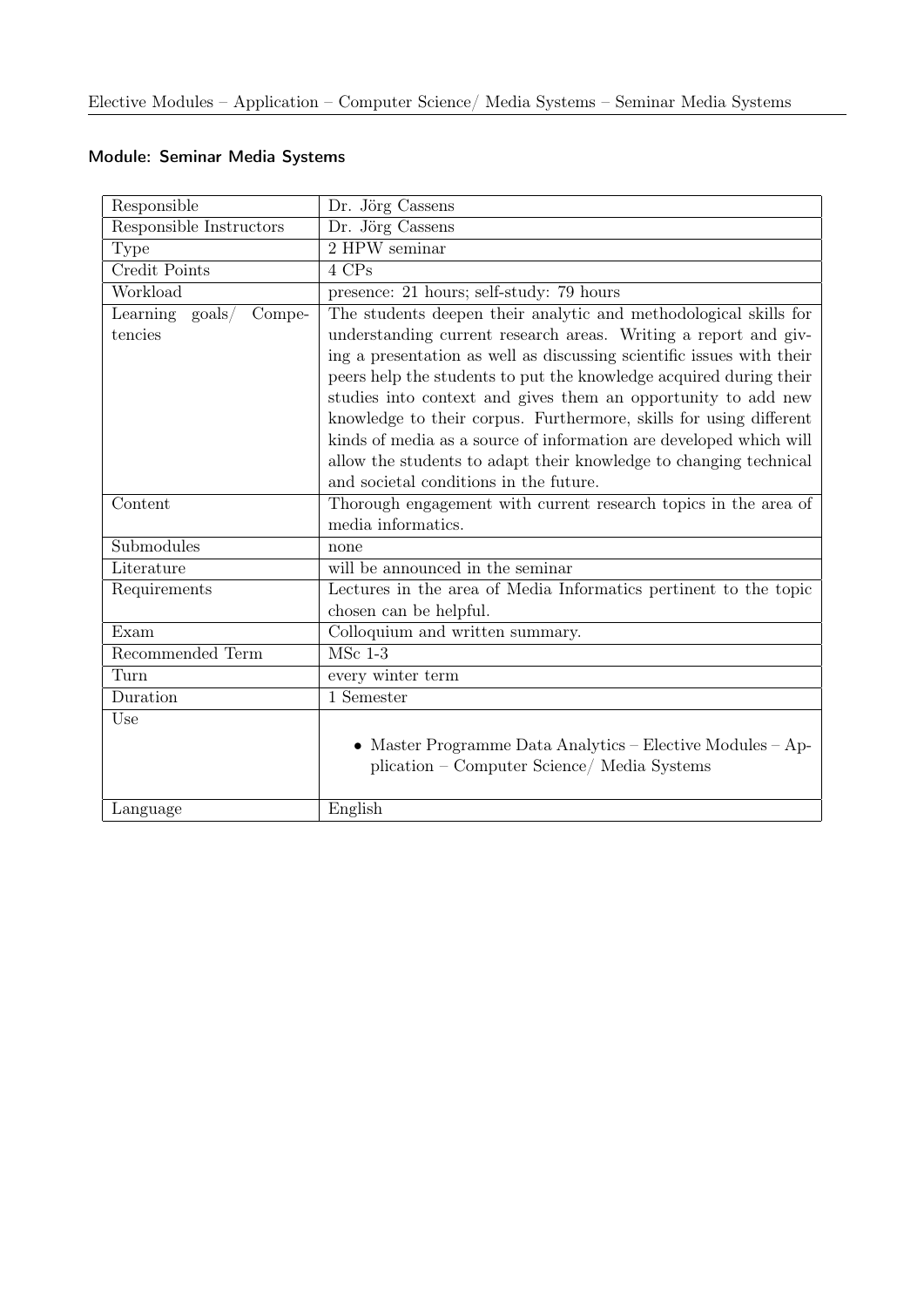## Business Administration and Information Systems

#### Module: Advanced Marketing

| Responsible                                      | Prof. Dr. Julia Rieck                                                                                                                                                                                                                                                                                                                                                                                                                                                                            |
|--------------------------------------------------|--------------------------------------------------------------------------------------------------------------------------------------------------------------------------------------------------------------------------------------------------------------------------------------------------------------------------------------------------------------------------------------------------------------------------------------------------------------------------------------------------|
| Responsible Instructors                          | Prof. Dr. Julia Rieck and members of the study group                                                                                                                                                                                                                                                                                                                                                                                                                                             |
| Type                                             | 3 HPW lecture                                                                                                                                                                                                                                                                                                                                                                                                                                                                                    |
| Credit Points                                    | 4 CPs                                                                                                                                                                                                                                                                                                                                                                                                                                                                                            |
| Workload                                         | presence: 32 hours; self-study: 68 hours                                                                                                                                                                                                                                                                                                                                                                                                                                                         |
| Learning<br>$\text{goals}/$<br>Compe-<br>tencies | The students know different analysis methods for marketing data<br>and use them specifically. Furthermore they can analyse market<br>research data with the use of appropriate evaluation programs.<br>Students are able to distinguish between alternative methods and<br>to recognize possible limits. Furthermore they are capable to anal-<br>yse and evaluate data sets and interpret the results. They are able<br>to understand and to implement current developments indepen-<br>dently. |
| Content                                          | Topics covered on the course include market research relevant<br>methods of data collection and analysis (supervised and unsuper-<br>vised methods) and application in marketing.                                                                                                                                                                                                                                                                                                                |
| Submodules                                       | none                                                                                                                                                                                                                                                                                                                                                                                                                                                                                             |
| Literature                                       | • Malhotra, N., Nunan, D., Birks, D.: Marketing Research: An<br>applied approach, Pearson Education Limited, 5th Edition,<br>2017<br>• Kotler, P., Armstrong, G., Harris, L., Piercy, N.: Principles<br>of Marketing (European Edition), Pearson, 7th Edition, 2016<br>• Sorger, S.: Marketing Analytics: Strategic Models and Met-<br>rics, CreateSpace Independent Publishing Platform, 2013                                                                                                   |
| Requirements                                     | Machine Learning                                                                                                                                                                                                                                                                                                                                                                                                                                                                                 |
| Exam                                             | written exam $(120 \text{ min})$                                                                                                                                                                                                                                                                                                                                                                                                                                                                 |
| Term                                             | $MSc$ 1-3                                                                                                                                                                                                                                                                                                                                                                                                                                                                                        |
| Turn                                             | not regularly                                                                                                                                                                                                                                                                                                                                                                                                                                                                                    |
| Duration                                         | $\overline{1}$ Semester                                                                                                                                                                                                                                                                                                                                                                                                                                                                          |
| Use                                              | • Master Programme Data Analytics – Elective Modules – Ap-<br>plication – Business Administration and Information Sys-<br>tems                                                                                                                                                                                                                                                                                                                                                                   |
| Language                                         | English                                                                                                                                                                                                                                                                                                                                                                                                                                                                                          |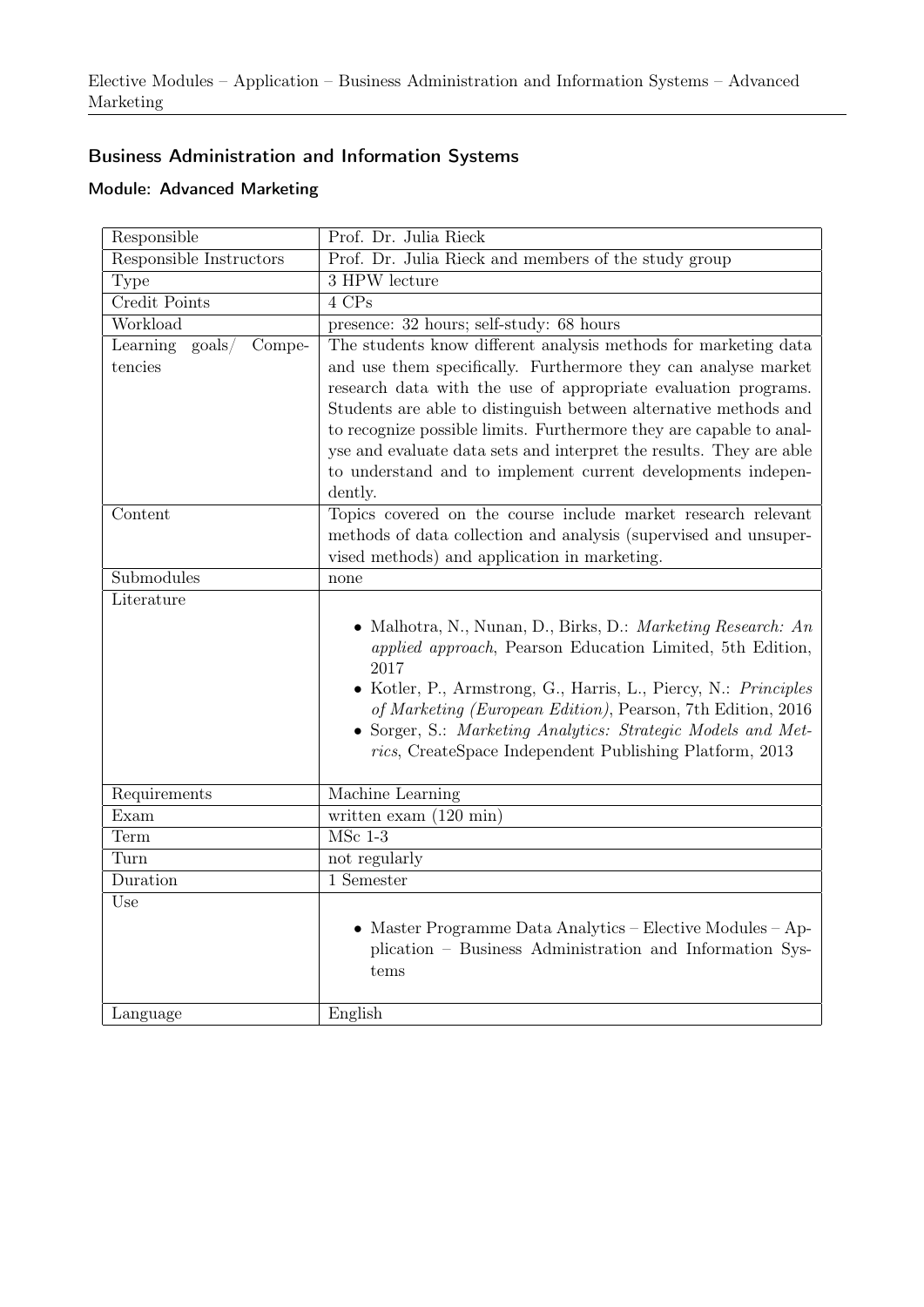| Responsible                                              | Prof. Dr. Julia Rieck, Dr. Felix Hahne                                                                                                                                                                                                                                                                                                                                                                                                                                                                                                                                                                                                                                                                                                                                                                                                     |
|----------------------------------------------------------|--------------------------------------------------------------------------------------------------------------------------------------------------------------------------------------------------------------------------------------------------------------------------------------------------------------------------------------------------------------------------------------------------------------------------------------------------------------------------------------------------------------------------------------------------------------------------------------------------------------------------------------------------------------------------------------------------------------------------------------------------------------------------------------------------------------------------------------------|
| Responsible Instructors                                  | Dr. Thomas Kleine-Besten and others                                                                                                                                                                                                                                                                                                                                                                                                                                                                                                                                                                                                                                                                                                                                                                                                        |
| Type                                                     | 2 HPW lecture                                                                                                                                                                                                                                                                                                                                                                                                                                                                                                                                                                                                                                                                                                                                                                                                                              |
| Credit Points                                            | $3$ $\mathrm{CPs}$                                                                                                                                                                                                                                                                                                                                                                                                                                                                                                                                                                                                                                                                                                                                                                                                                         |
| Workload                                                 | presence: 21 hours; self-study: 54 hours                                                                                                                                                                                                                                                                                                                                                                                                                                                                                                                                                                                                                                                                                                                                                                                                   |
| Learning<br>$\text{goals}/\text{ }$<br>Compe-<br>tencies | The students become acquainted with the tasks and challenges of<br>a product development on the basis of real examples. As example<br>products navigation and driver assistance systems are used, which<br>are developed in the automotive development process. In addi-<br>tion the business aspects, the underlying technologies will also be<br>introduced. The students know the basic tasks of a product devel-<br>opment of a complex technical product in the business environment<br>as well as its interaction with the technical conditions. They can<br>classify the learned content in the context of the scientific disci-<br>pline and connect it to the knowledge learned so far in business<br>economics. A discussion of the topics covered take place, enabling<br>the students to do self-employed scientific research. |
| Content                                                  | Students are introduced to the product development process in the<br>automotive-industry and learn about the underlying technologies<br>using navigation- und driver assistance systems as an example.<br>Topics covered are e.g.<br>• Marketing, product management<br>• Commercial acquisition process<br>• Technical customer acquisition: hardware and software plat-<br>forms<br>• Requirements analysis and automotive development process<br>$\bullet$ Project management<br>• Introduction to navigation systems<br>$\bullet$ Bluetooth<br>Driver assistance<br>• Application: The "electronic horizon"<br>$\bullet$ Car to Car – Communications<br>• Machine Learning<br>• Digital Maps for highly-automated driving<br>• Testing procedures                                                                                      |
| Submodules                                               | none                                                                                                                                                                                                                                                                                                                                                                                                                                                                                                                                                                                                                                                                                                                                                                                                                                       |

#### Module: Product development and technologies for navigation and driver assistance systems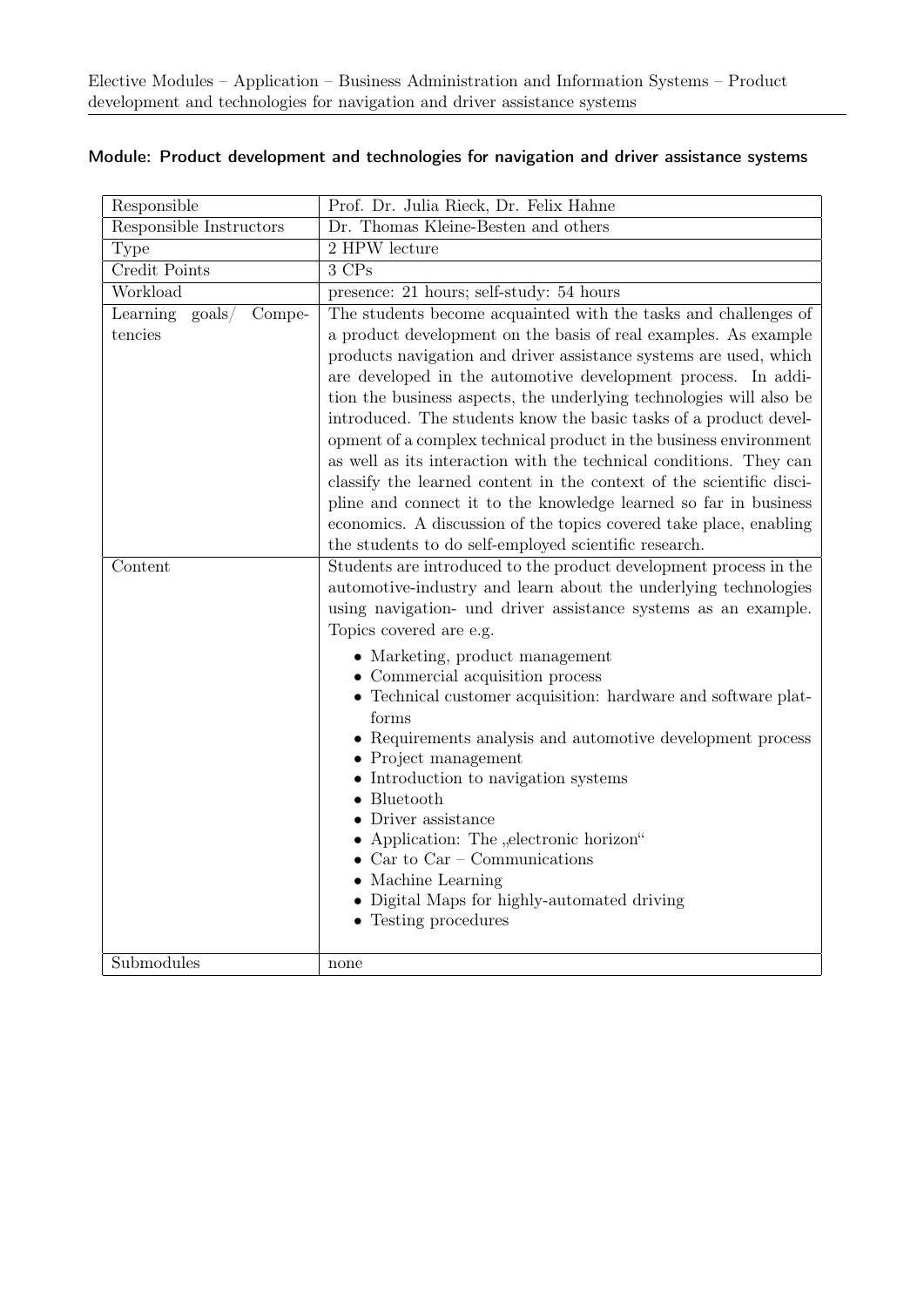| Literature   |                                                                                                                                                                                                                                                                                                                                                                                                                                                                                                                                                                                                                                                                                                                                                                                                                                                                                                 |
|--------------|-------------------------------------------------------------------------------------------------------------------------------------------------------------------------------------------------------------------------------------------------------------------------------------------------------------------------------------------------------------------------------------------------------------------------------------------------------------------------------------------------------------------------------------------------------------------------------------------------------------------------------------------------------------------------------------------------------------------------------------------------------------------------------------------------------------------------------------------------------------------------------------------------|
|              | • Winner, H., Hakuli, S., Lotz, F., Singer, C. $(2015)$ : Hand-<br>buch Fahrerassistenzsysteme: Grundlagen, Komponenten<br>und Systeme für aktive Sicherheit und Komfort, 3. Auflage,<br>Springer Vieweg, Wiesbaden<br>Schäuffele, J., Zurawka, T. (2016): Automotive Software En-<br>gineering: Grundlagen, Prozesse, Methoden und Werkzeuge<br>effizient einsetzen, 6. Auflage, Springer Vieweg, Wiesbaden<br>Rupp C., die SOPHISTen (2009): Requirements-Engineering<br>und Management: Professionelle, iterative Anforderungs-<br>analyse für die Praxis, 5. Auflage, Hanser, München<br>• Krüger, R. (2004): Lehr- und Übungsbuch Telematik, 3. Au-<br>flage, Hanser, München<br>• Merkle, A., Terzis, A. (2002): Digitale Funkkommunikation<br>mit Bluetooth, Franzis, Haar<br>• Mulcahy, R., PMP Exam Prep $(2013)$ : Rita's Cource in a<br>Book for Passing the Pmp E, Bertrams, Hilden |
| Requirements | none                                                                                                                                                                                                                                                                                                                                                                                                                                                                                                                                                                                                                                                                                                                                                                                                                                                                                            |
| Exam         | written $exam$ (90 - 120 min). Possibly additional requierements<br>have to be met to be admitted to the final exam - further informa-<br>tion is available in the accompanying learnweb-course.                                                                                                                                                                                                                                                                                                                                                                                                                                                                                                                                                                                                                                                                                                |
| Term         | $MSc$ 1-3                                                                                                                                                                                                                                                                                                                                                                                                                                                                                                                                                                                                                                                                                                                                                                                                                                                                                       |
| Turn         | Each summer term                                                                                                                                                                                                                                                                                                                                                                                                                                                                                                                                                                                                                                                                                                                                                                                                                                                                                |
| Duration     | 1 Semester                                                                                                                                                                                                                                                                                                                                                                                                                                                                                                                                                                                                                                                                                                                                                                                                                                                                                      |
| Use          |                                                                                                                                                                                                                                                                                                                                                                                                                                                                                                                                                                                                                                                                                                                                                                                                                                                                                                 |
|              | • Master Programme Data Analytics – Elective Modules – Ap-<br>plication – Business Administration and Information Sys-<br>tems                                                                                                                                                                                                                                                                                                                                                                                                                                                                                                                                                                                                                                                                                                                                                                  |
| Language     | English                                                                                                                                                                                                                                                                                                                                                                                                                                                                                                                                                                                                                                                                                                                                                                                                                                                                                         |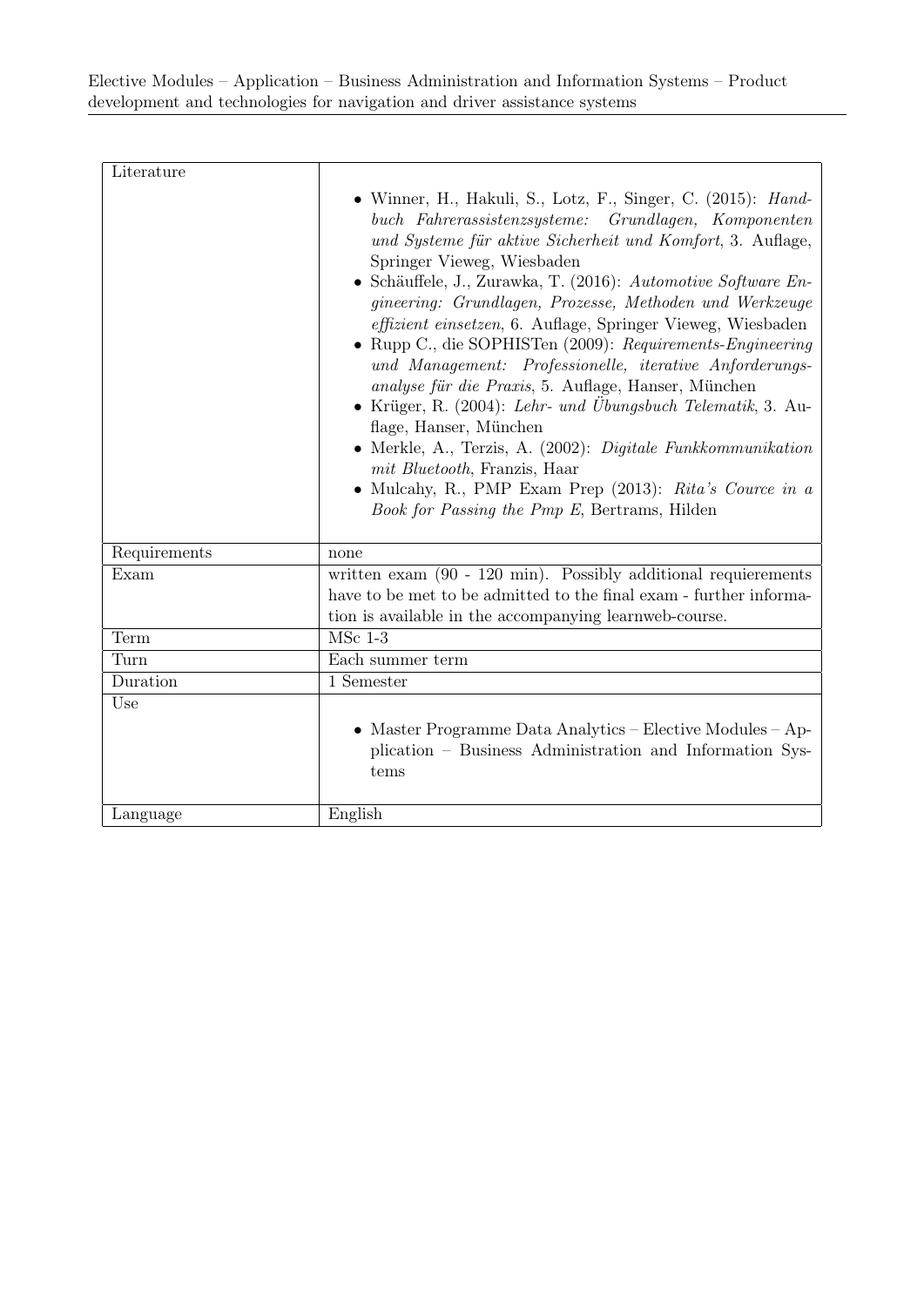| Responsible                            | Prof. Dr. Julia Rieck                                                                                                                                                                                                                                                                                                                                                                                                                                                                                                                                       |
|----------------------------------------|-------------------------------------------------------------------------------------------------------------------------------------------------------------------------------------------------------------------------------------------------------------------------------------------------------------------------------------------------------------------------------------------------------------------------------------------------------------------------------------------------------------------------------------------------------------|
| Responsible Instructors                | Prof. Dr. Julia Rieck                                                                                                                                                                                                                                                                                                                                                                                                                                                                                                                                       |
| Type                                   | 2 HPW lecture, 2 HPW tutorial                                                                                                                                                                                                                                                                                                                                                                                                                                                                                                                               |
| Credit Points                          | 6 CPs                                                                                                                                                                                                                                                                                                                                                                                                                                                                                                                                                       |
| Workload                               | presence: 42 hours; self-study: 108 hours                                                                                                                                                                                                                                                                                                                                                                                                                                                                                                                   |
| Learning<br>$\text{goals} /$<br>Compe- | Upon completion of this course, the students can:                                                                                                                                                                                                                                                                                                                                                                                                                                                                                                           |
| tencies                                | • fully understand fundamental scheduling and sequencing<br>problems that arise in resource-constrained project schedul-<br>ing environments within the manufacturing and service in-<br>dustry,<br>• apply state-of-the-art methodologies for effectively and ef-<br>ficiently planning projects subject to both precedence and<br>resource constraints,<br>manage and control a project.                                                                                                                                                                  |
| Content                                | Project representation using activity networks, time analysis (es-<br>timating the project duration in a deterministic setting), resource<br>management, i.e. resource leveling (leveling the use of the resources<br>over time subject to a project deadline) and resource-constrained-<br>project scheduling (scheduling the activities subject to the vari-<br>ous precedence and resource constraints in order to minimize the<br>project duration and other objective functions).                                                                      |
| Submodules                             | none                                                                                                                                                                                                                                                                                                                                                                                                                                                                                                                                                        |
| Literature                             | • Neumann, K.; Schwindt, C.; Zimmermann, J. (2003):<br>Project Scheduling with Time Windows and Scarce Re-<br>sources, 2nd edition, Springer, Berlin<br>• Schwindt, C.; Zimmermann, J. (2015): Handbook on Project<br>Management and Scheduling Vol. 1, Springer, Cham<br>• Schwindt, C.; Zimmermann, J. (2015): Handbook on Project<br>Management and Scheduling Vol. 2, Springer, Cham<br>• Vanhoucke, M. (2013): Project Management with Dynamic<br>Scheduling: Baseline Scheduling, Risk Analysis and Project<br>Control, 2nd edition, Springer, Berlin |
| Requirements                           | none                                                                                                                                                                                                                                                                                                                                                                                                                                                                                                                                                        |
| Exam                                   | Written exam $(90 \text{ min})$ ; for justified exceptions oral exam $(30 \text{ min})$ .<br>Possibly additional requierements have to be met to be admitted<br>to the final exam - further information is available in the accom-<br>panying learnweb-course.                                                                                                                                                                                                                                                                                              |
| Term                                   | $MSc$ 1-3                                                                                                                                                                                                                                                                                                                                                                                                                                                                                                                                                   |
| Turn                                   | Each winter term                                                                                                                                                                                                                                                                                                                                                                                                                                                                                                                                            |
| Duration                               | $\overline{1}$ Semester                                                                                                                                                                                                                                                                                                                                                                                                                                                                                                                                     |

## Module: Project Management and Scheduling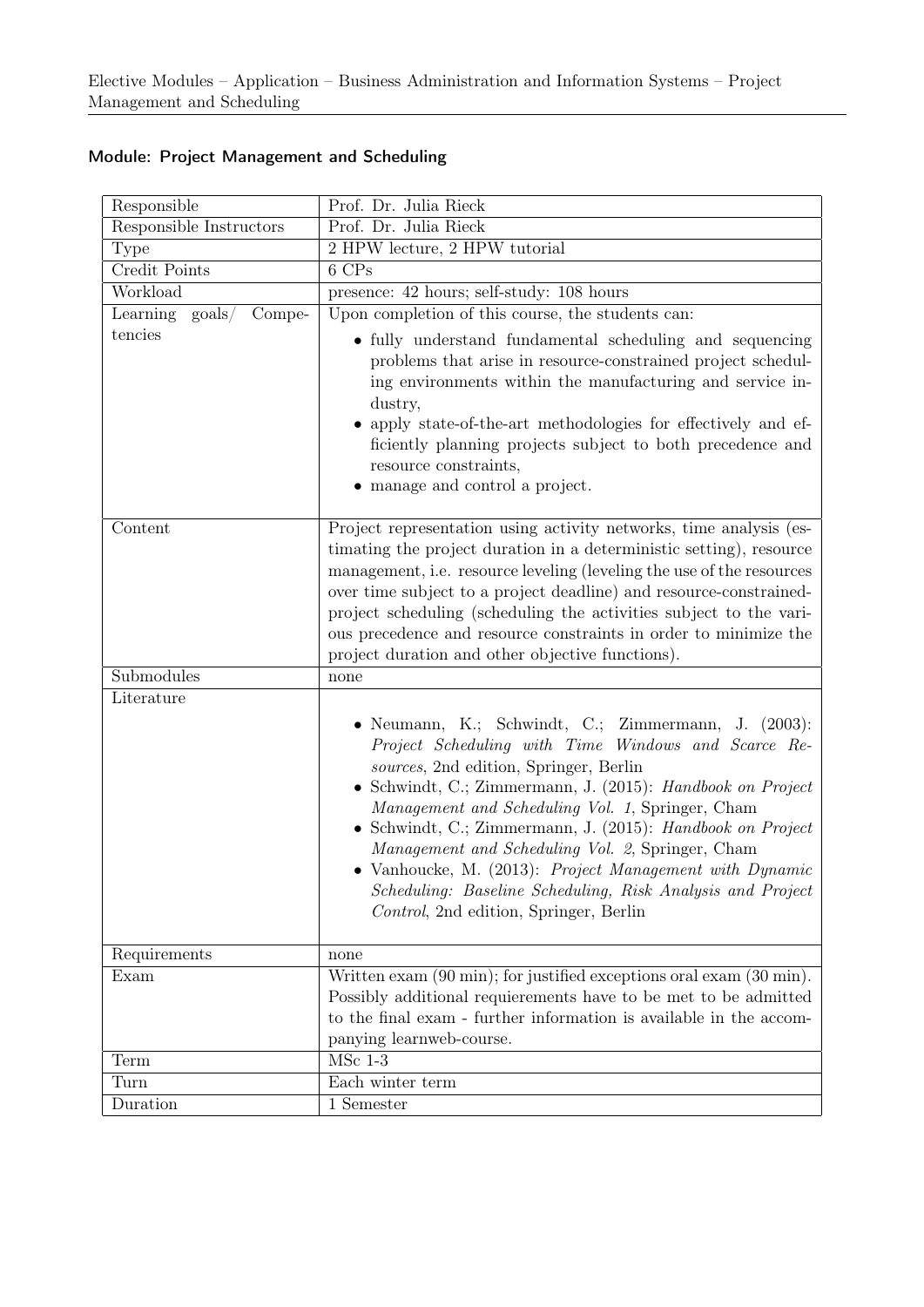| Use      | • Master Programme Data Analytics – Elective Modules – Ap-<br>plication – Business Administration and Information Sys-<br>tems |
|----------|--------------------------------------------------------------------------------------------------------------------------------|
| Language | English                                                                                                                        |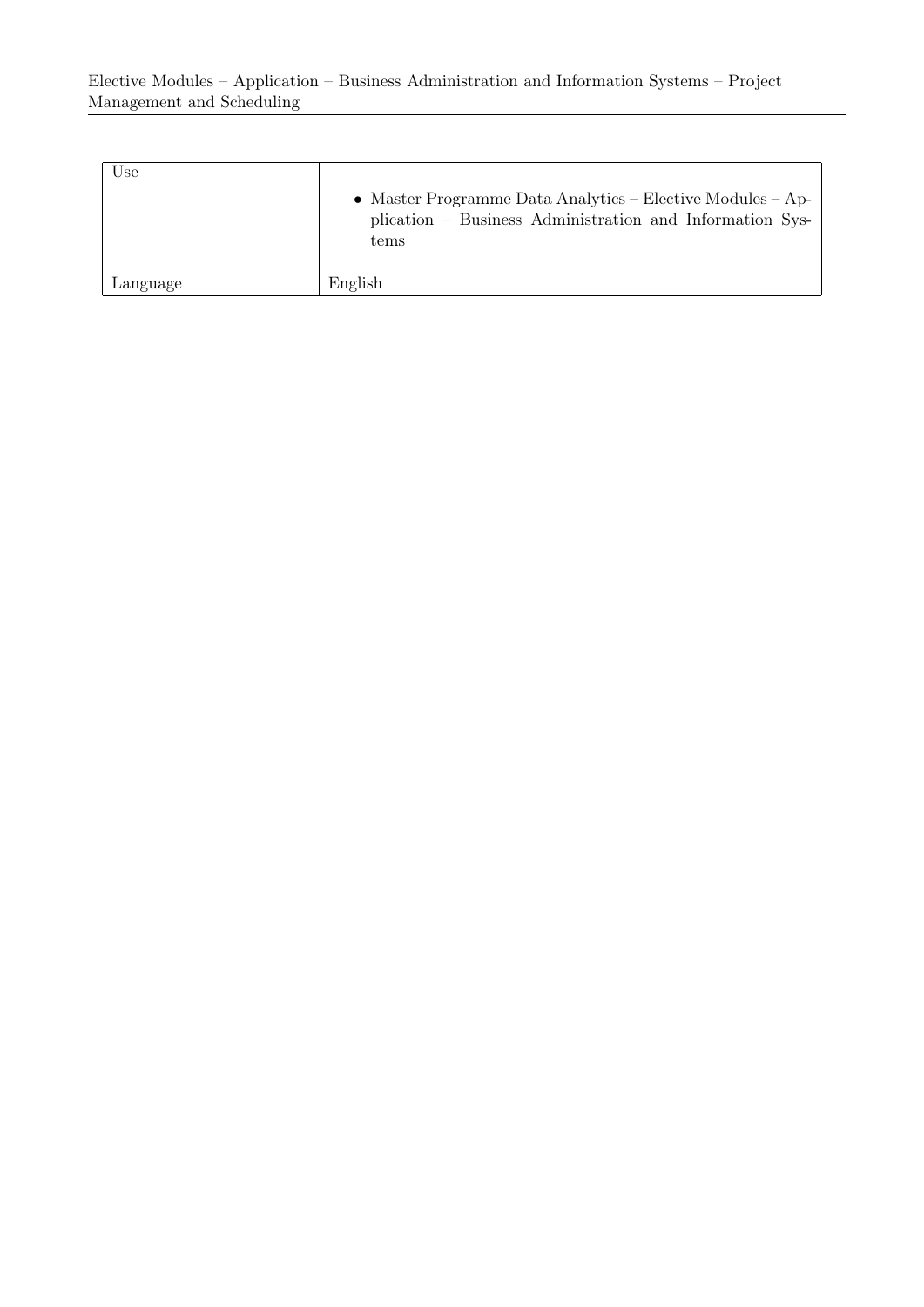#### Module: Seminar Business Studies

| Responsible                            | Prof. Dr. Julia Rieck, Dr. Felix Hahne                               |
|----------------------------------------|----------------------------------------------------------------------|
| Responsible Instructors                | Prof. Dr. Julia Rieck, Dr. Felix Hahne and members of the study      |
|                                        | group                                                                |
| <b>Type</b>                            | 2 HPW seminar                                                        |
| Credit Points                          | 4 CPs                                                                |
| Workload                               | presence: 21 hours; self-study: 79 hours                             |
| Learning<br>$\text{goals} /$<br>Compe- | The objective of this seminar is the autonomous exploitation and     |
| tencies                                | elaboration of a predetermined subject.<br>The participation in      |
|                                        | course and the scholarly debate about the presentations are to       |
|                                        | lead to a deeper understanding of previously acquired knowledge.     |
|                                        | Acquirement of methodological competence: students gain trans-       |
|                                        | fer competence allowing them to autonomously adjust their level      |
|                                        | of knowledge to technical and social development. Depending on       |
|                                        | the area of specialization, students acquire different economical    |
|                                        | competences and become acquainted with different instruments.        |
|                                        | Possible areas of specialization include: marketing, logistics, pro- |
|                                        | duction, business intelligence systems.                              |
| Content                                | Different advanced topics from the fields of marketing (e.g. mar-    |
|                                        | keting research, marketing policy), logistics (e.g. transportation   |
|                                        | planning, location planning, warehousing), production, and busi-     |
|                                        | ness intelligence systems (e.g. support of business functions, open- |
|                                        | ing of new business areas).                                          |
| Submodules                             | none                                                                 |
| Literature                             | depending on the topic                                               |
| Requirements                           | The contents of a correspondent master's course in the selected      |
|                                        | topic are implied (e.g. Advanced Marketing, Advanced Logistics,      |
|                                        | Advanced Production, Business Intelligence Systems)                  |
| Exam                                   | Seminar paper and oral presentation                                  |
| Recommended Term                       | $MSc$ 2-3                                                            |
| Turn                                   | every winter term                                                    |
| Duration                               | $\overline{1}$ Semester                                              |
| Use                                    |                                                                      |
|                                        | • Master Programme Data Analytics – Elective Modules – Ap-           |
|                                        | plication - Business Administration and Information Sys-             |
|                                        | tems                                                                 |
|                                        |                                                                      |
| Language                               | English                                                              |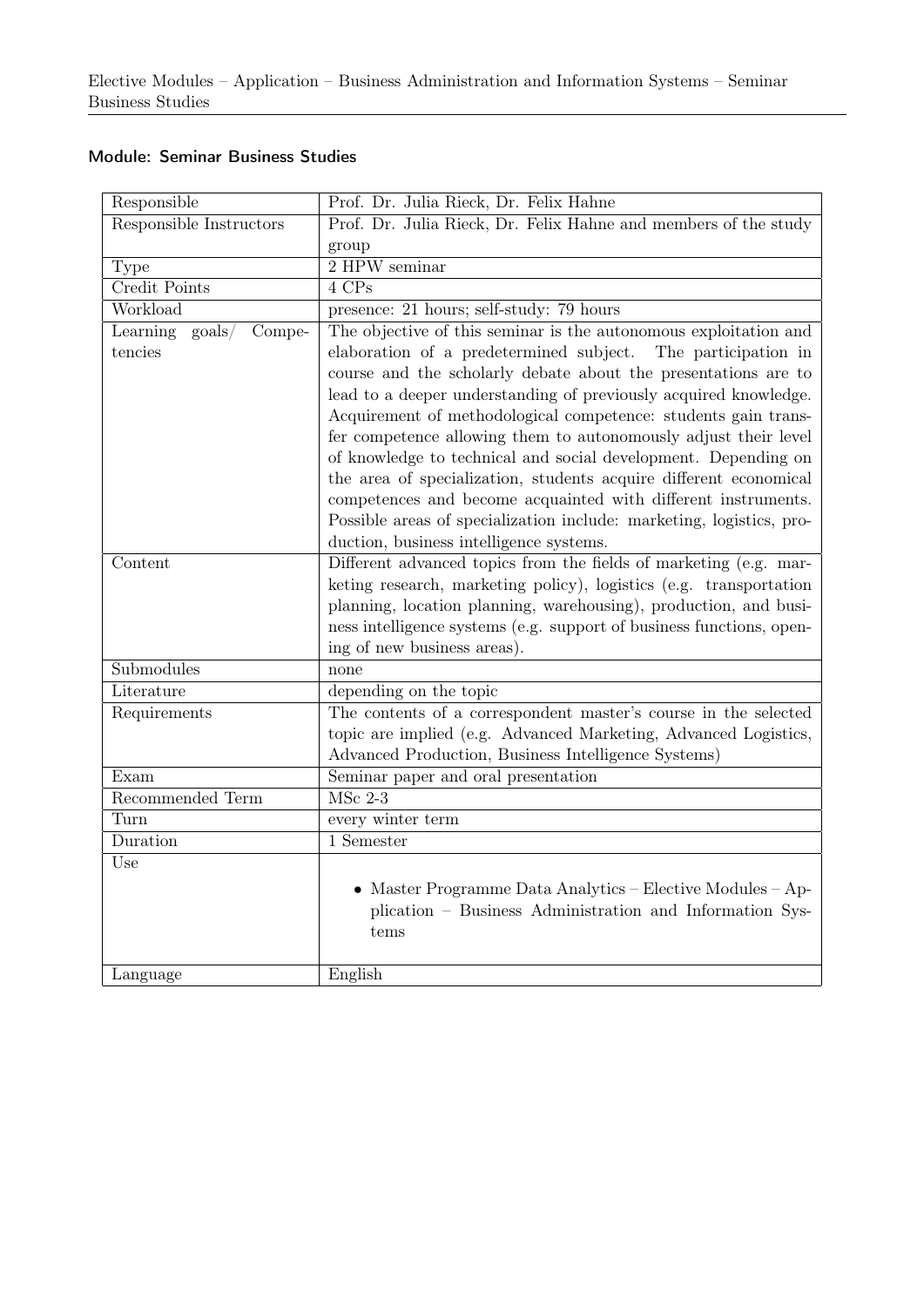| Responsible                        | Prof. Dr. Dr. Lars Schmidt-Thieme                                                                                                                                     |
|------------------------------------|-----------------------------------------------------------------------------------------------------------------------------------------------------------------------|
| Responsible Instructors            | Prof. Dr. Dr. Lars Schmidt-Thieme                                                                                                                                     |
| Type                               | 2 HPW lecture, 2 HPW tutorial                                                                                                                                         |
| Credit Points                      | 6 CPs                                                                                                                                                                 |
| Workload                           | presence: 42 hours; self-study: 108 hours                                                                                                                             |
| Learning $\text{goals}/$<br>Compe- | Business Intelligence seeks to extract and present insights from                                                                                                      |
| tencies                            | operational data that are relevant to future decisions. In larger                                                                                                     |
|                                    | companies, it is common practice to provide the operating data                                                                                                        |
|                                    | for this in one place data warehouse adjusted and systematized                                                                                                        |
| Content                            | This lecture deals with the basics of the task, the construction                                                                                                      |
|                                    | and realization of data warehouses and the embedding of data                                                                                                          |
|                                    | warehousing in the overall context of Business Intelligence.                                                                                                          |
| Literature                         |                                                                                                                                                                       |
|                                    | • J. Celko: Joe Celko's Data Warehouse and Analytic Queries<br>in $SQL$ , $(2006)$ ISBN-13: 978-0123695123<br>• Graziano, Linstedt: Super Charge Your Data Warehouse, |
|                                    | (2011) ISBN-13: 978-1463778682                                                                                                                                        |
|                                    | • W.H. Inmon: <i>Building the Data Warehouse</i> , (2005) ISBN-13:<br>978-0764599446                                                                                  |
|                                    | • J.E.Olson: Data Quality: The Accuracy Dimension, (2002)<br>ISBN-13: 978-1558608917                                                                                  |
| Requirements                       | none                                                                                                                                                                  |
| Exam                               | written exam $(120 \text{ min})$ or an oral exam $(30 \text{ min})$                                                                                                   |
| Recommended Term                   | $MSc$ 1-3                                                                                                                                                             |
| Turn                               | every second term                                                                                                                                                     |
| Duration                           | $1$ Semester                                                                                                                                                          |
| Use                                |                                                                                                                                                                       |
|                                    | • Master Programme Data Analytics – Elective Modules – Ap-                                                                                                            |
|                                    | plication – Business Administration and Information Sys-                                                                                                              |
|                                    | tems                                                                                                                                                                  |
| Language                           | English                                                                                                                                                               |
|                                    |                                                                                                                                                                       |

## Module: Business Intelligence and Data Warehousing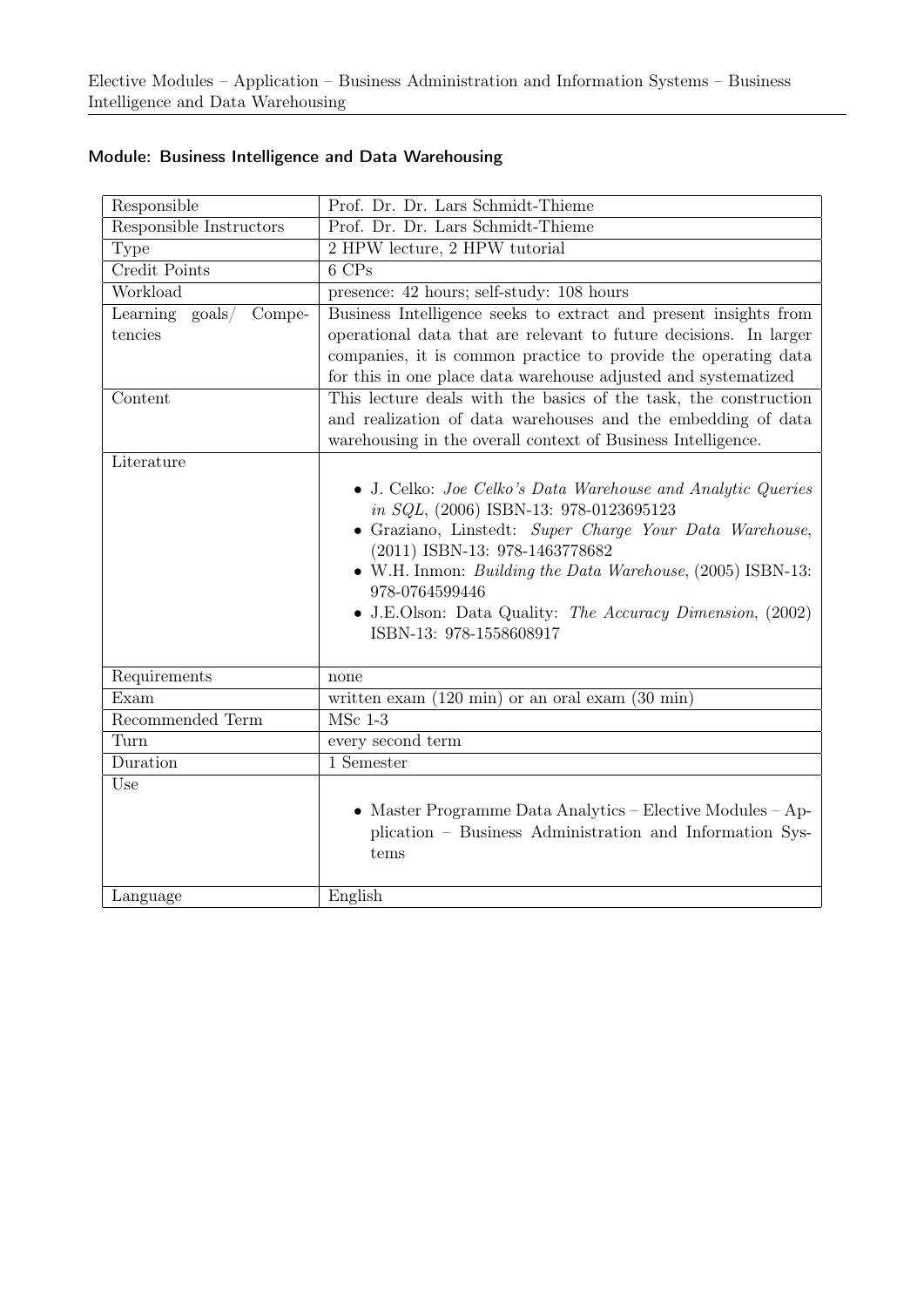| Responsible                                   | Prof. Dr. Dr. Lars Schmidt-Thieme                                                                                                         |
|-----------------------------------------------|-------------------------------------------------------------------------------------------------------------------------------------------|
| Responsible Instructors                       | Christoph Seck                                                                                                                            |
| Type                                          | 2 HPW lecture, 2 HPW tutorial                                                                                                             |
| Credit Points                                 | 6 CPs                                                                                                                                     |
| Workload                                      | presence: 42 hours; self-study: 108 hours                                                                                                 |
| $\text{goals}/\text{ }$<br>Learning<br>Compe- | Business Intelligence seeks to extract and present insights from                                                                          |
| tencies                                       | operational data that are relevant to future decisions. In larger                                                                         |
|                                               | companies, it is common practice to have the operational data in                                                                          |
|                                               | one place "data warehouse" cleared up and systematized.                                                                                   |
| Content                                       | The core of the lecture is the development of a data warehouse                                                                            |
|                                               | based on a concrete example. The starting point is a seemingly                                                                            |
|                                               | simple problem from a manufacturing company. Even more than                                                                               |
|                                               | in Business Intelligence and Data Warehousing 1 (eng.), exercises<br>and practical work will be at the center. The focus will, therefore, |
|                                               | be on the aspects of the DWH process that take up most of the                                                                             |
|                                               | space in such projects: analysis of source systems, handling of                                                                           |
|                                               | insufficient requirements, data quality problems, unusual reporting                                                                       |
|                                               | requirements, etc. In addition, the lecture will deal with a few                                                                          |
|                                               | topics that were not dealt with in the last semester, or only in                                                                          |
|                                               | passing. These include Master Data Management, Data Vault and                                                                             |
|                                               | the current hypertexts Self Service BI and Big Data                                                                                       |
| Submodules                                    | SM 1: Data Warehousing in Practice, Lecture Type: 2 HPW Lec-                                                                              |
|                                               | ture (3 CPs) Lecturer: Christoph Seck SM 2: Data Warehousing                                                                              |
|                                               | <i>in Practice, Tutorium</i> Type: 2 HPW Tutorium (3 CPs) Lecturer:                                                                       |
|                                               | Christoph Seck                                                                                                                            |
| Literature                                    |                                                                                                                                           |
|                                               | $\bullet$ J. Celko: <i>Joe Celko's Data Warehouse and Analytic Queries</i>                                                                |
|                                               | in $SQL$ , $(2006)$ ISBN-13: 978-0123695123                                                                                               |
|                                               | • Graziano, Linstedt: Super Charge Your Data Warehouse,<br>$(2011)$ ISBN-13: 978-1463778682                                               |
|                                               | • W.H. Inmon: <i>Building the Data Warehouse</i> , $(2005)$ ISBN-13:                                                                      |
|                                               | 978-0764599446                                                                                                                            |
|                                               | Kimball, Ross: The Data Warehouse Toolkit, (2013) ISBN-                                                                                   |
|                                               | 13: 978-1118530801                                                                                                                        |
|                                               | • Kimball, Munday, Thronthwaite: The Microsoft Data Ware-                                                                                 |
|                                               | house Toolkit, (2011) ISBN-13: 978-0470640388                                                                                             |
|                                               | • J.E.Olson: <i>Data Quality: The Accuracy Dimension</i> , (2002)                                                                         |
|                                               | ISBN-13: 978-1558608917                                                                                                                   |
|                                               | Russo, Ferrari, Webb: Expert Cube Development with Mi-<br>$\bullet$                                                                       |
|                                               | crosoft SQL Server 2008 Analysis Services, (2009) ISBN-13:<br>978-1847197221                                                              |
|                                               | • Russo, Ferrari, Webb: Microsoft SQL Server 2012 Analysis                                                                                |
|                                               | Services: The BISM Tabular Model, (2012) ISBN-13: 978-                                                                                    |
|                                               | 0735658189                                                                                                                                |
|                                               | • NBI Testing Tool und Dokumentation auf: http://nbi.                                                                                     |
|                                               | codeplex.com/                                                                                                                             |
|                                               |                                                                                                                                           |

## Module: Data Warehousing in Practice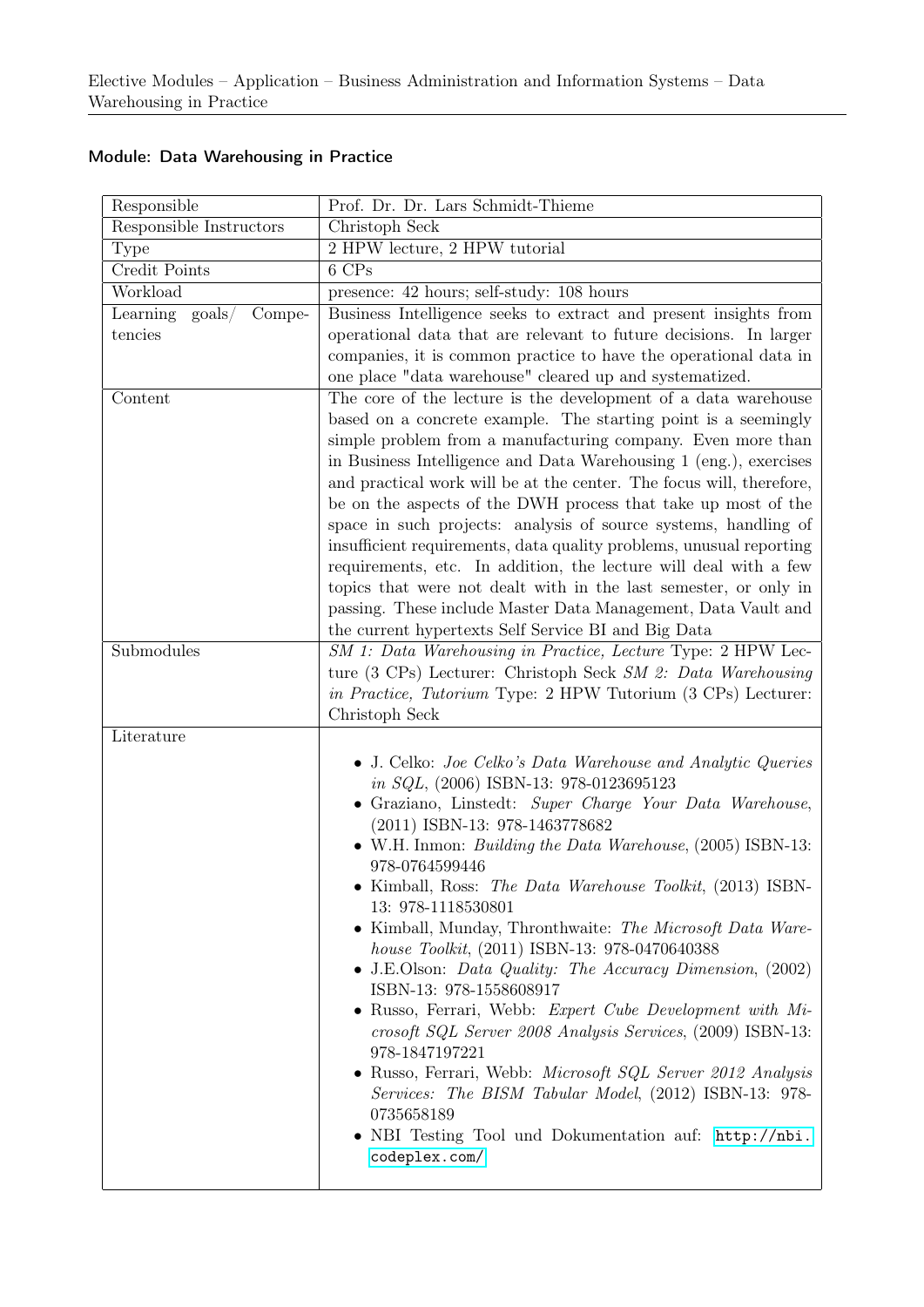| Requirements     | none                                                                                                                           |
|------------------|--------------------------------------------------------------------------------------------------------------------------------|
| Exam             | written exam $(120 \text{ min})$ or an oral exam $(30 \text{ min})$                                                            |
| Recommended Term | $MSc$ 1-3                                                                                                                      |
| Turn             | every winter term                                                                                                              |
| Duration         | 1 Semester                                                                                                                     |
| Use              | • Master Programme Data Analytics – Elective Modules – Ap-<br>plication – Business Administration and Information Sys-<br>tems |
| Language         | English                                                                                                                        |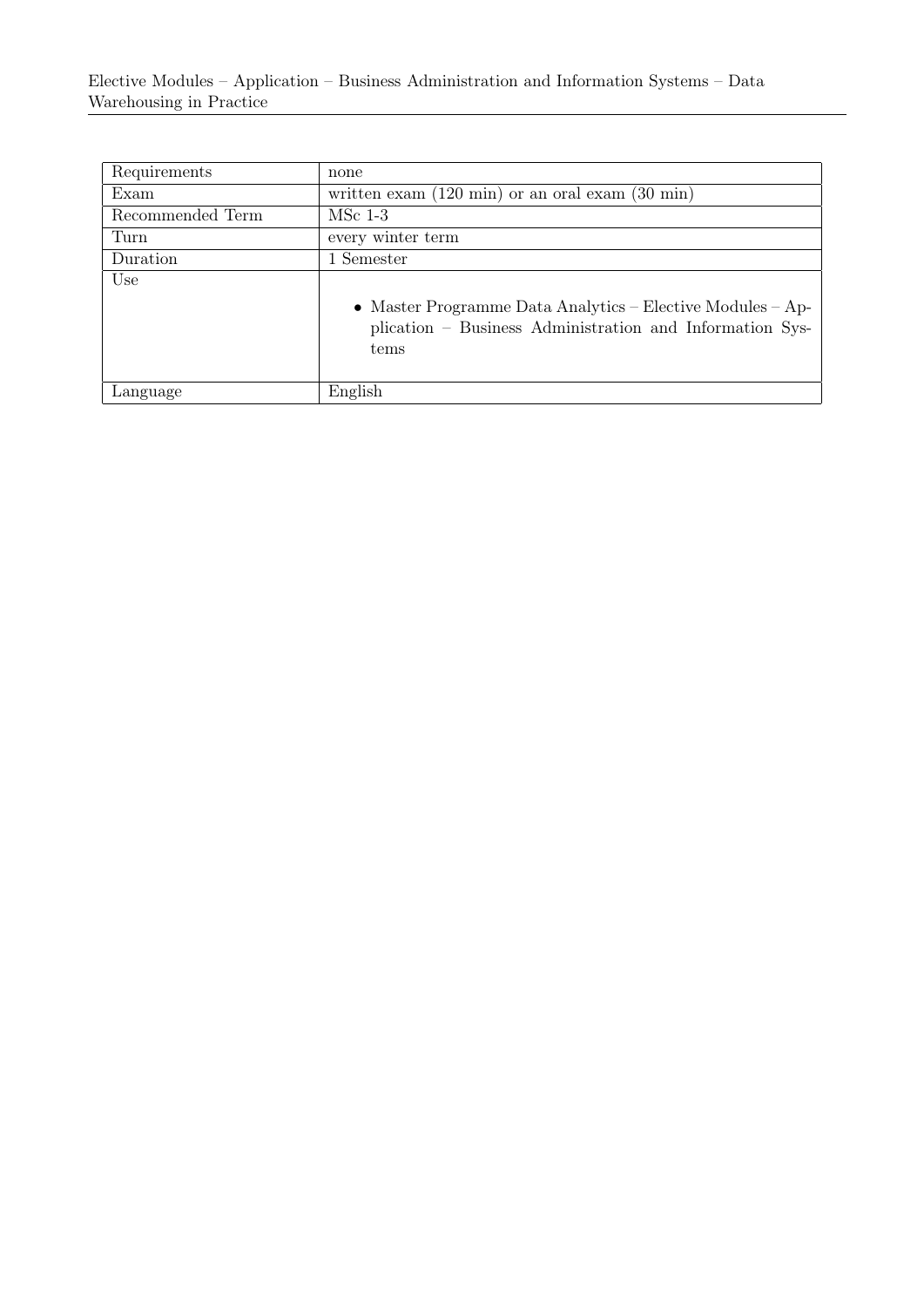#### Information Retrieval and Information Sciences

#### Module: Introduction Information Retrieval (IR)

| Responsible                           | Prof. Dr. Thomas Mandl                                               |
|---------------------------------------|----------------------------------------------------------------------|
| Lecturer                              | Prof. Dr. Thomas Mandl and members of the study group                |
| Type                                  | 2 HPW lecture                                                        |
| Credit Points                         | 4 CPs                                                                |
| Workload                              | presence: 21 hours; self-study: 79 hours                             |
| Learning<br>$\text{goals}/$<br>Compe- | Students know the technologies for representing Information Re-      |
| tencies                               | trieval Systems and are familiar with search models. They should     |
|                                       | be able to describe Information Retrieval Systems and their com-     |
|                                       | ponents as well as assign them to fundamental paradigms. The         |
|                                       | Students are able to differentiate Information Retrieval systems     |
|                                       | from the area of Databases. They know how to use user-oriented       |
|                                       | processes for evaluating Information Processes.                      |
| Content                               | Information Retrieval deals with uncertain representation of un-     |
|                                       | structured knowledge (especially text) and a vague search of in-     |
|                                       | formation. The lecture gives an overview of Retrieval-Processes      |
|                                       | and introduces in detail manual and automatic indexing as well as    |
|                                       | weighting and treats important search models (partial and exact      |
|                                       | match, vector space, language model). One main focuss are evalu-     |
|                                       | ation approaches. Other contents are user behavior, user interface,  |
|                                       | web-retrieval and multimedia-retrieval.                              |
| Literature                            |                                                                      |
|                                       | • R. Manning, H. Schütze: <i>Introduction to Information Re-</i>     |
|                                       | <i>trieval</i> Cambridge University Press. 2008.                     |
|                                       |                                                                      |
| Requirements                          | none                                                                 |
| Exam                                  | written exam $(60 - 90 \text{ min})$ or oral exam $(20 \text{ min})$ |
| Recommended Term                      | $MSc$ 1-3                                                            |
| Turn                                  | every year                                                           |
| Duration                              | 1 Semester                                                           |
| Use                                   |                                                                      |
|                                       | • Master Programme Data Analytics – Elective Modules – Ap-           |
|                                       | plication – Information Retrieval and Information Sciences           |
|                                       |                                                                      |
| Language                              | English                                                              |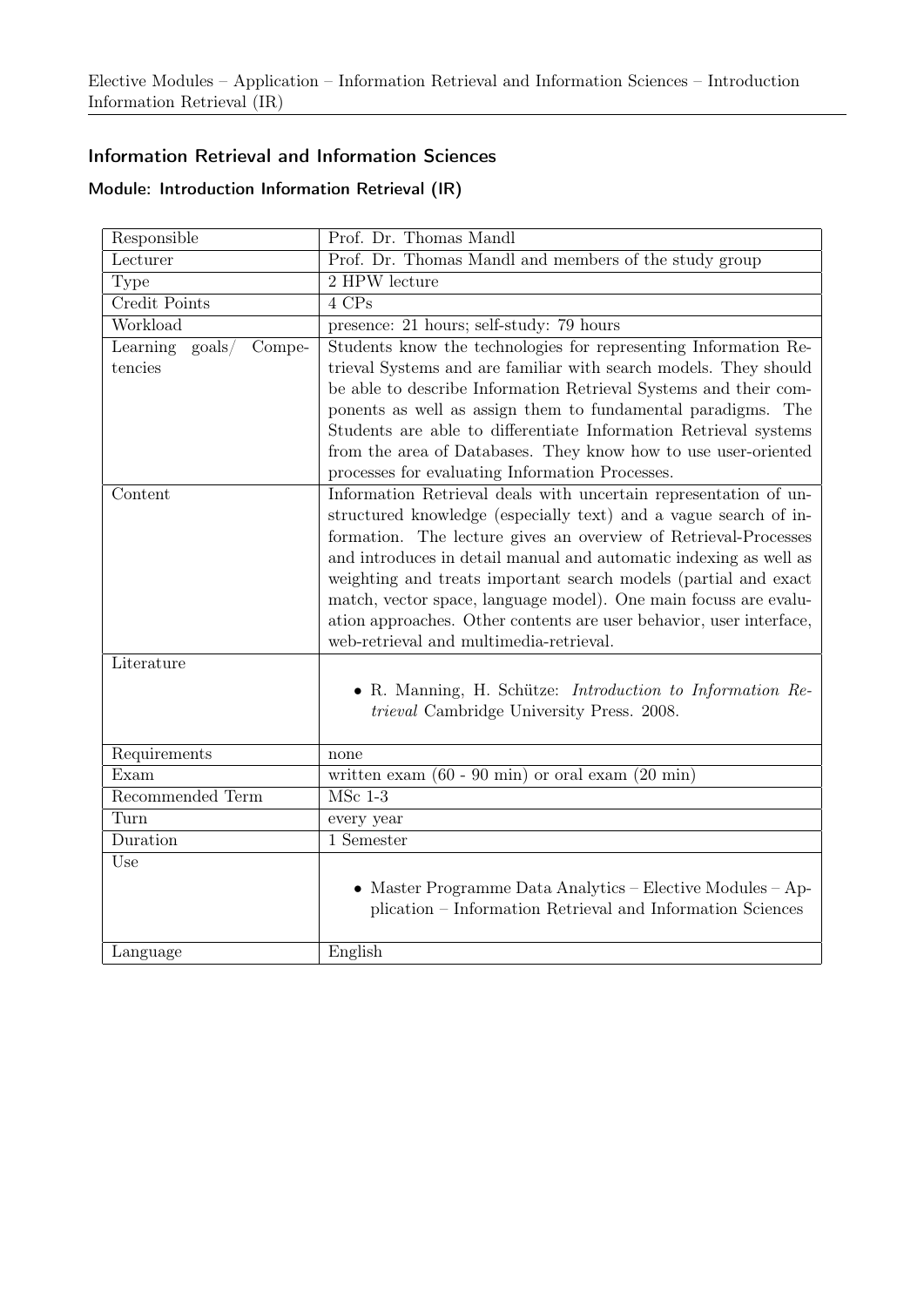| Responsible                            | Prof. Dr. Ulrich Heid                                                                                                                |
|----------------------------------------|--------------------------------------------------------------------------------------------------------------------------------------|
| Lecturer                               | Prof. Dr. Ulrich Heid and members of the study group                                                                                 |
| <b>Type</b>                            | 3 HPW lecture                                                                                                                        |
| Credit Points                          | 4 CPs                                                                                                                                |
| Workload                               | presence: 32 hours; self-study: 68 hours                                                                                             |
| $\text{goals} /$<br>Learning<br>Compe- | The Students know the most important symbolic and statistical                                                                        |
| tencies                                | language process methods and are able to estimate their perfor-                                                                      |
|                                        | mance and limits as well as their application relevance. They are                                                                    |
|                                        | able to understand and give a professional opinion on model and                                                                      |
|                                        | implememetation approaches. The students know evaluation ap-                                                                         |
|                                        | proaches for language processing systems and are able to evaluate                                                                    |
|                                        | on there own. During the tutorium they gain knowledge how to                                                                         |
|                                        | install and use language processing tools and know their functu-                                                                     |
|                                        | nality, their Input and Output and their resource requirements.                                                                      |
|                                        | They are able to interpret the different outcomes and judge them                                                                     |
|                                        | related to the explicit task. Some example of those tools are Tok-                                                                   |
|                                        | enizer, Wordclass-Tagging, morphological and syntactical analysis                                                                    |
|                                        | systems (Parser) and so on.                                                                                                          |
| Content                                | Tasks, methods, processes and application of language processing.                                                                    |
|                                        | The main focuss are the fundamental rule-based and statistic pro-                                                                    |
|                                        | cedures for automatic processing of written language; especially                                                                     |
|                                        | the ones who are important for information science applications                                                                      |
|                                        | (e.g. Information retrieval, Imformation-Extraction, Multilingual                                                                    |
|                                        | Applications). Evaluation methods and principles. The tutorium<br>starts in the third week of the semester. First an introduction in |
|                                        | Linux is given. Since week 3: exercises depending on the topics of                                                                   |
|                                        | the lecture: procedures, methods and application of language pro-                                                                    |
|                                        | cessing. The focuss lies on the practical use of language processign                                                                 |
|                                        | tools available from the institute or the internet.                                                                                  |
| Submodules                             | SM 1: Introduction Natural Language Processing, Lecture Type: 3                                                                      |
|                                        | $HPW$ Lecture $(4 \text{ CPs})$                                                                                                      |
| Literature                             | will be announced in the lecture                                                                                                     |
| Requirements                           | basic knowledge in Information Systems                                                                                               |
| Exam                                   | written exam $(60 - 90 \text{ min})$ or oral exam $(20 \text{ min})$                                                                 |
| Recommended Term                       | $MSc$ 1-3                                                                                                                            |
| Turn                                   | every year                                                                                                                           |
| Duration                               | 1 Semester                                                                                                                           |
| Use                                    |                                                                                                                                      |
|                                        | • Master Programme Data Analytics – Elective Modules – Ap-                                                                           |
|                                        | plication – Information Retrieval and Information Sciences                                                                           |
|                                        |                                                                                                                                      |
| Language                               | English                                                                                                                              |

### Module: Introduction Natural Language Processing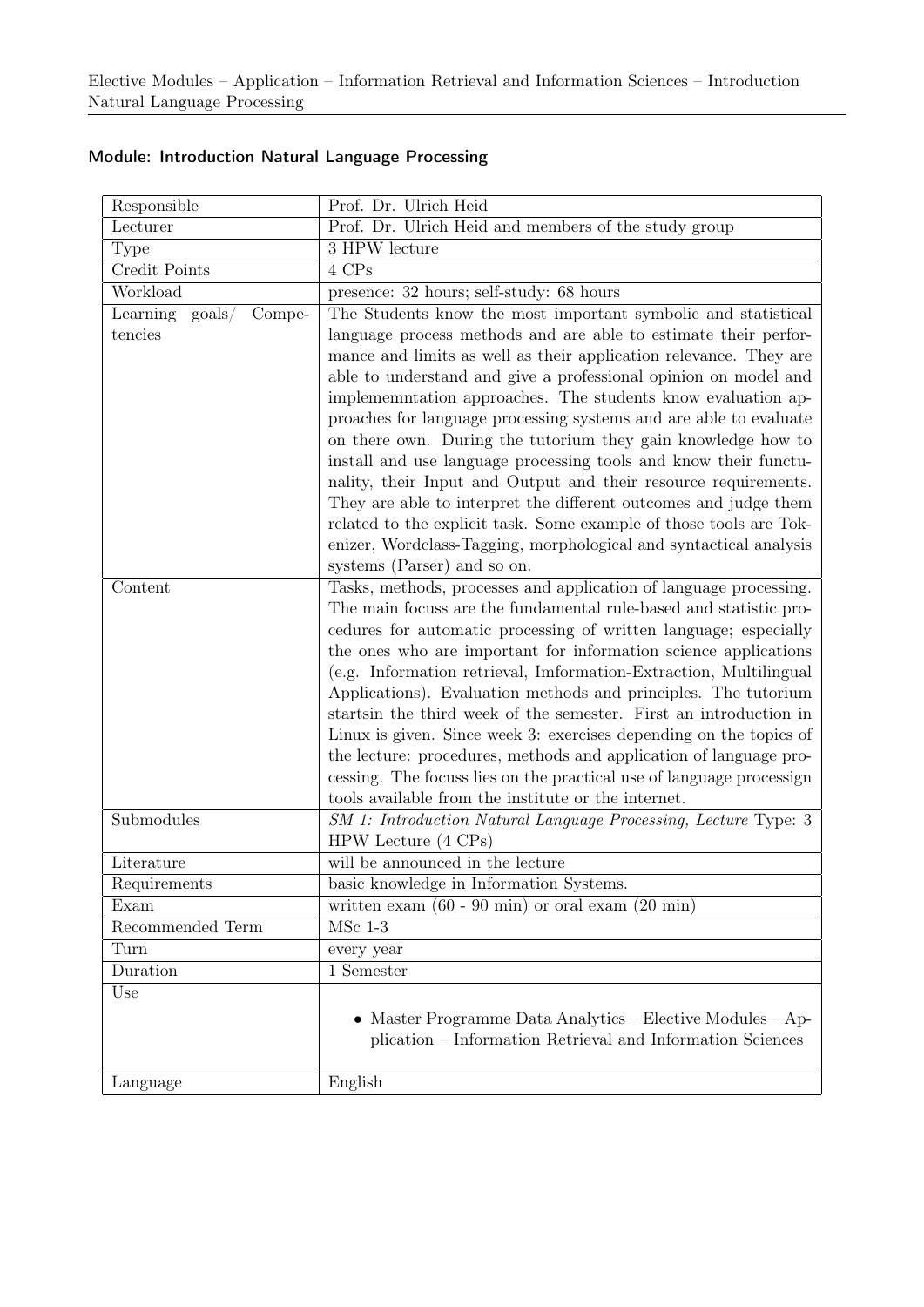| Responsible                           | Prof. Dr. Thomas Mandl                                                                                                                                                                                                                                                                                                                                                                                                                                                                                                                                                                                                                                        |
|---------------------------------------|---------------------------------------------------------------------------------------------------------------------------------------------------------------------------------------------------------------------------------------------------------------------------------------------------------------------------------------------------------------------------------------------------------------------------------------------------------------------------------------------------------------------------------------------------------------------------------------------------------------------------------------------------------------|
| Lecturer                              | Prof. Dr. Thomas Mandl and members of the study group                                                                                                                                                                                                                                                                                                                                                                                                                                                                                                                                                                                                         |
| <b>Type</b>                           | 2 HPW lecture                                                                                                                                                                                                                                                                                                                                                                                                                                                                                                                                                                                                                                                 |
| Credit Points                         | 4 CPs                                                                                                                                                                                                                                                                                                                                                                                                                                                                                                                                                                                                                                                         |
| Workload                              | presence: 21 hours; self-study: 79 hours                                                                                                                                                                                                                                                                                                                                                                                                                                                                                                                                                                                                                      |
| Learning<br>$\text{goals}/$<br>Compe- | The students should have developed a deeper understanding in                                                                                                                                                                                                                                                                                                                                                                                                                                                                                                                                                                                                  |
| tencies                               | multilingual information systems. They are able to use such sys-                                                                                                                                                                                                                                                                                                                                                                                                                                                                                                                                                                                              |
|                                       | tems target-oriented and apply evaluation methods to multilingual                                                                                                                                                                                                                                                                                                                                                                                                                                                                                                                                                                                             |
|                                       | information systems.                                                                                                                                                                                                                                                                                                                                                                                                                                                                                                                                                                                                                                          |
| Content                               | The multilingual content in Information Systems increases and<br>must be handled. For example Information Retrieval or Text Min-<br>ing to multiple language, structure and management of multilin-<br>gual knowledge bases, software-localization as well as databases<br>with multilingual content. Content of this course are methods,<br>systems, evaluation methods and problems with the usage of in-<br>formation systems in multilingual areas. The students deepen their<br>knowledge in multilingual information systems. They are able to<br>use such systems target-oriented and apply evaluation methods to<br>multilingual information systems. |
| Submodules                            | $SM$ 1: Introduction Information Retrieval $(IR)$ , Lecture Type: 2<br>HPW Lecture $(4 \text{ CPs})$                                                                                                                                                                                                                                                                                                                                                                                                                                                                                                                                                          |
| Literature                            | will be announced in the lecture                                                                                                                                                                                                                                                                                                                                                                                                                                                                                                                                                                                                                              |
| Requirements                          | Contents of the lecture "Introduction Information Retrieval (IR)".                                                                                                                                                                                                                                                                                                                                                                                                                                                                                                                                                                                            |
| Exam                                  | written exam $(60 - 90 \text{ min})$ or oral exam $(20 \text{ min})$                                                                                                                                                                                                                                                                                                                                                                                                                                                                                                                                                                                          |
| Recommended Term                      | $MSc$ 1-3                                                                                                                                                                                                                                                                                                                                                                                                                                                                                                                                                                                                                                                     |
| Turn                                  | every year                                                                                                                                                                                                                                                                                                                                                                                                                                                                                                                                                                                                                                                    |
| Duration                              | 1 Semester                                                                                                                                                                                                                                                                                                                                                                                                                                                                                                                                                                                                                                                    |
| Use                                   | • Master Programme Data Analytics – Elective Modules – Ap-<br>plication – Information Retrieval and Information Sciences                                                                                                                                                                                                                                                                                                                                                                                                                                                                                                                                      |
| Language                              | English                                                                                                                                                                                                                                                                                                                                                                                                                                                                                                                                                                                                                                                       |

## Module: Multilingual Information Systems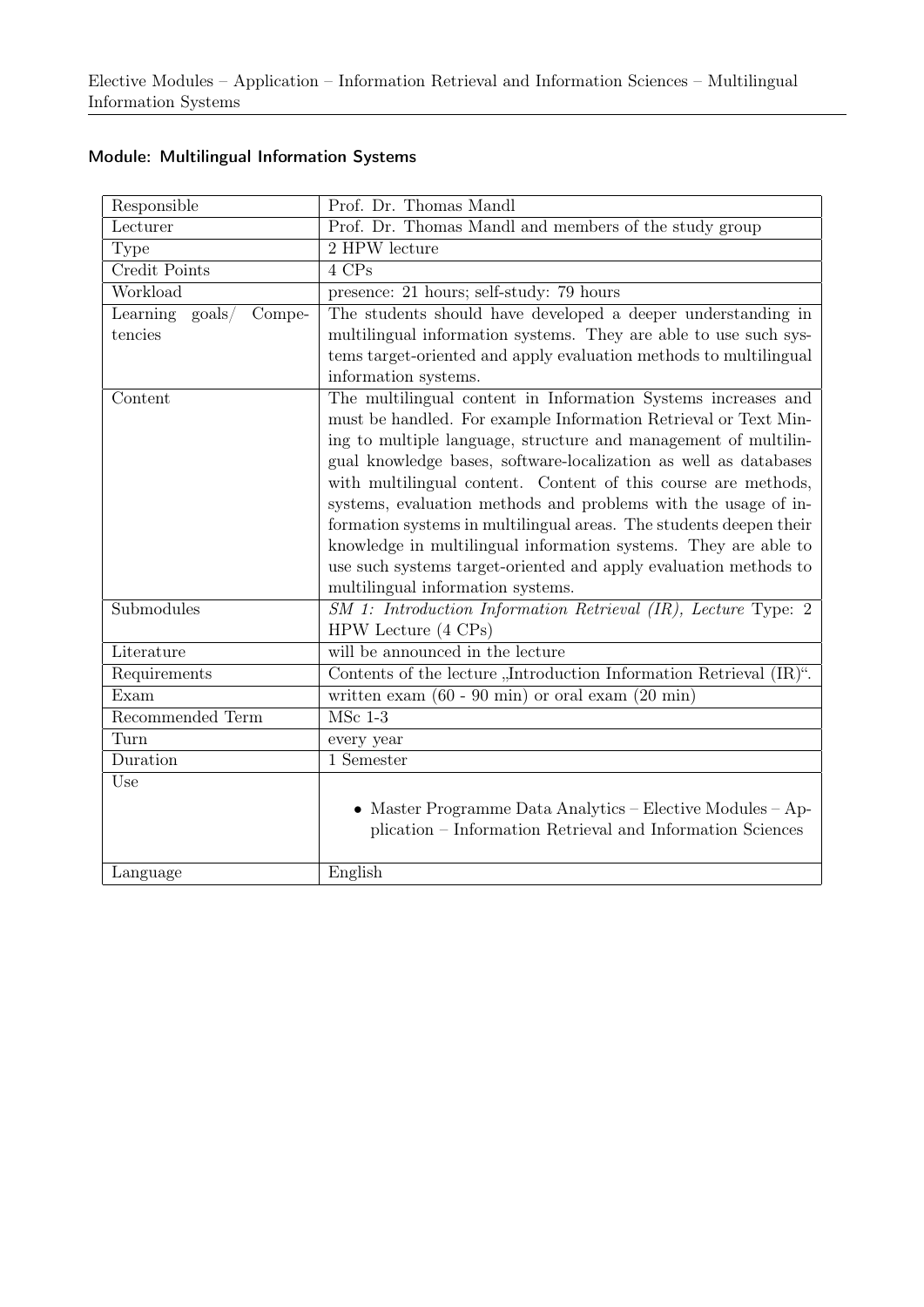| Responsible                           | Prof. Dr. Thomas Mandl                                           |
|---------------------------------------|------------------------------------------------------------------|
| Responsible Instructors               | Prof. Dr. Thomas Mandl and members of the study group            |
| <b>Type</b>                           | 2 HPW seminar                                                    |
| Credit Points                         | 4 CPs                                                            |
| Workload                              | presence: 21 hours; self-study: 79 hours                         |
| Learning<br>$\text{goals}/$<br>Compe- | The students are familar with Multilingual Inforamtion Retrieval |
| tencies                               | Systems, know the problems, tools and user-oriented evaluation   |
|                                       | methods. They are able to exploit and elaborate a predetermined  |
|                                       | problem.                                                         |
| Content                               | This Seminar deepens the knowledge of Multilingual Informa-      |
|                                       | tion Retrieval, presents state-of-the-art language-dependent and |
|                                       | language-independent methods and shows tools for Multilingual    |
|                                       | Retrieval.                                                       |
| Submodules                            | none                                                             |
| Literature                            | depending on the topic                                           |
| Requirements                          | The contents of the lecture "Multilingual Information Systems"   |
| Exam                                  | Active participation and written seminar paper.                  |
| Recommended Term                      | $MSc$ 2-3                                                        |
| Turn                                  | every year                                                       |
| Duration                              | 1 Semester                                                       |
| Use                                   |                                                                  |
|                                       | • Master Programme Data Analytics – Elective Modules – Ap-       |
|                                       | plication – Information Retrieval and Information Sciences       |
|                                       |                                                                  |
| Language                              | English                                                          |

#### Module: Seminar Multilingiual Information Retrieval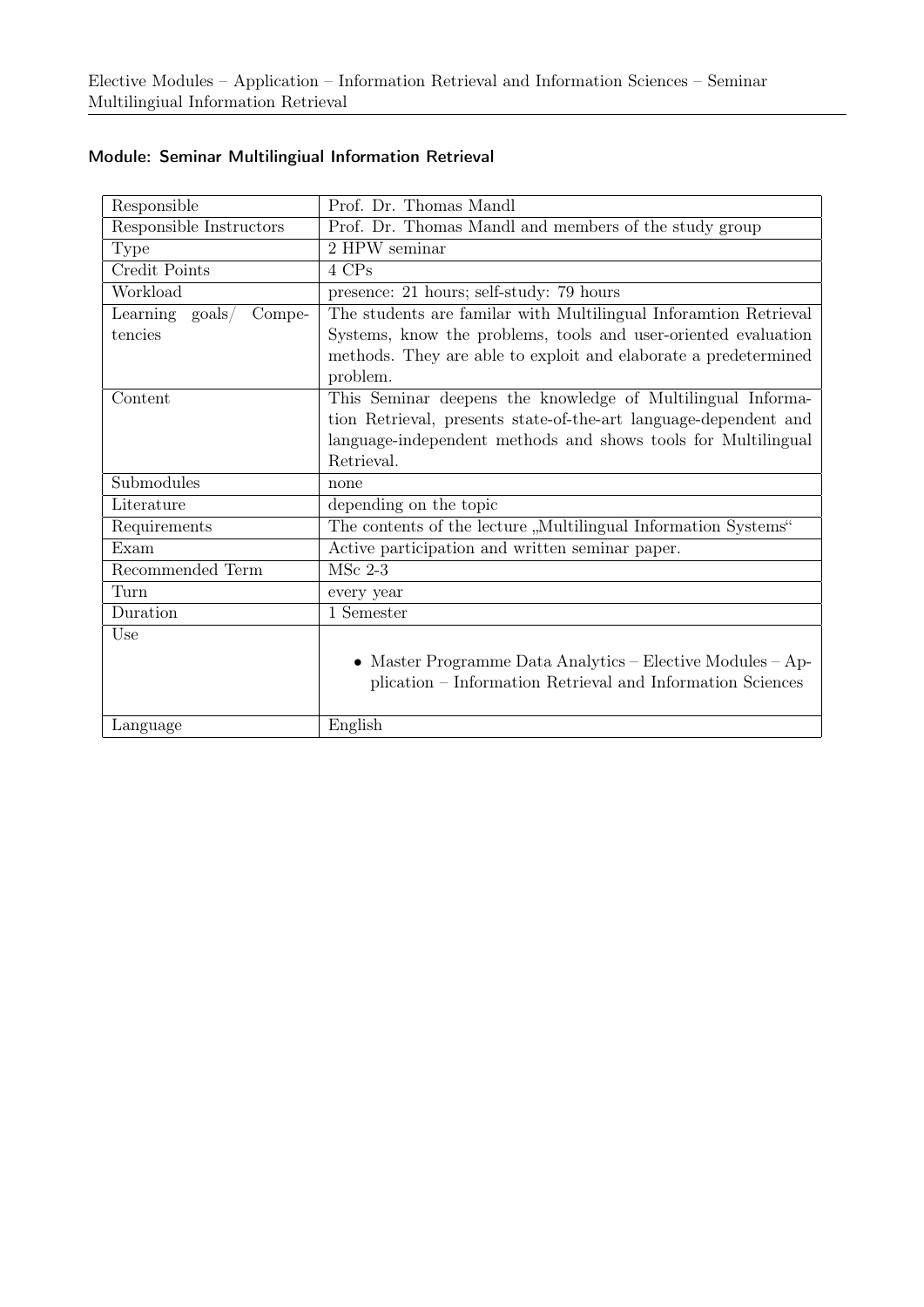| Responsible                           | Prof. Dr. Thomas Mandl                                               |
|---------------------------------------|----------------------------------------------------------------------|
| Responsible Instructors               | Prof. Dr. Thomas Mandl and members of the study group                |
| Type                                  | 4 HPW project                                                        |
| Credit Points                         | 6 CPs                                                                |
| Workload                              | presence: 42 hours; self-study: 108 hours                            |
| Learning<br>$\text{goals}/$<br>Compe- | In this project students have the possibility to choose suitable     |
| tencies                               | methods and use them target-oriented. Reflected and led by theory    |
|                                       | students strive for a praxisoriented solution. The students should   |
|                                       | be able to organize and structure their project in a small team.     |
| Content                               | In this course students perform a specific small-scale-project based |
|                                       | on state-of-the-art researches in Multilingual Information Systems.  |
| Submodules                            | none                                                                 |
| Literature                            | depending on the topic                                               |
| Requirements                          | The contents of the Module "Multilingual Information Systems"        |
| Exam                                  | written summary                                                      |
| Recommended Term                      | MSc <sub>3</sub>                                                     |
| Turn                                  | every year                                                           |
| Duration                              | 1 Semester                                                           |
| Use                                   |                                                                      |
|                                       | • Master Programme Data Analytics – Elective Modules – Ap-           |
|                                       | plication – Information Retrieval and Information Sciences           |
|                                       |                                                                      |
| Language                              | English                                                              |

## Module: Project Multilingual Information Systems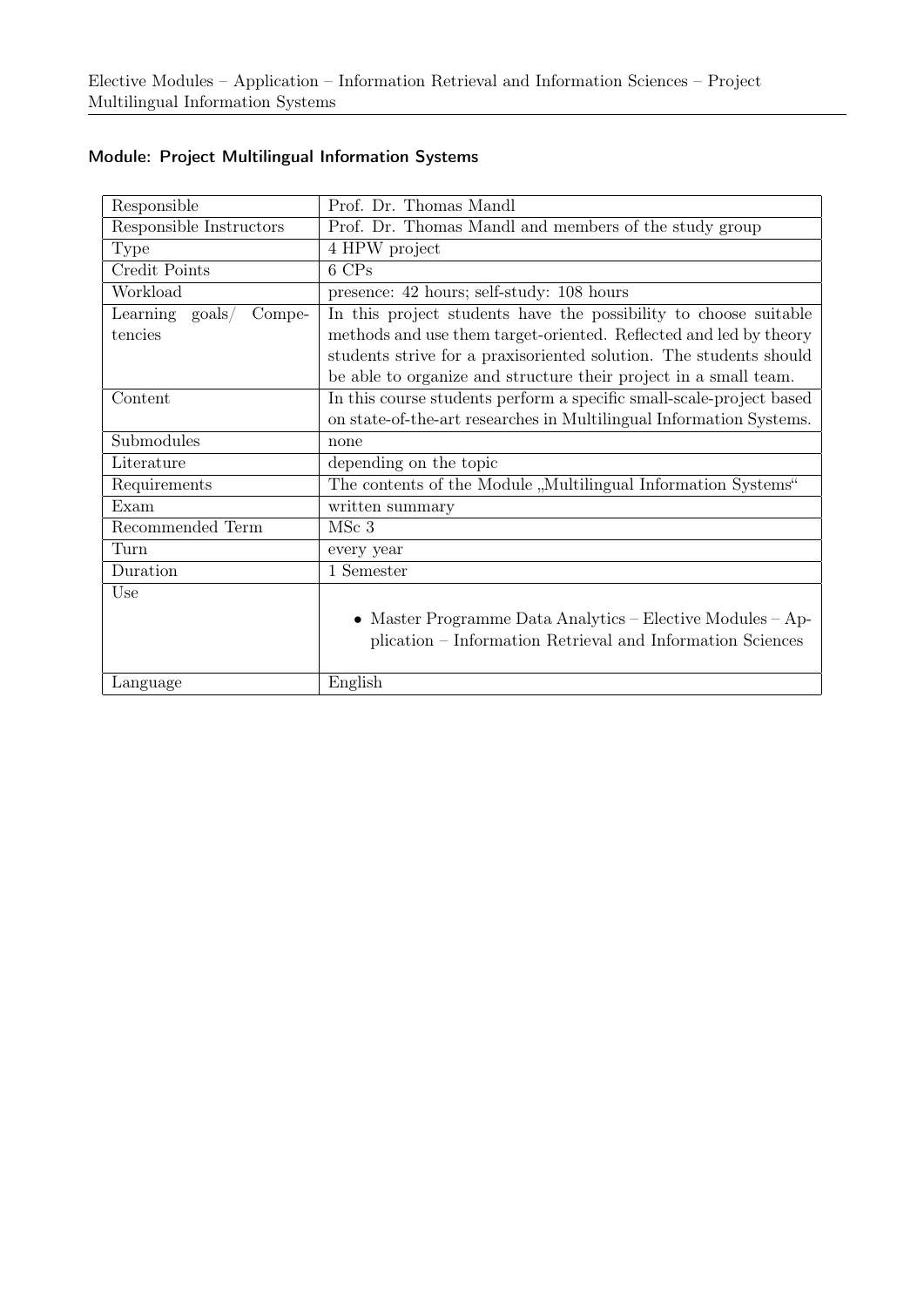| Responsible                        | Prof. Dr. Thomas Mandl                                             |
|------------------------------------|--------------------------------------------------------------------|
| Lecturer                           | Prof. Dr. Thomas Mandl and members of the study group              |
| Type                               | 2 HPW lab course                                                   |
| Credit Points                      | 4 CPs                                                              |
| Workload                           | presence: 21 hours; self-study: 79 hours                           |
| Learning $\text{goals}/$<br>Compe- | Students are able to use tools for every phase in Information Re-  |
| tencies                            | trieval Processes. They can use systems target- and task-oriented  |
|                                    | and evalaute them depending on the situation.                      |
| Content                            | The Praktikum focusses on tools for Information Retrieval and      |
|                                    | their components:                                                  |
|                                    | • manual indexing based on a classification system                 |
|                                    | • automatic indexing (stemming) and its evaluation                 |
|                                    | $\bullet$ search methods and search tools                          |
|                                    | $\bullet\,$ relevance-feedback and term extension                  |
|                                    | $\bullet$ relevance-evaluation and evaluation methods              |
|                                    |                                                                    |
| Submodules                         | none                                                               |
| Literature                         |                                                                    |
|                                    | • R. Manning, H. Schütze: Introduction to Information Re-          |
|                                    | trieval Cambridge University Press. 2008.                          |
| Requirements                       | Contents of the lecture "Introduction Information Retrieval (IR)". |
| Exam                               | Homework and written exam.                                         |
| Recommended Term                   | $MSc$ 2-3                                                          |
| Turn                               | every year                                                         |
| Duration                           | 1 Semester                                                         |
| Use                                |                                                                    |
|                                    | • Master Programme Data Analytics – Elective Modules – Ap-         |
|                                    | plication - Information Retrieval and Information Sciences         |
|                                    |                                                                    |
| Language                           | English                                                            |
|                                    |                                                                    |

## Module: Lab Course Information Retrieval (IR)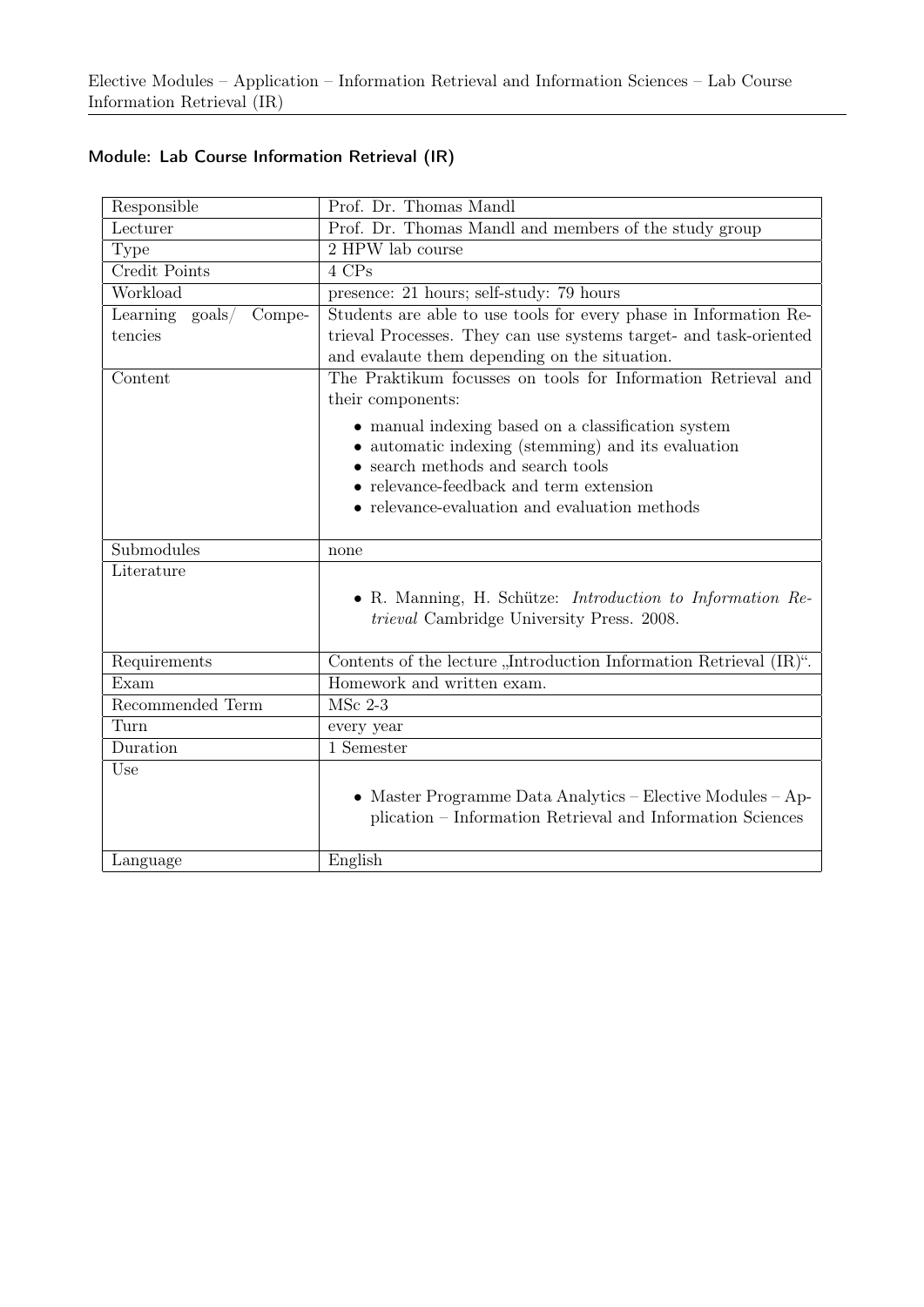## Natural Language Processing

## Module: Natural Language Processing

| Responsible                          | Prof. Dr. Dr. Lars Schmidt-Thieme                                                                                                                                                                                                                                                                                                                                                                                                                                                                                                                                                                                                                                                                                                                                                                                                                                                                                                                                                                     |
|--------------------------------------|-------------------------------------------------------------------------------------------------------------------------------------------------------------------------------------------------------------------------------------------------------------------------------------------------------------------------------------------------------------------------------------------------------------------------------------------------------------------------------------------------------------------------------------------------------------------------------------------------------------------------------------------------------------------------------------------------------------------------------------------------------------------------------------------------------------------------------------------------------------------------------------------------------------------------------------------------------------------------------------------------------|
| Lecturer                             | Prof. Dr. Christian Wartena and members of the study group                                                                                                                                                                                                                                                                                                                                                                                                                                                                                                                                                                                                                                                                                                                                                                                                                                                                                                                                            |
| Type                                 | 2 HPW lecture, 2 HPW tutorial                                                                                                                                                                                                                                                                                                                                                                                                                                                                                                                                                                                                                                                                                                                                                                                                                                                                                                                                                                         |
| Credit Points                        | 6 CPs                                                                                                                                                                                                                                                                                                                                                                                                                                                                                                                                                                                                                                                                                                                                                                                                                                                                                                                                                                                                 |
| Workload                             | presence: 42 hours; self-study: 108 hours                                                                                                                                                                                                                                                                                                                                                                                                                                                                                                                                                                                                                                                                                                                                                                                                                                                                                                                                                             |
| Learning goals/<br>Compe-<br>tencies | The students have an understanding of structures in natural lan-<br>guages and the traditional symbolic and statistical approaches to<br>model structures in phonology, morphology, syntax and lexical se-<br>mantics. They have an overview of state-of-the-art Natural Lan-<br>guage Processing (NLP) methods. Students are able to build ap-<br>plications using or extending standard NLP methods. They are<br>able to familiarize quickly with other topics in NLP and are able<br>to read original research literature.                                                                                                                                                                                                                                                                                                                                                                                                                                                                         |
| Content                              | Student will learn the most important phenomena in natural lan-<br>guages on different levels of granularity, starting with the combi-<br>nation of sounds to the meaning of words, sentences and texts.<br>You will get an introduction to main symbolic and statistical ap-<br>proaches to model these phenomena. All theoretical topics will<br>be accompanied by exercises dealing with these phenomena and<br>demonstrating their use in practical applications, like spelling<br>correction, auto completion, keyword extraction, topic detection,<br>named entity recognition, relation extraction, synonym detection,<br>Students will apply the basic natural language processing<br>etc.<br>methods in the implementation of a small application or in the<br>analysis of a data set. For this part they will study one specific<br>phenomenon into depth and will be free to explore various machine<br>learning and natural language processing techniques to find their<br>own solution. |
| Submodules                           | SM 1: Natural Language Processing 2, Lecture Type: 2 HPW<br>Lecture (2 CPs) Lecturer: Prof. Dr. Christian Wartena SM 2:<br>Natural Language Processing 2, Tutorium Type: 2 HPW Tutorium<br>(2 CPs) Lecturer: Prof. Dr. Christian Wartena and members of<br>the study group                                                                                                                                                                                                                                                                                                                                                                                                                                                                                                                                                                                                                                                                                                                            |
| Literature                           | • Bird, Steven, Ewan Klein, and Edward Loper. Natural lan-<br>guage processing with Python: analyzing text with the nat-<br>ural language toolkit. $O'Relly Media, Inc. (2009)$<br>• Daniel Jurafsky and James H. Martin: Speech and Language<br>Processing. Prentice Hall; 2nd edition (2008)<br>• Christopher D. Manning and Hinrich Schütze: Foundations<br>of Statistical Natural Language Processing. The MIT Press<br>(1999)<br>Additional literature will be announced in the lecture                                                                                                                                                                                                                                                                                                                                                                                                                                                                                                          |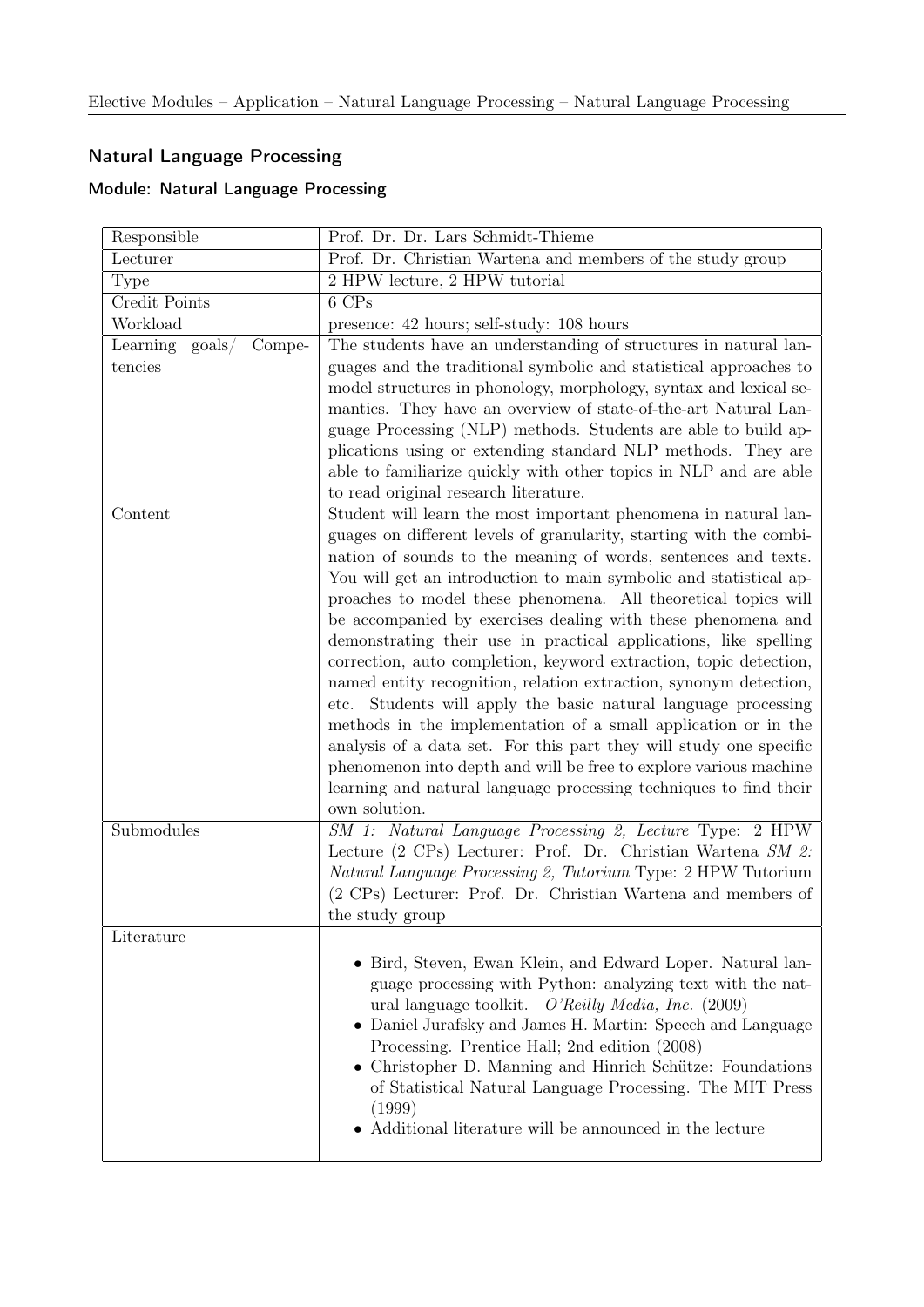| Requirements     | Basic knowledge of theoretical Computer Science (Automata the-                                        |
|------------------|-------------------------------------------------------------------------------------------------------|
|                  | ory, complexity, rewriting systems, Markov models).                                                   |
| Exam             | Several tests during the semester and/or written exam $(60 - 90)$                                     |
|                  | min) or oral exam (20 min) or seminar paper                                                           |
| Recommended Term | $MSc$ 2-3                                                                                             |
| Turn             | irregular                                                                                             |
| Duration         | 1 Semester                                                                                            |
| Use              |                                                                                                       |
|                  | • Master Programme Data Analytics – Elective Modules – Ap-<br>plication                               |
|                  | • Master Programme Data Analytics – Elective Modules – Ap-<br>plication – Natural Language Processing |
|                  |                                                                                                       |
| Language         | English                                                                                               |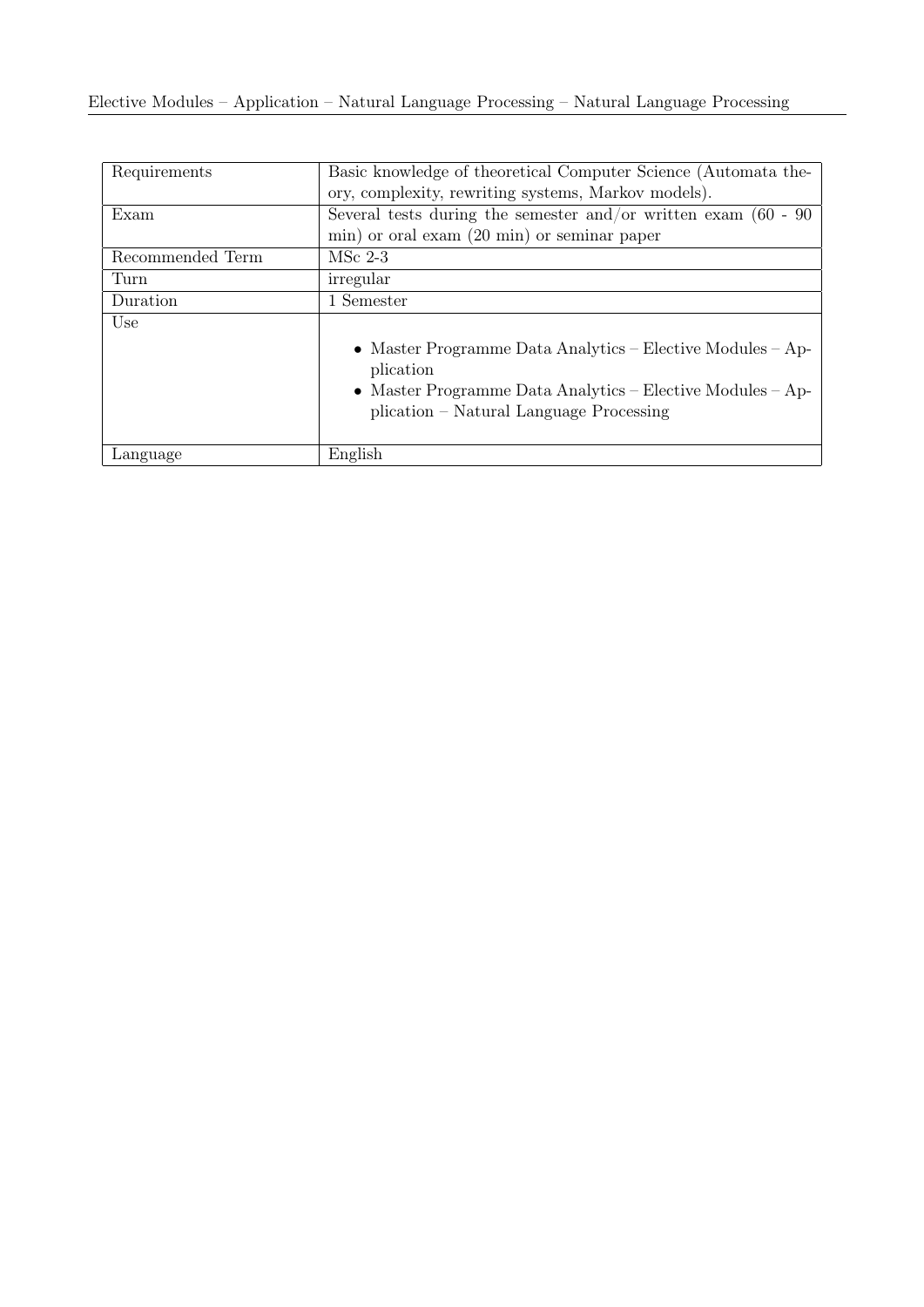## Module: Language Modelling

| Responsible                            | Prof. Dr. Ulrich Heid                                                                                                                                                                                                                                                                                                                                                                                                                                                                                                                                                                                                                         |
|----------------------------------------|-----------------------------------------------------------------------------------------------------------------------------------------------------------------------------------------------------------------------------------------------------------------------------------------------------------------------------------------------------------------------------------------------------------------------------------------------------------------------------------------------------------------------------------------------------------------------------------------------------------------------------------------------|
| Lecturer                               | Prof. Dr. Ulrich Heid and members of the study group                                                                                                                                                                                                                                                                                                                                                                                                                                                                                                                                                                                          |
| Type                                   | 2 HPW lecture 2 HPW project                                                                                                                                                                                                                                                                                                                                                                                                                                                                                                                                                                                                                   |
| Credit Points                          | 6 CPs                                                                                                                                                                                                                                                                                                                                                                                                                                                                                                                                                                                                                                         |
| Workload                               | presence: 42 hours; self-study: 108 hours                                                                                                                                                                                                                                                                                                                                                                                                                                                                                                                                                                                                     |
| $\text{goals} /$<br>Compe-<br>Learning | The students should have developed an understanding of struc-                                                                                                                                                                                                                                                                                                                                                                                                                                                                                                                                                                                 |
| tencies                                | tures in natural languages and the traditional symbolic and sta-<br>tistical approaches to model structures in phonology, morphology,<br>syntax and lexical semantics. The students should understand the<br>relevance of language modelling for information retrieval, infor-<br>mation extraction and natural language processing. The students<br>should be able to implement a model for one isolated linguistic phe-<br>nomenon and be able to identify potentials of machine learning for<br>that phenomenon.                                                                                                                           |
| Content                                | In the lecture the most important symbolic and statistical models<br>for phonology, morphology and syntax, like e.g. optimality theory,<br>two level morphology, Hidden Markov Models, phrase structure<br>grammars and dependency grammars as well as their application<br>to part-of-speech tagging, lemmatization and parsing will be pre-<br>sented. In the project one topic will be studied into depth using<br>original literature. Students will investigate the possibilities to<br>apply machine learning to improve the model or to reduce the<br>implementation costs. The students will make a prototypical im-<br>plementation. |
| Submodules                             | SM 1: Natural Language Processing 2, Lecture Type: 2 HPW<br>Lecture, 2 HPW Project (6 CPs)                                                                                                                                                                                                                                                                                                                                                                                                                                                                                                                                                    |
| Literature                             |                                                                                                                                                                                                                                                                                                                                                                                                                                                                                                                                                                                                                                               |
|                                        | 1. Daniel Jurafsky and James H. Martin: Speech and Language<br>Processing. Prentice Hall; 2nd edition (2008)<br>1. Christopher D. Manning and Hinrich Schütze: Foundations<br>of Statistical Natural Language Processing. The MIT Press<br>(1999)<br>1. Additional literature will be announced in the lecture                                                                                                                                                                                                                                                                                                                                |
| Requirements                           | Basic knowledge of theoretical computer science (Automata theory,<br>complexity, rewriting systems, Markov models).                                                                                                                                                                                                                                                                                                                                                                                                                                                                                                                           |
| Exam                                   | written exam $(120 \text{ min})$ or seminar paper                                                                                                                                                                                                                                                                                                                                                                                                                                                                                                                                                                                             |
| Recommended Term                       | $MSc$ 2-3                                                                                                                                                                                                                                                                                                                                                                                                                                                                                                                                                                                                                                     |
| Turn                                   | irregular                                                                                                                                                                                                                                                                                                                                                                                                                                                                                                                                                                                                                                     |
| Duration                               | 1 Semester                                                                                                                                                                                                                                                                                                                                                                                                                                                                                                                                                                                                                                    |
| Use                                    | • Master Programme Data Analytics – Elective Modules – Ap-<br>plication – Natural Language Processing                                                                                                                                                                                                                                                                                                                                                                                                                                                                                                                                         |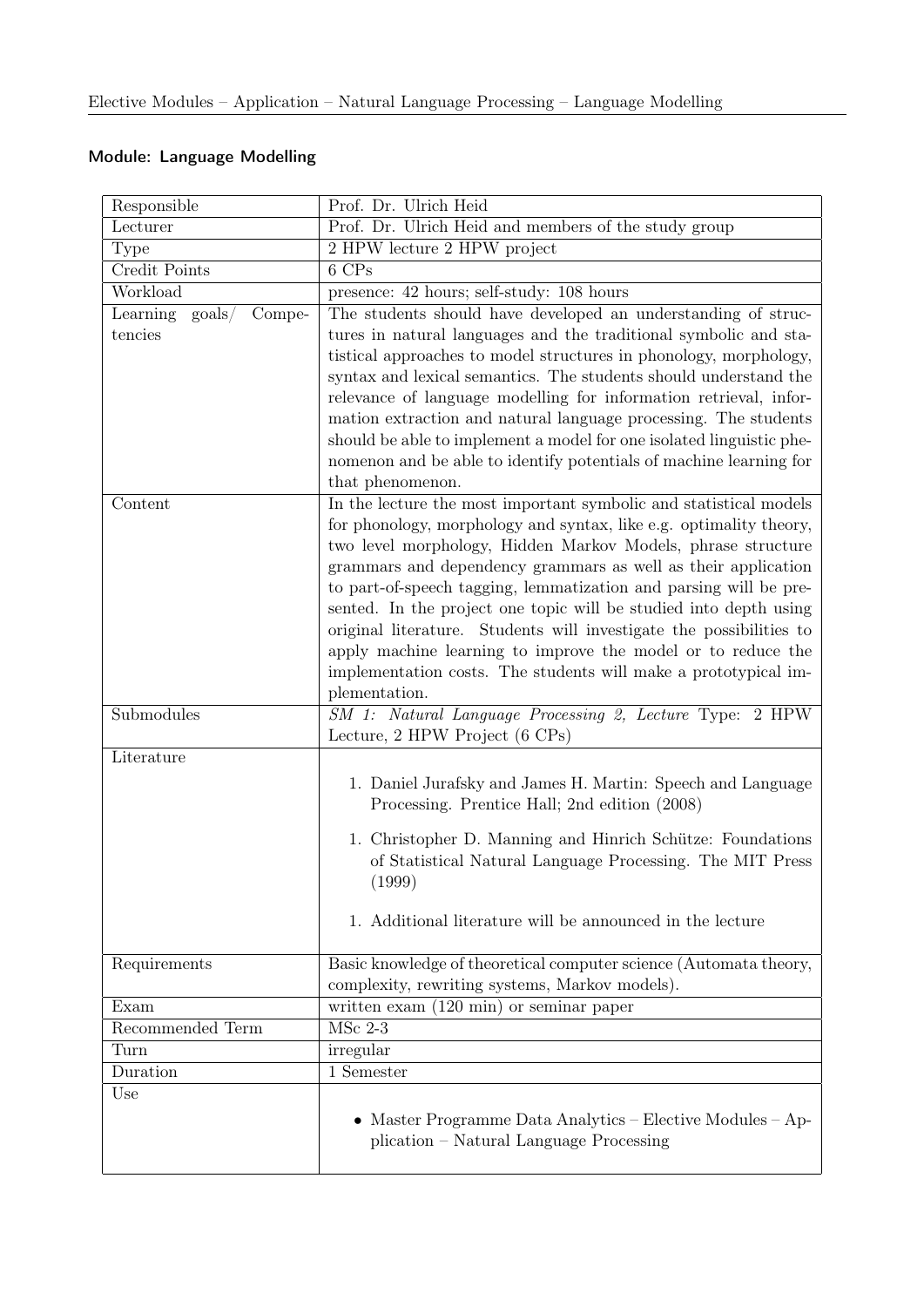## Elective Modules – Application – Natural Language Processing – Language Modelling

| -<br>_______ | $\sim$ |
|--------------|--------|
|              |        |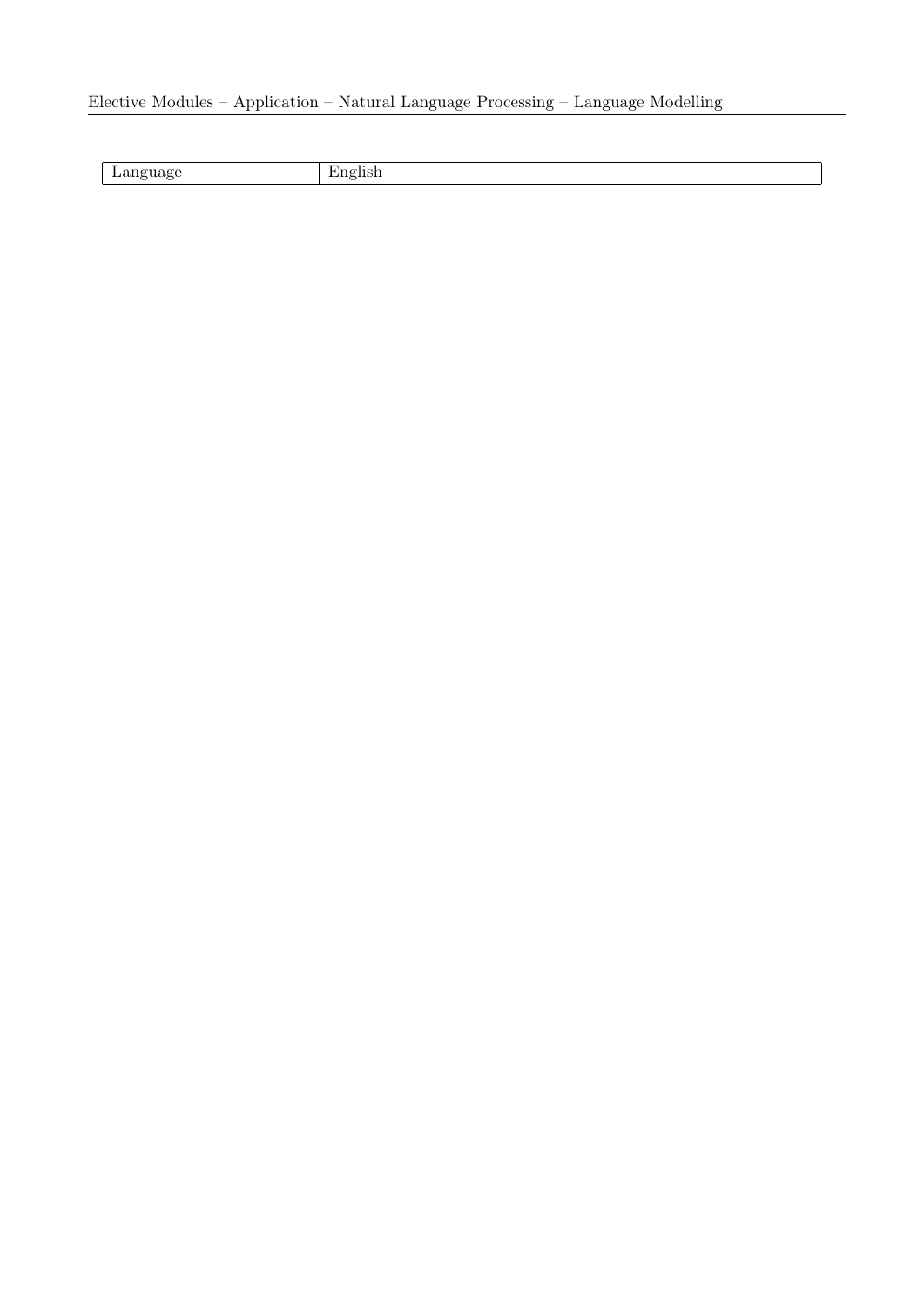| Responsible                        | Prof. Dr. Ulrich Heid                                                                                                                                                                                                                                                                                                                                                                                                                                                                                                                                                                            |
|------------------------------------|--------------------------------------------------------------------------------------------------------------------------------------------------------------------------------------------------------------------------------------------------------------------------------------------------------------------------------------------------------------------------------------------------------------------------------------------------------------------------------------------------------------------------------------------------------------------------------------------------|
| Lecturer                           | Prof. Dr. Ulrich Heid and members of the study group                                                                                                                                                                                                                                                                                                                                                                                                                                                                                                                                             |
| Type                               | 2 HPW lecture                                                                                                                                                                                                                                                                                                                                                                                                                                                                                                                                                                                    |
| Credit Points                      | 4 CPs                                                                                                                                                                                                                                                                                                                                                                                                                                                                                                                                                                                            |
| Workload                           | presence: 21 hours; self-study: 79 hours                                                                                                                                                                                                                                                                                                                                                                                                                                                                                                                                                         |
| Learning $\text{goals}/$<br>Compe- | Students have a great overview about state-of-the-art Natural Lan-                                                                                                                                                                                                                                                                                                                                                                                                                                                                                                                               |
| tencies                            | guage Processing methods. They are able to estimate advantages<br>and limits of those methods; they are able to make transfer re-<br>lations to aspects of Information Research and Human-Machine-<br>Interaction. The Students are familiar with these method as they<br>can give a professional opinion on their input, resources, output<br>and integration of applications-                                                                                                                                                                                                                  |
| Content                            | The lecture treats selected areas in Natural Language Processing<br>and Language Technology in detail with respect to state-of-the-<br>art research, international as well as research at the institut. It<br>focusses on methods and tools based on theses methods. Some<br>topics are:<br>1. Analysis and annotation of textdata (tagging, parsing, anno-<br>tation methods and representations, standards for interoper-<br>able annotated corpora, etc.)<br>2. Methods and paradigms of Language Processing evaluation:<br>evaluation methods, degrees, gold standard, shared tasks,<br>etc. |
|                                    | 3. Statistical methods for Language Processing:<br>lexico-<br>statistics, co-occurences analysis, statistical parsing, statisti-<br>cal machine translation, etc.<br>4. Language Technology as method and tool:<br>digital-<br>humanities applications, Language Processing daily life tools<br>dialogue systems, correction of orthography, style-<br>(e.g.<br>checking, etc.)<br>These topics are treated in a lecture giving an overview and if<br>necessary also from a different focus.                                                                                                     |
| Submodules                         | SM 1: Natural Language Processing 2, Lecture Type: 2 HPW<br>Lecture $(4 \text{ CPs})$                                                                                                                                                                                                                                                                                                                                                                                                                                                                                                            |
| Literature                         | will be announced in the lecture                                                                                                                                                                                                                                                                                                                                                                                                                                                                                                                                                                 |
| Requirements                       | basic knowledge of Natural Language Processing.                                                                                                                                                                                                                                                                                                                                                                                                                                                                                                                                                  |
| Exam                               | Several tests during the semester and/or written exam $(60 - 90)$                                                                                                                                                                                                                                                                                                                                                                                                                                                                                                                                |
|                                    | min) or oral exam (20 min). Homework                                                                                                                                                                                                                                                                                                                                                                                                                                                                                                                                                             |
| Recommended Term                   | $\overline{\mathrm{M}}$ Sc 2-3                                                                                                                                                                                                                                                                                                                                                                                                                                                                                                                                                                   |
| Turn                               | irregular                                                                                                                                                                                                                                                                                                                                                                                                                                                                                                                                                                                        |
| Duration                           | 1 Semester                                                                                                                                                                                                                                                                                                                                                                                                                                                                                                                                                                                       |
| Use                                | • Master Programme Data Analytics – Elective Modules – Ap-<br>plication – Natural Language Processing                                                                                                                                                                                                                                                                                                                                                                                                                                                                                            |

## Module: Natural Language Processing 2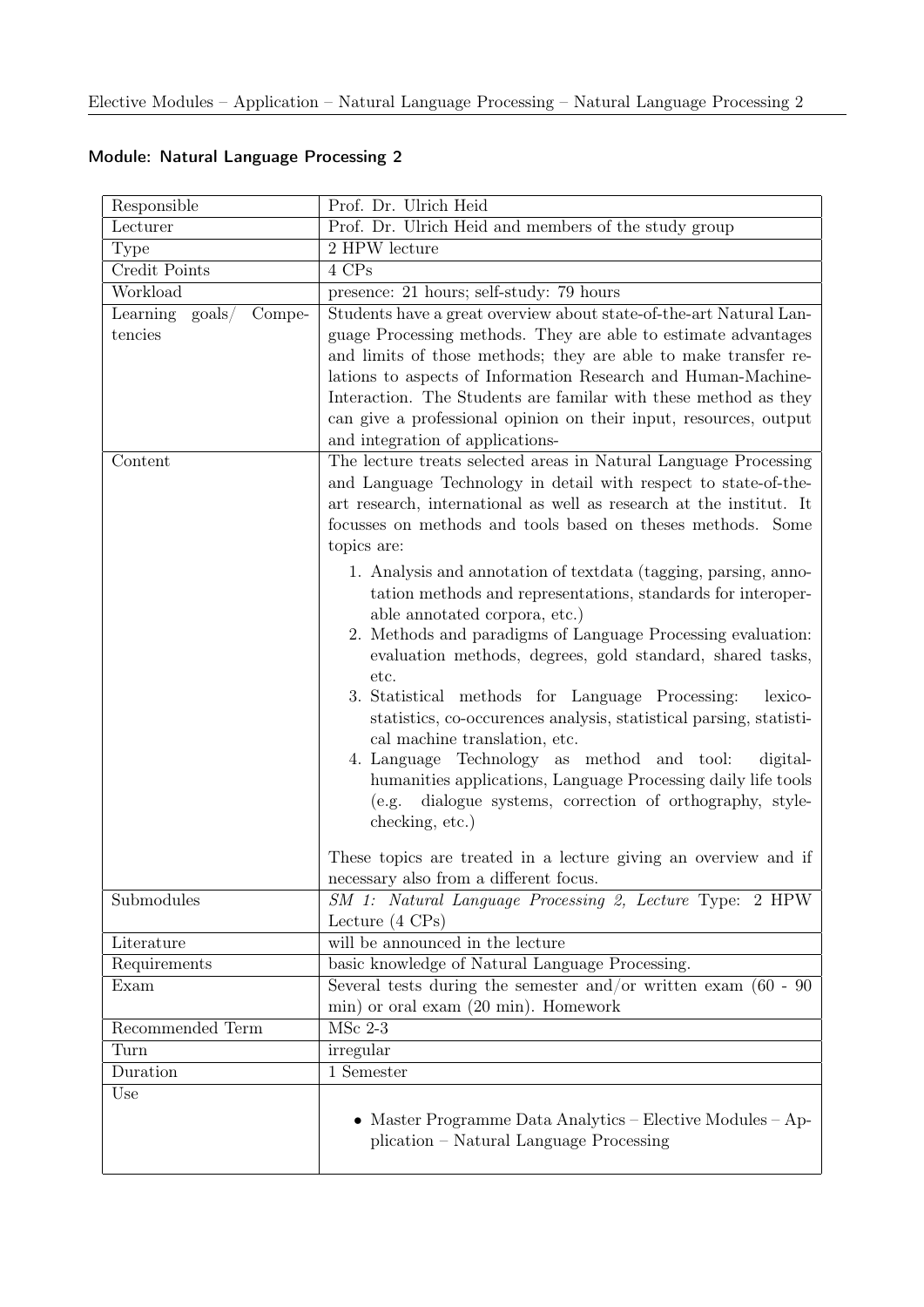## Elective Modules – Application – Natural Language Processing – Natural Language Processing 2

| --<br>______ |  |
|--------------|--|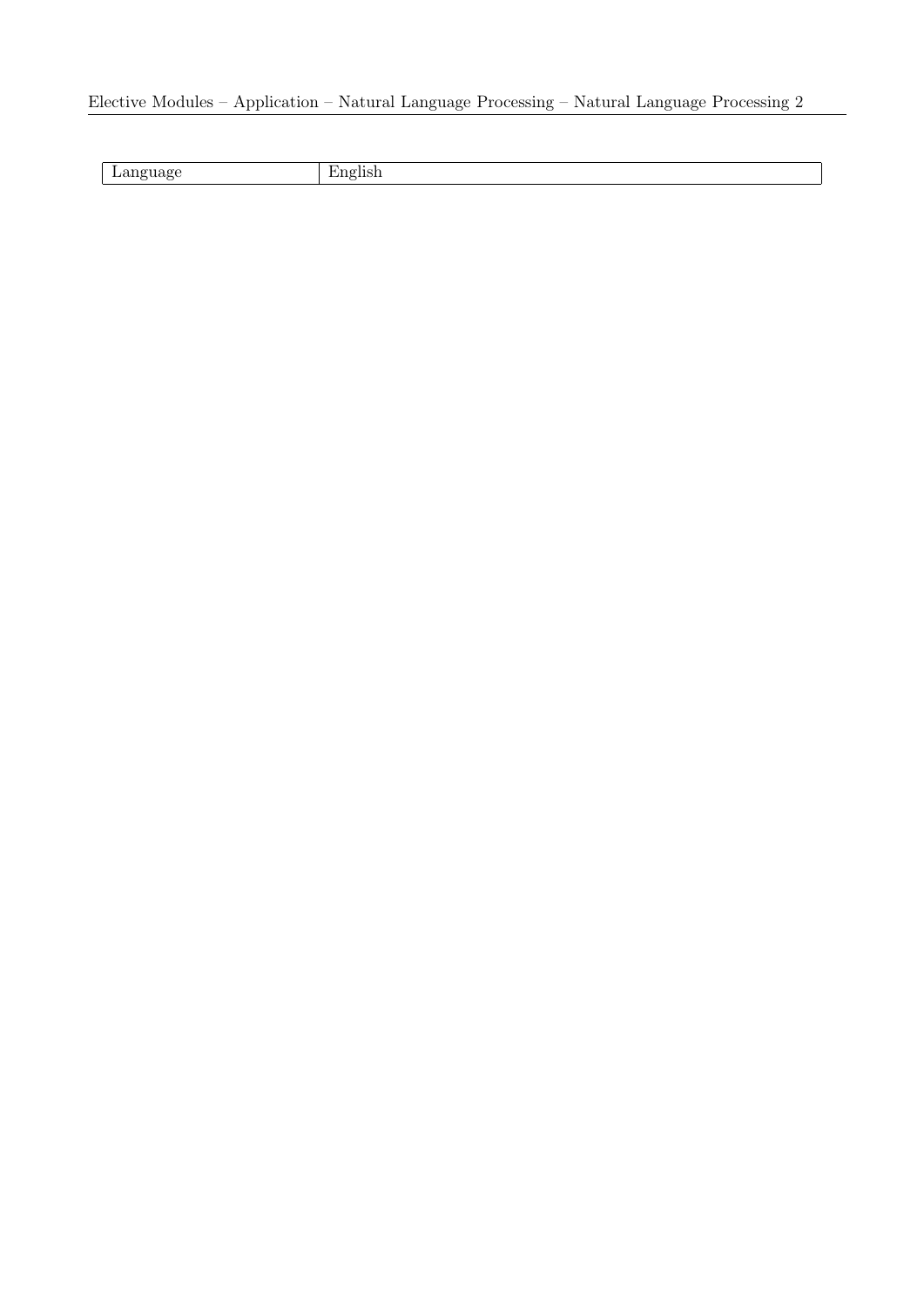| Responsible                              | Prof. Dr. Ulrich Heid                                                 |
|------------------------------------------|-----------------------------------------------------------------------|
| Responsible Instructors                  | Prof. Dr. Ulrich Heid and members of the study group                  |
| Type                                     | 2 HPW seminar                                                         |
| Credit Points                            | 4 CPs                                                                 |
| Workload                                 | presence: 21 hours; self-study: 79 hours                              |
| Learning<br>$\text{goals} /$<br>$Compe-$ | The students have a detailed knowledge about one part in Com-         |
| tencies                                  | puter Linguistic Resources or applications in Language Technology.    |
|                                          | They are able to adapt and evaluate these processes and applica-      |
|                                          | tions to minor research topics. The students can independently        |
|                                          | solve questions of this specific part.                                |
| Content                                  | This seminar deepens the knowledge of specific topics in Computer     |
|                                          | Linguistics and Language Technology; Students are led to own mi-      |
|                                          | nor research topics, ideally corresponding to the instituts research. |
|                                          | Language resources, its establishemnet, management and usage:         |
|                                          | e.g. corpus linguistics, annotation of corpora, building corpus, data |
|                                          | extraction from corpora; electronic dictionaries, terminology data    |
|                                          | bases, special lexicons for Language Technology (e.g. Sentiment-      |
|                                          | Lexicon); standards for Language resources, Language Resources        |
|                                          | applications, e.g. in the area of digital humanities or iCALL.        |
| Submodules                               | none                                                                  |
| Literature                               | depending on the topic                                                |
| Requirements                             | The contents of the lecture "Natural Language Processing 2"           |
| Exam                                     | Colloquium and written summary.                                       |
| Recommended Term                         | $MSc$ 2-3                                                             |
| Turn                                     | irregular                                                             |
| Duration                                 | 1 Semester                                                            |
| Use                                      |                                                                       |
|                                          | • Master Programme Data Analytics - Elective Modules - Ap-            |
|                                          | plication - Natural Language Processing                               |
|                                          |                                                                       |
| Language                                 | English                                                               |

## Module: Seminar Computer Linguistic Resources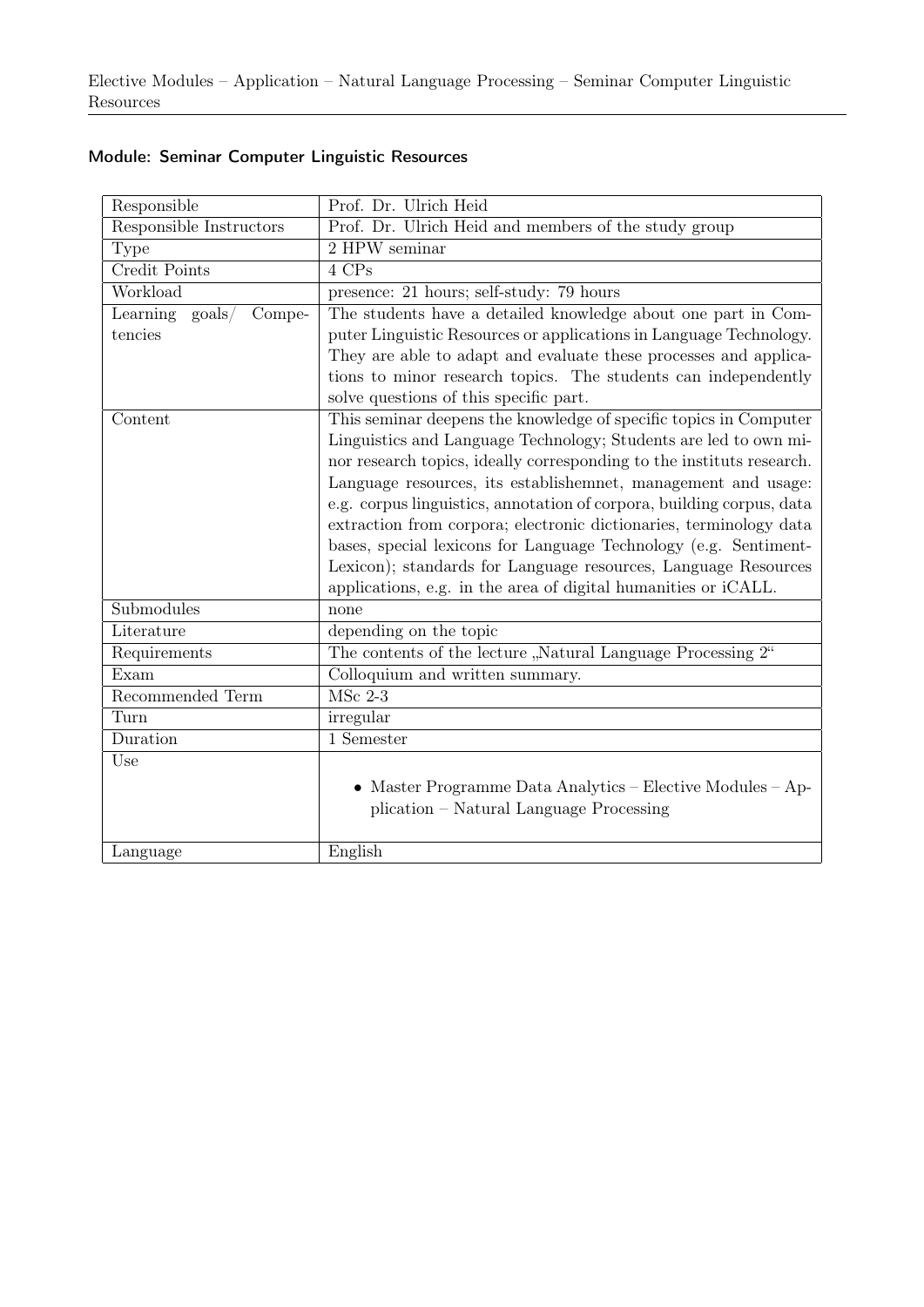| Responsible                        | Prof. Dr. Ulrich Heid                                                |
|------------------------------------|----------------------------------------------------------------------|
| Responsible Instructors            | Prof. Dr. Ulrich Heid and members of the study group                 |
| <b>Type</b>                        | 2 HPW seminar                                                        |
| Credit Points                      | 4 CPs                                                                |
| Workload                           | presence: 21 hours; self-study: 79 hours                             |
| Learning $\text{goals}/$<br>Compe- | The students have a detailed knowledge about one part in Com-        |
| tencies                            | puter Linguistic Processes or applications in Language Technology.   |
|                                    | They are able to adapt and evaluate these processes and applica-     |
|                                    | tions to minor research topics. The students can independently       |
|                                    | solve questions of this specific part.                               |
| Content                            | This seminar deepens the knowledge of specific topics in Computer    |
|                                    | Linguistics and Language Technology; Students are led to own         |
|                                    | minor research topics, ideally corresponding to the instituts re-    |
|                                    | search: Computer Linguistic Processes methods and applications:      |
|                                    | e.g. syntactic-semantic analysis, generation, models of dialogs, ma- |
|                                    | chine translation.                                                   |
| Submodules                         | none                                                                 |
| Literature                         | depending on the topic                                               |
| Requirements                       | The contents of the lecture "Natural Language Processing 2"          |
| Exam                               | Colloquium and written summary.                                      |
| Recommended Term                   | MSc <sub>3</sub>                                                     |
| Turn                               | irregular                                                            |
| Duration                           | 1 Semester                                                           |
| Use                                |                                                                      |
|                                    | Master Programme Data Analytics – Elective Modules – Ap-             |
|                                    | plication - Natural Language Processing                              |
|                                    |                                                                      |
| Language                           | English                                                              |

## Module: Seminar Computer Linguistic Processes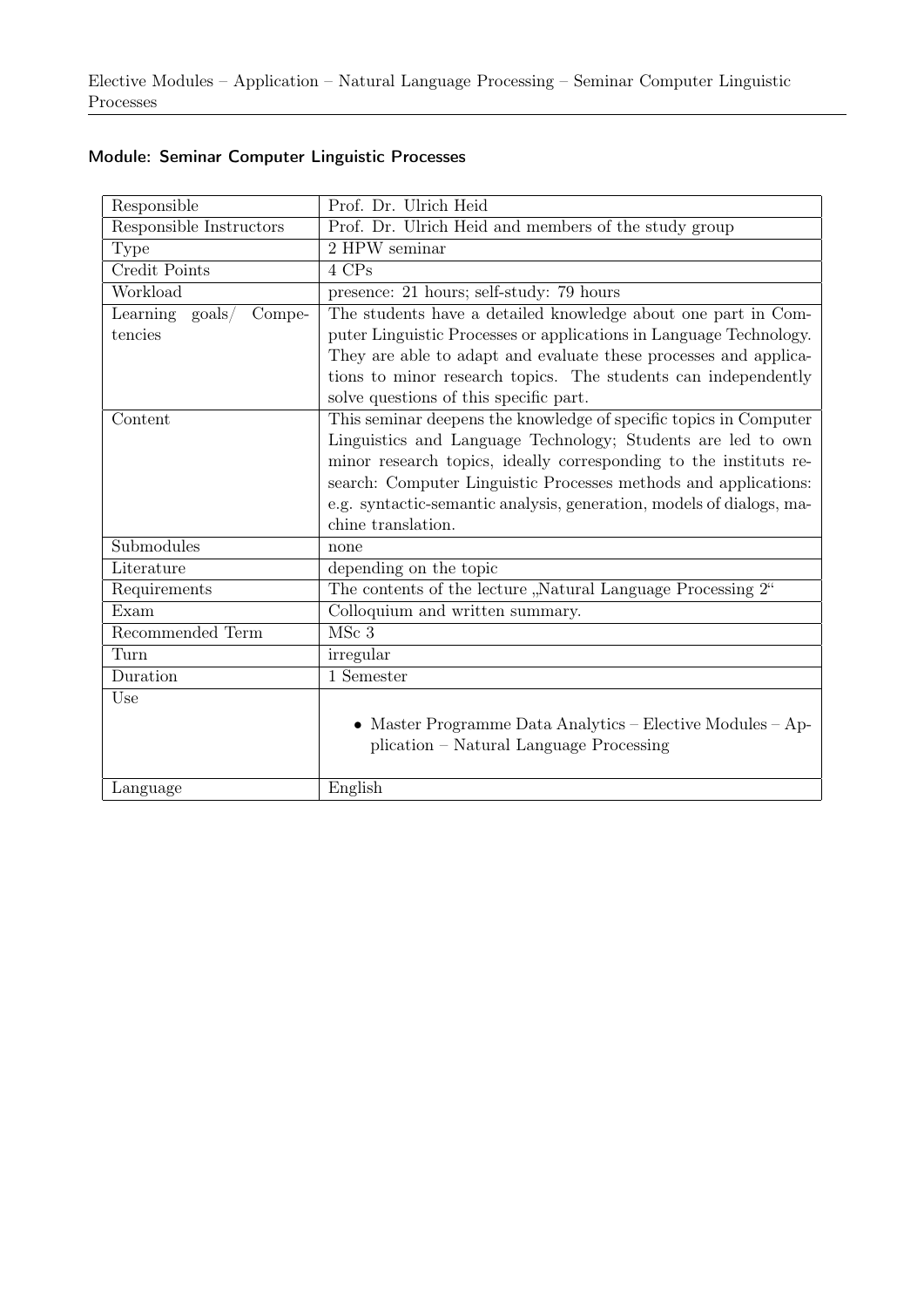| Responsible                           | Prof. Dr. Ulrich Heid                                                  |
|---------------------------------------|------------------------------------------------------------------------|
| Responsible Instructors               | Prof. Dr. Ulrich Heid and members of the study group                   |
| Type                                  | 4 HPW project                                                          |
| Credit Points                         | $6$ CPs                                                                |
| Workload                              | presence: 42 hours; self-study: 108 hours                              |
| Learning<br>$\text{goals}/$<br>Compe- | The students are able to analyse and evaluate Computer Linguistic      |
| tencies                               | Resources. The students should be able to independently solve,         |
|                                       | analyse and implement or respectively adapt or optimize questions      |
|                                       | from the area of Compuer Linguistic Resources. They are able to        |
|                                       | relate their solution to state-of-the-art research. This seminar gives |
|                                       | the foundations for the master thesis.                                 |
| Content                               | Specialization and integrated, theoretical, methodological and         |
|                                       | practical research-based treatment of topics in Computer Linguis-      |
|                                       | tic and Language technology with focus on Resources. The stu-          |
|                                       | dents independently solve the task with Computer Linguistic re-        |
|                                       | sources (if necessary in the case of joint projects like participate   |
|                                       | shared tasks, resource creation, tools or resources evaluation, etc);  |
|                                       | analyis and adaption of relevant research-literature with respect      |
|                                       | to the topic. It is possible to offer a praxis oriented tutoriums;     |
|                                       | the workload is then the sum of project and tutorium; such tutori-     |
|                                       | ums can be used to mediate, to train and to deepen programming         |
|                                       | techniques, annotation-schemes and -methods, special statistical       |
|                                       | procedures, evaluation methods or usage of complex systems.            |
| Submodules                            | none                                                                   |
| Literature                            | depending on the topic                                                 |
| Requirements                          | The contents of the Module "Seminar Computer Linguistic Re-            |
|                                       | sources"                                                               |
| Exam                                  | written summary                                                        |
| Recommended Term                      | MSc 3                                                                  |
| Turn                                  | irregular                                                              |
| Duration                              | 1 Semester                                                             |
| Use                                   |                                                                        |
|                                       | • Master Programme Data Analytics – Elective Modules – Ap-             |
|                                       | plication – Natural Language Processing                                |
|                                       |                                                                        |
| Language                              | English                                                                |

## Module: Project Computer Linguistic Resources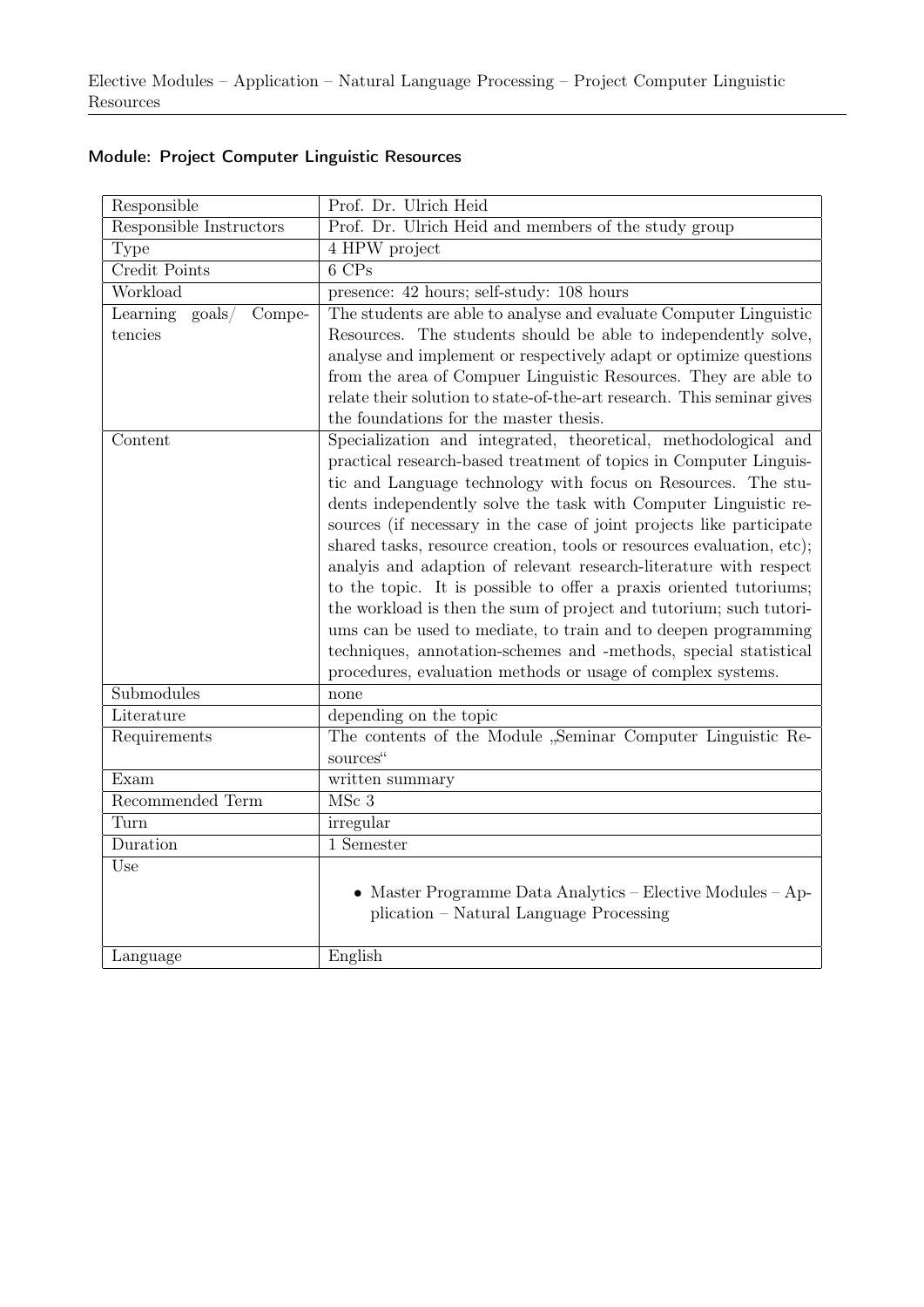| Responsible                                    | Prof. Dr. Ulrich Heid                                                                                                                                                                                                                                                                                                                                                                                                                                                                                                                                                                                                                                                                                                                                                                                                                          |
|------------------------------------------------|------------------------------------------------------------------------------------------------------------------------------------------------------------------------------------------------------------------------------------------------------------------------------------------------------------------------------------------------------------------------------------------------------------------------------------------------------------------------------------------------------------------------------------------------------------------------------------------------------------------------------------------------------------------------------------------------------------------------------------------------------------------------------------------------------------------------------------------------|
| Responsible Instructors                        | Prof. Dr. Ulrich Heid and members of the study group                                                                                                                                                                                                                                                                                                                                                                                                                                                                                                                                                                                                                                                                                                                                                                                           |
| Type                                           | 4 HPW project                                                                                                                                                                                                                                                                                                                                                                                                                                                                                                                                                                                                                                                                                                                                                                                                                                  |
| Credit Points                                  | $6$ CPs                                                                                                                                                                                                                                                                                                                                                                                                                                                                                                                                                                                                                                                                                                                                                                                                                                        |
| Workload                                       | presence: 42 hours; self-study: 108 hours                                                                                                                                                                                                                                                                                                                                                                                                                                                                                                                                                                                                                                                                                                                                                                                                      |
| Learning<br>$\text{goals}/\text{}$<br>$Compe-$ | The students are able to analyse and evaluate Computer Linguis-                                                                                                                                                                                                                                                                                                                                                                                                                                                                                                                                                                                                                                                                                                                                                                                |
| tencies                                        | tic Processes or Language Technology tools and applications. The<br>students should be able to independently solve, analyse and im-<br>plement or respectively adapt or optimize questions from the area<br>of Compuer Linguistic Processes or Language Technology respec-<br>tively. They are able to relate their solution to state-of-the-art<br>research. This seminar gives the foundations for the master thesis.                                                                                                                                                                                                                                                                                                                                                                                                                        |
| Content                                        | Specialization and integrated, theoretical, methodological and<br>practical research-based treatment of topics in Computer Linguis-<br>tic and Language technology with focus on Processes. The stu-<br>dents independently solve the task with Computer Linguistic re-<br>sources (if necessary in the case of joint projects like participate<br>shared tasks, resource creation, tools or resources evaluation, etc);<br>analyis and adaption of relevant research-literature with respect<br>to the topic. It is possible to offer a praxis oriented tutoriums;<br>the workload is then the sum of project and tutorium; such tutori-<br>ums can be used to mediate, to train and to deepen programming<br>techniques, annotation-schemes and -methods, special statistical<br>procedures, evaluation methods or usage of complex systems. |
| Submodules                                     | none                                                                                                                                                                                                                                                                                                                                                                                                                                                                                                                                                                                                                                                                                                                                                                                                                                           |
| Literature                                     | depending on the topic                                                                                                                                                                                                                                                                                                                                                                                                                                                                                                                                                                                                                                                                                                                                                                                                                         |
| Requirements                                   | The contents of the Module "Seminar Computer Linguistic Pro-<br>cesses"                                                                                                                                                                                                                                                                                                                                                                                                                                                                                                                                                                                                                                                                                                                                                                        |
| Exam                                           | written summary                                                                                                                                                                                                                                                                                                                                                                                                                                                                                                                                                                                                                                                                                                                                                                                                                                |
| Recommended Term                               | MSc 3                                                                                                                                                                                                                                                                                                                                                                                                                                                                                                                                                                                                                                                                                                                                                                                                                                          |
| Turn                                           | irregular                                                                                                                                                                                                                                                                                                                                                                                                                                                                                                                                                                                                                                                                                                                                                                                                                                      |
| Duration                                       | $\overline{1}$ Semester                                                                                                                                                                                                                                                                                                                                                                                                                                                                                                                                                                                                                                                                                                                                                                                                                        |
| Use                                            | • Master Programme Data Analytics – Elective Modules – Ap-<br>plication – Natural Language Processing                                                                                                                                                                                                                                                                                                                                                                                                                                                                                                                                                                                                                                                                                                                                          |
| Language                                       | English                                                                                                                                                                                                                                                                                                                                                                                                                                                                                                                                                                                                                                                                                                                                                                                                                                        |

## Module: Project Computer Linguistic Processes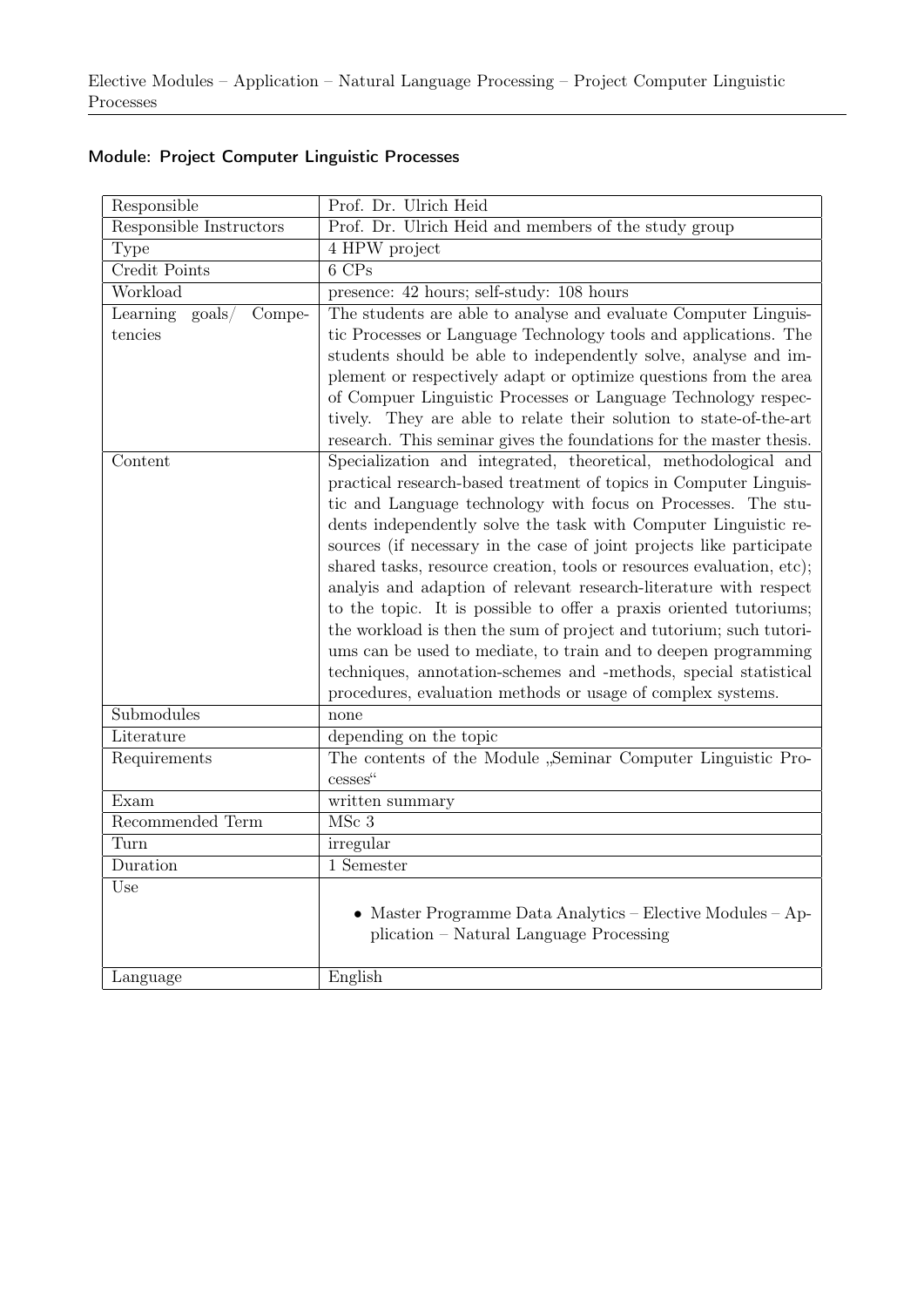|  |  |  |  |  | Module: Lab Course Natural Language Processing |
|--|--|--|--|--|------------------------------------------------|
|--|--|--|--|--|------------------------------------------------|

| Responsible                                       | Dr. Folker Caroli                                                                                                                                                                                                                                                                                                                                                                                                                                                                                                                                                                                                                                                                                                                                                                                                                                                                                                                                                                                                                                                                                                                                                                                                                                                                                                                                                                                                                                                                                               |  |  |
|---------------------------------------------------|-----------------------------------------------------------------------------------------------------------------------------------------------------------------------------------------------------------------------------------------------------------------------------------------------------------------------------------------------------------------------------------------------------------------------------------------------------------------------------------------------------------------------------------------------------------------------------------------------------------------------------------------------------------------------------------------------------------------------------------------------------------------------------------------------------------------------------------------------------------------------------------------------------------------------------------------------------------------------------------------------------------------------------------------------------------------------------------------------------------------------------------------------------------------------------------------------------------------------------------------------------------------------------------------------------------------------------------------------------------------------------------------------------------------------------------------------------------------------------------------------------------------|--|--|
| Lecturer                                          | Dr. Folker Caroli and members of the study group                                                                                                                                                                                                                                                                                                                                                                                                                                                                                                                                                                                                                                                                                                                                                                                                                                                                                                                                                                                                                                                                                                                                                                                                                                                                                                                                                                                                                                                                |  |  |
| Type                                              | 2 HPW lab course                                                                                                                                                                                                                                                                                                                                                                                                                                                                                                                                                                                                                                                                                                                                                                                                                                                                                                                                                                                                                                                                                                                                                                                                                                                                                                                                                                                                                                                                                                |  |  |
| Credit Points                                     | 4 CPs                                                                                                                                                                                                                                                                                                                                                                                                                                                                                                                                                                                                                                                                                                                                                                                                                                                                                                                                                                                                                                                                                                                                                                                                                                                                                                                                                                                                                                                                                                           |  |  |
| Workload                                          | presence: 21 hours; self-study: 79 hours                                                                                                                                                                                                                                                                                                                                                                                                                                                                                                                                                                                                                                                                                                                                                                                                                                                                                                                                                                                                                                                                                                                                                                                                                                                                                                                                                                                                                                                                        |  |  |
| Learning<br>$\text{goals} /$<br>Compe-<br>tencies | Testing of and independently work with tools, methods and re-<br>sources in Language Processing; evaluation of implementation ap-<br>proaches; implementation- and test/evaluation-practice. Knowl-<br>edge of relevant tools and programming languages; skills for their<br>productive usage: ability to estimate the realization of practical<br>tasks in Language Processing.                                                                                                                                                                                                                                                                                                                                                                                                                                                                                                                                                                                                                                                                                                                                                                                                                                                                                                                                                                                                                                                                                                                                |  |  |
| Content                                           | In the Praktikum students deal with concrete research- and devel-<br>opment topics in the sense of case studies with a high percentage of<br>practical content. Obtain knowledge and skills with tools, methods<br>and Language Technology resources. For example:                                                                                                                                                                                                                                                                                                                                                                                                                                                                                                                                                                                                                                                                                                                                                                                                                                                                                                                                                                                                                                                                                                                                                                                                                                              |  |  |
|                                                   | • (a) corpus-linguistic tools: tools for the whole corpus-<br>linguistic process, starting with data acquisition and conver-<br>sion (crawler, scripts) over annotation (tokenizing, tagging,<br>parsing) till data extraction (search tools and strategies). Im-<br>plementation of simple questions of language and information<br>research in corpus-linguistic analysis; interpretation of the<br>results.<br>(b) script languages for working wih text data: Introduction<br>to one script language (Perl, Python), concepts of program-<br>ming with script languages, working with big data. Imple-<br>mentation concepts, test and evaluation of scripts.<br>(c) data bases and Natural Language Processing software<br>projects: principles and praxis of relational data bases; SQL,<br>definition and creation of data bases, linguistic data retrieval;<br>adapt data bases in bigger software projects od Language<br>Processing:; architeture and implementation strategies for<br>the work with big text data. Aspects of other data bases ap-<br>proaches (e.g. XML-data bases, object oriented data bases)<br>(d) statistic methods for Language Technology: need and<br>task formulation for descriptive statistic methods for working<br>with language data (e.g. corpus-linguistic work); fundamen-<br>tal statistical methods for distribution calculation, assozia-<br>tions, evaluation matching, etc. Implementation concepts of<br>statistical programming languages like R or Python. |  |  |
| Submodules                                        | none                                                                                                                                                                                                                                                                                                                                                                                                                                                                                                                                                                                                                                                                                                                                                                                                                                                                                                                                                                                                                                                                                                                                                                                                                                                                                                                                                                                                                                                                                                            |  |  |
| Literature                                        | depending on the topic                                                                                                                                                                                                                                                                                                                                                                                                                                                                                                                                                                                                                                                                                                                                                                                                                                                                                                                                                                                                                                                                                                                                                                                                                                                                                                                                                                                                                                                                                          |  |  |
| Requirements                                      | Contents of the lecture "Introduction Natural Language Process-<br>ing".                                                                                                                                                                                                                                                                                                                                                                                                                                                                                                                                                                                                                                                                                                                                                                                                                                                                                                                                                                                                                                                                                                                                                                                                                                                                                                                                                                                                                                        |  |  |
| Exam                                              | colloquium and written summary                                                                                                                                                                                                                                                                                                                                                                                                                                                                                                                                                                                                                                                                                                                                                                                                                                                                                                                                                                                                                                                                                                                                                                                                                                                                                                                                                                                                                                                                                  |  |  |
| Recommended Term                                  | $MSc$ 2-3                                                                                                                                                                                                                                                                                                                                                                                                                                                                                                                                                                                                                                                                                                                                                                                                                                                                                                                                                                                                                                                                                                                                                                                                                                                                                                                                                                                                                                                                                                       |  |  |
|                                                   |                                                                                                                                                                                                                                                                                                                                                                                                                                                                                                                                                                                                                                                                                                                                                                                                                                                                                                                                                                                                                                                                                                                                                                                                                                                                                                                                                                                                                                                                                                                 |  |  |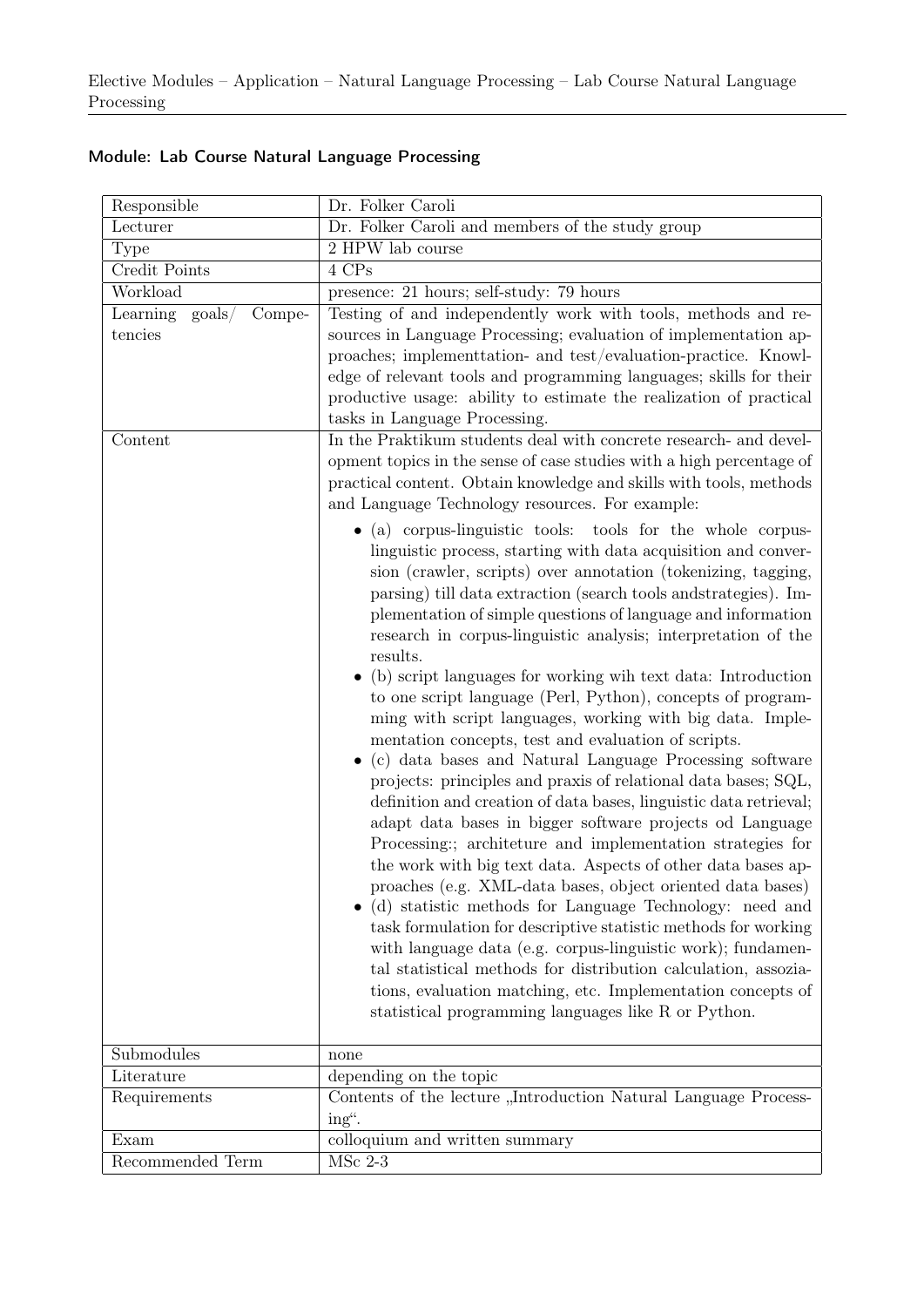Elective Modules – Application – Natural Language Processing – Lab Course Natural Language Processing

| Turn     | every year                                                                                            |
|----------|-------------------------------------------------------------------------------------------------------|
| Duration | Semester                                                                                              |
| Use      | • Master Programme Data Analytics – Elective Modules – Ap-<br>plication – Natural Language Processing |
| Language | English                                                                                               |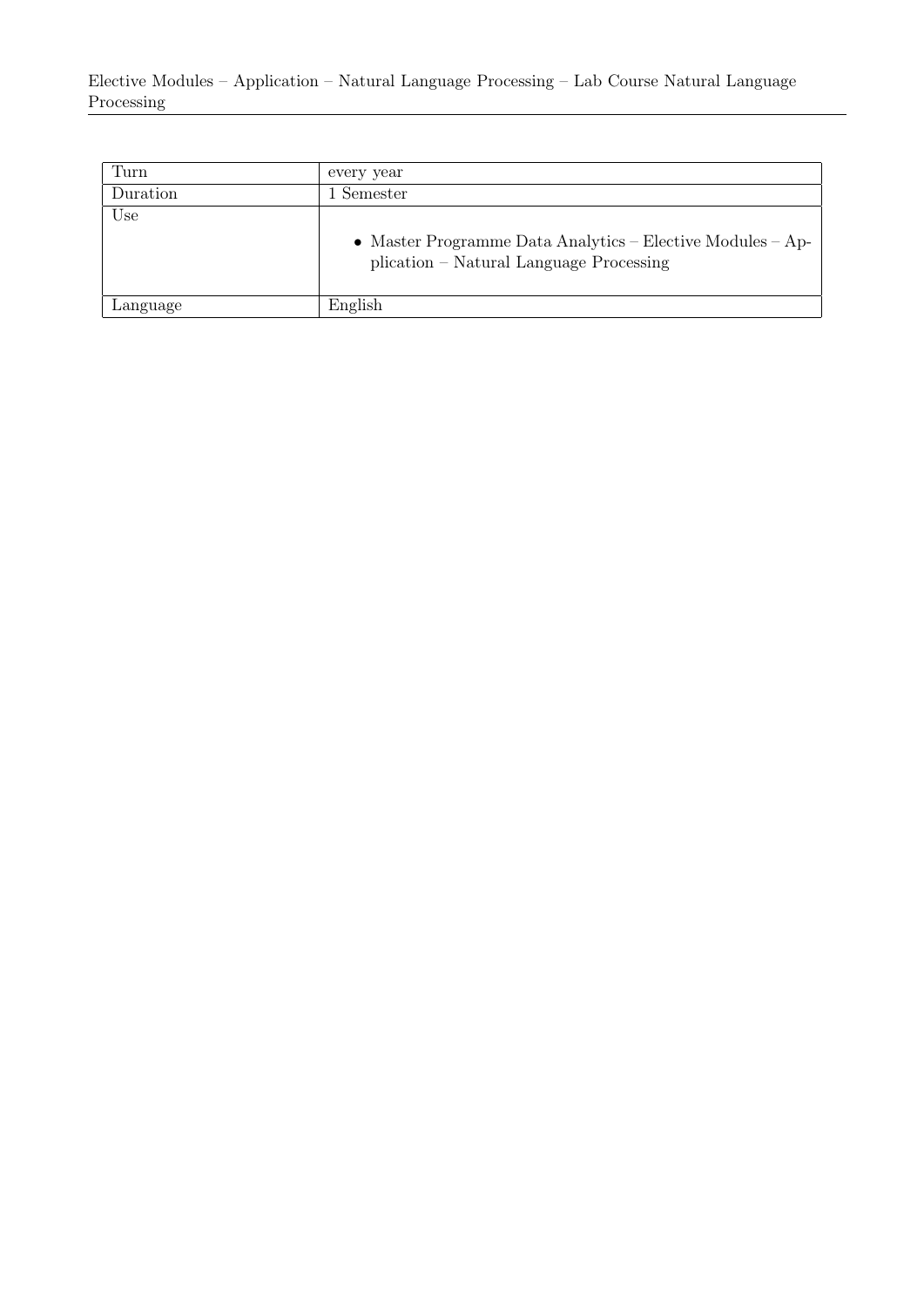#### Environmental Sciences

#### Module: Geographic Information Systems

| Responsible               | Prof. Dr. Martin Sauerwein                                                                                                                                                                                                                                                                                                                                                                                                                                                                                               |  |  |
|---------------------------|--------------------------------------------------------------------------------------------------------------------------------------------------------------------------------------------------------------------------------------------------------------------------------------------------------------------------------------------------------------------------------------------------------------------------------------------------------------------------------------------------------------------------|--|--|
| <b>Type</b>               | 2 HPW lecture, 4 HPW tutorial                                                                                                                                                                                                                                                                                                                                                                                                                                                                                            |  |  |
| Credit Points             | 6 CPs                                                                                                                                                                                                                                                                                                                                                                                                                                                                                                                    |  |  |
| Workload                  | presence: 63 hours; self-study: 87 hours                                                                                                                                                                                                                                                                                                                                                                                                                                                                                 |  |  |
| Learning goals/<br>Compe- | The students should be able to visualize geographic data and cre-                                                                                                                                                                                                                                                                                                                                                                                                                                                        |  |  |
| tencies                   | ating professional maps using GIS (SM 1). The second aim is                                                                                                                                                                                                                                                                                                                                                                                                                                                              |  |  |
|                           | that students gain basic knowledge of geoprocessing tools for the                                                                                                                                                                                                                                                                                                                                                                                                                                                        |  |  |
|                           | analysis of spatial geographic data in GI-Systems (SM 2).                                                                                                                                                                                                                                                                                                                                                                                                                                                                |  |  |
| Content                   |                                                                                                                                                                                                                                                                                                                                                                                                                                                                                                                          |  |  |
|                           | 1. SM 1: The course introduces the fundamental concepts of<br>Geographic Systems (GIS) and includes computer exercises<br>with the software ArcGIS. In the course students acquire<br>practical skills of major work steps as creating and editing<br>spatial data, integrating data from different data sources,<br>georeferencing, spatial queries, and creating and exporting<br>maps.<br>2. SM 2: The second course focuses on spatial analysis and<br>geoprocessing tools. In different GIS-projects real data sets |  |  |
|                           | are used for a spatial analysis with the software ArcGIS. The<br>integration of software knowledge and ecological knowledge<br>will be practiced.                                                                                                                                                                                                                                                                                                                                                                        |  |  |
| Submodules                | SM 1: Geographic Information Systems I Type: 2 HPW Lecture (2<br>CPs) 1 HPW Tutorium (1 CP) Lecturer: Prof. Dr. Martin Sauer-<br>wein SM 2: Geographic Information Systems II Type: 2 HPW<br>Tutorium (3 CPs) Lecturer: Prof. Dr. Martin Sauerwein                                                                                                                                                                                                                                                                       |  |  |
| Literature                | will be announced in the lecture                                                                                                                                                                                                                                                                                                                                                                                                                                                                                         |  |  |
| Requirements              | none                                                                                                                                                                                                                                                                                                                                                                                                                                                                                                                     |  |  |
| Exam                      | module exam: submission of a GIS-project and oral presentation<br>of the GIS-project (20 min)                                                                                                                                                                                                                                                                                                                                                                                                                            |  |  |
| Recommended Term          | $MSc$ 1-3                                                                                                                                                                                                                                                                                                                                                                                                                                                                                                                |  |  |
| Turn                      | every year                                                                                                                                                                                                                                                                                                                                                                                                                                                                                                               |  |  |
| Duration                  | 2 Semester                                                                                                                                                                                                                                                                                                                                                                                                                                                                                                               |  |  |
| Use                       | • Master Programme Data Analytics - Elective Modules - Ap-<br>plication - Environmental Sciences                                                                                                                                                                                                                                                                                                                                                                                                                         |  |  |
| Language                  | English                                                                                                                                                                                                                                                                                                                                                                                                                                                                                                                  |  |  |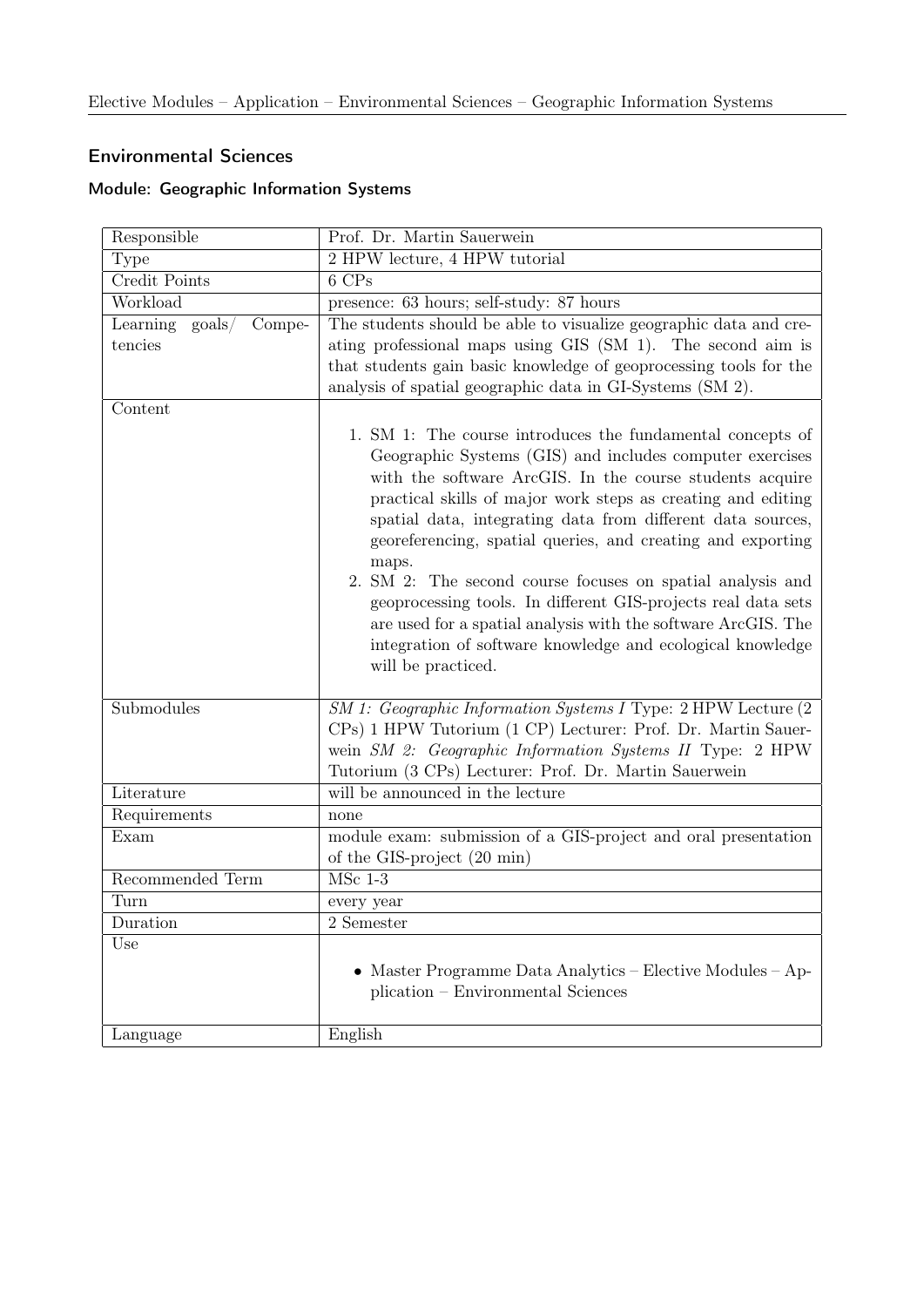# Soft Skills

# Module: English 1

| Responsible               | external lecturer                                                  |  |
|---------------------------|--------------------------------------------------------------------|--|
| Type                      | 2 HPW lecture                                                      |  |
| Credit Points             | 3 CPs                                                              |  |
| Workload                  | presence: 21 hours; self-study: 54 hours                           |  |
| Learning goals/<br>Compe- | Students should be able to communicate and negotiate in correct    |  |
| tencies                   | English especially in the area of Data Analytics. They should know |  |
|                           | the specialist vocabular for written and oral communication.       |  |
| Content                   | Writing and speaking English. Learn English grammar.               |  |
| Submodules                | SM 1: English 1 I Type: 2 HPW Lecture (3 CPs) Lecturer: ex-        |  |
|                           | ternal lecturer $SM$ 2: English 1 II Type: 2 HPW Lecture (3 CPs)   |  |
|                           | Lecturer: external lecturer                                        |  |
| Literature                | Refer to instructor                                                |  |
| Requirements              | none                                                               |  |
| Exam                      | Refer to instructor                                                |  |
| Recommended Term          | $MSc$ 1-3                                                          |  |
| Turn                      | every winter term                                                  |  |
| Duration                  | 1 Semester                                                         |  |
| Use                       |                                                                    |  |
|                           | • Master Programme Data Analytics – Elective Modules – Ap-         |  |
|                           | plication – Soft Skills                                            |  |
|                           |                                                                    |  |
| Language                  | English                                                            |  |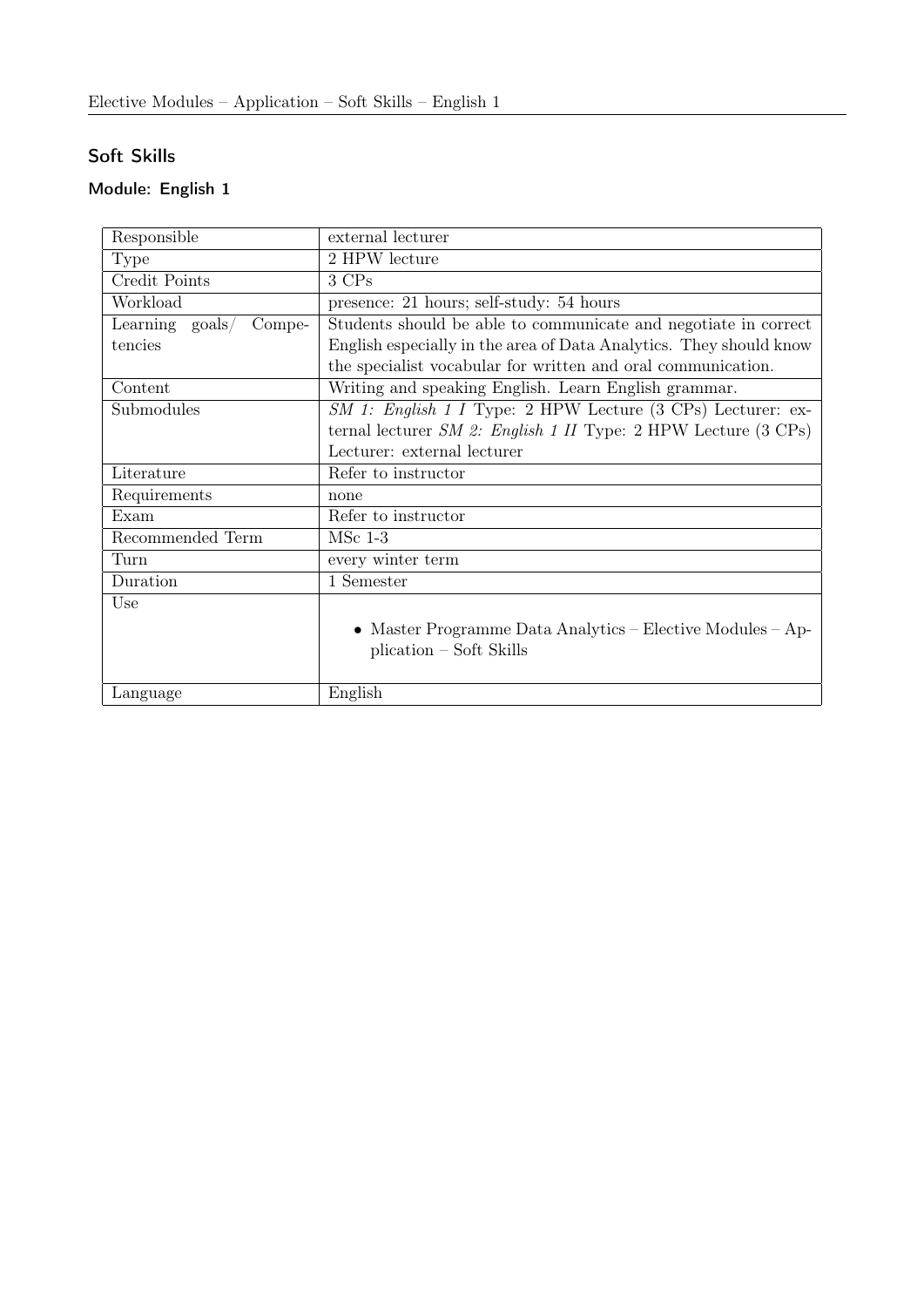#### Module: English 2

| Responsible               | external lecturer                                                    |
|---------------------------|----------------------------------------------------------------------|
| Type                      | 2 HPW lecture                                                        |
| Credit Points             | 3 CPs                                                                |
| Workload                  | presence: 21 hours; self-study: 54 hours                             |
| Learning goals/<br>Compe- | Students should be able to run specialist negotiations in correct    |
| tencies                   | English, to speak and discuss fluently. They earn a great vocabulary |
|                           | to negotiate in the area of Data Analytics. They know the formal     |
|                           | business ommunication and what has to be respected. Students         |
|                           | should be able to present their results in English.                  |
| Content                   | Writing and speaking English. Learn English grammar.                 |
| Submodules                | $SM$ 1: English 2 I Type: 2 HPW Lecture (3 CPs) Lecturer: ex-        |
|                           | ternal lecturer $SM$ 2: English 2 II Type: 2 HPW Lecture (3 CPs)     |
| Lecturer                  | external lecturer                                                    |
| Literature                | Refer to instructor                                                  |
| Requirements              | Refer to instructor                                                  |
| Exam                      | Refer to instructor                                                  |
| Recommended Term          | $MSc$ 1-3                                                            |
| Turn                      | every summer term                                                    |
| Duration                  | 1 Semester                                                           |
| Use                       |                                                                      |
|                           | • Master Programme Data Analytics – Elective Modules – Ap-           |
|                           | plication – Soft Skills                                              |
|                           |                                                                      |
| Language                  | English                                                              |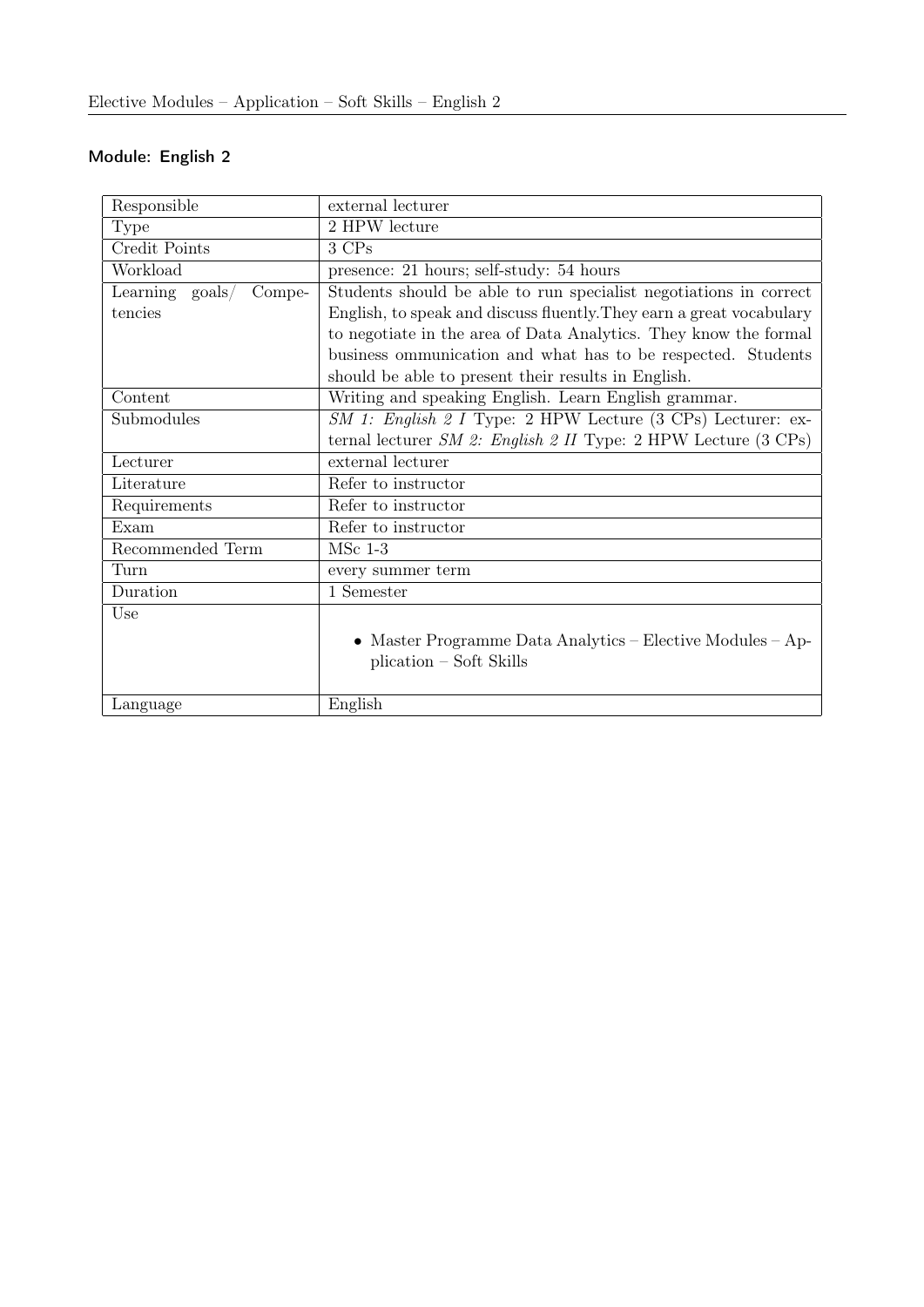#### Module: German 1

| Responsible               | external lecturer                                                |
|---------------------------|------------------------------------------------------------------|
| <b>Type</b>               | 2 HPW lecture                                                    |
| Credit Points             | 3 CPs                                                            |
| Workload                  | presence: 21 hours; self-study: 54 hours                         |
| Learning goals/<br>Compe- | This course should encourage students to speak German.           |
| tencies                   |                                                                  |
| Content                   | This course focuses on different chapters of the German grammar, |
|                           | vocabulary and conversation.                                     |
| Submodules                | SM 1: German 1 I Type: 2 HPW Lecture (3 CPs) Lecturer:           |
|                           | external lecturer $SM$ 2: German 1 II Type: 2 HPW Lecture $(3)$  |
|                           | CPs) Lecturer: external lecturer                                 |
| Literature                | Given in Class                                                   |
| Requirements              | none                                                             |
| Exam                      | Exam                                                             |
| Recommended Term          | $MSc$ 1-3                                                        |
| Turn                      | every winter term                                                |
| Duration                  | 1 Semester                                                       |
| Use                       |                                                                  |
|                           | • Master Programme Data Analytics – Elective Modules – Ap-       |
|                           | plication – Soft Skills                                          |
|                           |                                                                  |
| Language                  | English/German                                                   |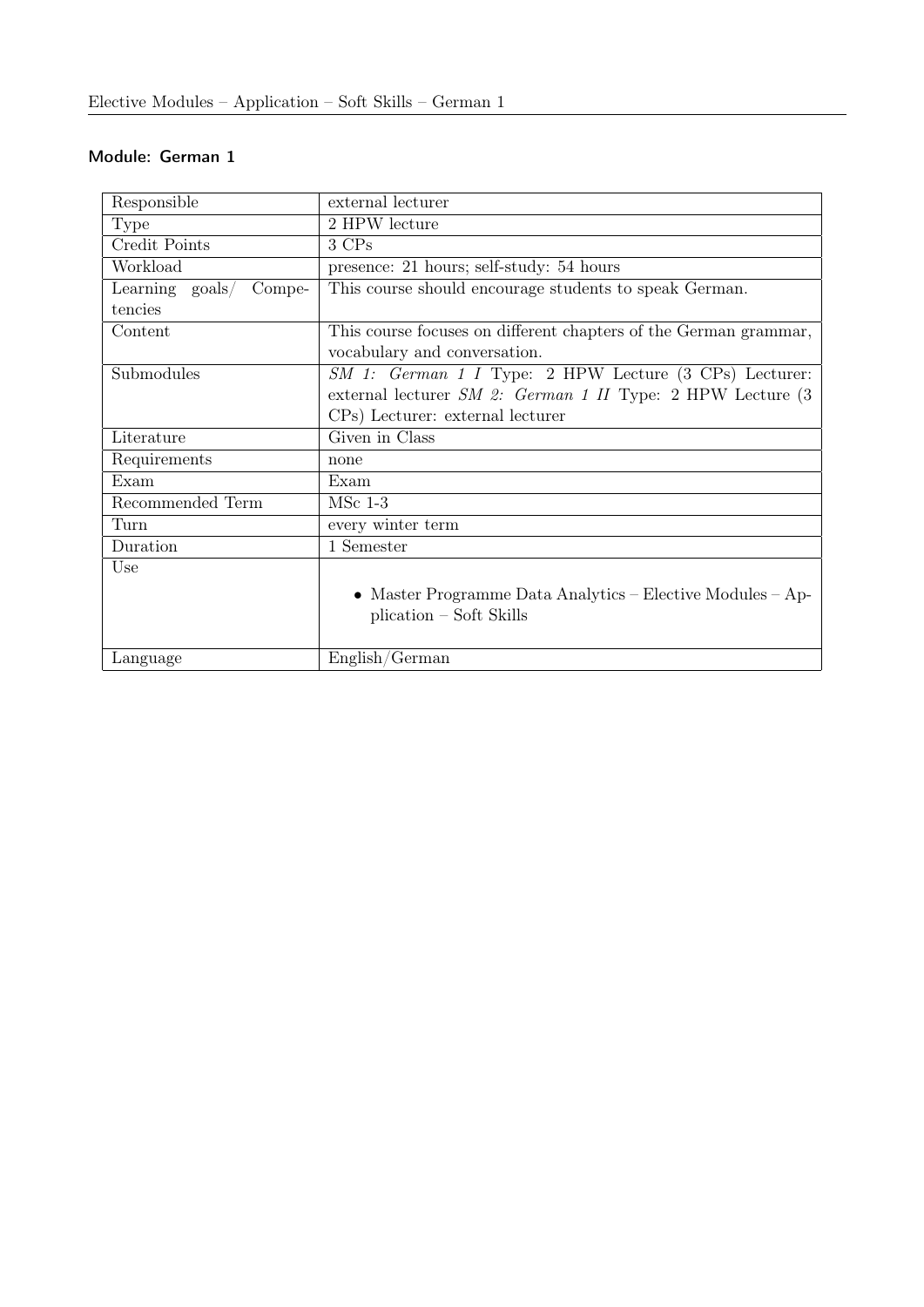#### Module: German 2

| Responsible                        | external lecturer                                                |
|------------------------------------|------------------------------------------------------------------|
| <b>Type</b>                        | 2 HPW lecture                                                    |
| Credit Points                      | 3 CPs                                                            |
| Workload                           | presence: 21 hours; self-study: 54 hours                         |
| Learning $\text{goals}/$<br>Compe- | This course should encourage students to speak German.           |
| tencies                            |                                                                  |
| Content                            | This course focuses on different chapters of the German grammar, |
|                                    | vocabulary and conversation.                                     |
| Submodules                         | SM 1: German 2 I Type: 2 HPW Lecture (3 CPs) Lecturer:           |
|                                    | external lecturer $SM$ 2: German 2 II Type: 2 HPW Lecture $(3)$  |
|                                    | CPs) Lecturer: external lecturer                                 |
| Literature                         | Refer to instructor                                              |
| Requirements                       | German 1 or equivalent German knowledge                          |
| Exam                               | Refer to instructor                                              |
| Recommended Term                   | $MSc$ 1-3                                                        |
| Turn                               | every summer term                                                |
| Duration                           | 1 Semester                                                       |
| Use                                |                                                                  |
|                                    | • Master Programme Data Analytics – Elective Modules – Ap-       |
|                                    | plication – Soft Skills                                          |
|                                    |                                                                  |
| Language                           | English/German                                                   |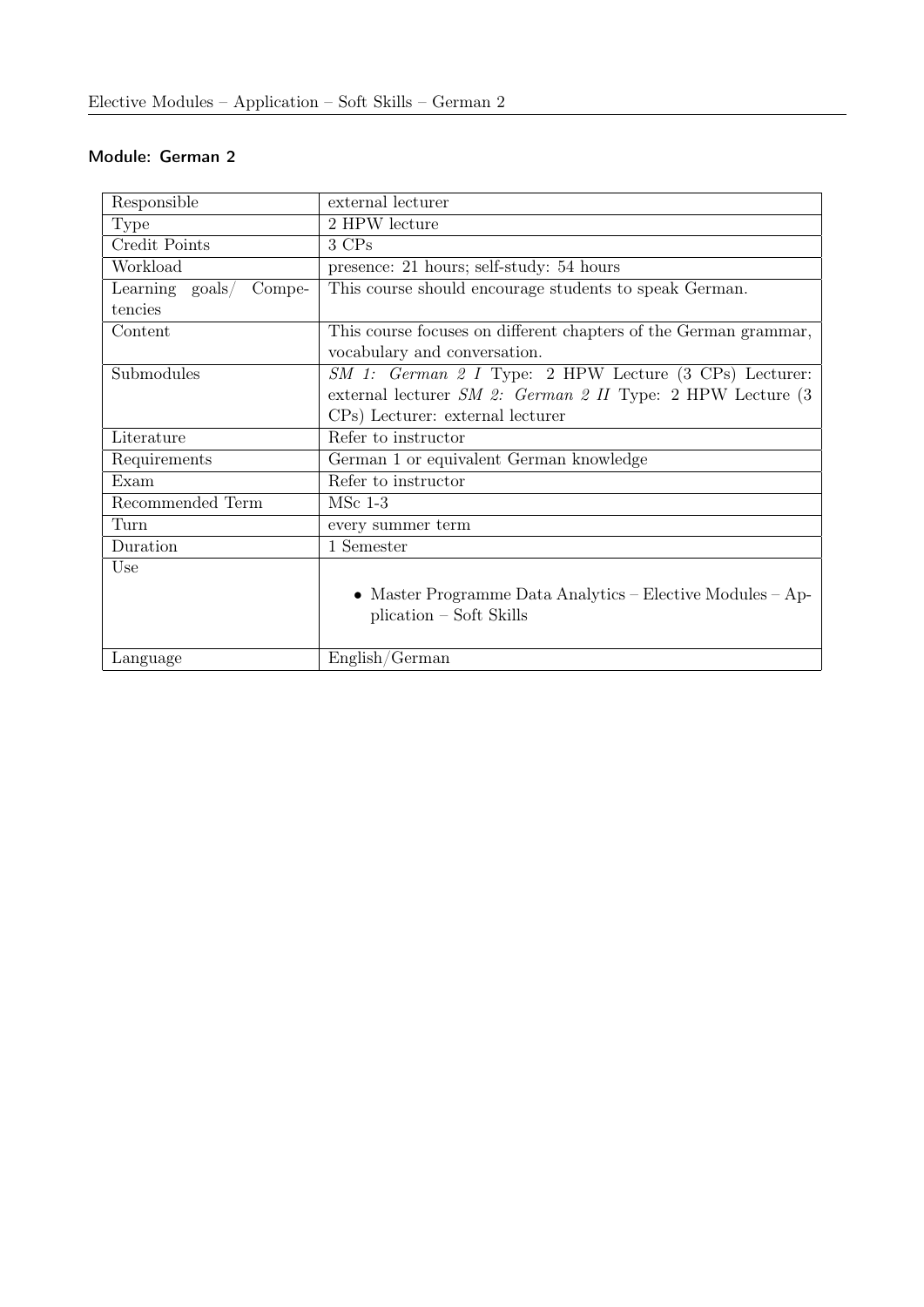| Responsible                                           | Diana Püplichhuysen, M.A., MBA                                                                                                                                                                                                                                                                                                                                                                                                                                                                                |
|-------------------------------------------------------|---------------------------------------------------------------------------------------------------------------------------------------------------------------------------------------------------------------------------------------------------------------------------------------------------------------------------------------------------------------------------------------------------------------------------------------------------------------------------------------------------------------|
| Responsible Instructors                               | Diana Püplichhuysen, M.A., MBA                                                                                                                                                                                                                                                                                                                                                                                                                                                                                |
| Lecturer                                              | Diana Püplichhuysen, M.A., MBA                                                                                                                                                                                                                                                                                                                                                                                                                                                                                |
| Type                                                  | 2 HPW lecture                                                                                                                                                                                                                                                                                                                                                                                                                                                                                                 |
| <b>Credit Points</b>                                  | 3 CPs                                                                                                                                                                                                                                                                                                                                                                                                                                                                                                         |
| Workload                                              | presence: 21 hours; self-study: 54 hours                                                                                                                                                                                                                                                                                                                                                                                                                                                                      |
| Learning $\text{goals}/\text{ }$<br>Compe-<br>tencies | The seminar teaches international students the core competencies<br>to set up a business in Germany. Students are enabled to put<br>their business idea into practice by means of business modelling<br>while considering the specifics of the technology sector as well as<br>the legal and tax regulations for self employment in Germany. Fur-<br>thermore students are made familiar with the different possibilities<br>of start-up financing an the support structures offered by regional<br>networks. |
| Content                                               |                                                                                                                                                                                                                                                                                                                                                                                                                                                                                                               |
|                                                       | 1. Introduction into Business Modelling<br>2. Specifics of the Technology Sector and Digital Entrepreneur-<br>ship<br>3. Fundamentals of the Legal System and Corporate Tax Reg-<br>ulations for self-employed<br>4. Start-up Financing<br>5. Start-up-related networks in the region                                                                                                                                                                                                                         |
| Submodules                                            | SM 1: International Start-up School I Type: 2 HPW Lecture<br>(3 CPs) Lecturer: external lecturer SM 2: International Start-<br>up School II Type: 2 HPW Lecture (3 CPs) Lecturer: external<br>lecturer                                                                                                                                                                                                                                                                                                        |
| Literature                                            | none                                                                                                                                                                                                                                                                                                                                                                                                                                                                                                          |
| Requirements                                          | none                                                                                                                                                                                                                                                                                                                                                                                                                                                                                                          |
| Exam                                                  | Refer to instructor                                                                                                                                                                                                                                                                                                                                                                                                                                                                                           |
| Recommended Term                                      | $MSc$ 1-3                                                                                                                                                                                                                                                                                                                                                                                                                                                                                                     |
| Turn                                                  | every winter term                                                                                                                                                                                                                                                                                                                                                                                                                                                                                             |
| Duration                                              | 1 Semester                                                                                                                                                                                                                                                                                                                                                                                                                                                                                                    |
| Use                                                   | Master Programme Data Analytics - Elective Modules - Ap-<br>$\bullet$<br>plication – Soft Skills                                                                                                                                                                                                                                                                                                                                                                                                              |
| Language                                              | English                                                                                                                                                                                                                                                                                                                                                                                                                                                                                                       |

# Module: International Start-up School